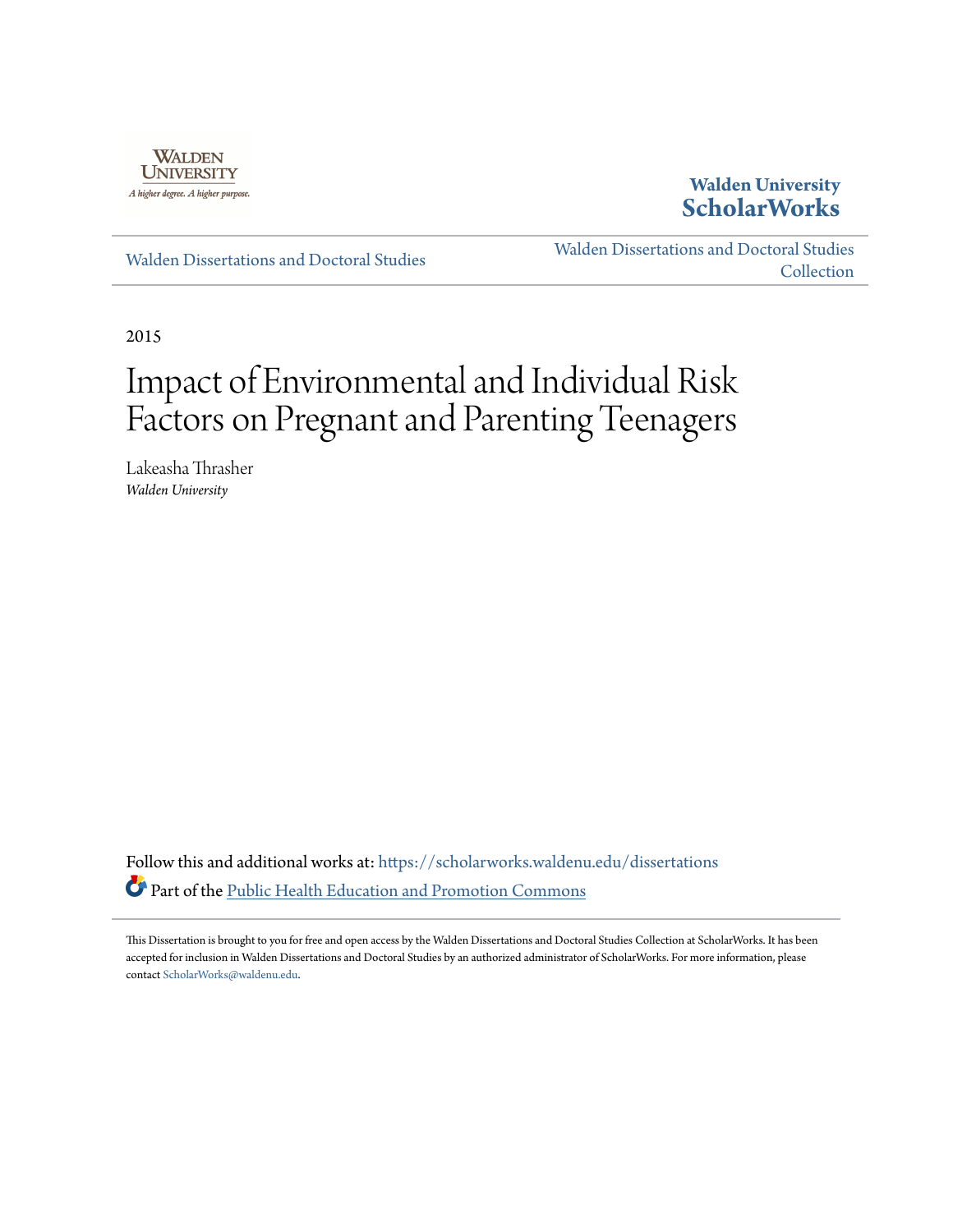## **Walden University**

College of Health Sciences

This is to certify that the doctoral dissertation by

Lakeasha Thrasher

has been found to be complete and satisfactory in all respects, and that any and all revisions required by the review committee have been made.

Review Committee Dr. Mary Lou Gutierrez, Committee Chairperson, Public Health Faculty Dr. Paige Wermuth, Committee Member, Public Health Faculty Dr. Rodney Bowden, University Reviewer, Public Health Faculty

> Chief Academic Officer Eric Riedel, Ph.D.

> > Walden University 2015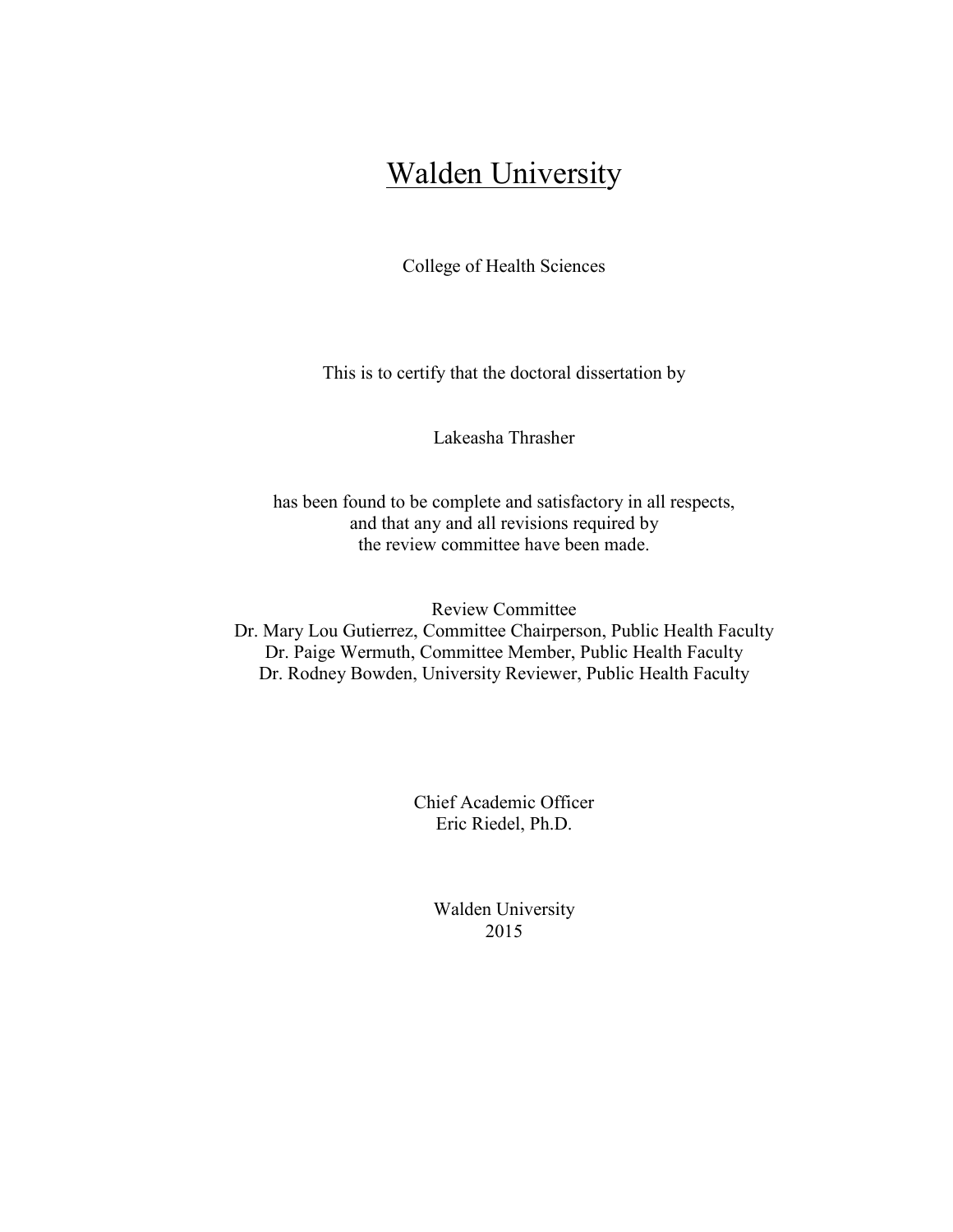Abstract

Impact of Environmental and Individual Risk Factors

on Pregnant and Parenting Teenagers

by

Lakeasha S. Thrasher

MPA, Albany State University, 2003

BS, Albany State University, 1999

Dissertation Submitted in Partial Fulfillment

of the Requirements for the Degree of

Doctor of Philosophy

Public Health

Walden University

August 2015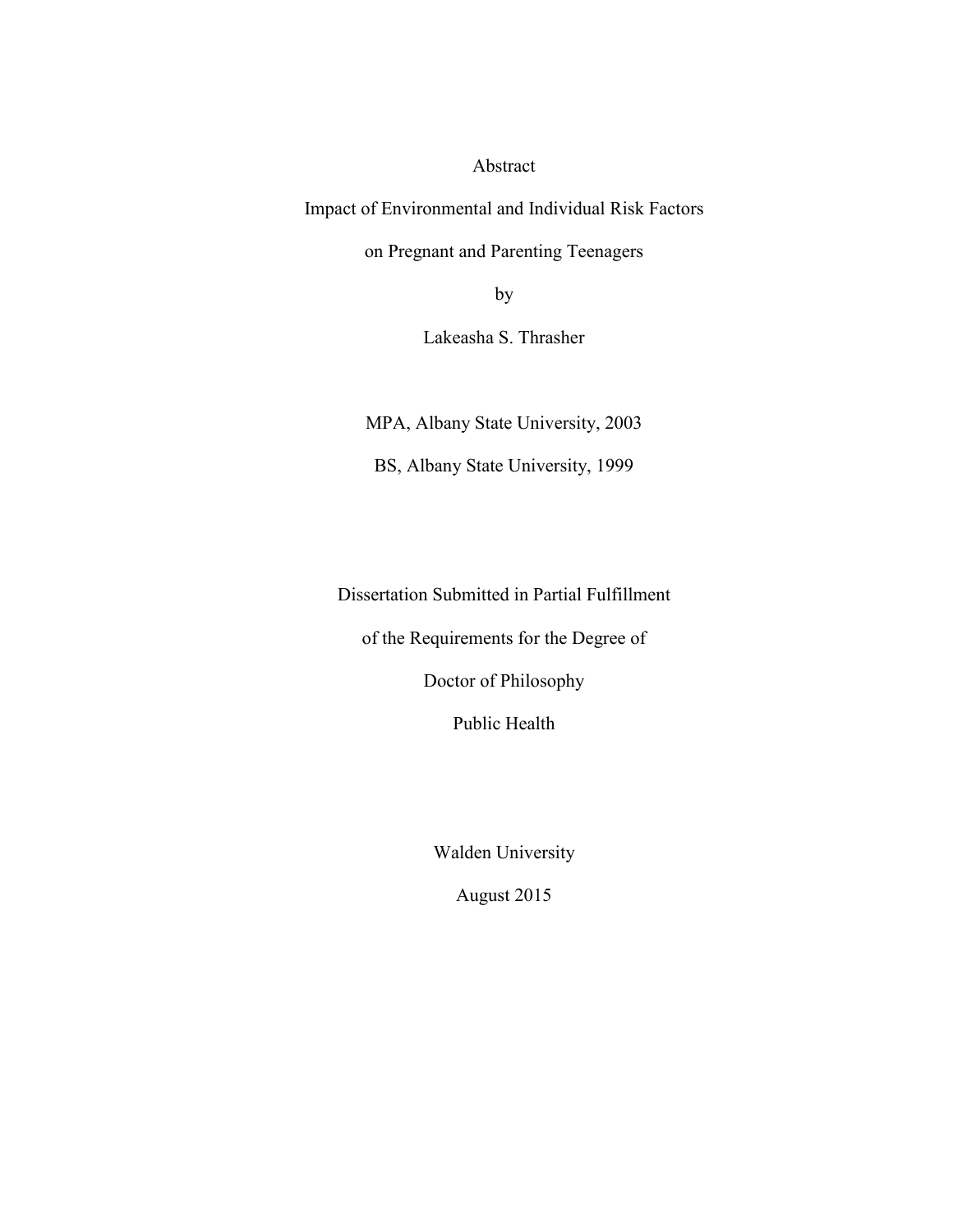Abstract

Teenage pregnancy is both a social and a public health problem in the United States, with approximately 750,000 young women between the ages of 15 and 19 becoming pregnant each year. In addition, teen pregnancy is more prevalent in the African American (15%) and Hispanic (14%) communities than it is in White communities (5%). The purpose of this study was to identify risk factors contributing to teen pregnancy among racially diverse teenagers 15 to 19 years of age living in the rural south. This study, guided by social cognitive theory, used a quantitative, cross-sectional research design to determine whether living environment, educational resources, and access to healthcare impact risk of teenage pregnancy. A quantitative survey assessed factors such as sex-related attitudes, parent/peer communication, living environment, and educational attainment. Two primary research questions and 8 related hypotheses were formulated for investigation. Using binary logistic regression, the data in this study revealed that an increase in positive environmental factors (household income and parental education) and an increase in positive personal factors (parental/peer communication, teen's academic achievement, and attitudes toward sex) decreased negative behaviors (risks of teen pregnancy). This study may promote positive social change by providing information on relevant social and educational factors to those responsible for the design of comprehensive pregnancy prevention programs that target at-risk teenagers. Provision of comprehensive social and health services to teenage parents and their children may help to reduce rates of first-time and repeat teenage pregnancies and thus prevent the negative social consequences of these pregnancies.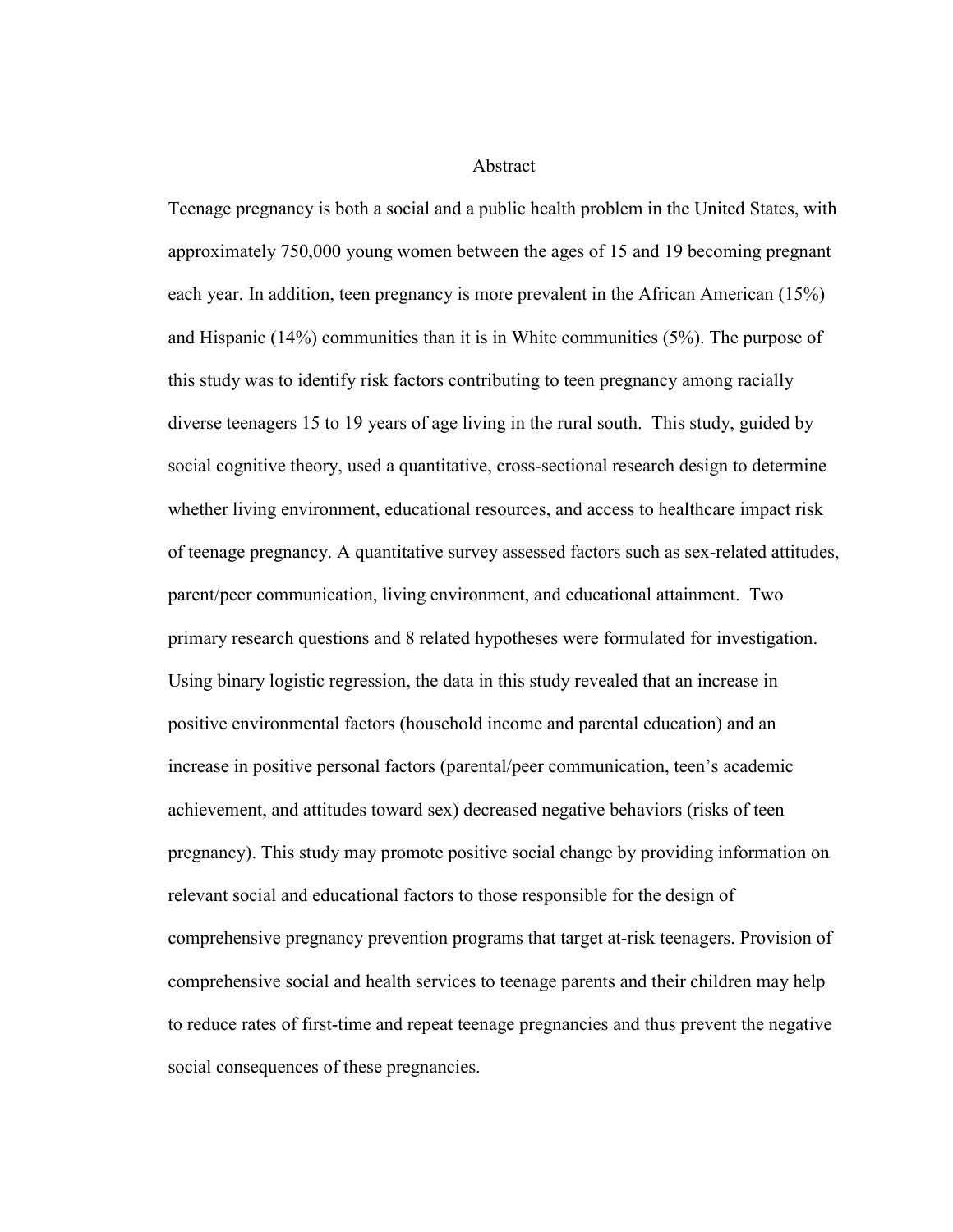Impact of Environmental and Individual Risk Factors

on Pregnant and Parenting Teenagers

by

Lakeasha S. Thrasher

MPA, Albany State University, 2003 BS, Albany State University, 1999

Dissertation Submitted in Partial Fulfillment

of the Requirements for the Degree of

Doctor of Philosophy

Public Health

Walden University

August 2015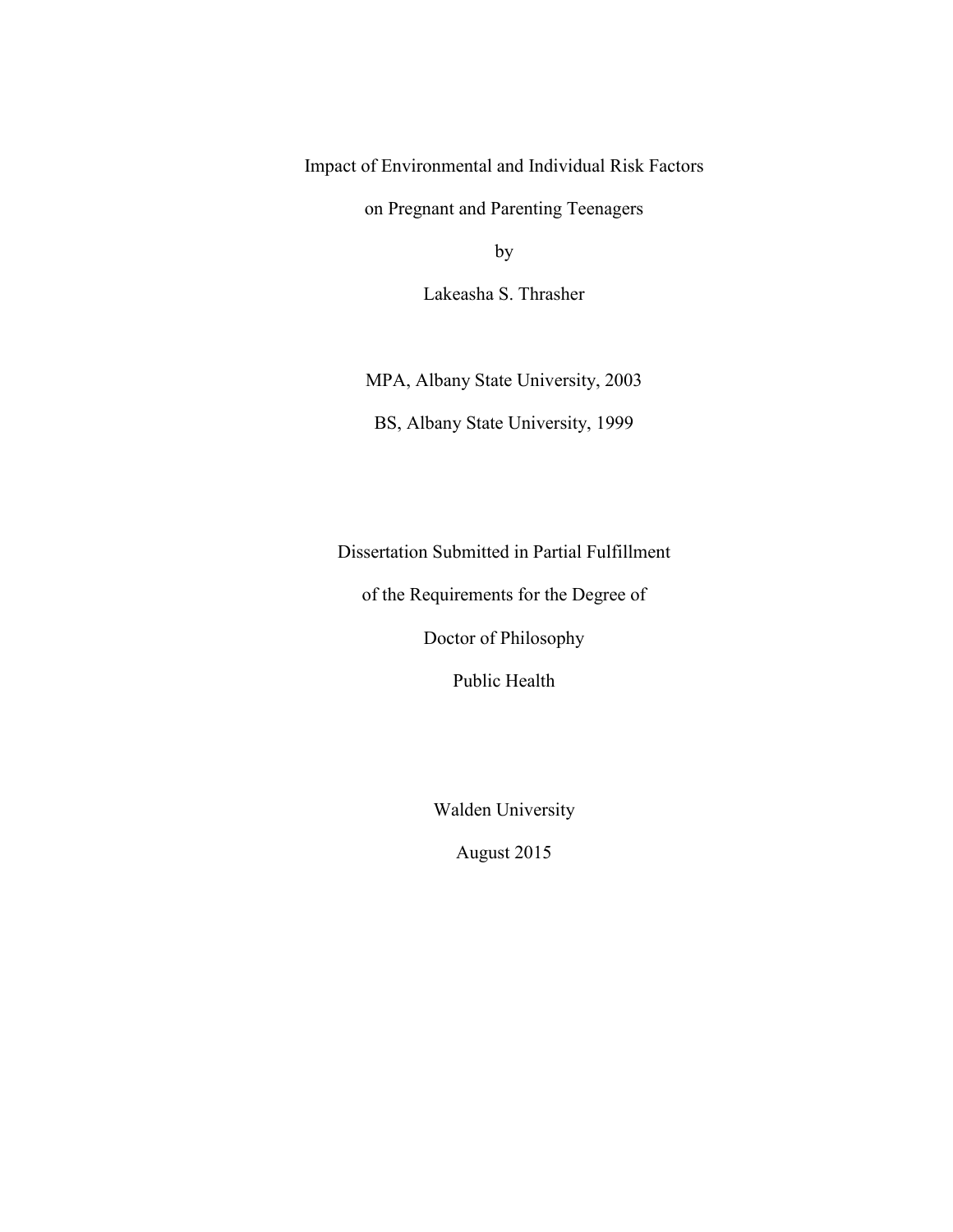Dedication

This dissertation is dedicated to my parents and my daughter, Kiara. My parents instilled in me at a very young age the importance of an education and a love for learning. My parents showed me that education was important and consistently encouraged me to learn more. Their encouragement and motivation gave me the strength to pursue all of my educational goals. My daughter is the reason my dissertation came to life. She was born when I was only 19 years old, which made me a teenage mother. Knowing that everything that I will have done from the day she was born until she becomes an adult will have a direct impact on her life gave me the motivation to complete this dissertation. Becoming a mother at such an early age and still managing to succeed in life has prompted me to help eliminate some of the health disparities associated with teenage pregnancy. I am grateful to my daughter for inspiring and motivating me to pursue this research and gain more knowledge of the issues related to teenage pregnancy. Together, my parents and my daughter have been integral in my success. Without their love and continued support, this would not have been possible.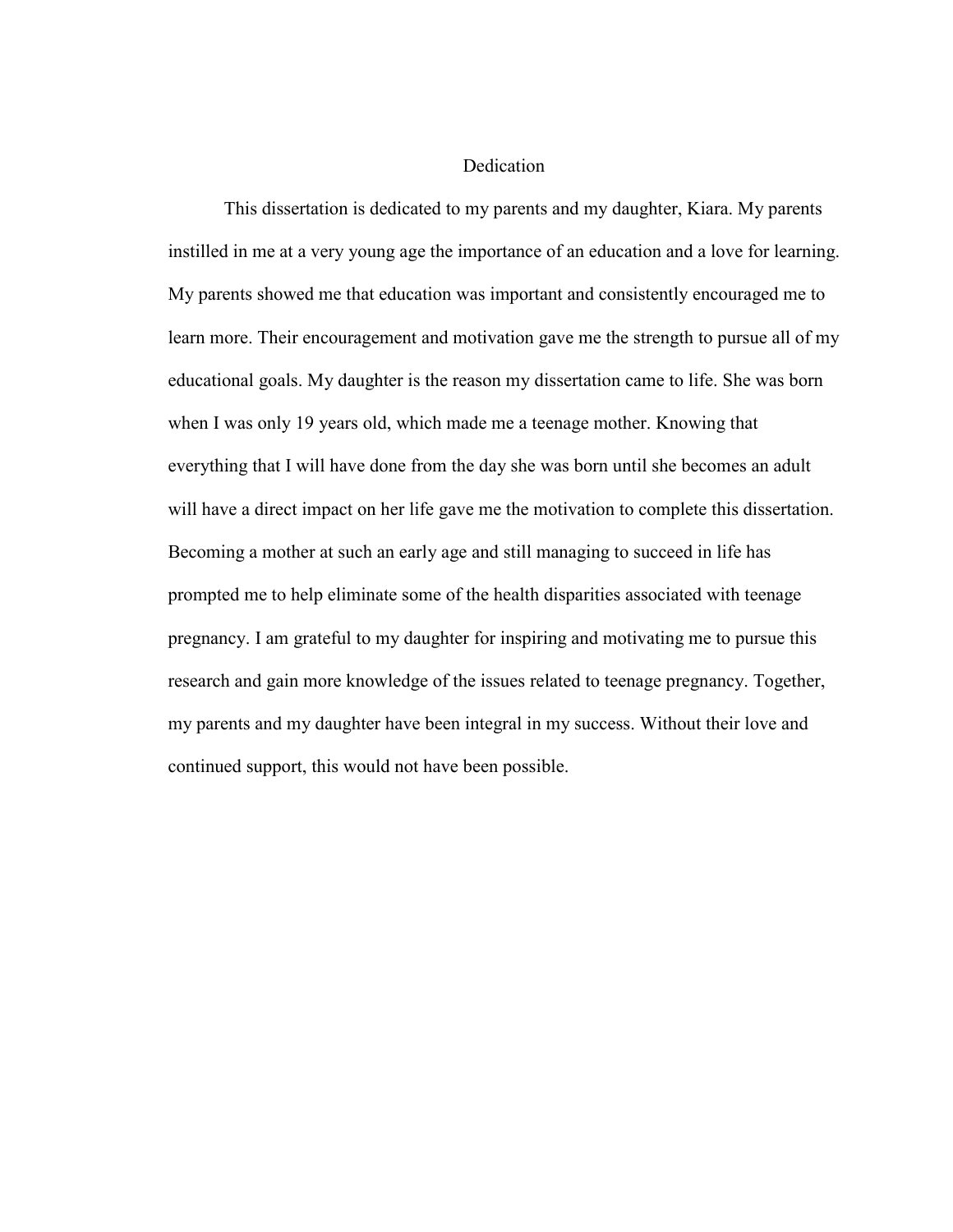#### Acknowledgments

First, I would like to thank my Heavenly Father for giving me the strength and endurance to complete this dissertation. For without Him, I am nothing, but with Him I can do ALL things.

Secondly, I would like to express my sincere appreciation to my chair, Dr. Mary Lou Gutierrez, and my committee member, Dr. Paige Wermuth. Without their expertise and guidance, I would not have been able to complete a well-written dissertation. There are so many important details that I know I would have missed had it not been for them. Thank you for your support, patience, and academic expertise. I am privileged and honored to have worked with both of you.

Lastly, I would like to thank my "Fabulous Four": my mother, Patricia; my father, Willie Sr.; my daughter, Kiara; and my husband, Terry. My mother, for always loving and being there for me; my father, for his continued love and support; my daughter, for her everlasting strength and motivation; and my husband, for his unyielding sternness that kept me on track when I was having my breakdowns and felt like giving up. Without their continued love and support, realizing my goal of obtaining my doctorate would not have been possible. Their willingness to be there for me has made this journey a successful one, and I am forever thankful and love them.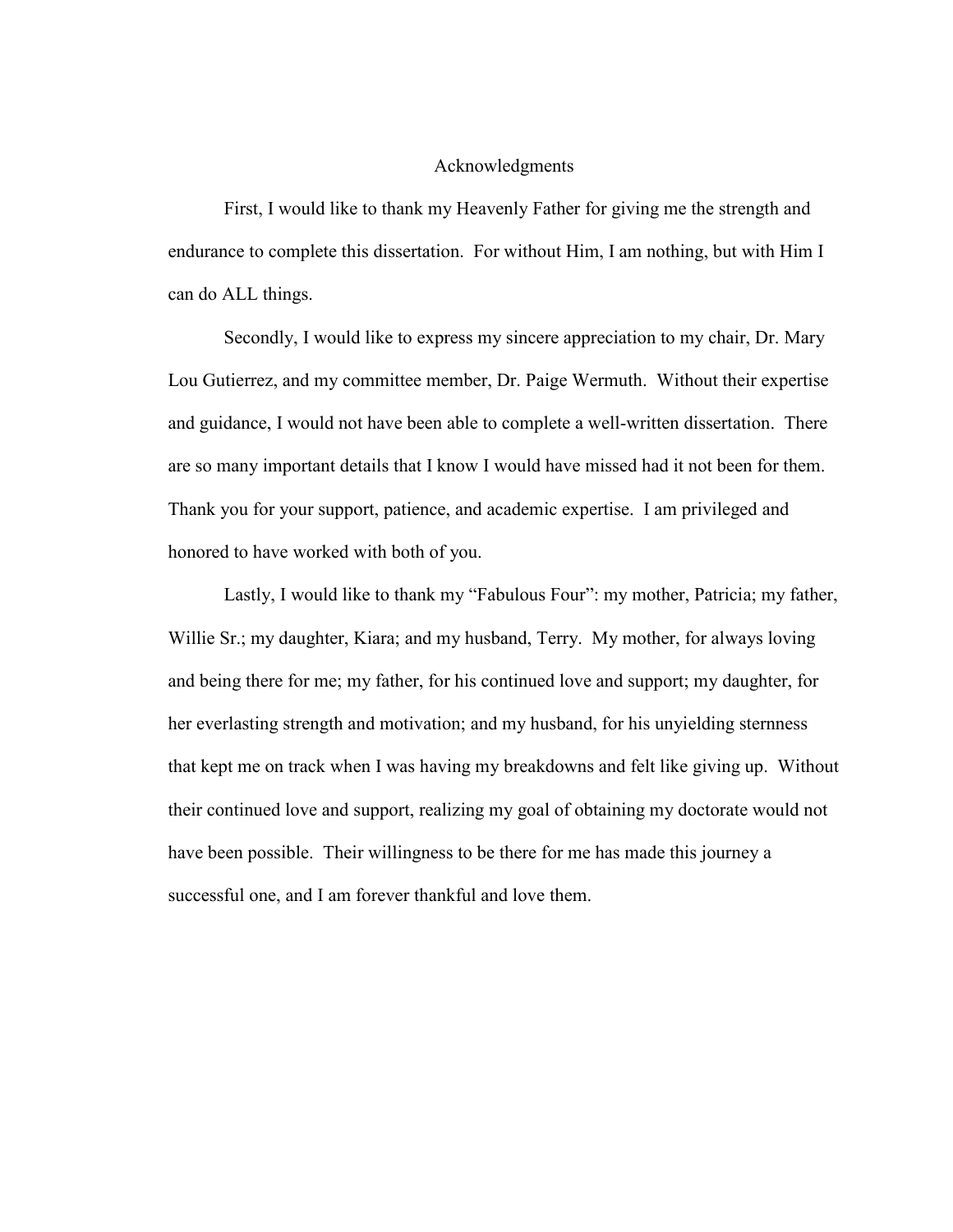### Table of Contents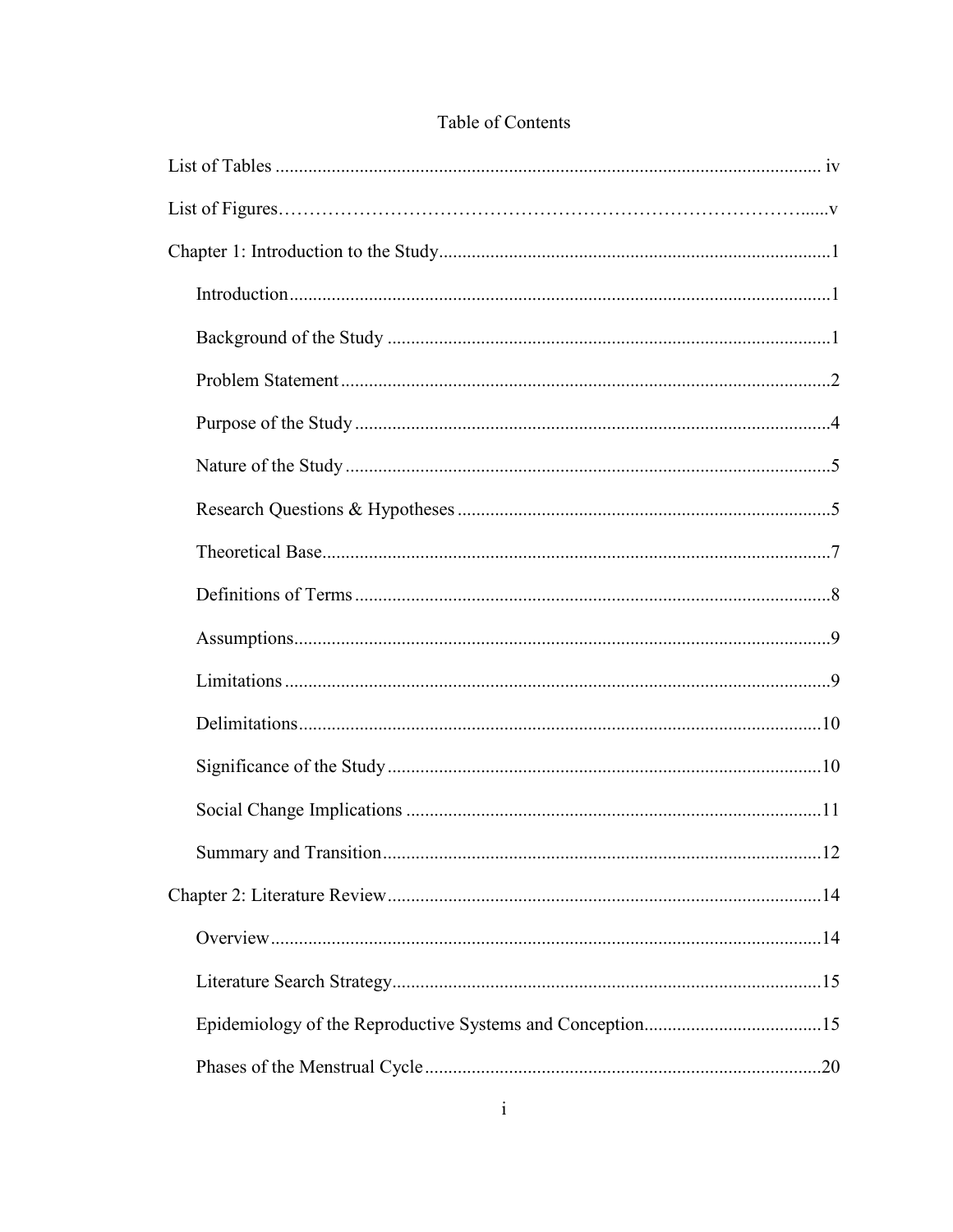| Social and Economic Consequences of Teenage and Unplanned Pregnancy25  |  |
|------------------------------------------------------------------------|--|
|                                                                        |  |
|                                                                        |  |
|                                                                        |  |
| Evidence-Based Practices That Focus on Teenage Pregnancy Prevention 42 |  |
| Living Conditions Associated With Teenage and Unplanned Pregnancy44    |  |
|                                                                        |  |
|                                                                        |  |
|                                                                        |  |
|                                                                        |  |
|                                                                        |  |
|                                                                        |  |
|                                                                        |  |
|                                                                        |  |
|                                                                        |  |
|                                                                        |  |
|                                                                        |  |
|                                                                        |  |
|                                                                        |  |
|                                                                        |  |
|                                                                        |  |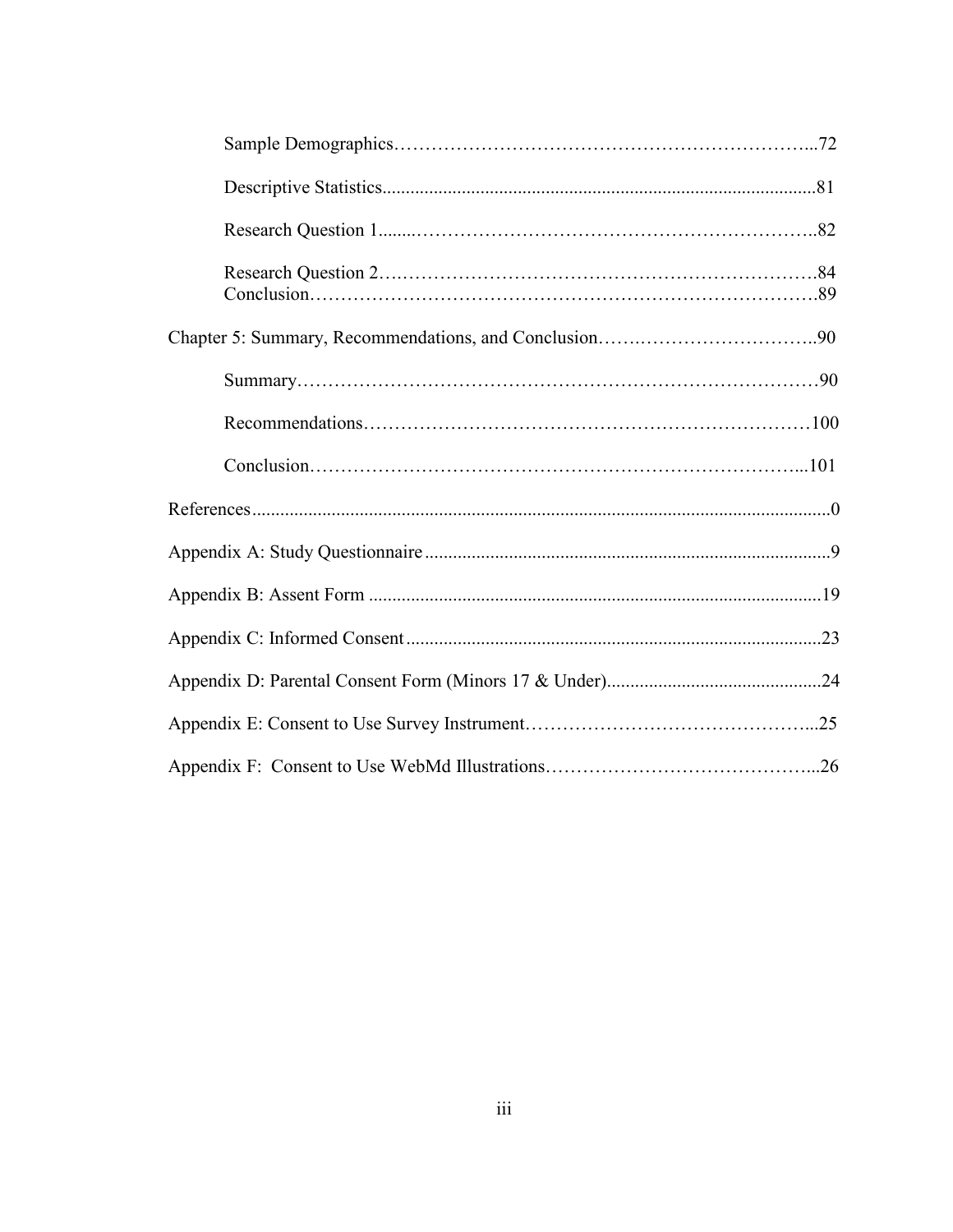## List of Tables

| Table 1. Demographic and Personal Variables Assessed in the Survey Instrument59 |
|---------------------------------------------------------------------------------|
| Table 2. Content Area Questions Included From Mathtech Knowledge Test60         |
| Table 3. Description of Operational Measures for Living Environment and         |
|                                                                                 |
|                                                                                 |
|                                                                                 |
| Table 6. Zip Code Where Teens Live and Median Household Income in Zip Code74    |
|                                                                                 |
|                                                                                 |
|                                                                                 |
|                                                                                 |
|                                                                                 |
|                                                                                 |
| Table 13. Regression Coefficients for Teenage Living Environment and Teen       |
|                                                                                 |
| Table 14. Regression Coefficients for Teenage Personal Factors and Teen         |
|                                                                                 |
|                                                                                 |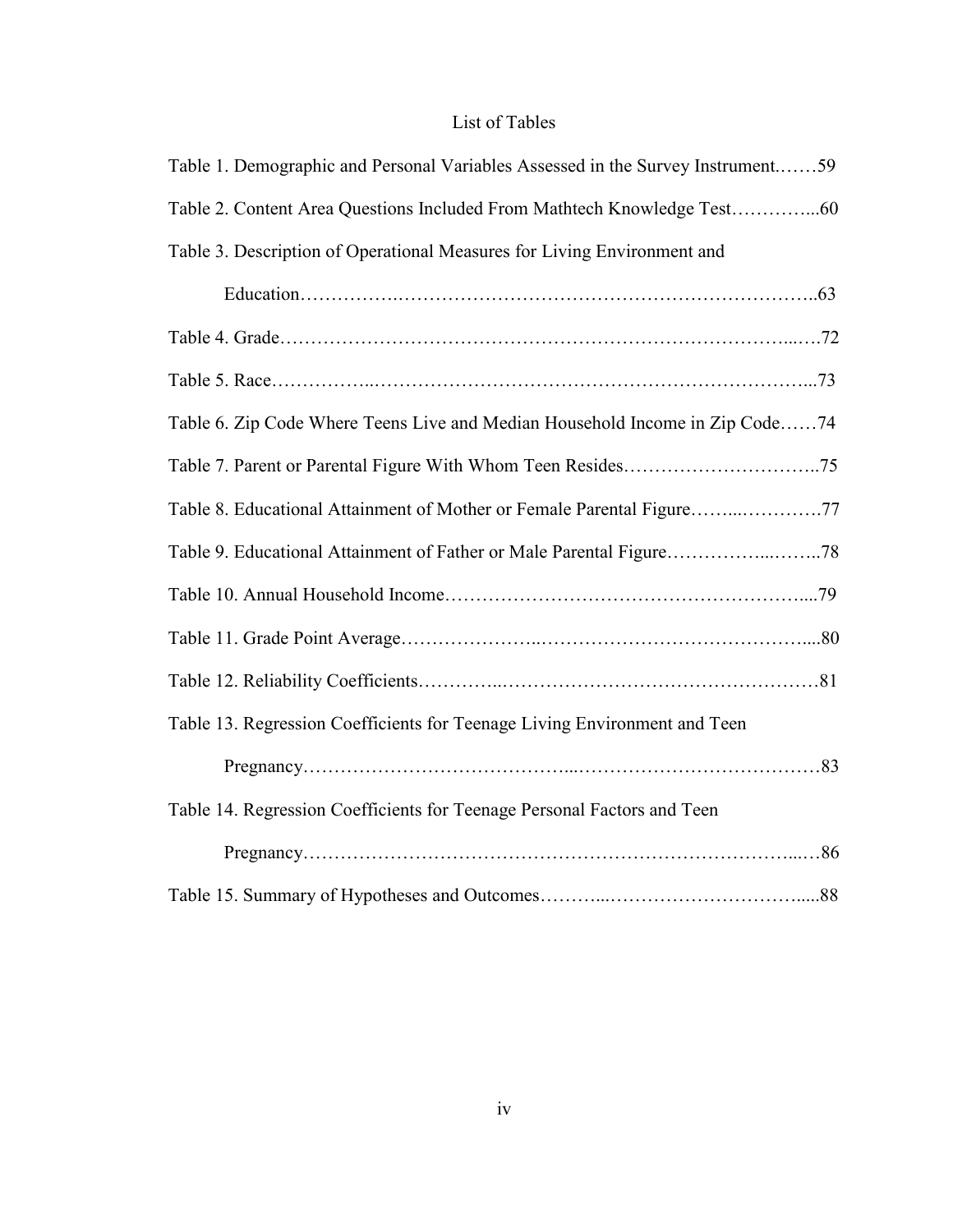## List of Figures

| Figure 1. Birth rates (live births) per 1,000 females aged 15-19 years, by race and |  |
|-------------------------------------------------------------------------------------|--|
|                                                                                     |  |
|                                                                                     |  |
|                                                                                     |  |
|                                                                                     |  |
|                                                                                     |  |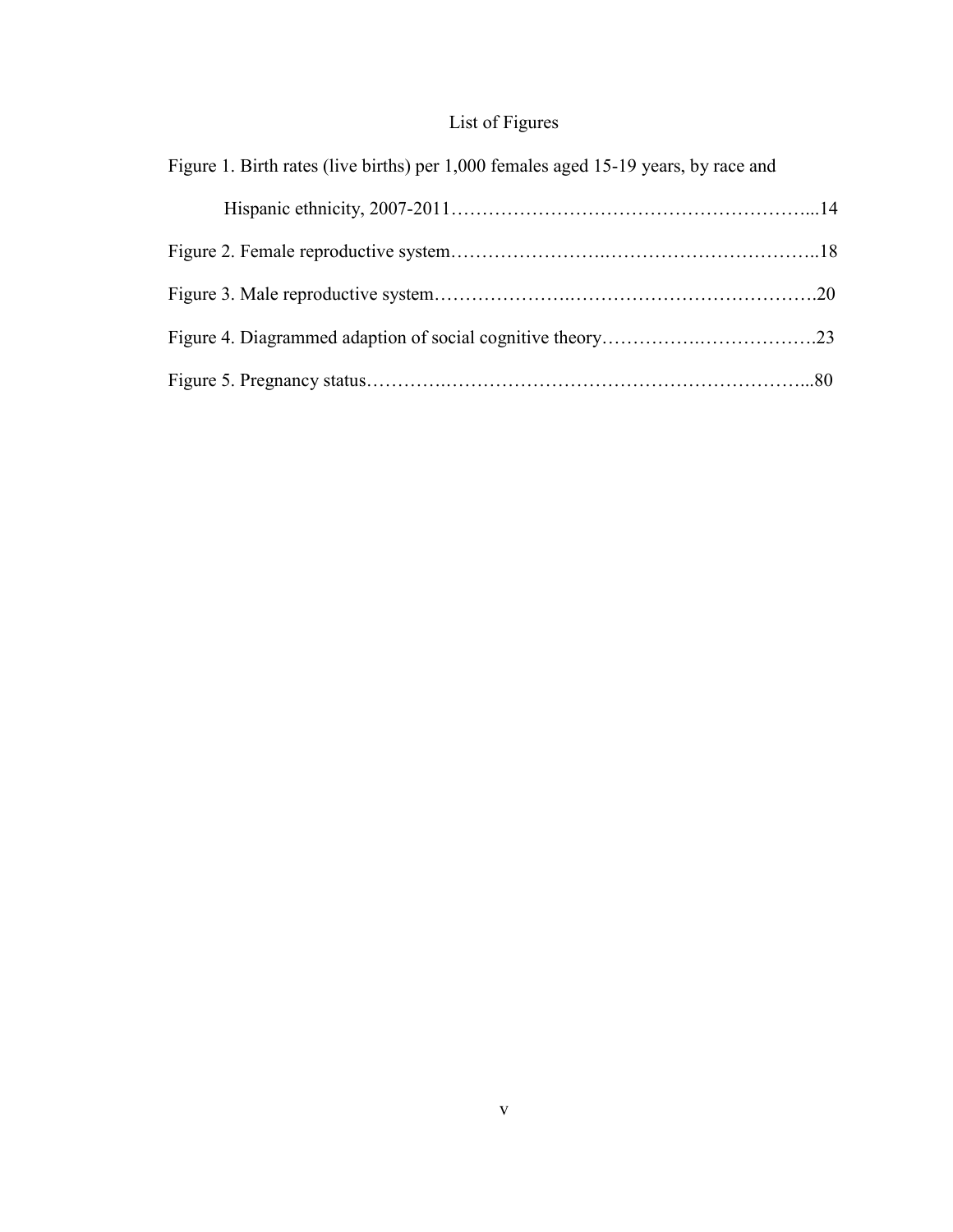Chapter 1: Introduction to the Study

#### **Introduction**

 Teenage pregnancy has long been a concern among communities, families, educators, policymakers, and researchers. However, the causes of teenage pregnancy and the influences of teenage pregnancy rates continue to be argued. There have been a number of efforts to combat teenage pregnancy and birth rates. Research indicates that these rates have diminished in the most recent decade; however, the United States persistently has the most astounding teen birthrates than any other developed countries (Barcelos, 2014).

#### **Background of the Study**

Discussion of teenage pregnancy is not uncommon in the public health sector. Teenage pregnancy is not just a problem that some adolescents encounter. The problem of teenage pregnancy affects many individuals in the adolescents' households, as well as those in the community, school system, and government as a whole (Dangal, 2004). Over 800,000 teenagers become pregnant each year (National Campaign to Prevent Teenage Pregnancy, 2011). There has been a recent drop in teenage pregnancy rates. However, the rate of teenage pregnancy in the United States is higher than in any other industrialized country (Guttmacher, 2012). Of these teenage pregnancies in the United States, over 80% are unplanned, and one-fourth end in abortions (Guttmacher, 2012).

Studies have shown that when compared to teenagers in Canada and Europe, teenagers in the United States are less likely to use contraception (Miller et al., 2006). In the United States, the future of teenage parents is widely regarded in negative terms. According to Kirby (2001), teenage parents are less likely to complete their education,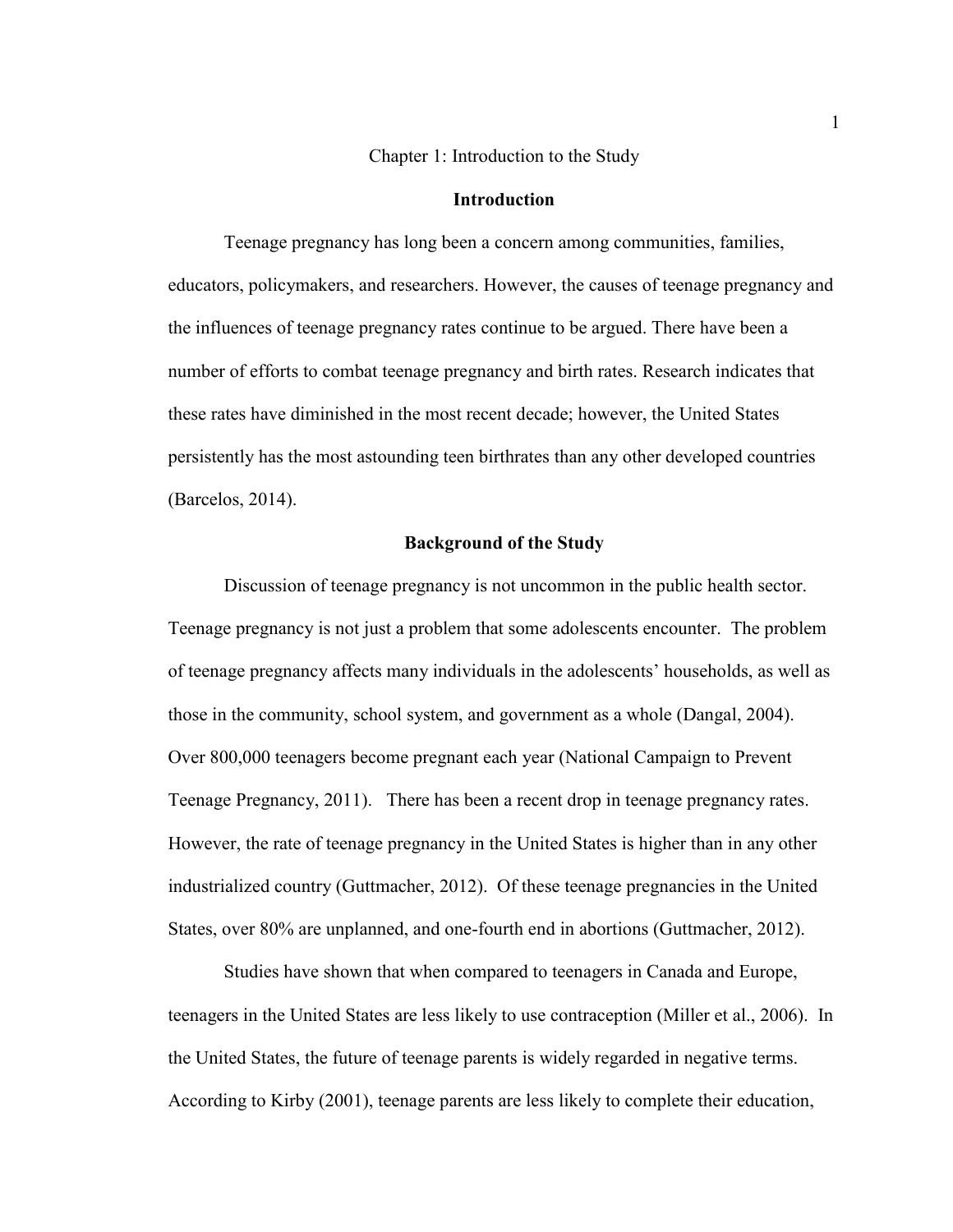leading to limited education and employment opportunities, greater financial difficulties, long-term poverty, and unstable marriages. Kirby also associated teen parents with single motherhood. Additionally, children of teen mothers have been characterized as having many challenges, such as increased chances of developing behavioral, emotional, and school problems; less supportive and unstable home environments; poor health outcomes; limited cognitive development; and greater chances of becoming teen parents themselves (Kirby, 2001; Turner et al., 1997). Further, the children of teen mothers are more prone to low birth weight and are at more serious risk of experiencing abuse (Maynard, 1996; Wolfe & Perozek, 1997). According to Maynard (1996), sons of teenage mothers have a greater chance of going to prison and the daughters of the teen mothers have a greater chance of becoming teen mothers themselves. These negative outcomes are constantly being debated, and contrary to what is believed by the government and health officials, studies are showing that these negative outcomes may have been associated with the teen mother's disadvantages prior to becoming pregnant (SmithBattle, 2007).

#### **Problem Statement**

The pregnancy of a female before the age of 20 years is considered teen pregnancy. Teen pregnancy is thought to be a common health and well-being issue around the world. This issue affects families, health specialists, educational systems, governments, and teenagers themselves (Dangal, 2006). Teenage pregnancy has been a societal, instructional, and health concern for quite some time, both in the United States and around the world. Despite the fact that rates of teen pregnancy in the United States fell in the previous decade, these rates are presently increasing. As indicated by Ventura (2011), in 2009, nearly 410,000 adolescents in the United States conceived between the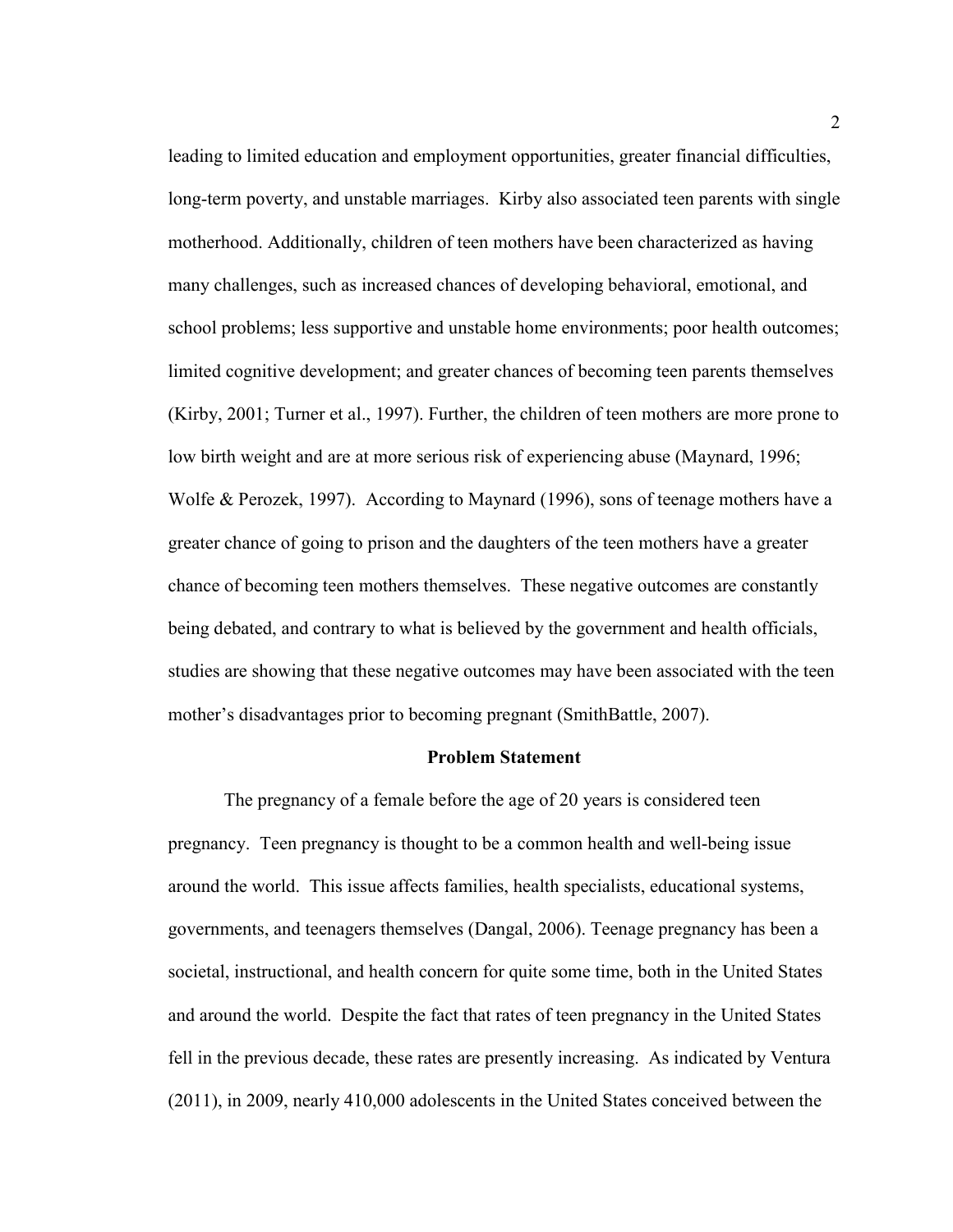ages of 15 and 19. This teen birth rate remains higher than that of any other developed country. The teenage conception rate dropped to 39.1 births every 1,000 females, the lowest rate in recorded history, and a 37% decline from 61.8% births every 1,000 females in 1991 (Ventura et al., 2011). As indicated by the National Campaign to Prevent Teenage Pregnancy (2011), more than 800,000 adolescents are affected by pregnancy each year.

In terms of the adolescent pregnancy rate, the U.S. ranks among the top in comparison to other countries (Centers for Disease Control and Prevention [CDC], 2013). The teenage conception rate has been continuously rising after a constant decrease during the years 1991-2005 (CDC, 2011). Adolescent pregnancy and birth pose challenges that cause both the child and the adolescent mother to endure troublesome impediments for the duration of their lives. The high rate of adolescent pregnancy can be connected with unfavorable consequences for both the mother and the child. The negative impacts and other social wellbeing issues incorporate, yet are not restricted to, those identified with the general prosperity of the child, wellbeing issues, education, single-parent households, out-of-wedlock births, and poverty (CDC, 2011). As indicated by CDC (2012), adolescent pregnancy represents more than \$11 billion every year in expenses to citizens. Adolescent pregnancy and conception add to secondary school dropout among teenage females. Furthermore, the offspring of teen mothers are more prone to accomplish less academically and have higher secondary school dropout rates; to have more health and wellbeing issues; to discontinue going to school; to become detained and involved in the criminal system; and to encounter unemployment during young adulthood (Hoffman,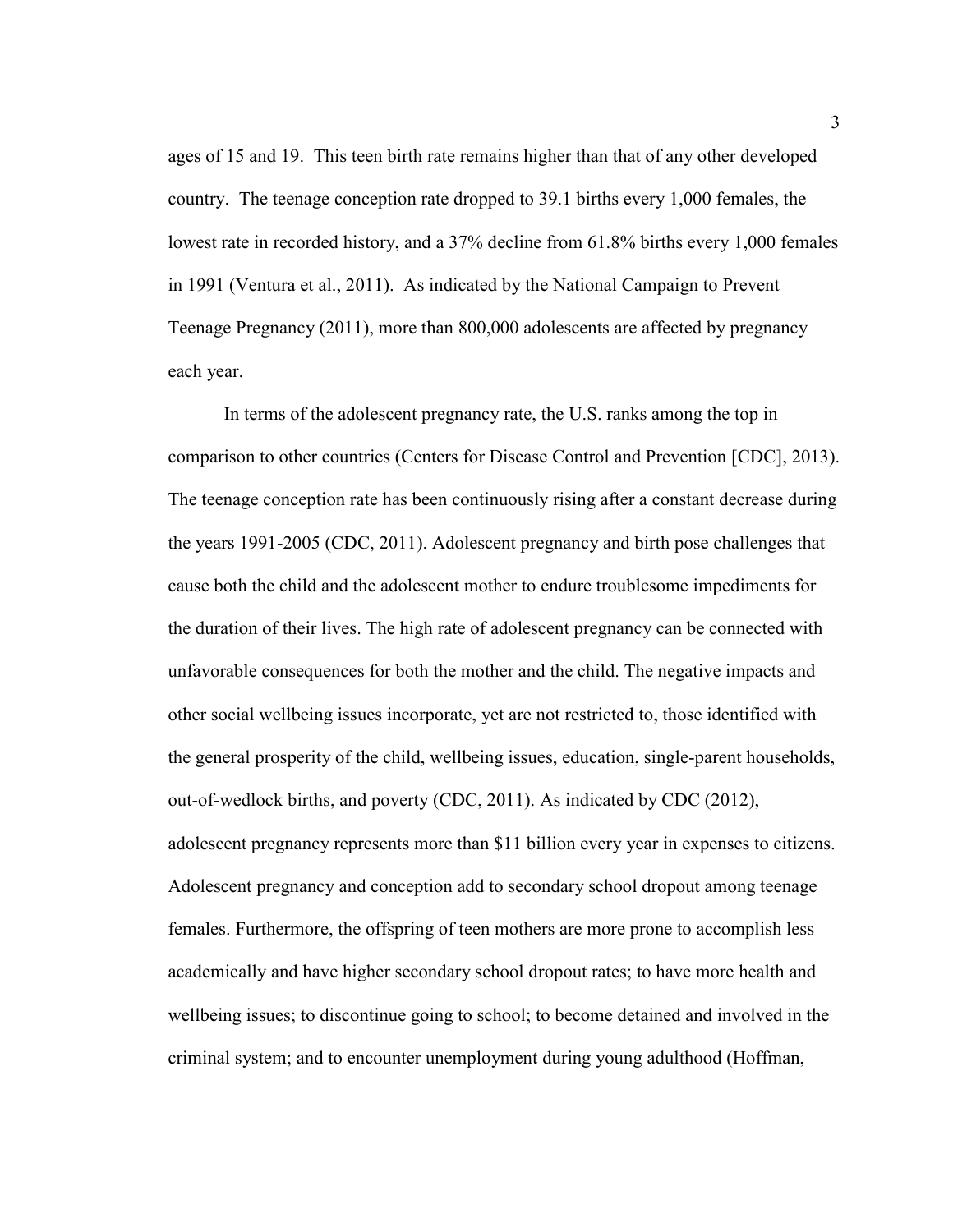2008). These issues identified with adolescent pregnancy cause other health and social wellbeing difficulties.

 Social cognitive theorist Bandura (1996) proposed that knowledge alone does not bring about behavioral change, but self-efficacy and outcome expectancy are two important influences on self-regulation of specific behaviors. Teenage pregnancy continues to be a problem in the United States. Although there have been many programs implemented to combat teenage pregnancy, there is significant need for alternatives to modify behaviors and risk factors in order to address the teenage pregnancy epidemic in this country.

#### **Purpose of the Study**

This study examined the impact of environmental and individual risk factors associated with teenage pregnancy by exploring science-based approaches to teen pregnancy prevention. Risk factors include education, socioeconomic status, living condition, contraceptive use, access to healthcare, and so on. Data were gathered from teenagers of all races attending local high schools in Southwest Georgia, as identified by the Southwest Georgia Division of Adolescent Health and Youth Development and the Millennium Second Chance Educational Center, which collaborates with local adolescent health agencies and agencies that provide assistance to pregnant and parenting teenagers. The data were obtained via health reports and surveys.

In the arena of adolescent health, the premises and sorts of adolescent health studies might intensely affect the health expert's knowledge. The existence of social and ethnic differences between expert health professionals and health care staff members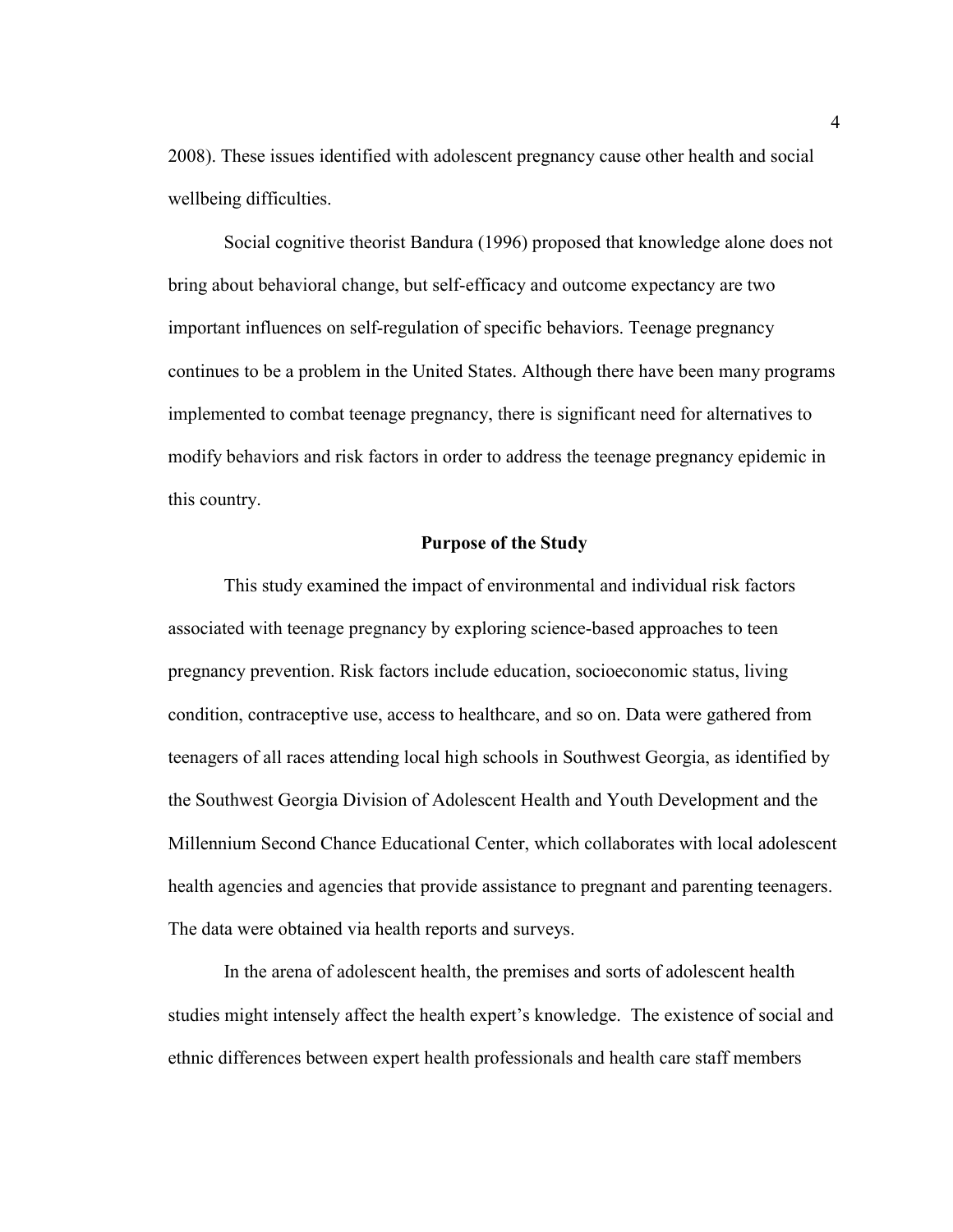related to the health care professionals' thoughts and the behavior of adolescents may have important ramifications for adolescent pregnancy and childrearing methodologies.

#### **Nature of the Study**

This quantitative cross-sectional study assessed teenagers aged 15 to 19 to identify both environmental and individual risk factors that impact teenage pregnancy. To assess these issues, only quantitative methods were used. This survey was separated into four sections: demographics, knowledge, attitudes, and parent/adolescent communication. These variables were evaluated by reviewing scores from four assessments: (a) Safer Choices, (b) the Mathtech Knowledge Test, (c) the Mathtech Attitude and Value Inventory, and (d) the Miller Attitudes Toward Abstinence (ATA) Scale and Parent/Adolescent Communication (PACM) Scale (Kirby, 1984; Miller, 1998). The objectives of this project were to (a) expand the literature on teenage pregnancy and sexual behavior, (b) assess the views of adolescent females in more rural areas on the influence of the community/environment on sexual behaviors, and (c) provide data to county public health officials and stakeholders in the community to help them improve the design of policies and the implementation of programs related to teenage pregnancy prevention for communities and schools.

#### **Research Questions & Hypotheses**

The following research questions and associated hypotheses were developed to address the problems associated with this study: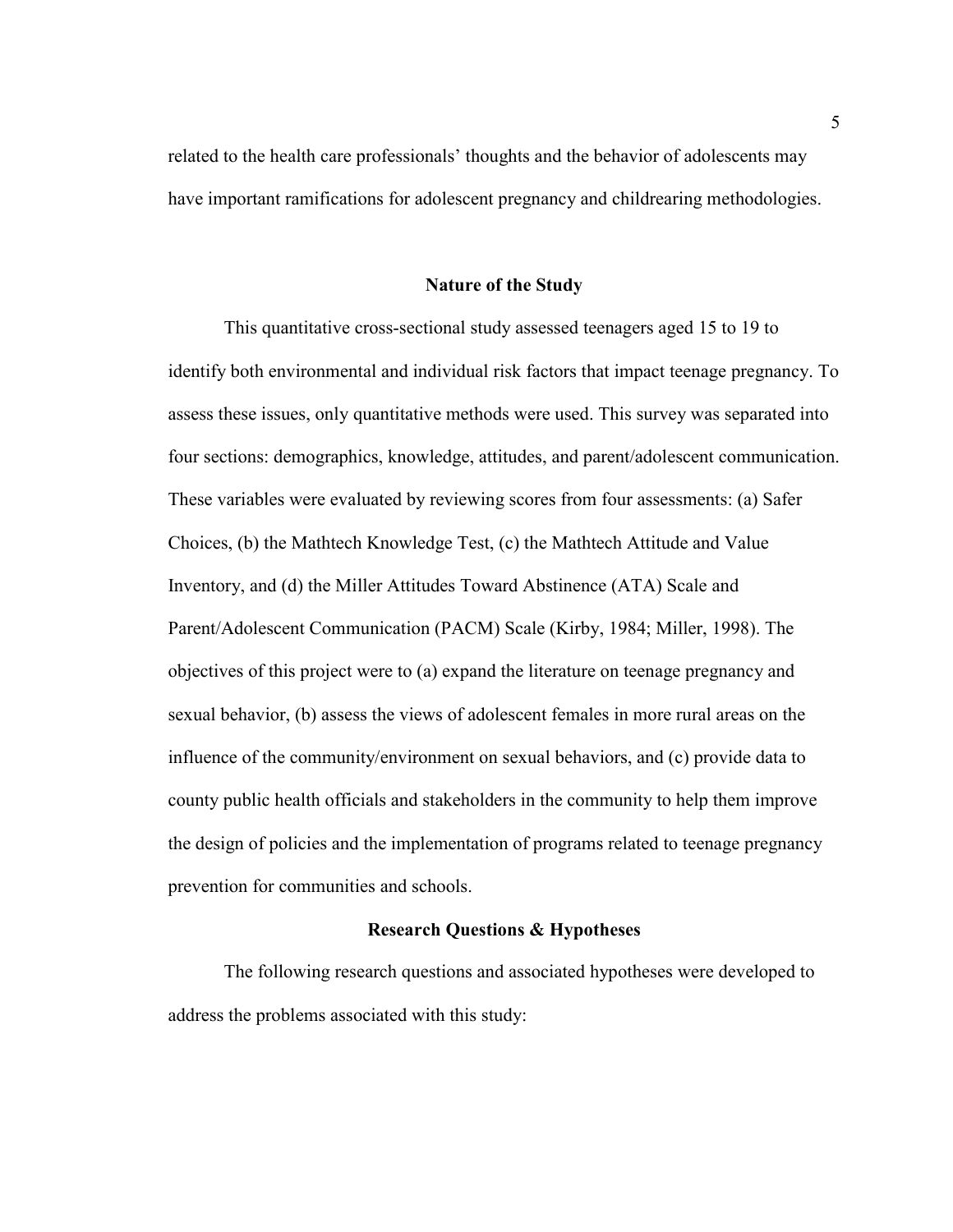#### **Research Question 1**

Is there an association between a teenager's living environment and the risk of teenage pregnancy?

- $H_{1a}$ : Neighborhood poverty status of the teenager is a significant predictor of the risk of teenage pregnancy.
- H01a: Neighborhood poverty status of the teenager is not a significant predictor of the risk of teenage pregnancy.
- H1b: Household size of the teenager is a significant predictor of the risk of teenage pregnancy.
- H01b: Household size of the teenager is not a significant predictor of the risk of teenage pregnancy.
- $H<sub>1c</sub>$ : Household income of the teenager is a significant predictor of the risk of teenage pregnancy.
- H01c: Household income of the teenager is not a significant predictor of the risk of teenage pregnancy.
- H1d: Parental or peer communication of the teenager is not a significant predictor of the risk of teenage pregnancy.
- H01d: Parental or peer communication of the teenager is not a significant predictor of the risk of teenage pregnancy.

#### **Research Question 2**

Is there an association between personal factors and the risk of teenage

pregnancy?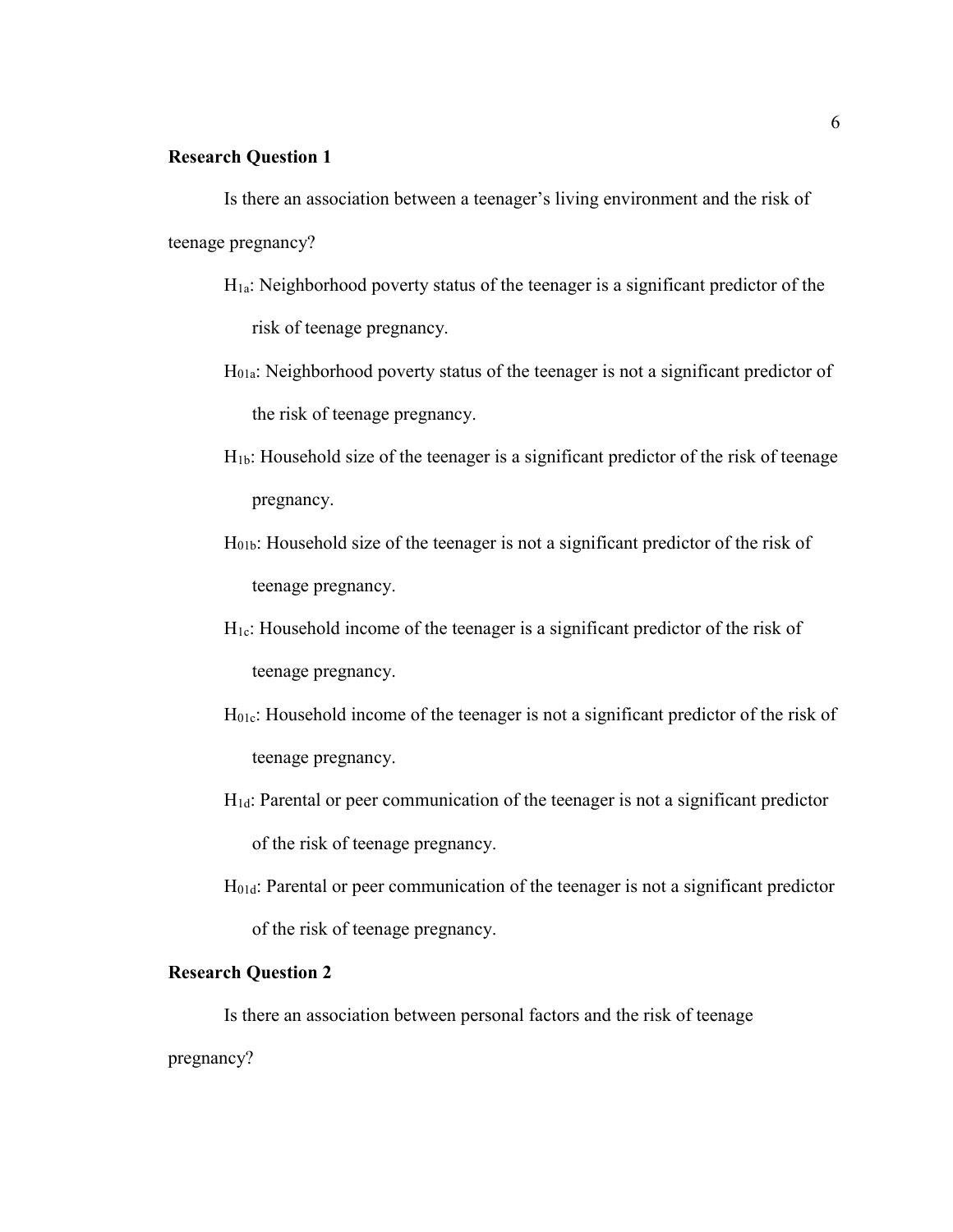- $H_{2a}$ : Parental education of the teen's parents is a significant predictor of the risk of teen pregnancy.
- H02a: Parental education of the teen's parents is not a significant predictor of the risk of teen pregnancy.
- H2b: Teen academic achievement is a significant predictor of the risk of teen pregnancy.
- $H<sub>02b</sub>$ : Teen academic achievement is not a significant predictor of the risk of teen pregnancy.
- $H_{2c}$ : Teen knowledge of sexual health is a significant predictor of the risk of teen pregnancy.
- H02c: Teen knowledge of sexual health is not a significant predictor of the risk of teen pregnancy.
- H2d: Teen attitudes about sexual issues are a significant predictor of the risk of teen pregnancy.
- H02d: Teen attitudes about sexual issues are not a significant predictor of the risk of teen pregnancy.

#### **Theoretical Base**

The theoretical framework used in this study was social cognitive theory. Bandura (1977) stated that behavior is learned through a process by observing the environment. In Bandura's (1977) illustration of human behavior, personal factors, environmental factors, and behaviors all have a direct impact on each other. According to social cognitive theory, people learn not only from their own personal experiences, but also from the experiences of other individuals and the consequences associated with them. Quality of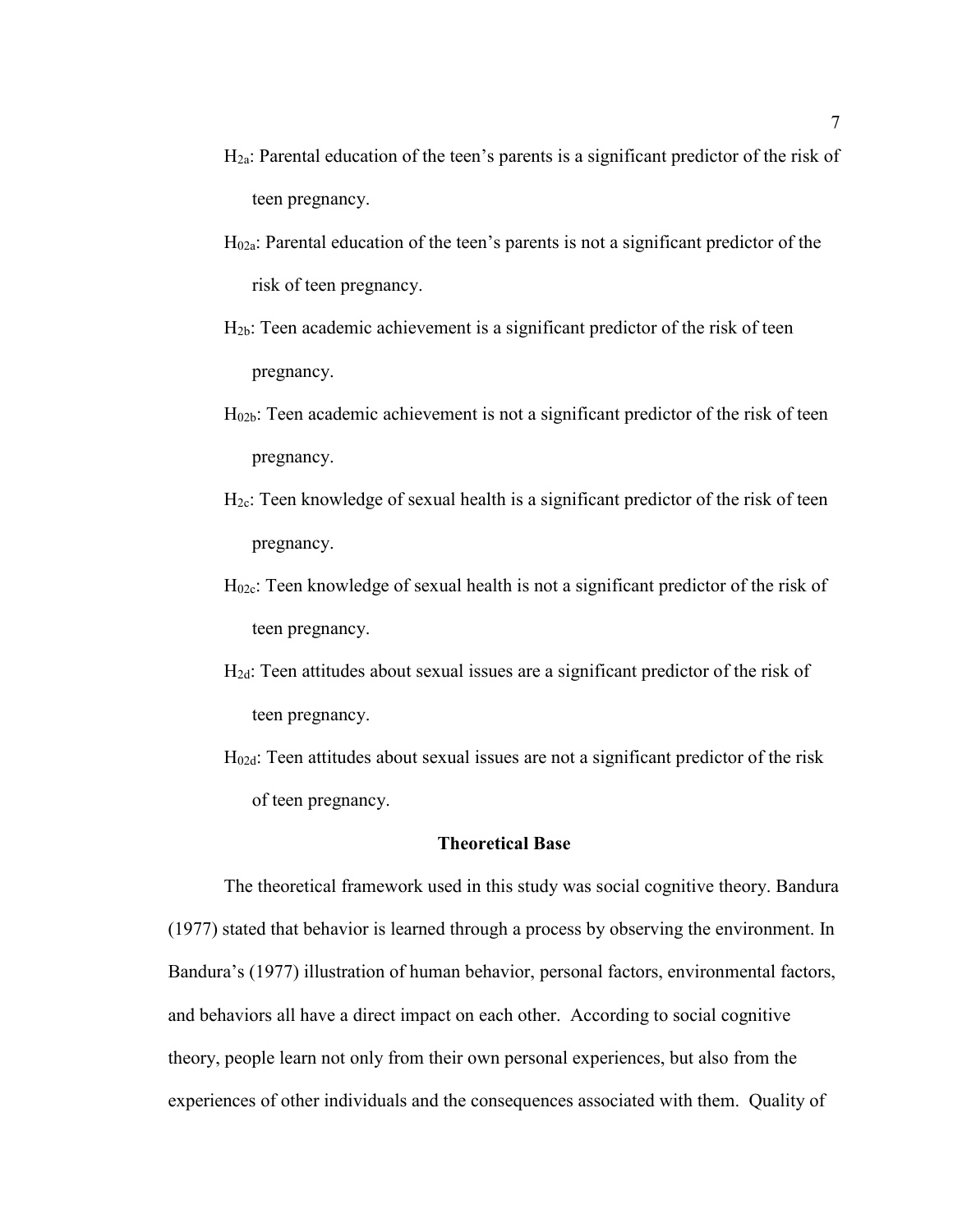health is both an individual and a societal matter. In order to diminish the rates of adolescent pregnancy, it is essential to address the variables that impact adolescents' perspectives on sex. Social cognitive theory can be valuable when applied to public health efforts to decrease adolescent pregnancy.

#### **Definitions of Terms**

*Adolescents*: Individuals between the ages of 10 and 19 years old.

*Adolescent Health and Youth Development (AHYD)*: A health program designed specifically for youth whose purpose is to improve the skills and overall health of adolescents. This program provides population-based prevention and public health activities and programs designed to promote responsible, healthy lifestyle behaviors and abstinence (Georgia.gov, 2015).

*Adolescent (teenage) pregnancy*: The pregnancy of a female aged 13-19. Adolescent pregnancy numbers include live births, miscarriages, stillbirths, and abortions.

*Birth:* The process of having a baby.

*Birth rate*: The rate of live births to a given population; expressed as the number of live births per 1,000 of the population each year.

*Conception:* When an egg is fertilized by sperm.

*Contraceptive:* A medical instrument, device, or medication that is used to prevent pregnancy.

*Pregnancy:* When a female has a fetus or fetuses developing inside her uterus.

*Repeat teenage pregnancy:* When a female between the ages of 13 and 19 becomes pregnant more than once.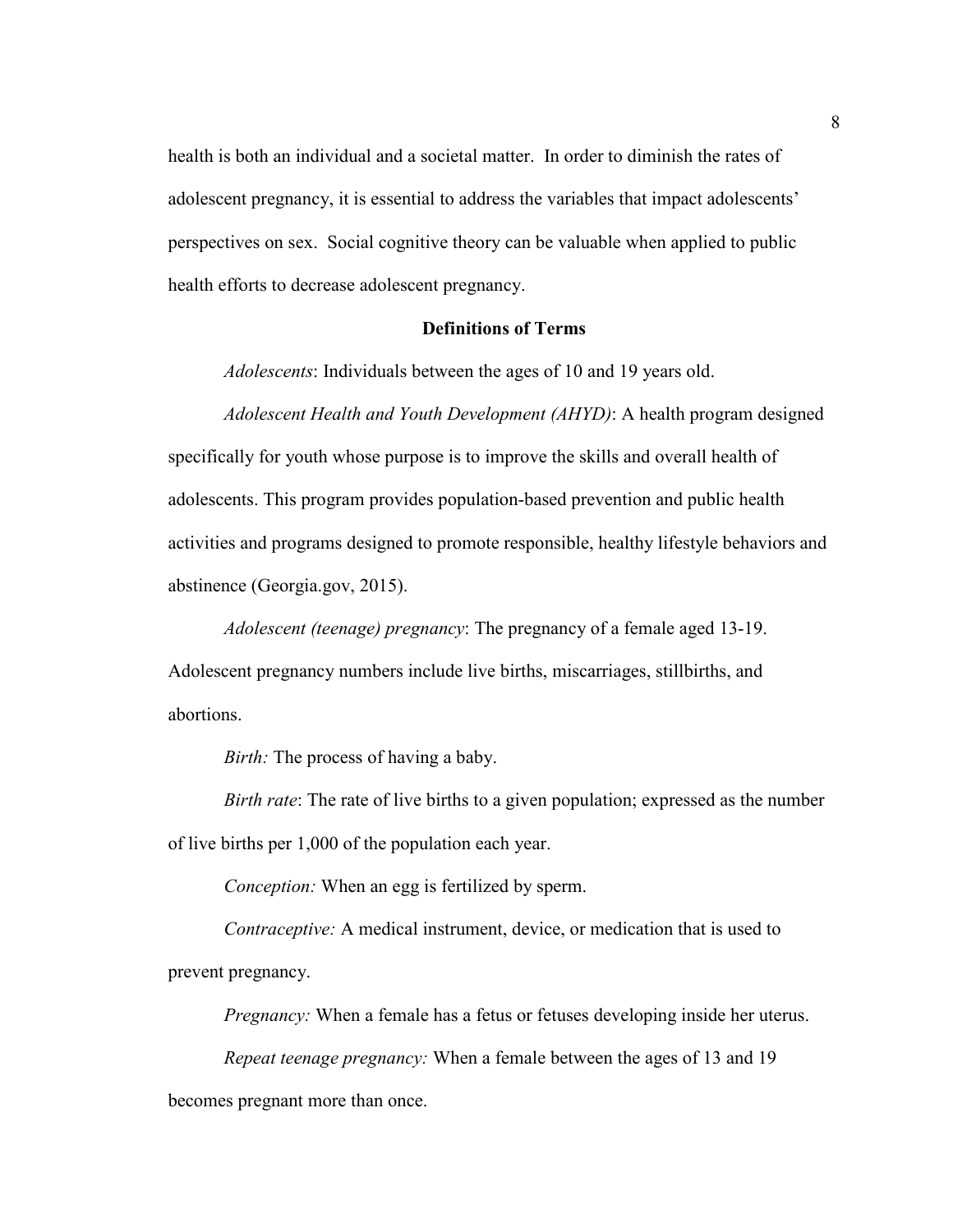#### **Assumptions**

There are numerous studies that connect adolescent pregnancy with negative results, such as deficient education, low financial status, and poor childrearing abilities. This is not always the situation, however. Children in the United States experience childhood in diverse social classes. Research indicates that teenagers' living surroundings may dictate the results they experience, both wellbeing and non-wellbeing related (Cubbin et al., 2005). Middle and upper class children are taught that attaining their educational and vocational goals is vital and that having a child whose conception was not planned would adversely affect their academic and professional future. Subsequently, these children are more inclined to viably use some form of contraceptive or terminate a pregnancy (Cubbin et al., 2005).

Conversely, adolescents from lower class and underserved communities may experience lack of food, live in substandard housing, and receive education that is also substandard. These children sometimes consider parenthood to be an entryway to adulthood. They may feel that parenthood will advance their development and motivate them to further their academic endeavors in order to promote better parenting skills (Cubbin et al., 2005).

#### **Limitations**

The first limitation of this study was the lack of qualitative data. A survey questionnaire was used to collect information from the participants. The survey questionnaires focused on quantitative data. Another limitation of this study involved constraints of time and place. Because the survey targeted adolescents between the ages of 15 and 19, the areas and the time to conduct the survey were limited to where and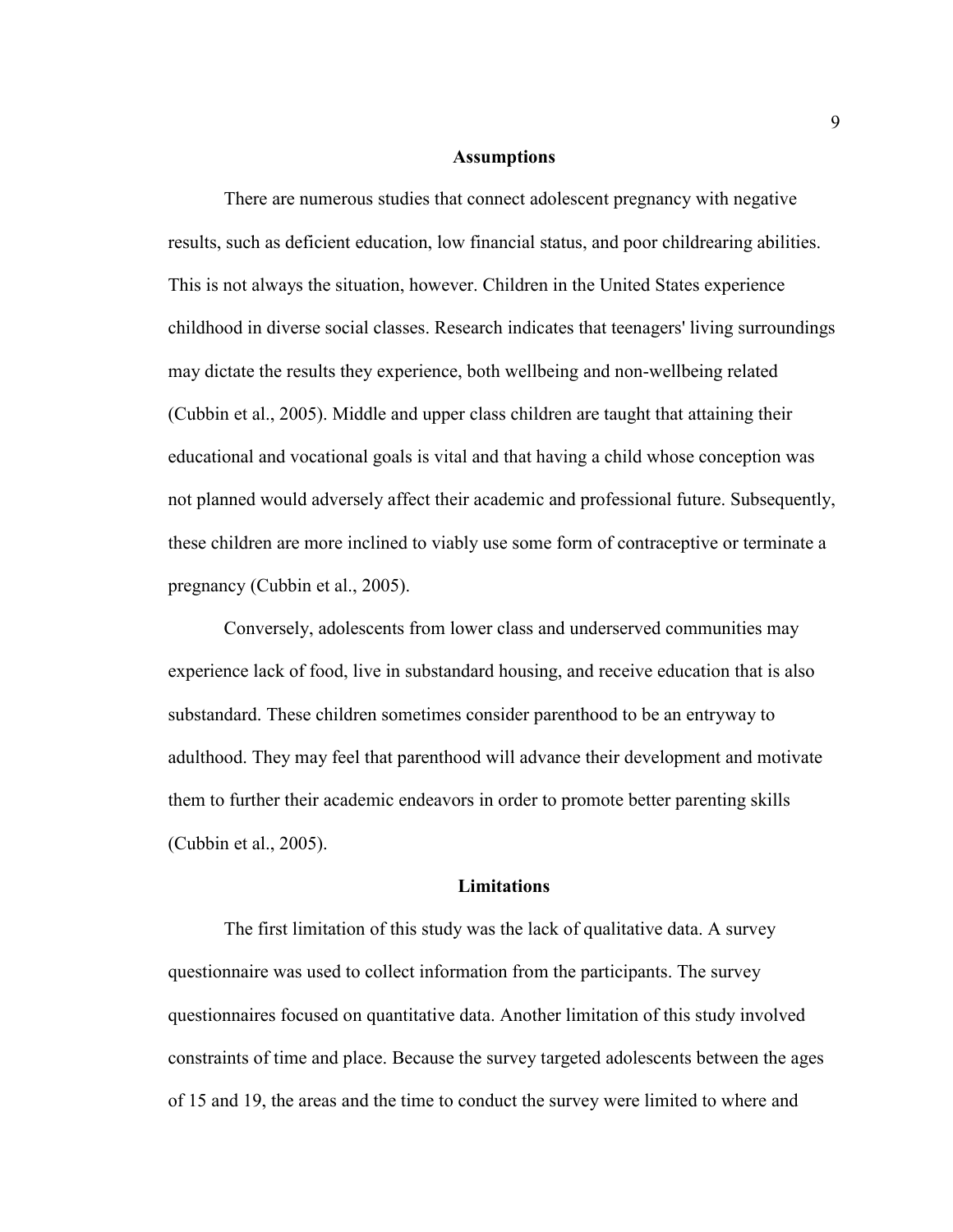when potential participants would be available. Some sites had to be visited repeatedly to complete the surveys. Additionally, due to limited time, most of the surveys had to be distributed in groups. When surveys are distributed in the presence of groups, respondents may be influenced by others, which affect validity. Finally, because of the sensitive nature of some of the questions, some respondents might have provided false information due to fear of disclosing information that they did not want others to know. Therefore, accurate data might not have been provided.

#### **Delimitations**

The scope of this study was limited to the adolescent population aged 15 to 19. This age group is important because of the high incidence of teenage pregnancy. The participants were recruited from local public schools, adolescent and youth development centers, and teen centers.

#### **Significance of the Study**

The issues confronting teen pregnancy and parenting are widely understood. Adolescent parents have historically been known to be single mothers living in poverty; this difficult situation is often amplified with physical and/or sexual abuse and other health problems (U.S. DHHS, 2005). Pregnancy can interfere with an adolescent's educational attainment, as well as employment and occupation encounters (Maynard, 1996; Perper et al., 2010). The negative results attached to adolescent pregnancy, including long-lasting destitution and extensive dependence on government assistance can be lifelong for the mother and her children (U.S. DHHS, 2005). The daughters of adolescent mothers tend to become adolescent mothers themselves, with the negative results that accompany adolescent pregnancy, leading to a generational cycle of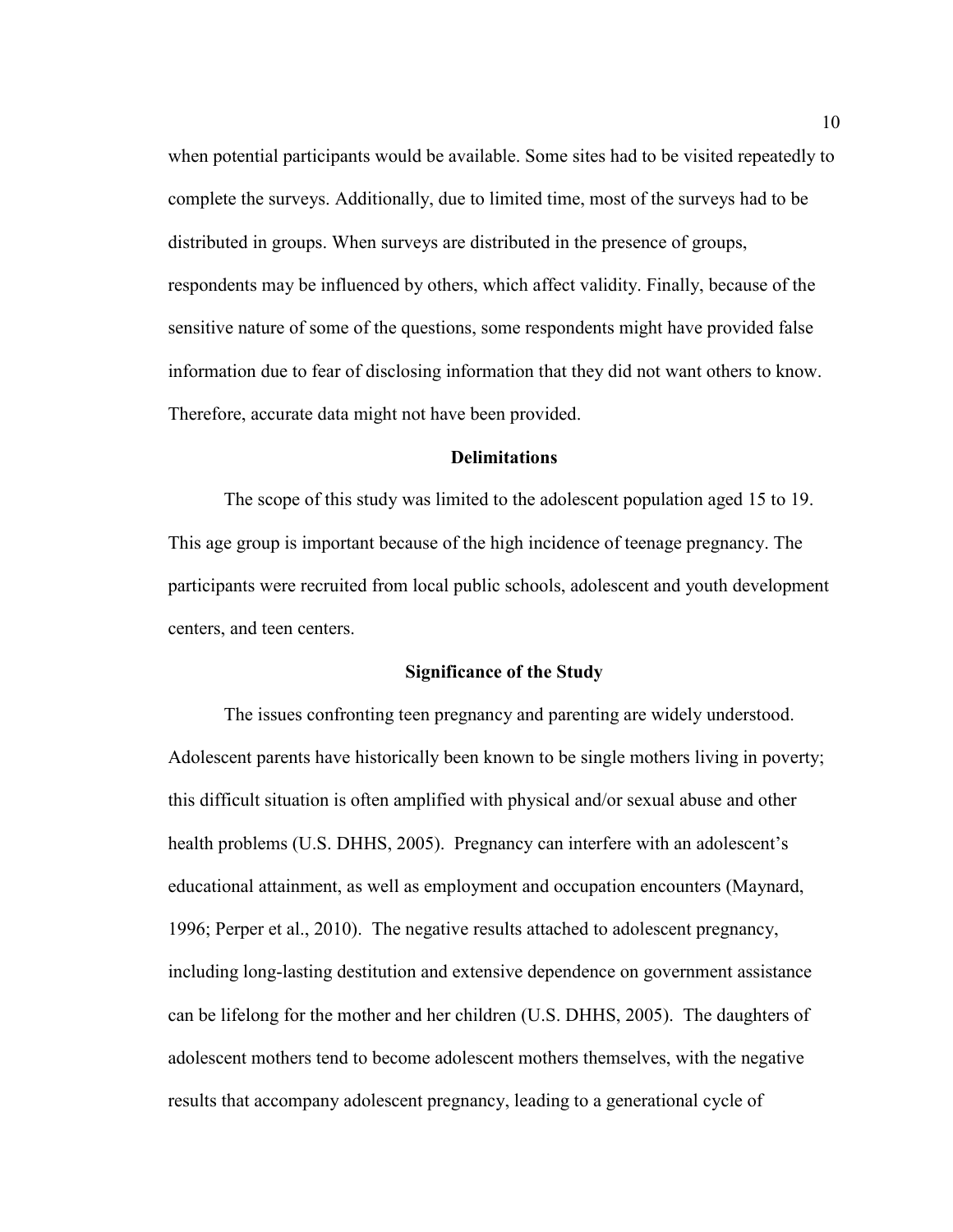destitution and detriment. Homelessness expands the dangers of negative outcomes for adolescent mothers. Teenagers with upsetting living circumstances may need to leave home once they are pregnant. Their homes may be inappropriate situations in which to raise their children because of congestion, perilous living conditions, aggressive behavior, or other extreme situations. Additionally, some teenagers are kicked out or forced to leave by their parents or caregivers because they became pregnant.

 More comprehensive sex education programs, parenting programs, and residential group homes specifically for pregnant and parenting teenagers may be able to solve the challenges facing this population. These homes can offer a comprehensive array of services in order to meet the needs of pregnant and parenting teenagers. These include, but are not limited to, educational and job placement assistance, parenting and life skills development, and comprehensive health education. Additionally, these homes can provide a safe and secure living environment for adolescents and their children. In this way, they can help to reverse the negative outcomes associated with teen parents and their children.

#### **Social Change Implications**

This study's implications for positive social change relate to the potential impact of comprehensive pregnancy prevention programs that target adolescents and teenagers who are considered at risk based on environmental factors. The provision of comprehensive social and health services to teen parents and their children may help to reduce the rate of teenage pregnancy and repeat teenage pregnancy.

In planning or implementing comprehensive sex education programs and providing support for pregnant and parenting teens, the use of social cognitive theory is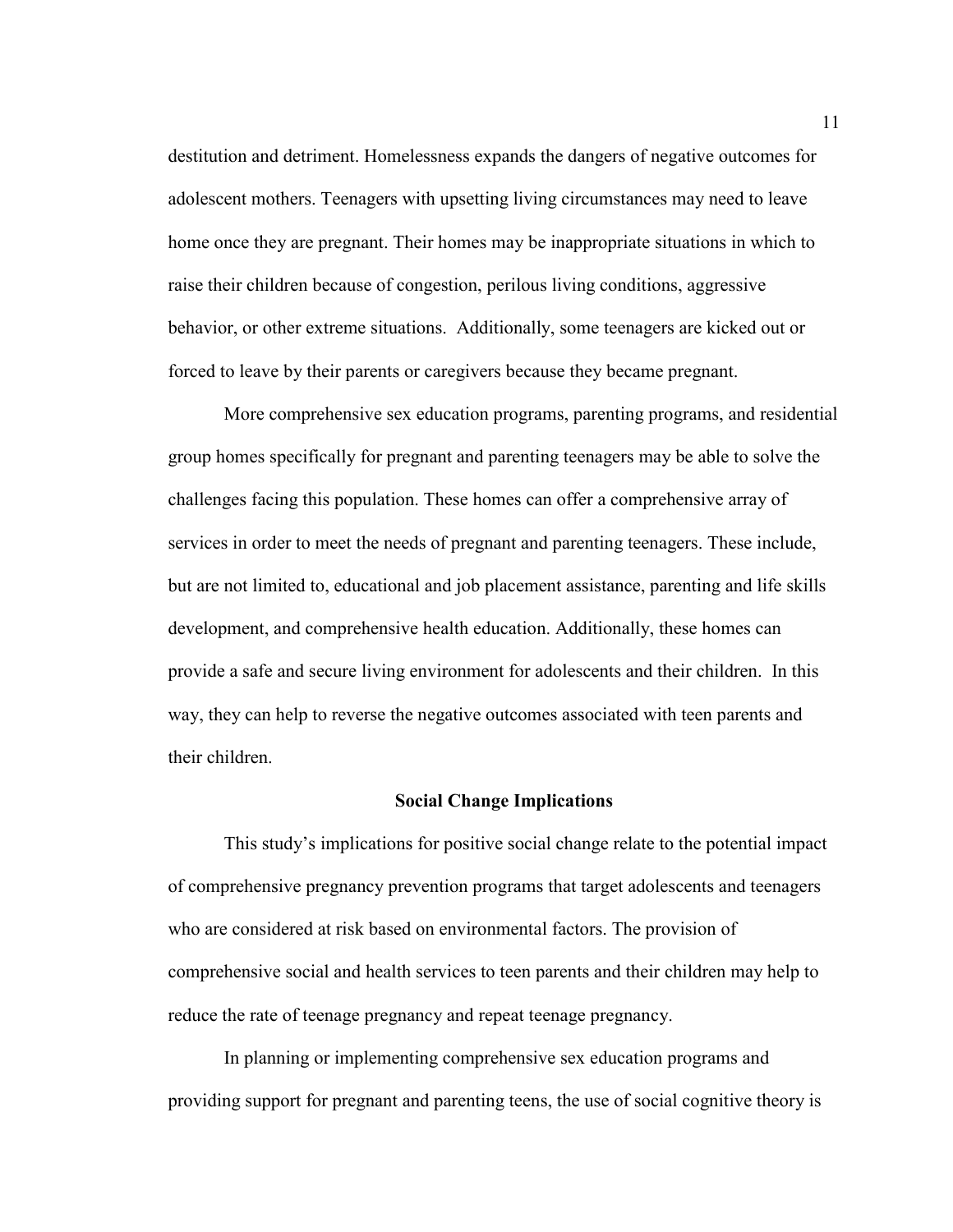appropriate. Social cognitive theory may be used to explain why people acquire and maintain certain behavioral patterns. Teenage pregnancy is considered a behavioral pattern. In order to avoid a certain behavior, such as teenage pregnancy, a teenager should be around more positive people in a positive environment that promotes healthy, positive behaviors. An understanding of the behaviors that contribute to teenage pregnancy helps in determining the most effective pregnancy prevention measures.

#### **Summary and Transition**

Teenage pregnancy is a continual issue in the United States and other industrialized nations. In its teenage pregnancy rate, the United States continually ranks the highest in comparison to other industrialized countries (CDC, 2013). Teenage pregnancy is not just an individual issue. There are numerous social and financial impacts of teen pregnancy. CDC (2013) indicated that adolescent pregnancy and birth cost U.S. citizens over \$11 billion year as a result of the various expenses connected with having a child.

Why does teenage pregnancy continue to be a problem in the United States? In this study, I aimed to address some of the major issues associated with teenage pregnancy and identify key strategies that will help in the effort to reduce the number of teenagers becoming pregnant and reduce the rate of repeat teenage pregnancies.

In Chapter 2, extensive literature is reviewed and discussed regarding major factors that have a high influence on teenage pregnancy. These factors include, but are not limited to, teenagers' attitudes regarding sex and pregnancy, the effectiveness of certain sex and/or abstinence education programs, the relationship between demographics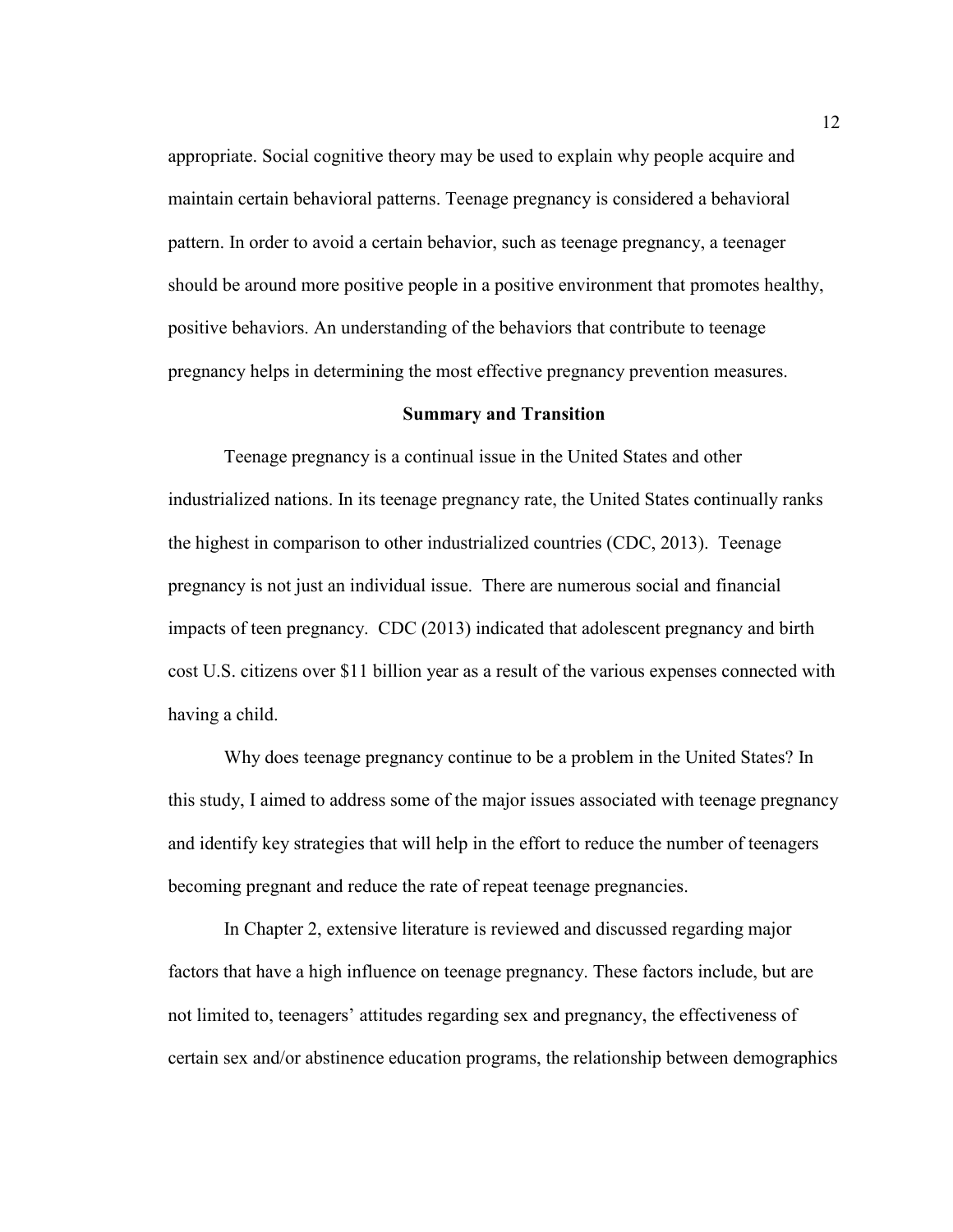and teenage pregnancy, and major costs associated with pregnant and parenting teenagers.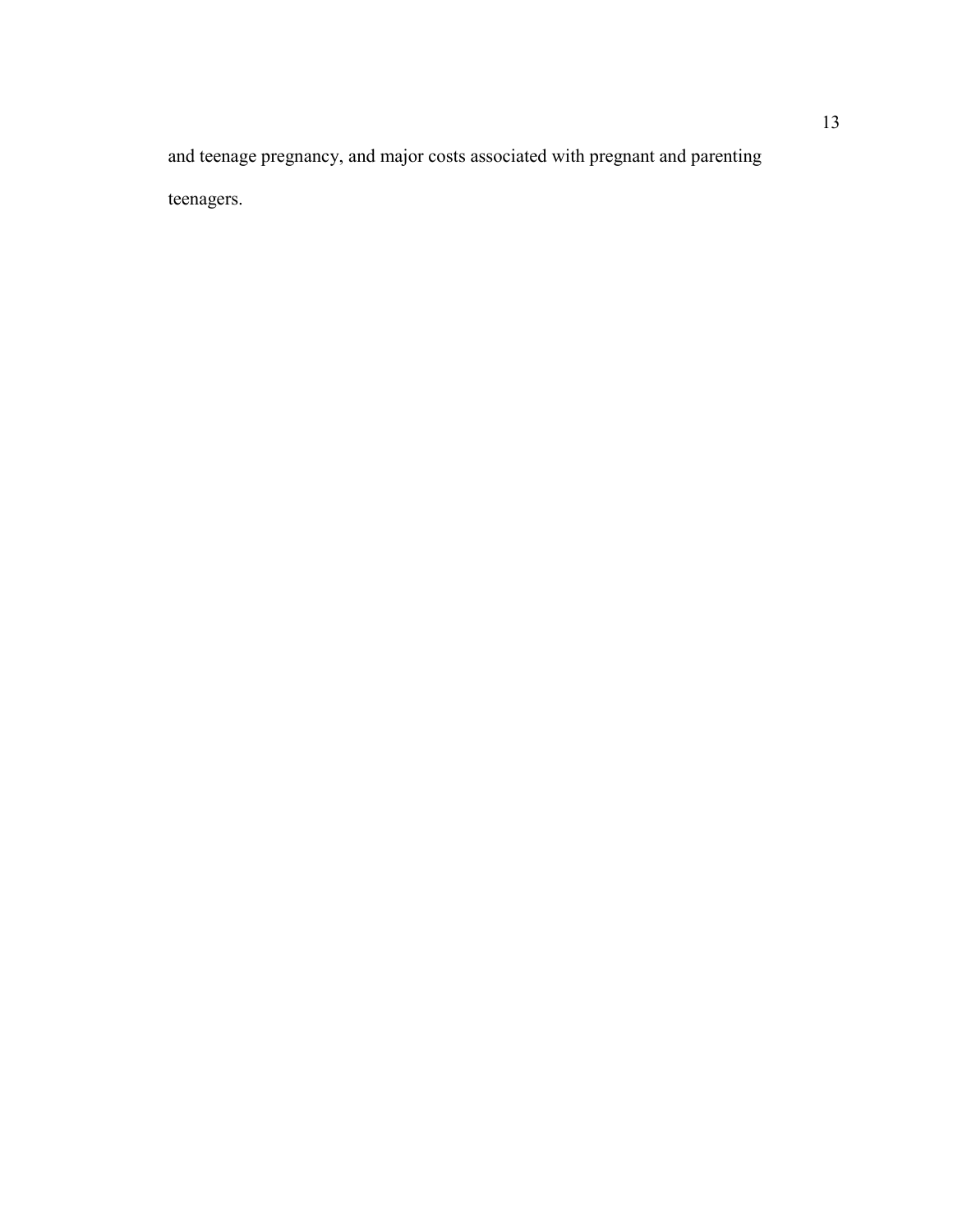#### Chapter 2: Literature Review

#### **Overview**

This study purposed to examine the impact of environmental and individual risk factors on teenage pregnancy. In exploring science-based approaches to teenage pregnancy prevention, this study focused primarily on African American and minority populations. African American teenage pregnancy rates are higher than those of any other ethnic group. According to Fiener, et al. (2006), Black women had a higher rate of unplanned pregnancy than any women of other ethnic group; this rate was more than double in comparison to that of Non-Hispanic White women. While teen birth rates decreased across all races during 2007-2011, non-Hispanic Black teen birth rates were more than double the rate for non-Hispanic White teens (CDC, 2013). See Figure 1.



Birth Rates (Live Births) per 1,000 Females Aged 15-19 Years, by Race and Hispanic **Ethnicity, 2007-2011** 

*Figure 1*. Birth rates (live births) per 1,000 females aged 15-19 years, by race and ethnicity, 2007-2011. From "Births: Preliminary Data 2011," by B. E. Hamilton, J. A. Martin, & S. J. Ventura, 2012, *National Vital Statistics Reports*, *61*(5).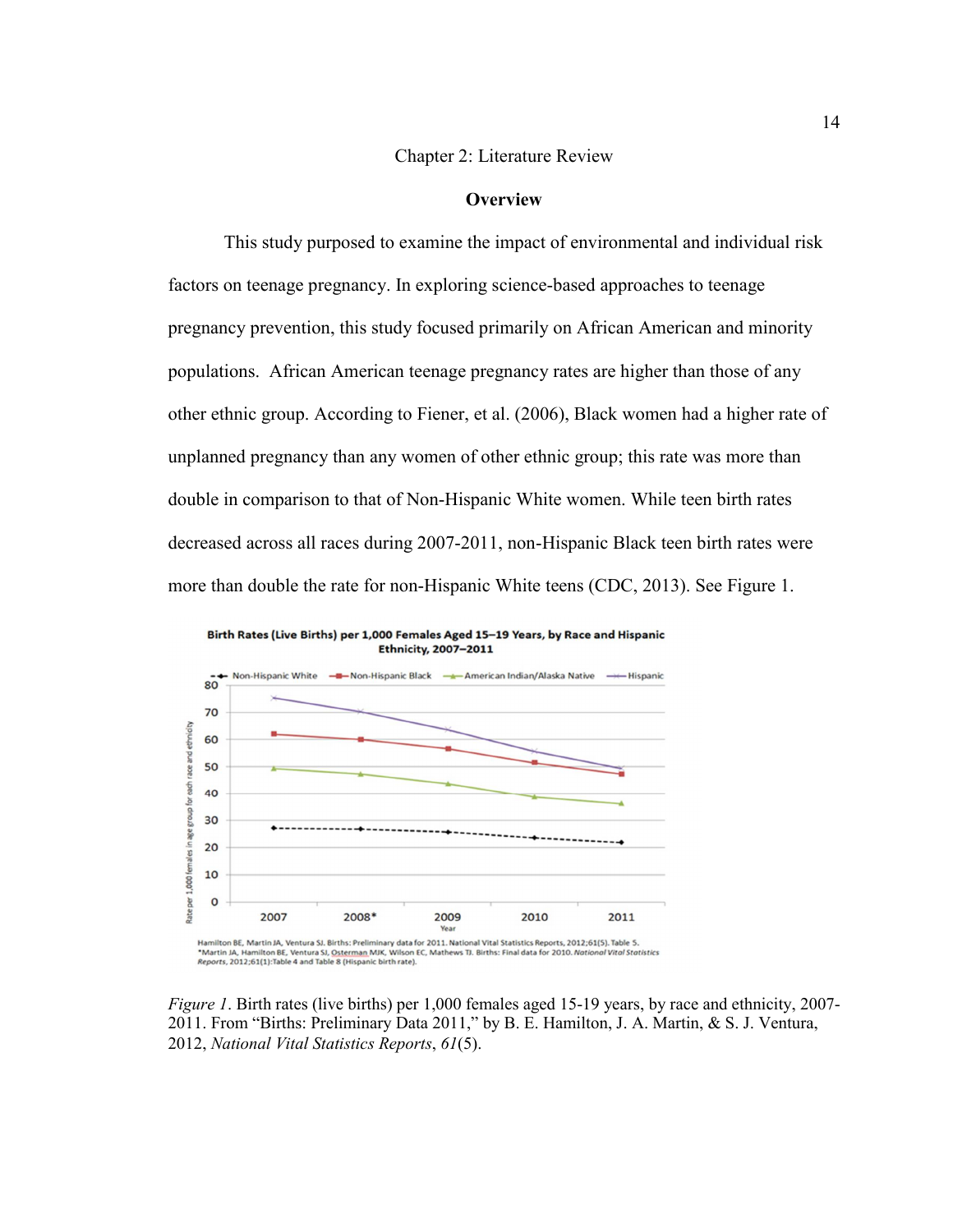#### **Literature Search Strategy**

Peer-reviewed professional journals, data from public health agencies, and books related to adolescent health and pregnancy were used in order to provide the information in the literature review. Databases used included Academic Search Premier, Guttmacher Institute, Pub Med, CINAHL Plus with full text, and Nursing and Allied Health Source. Keywords and phrases that were used as search terms were *teenage pregnancy*, *adolescent pregnancy*, *adolescent health*, *sex education*, *sexual activity*, *attitudes and sex*, *social economic condition*, *community and health*, *racial and ethnic differences*, *rural adolescent*, and *cycle of teenage pregnancy*. Relevant articles were then selected that provided sound scientific evidence and research on the topic. The data used in this review were analyzed based on the study's variables and were using in outlining the methods, results, limitations, and need for further research.

As previously mentioned, the teenage pregnancy rate fell in recent decades, reaching its lowest level in 1991 (Ventura, et al., 2011). However, teen pregnancy rates are currently on the rise. CDC (2011) reported that the teenage pregnancy is currently increasing after a decrease between the years 1991 and 2005. The pregnancy of a female before the age of 20 is known as teenage pregnancy. Teenage pregnancy has negative impacts on the pregnant teen, the community, and the society as a whole. It costs taxpayers over \$11 billion each year (CDC, 2012). The adverse consequences related to teenage pregnancy give rise to other social and public health challenges.

Teenage pregnancy is a public health and societal issue that is currently on the rise. Implementing successful teenage pregnancy prevention programs can be challenging. Although there are numerous pregnancy prevention programs currently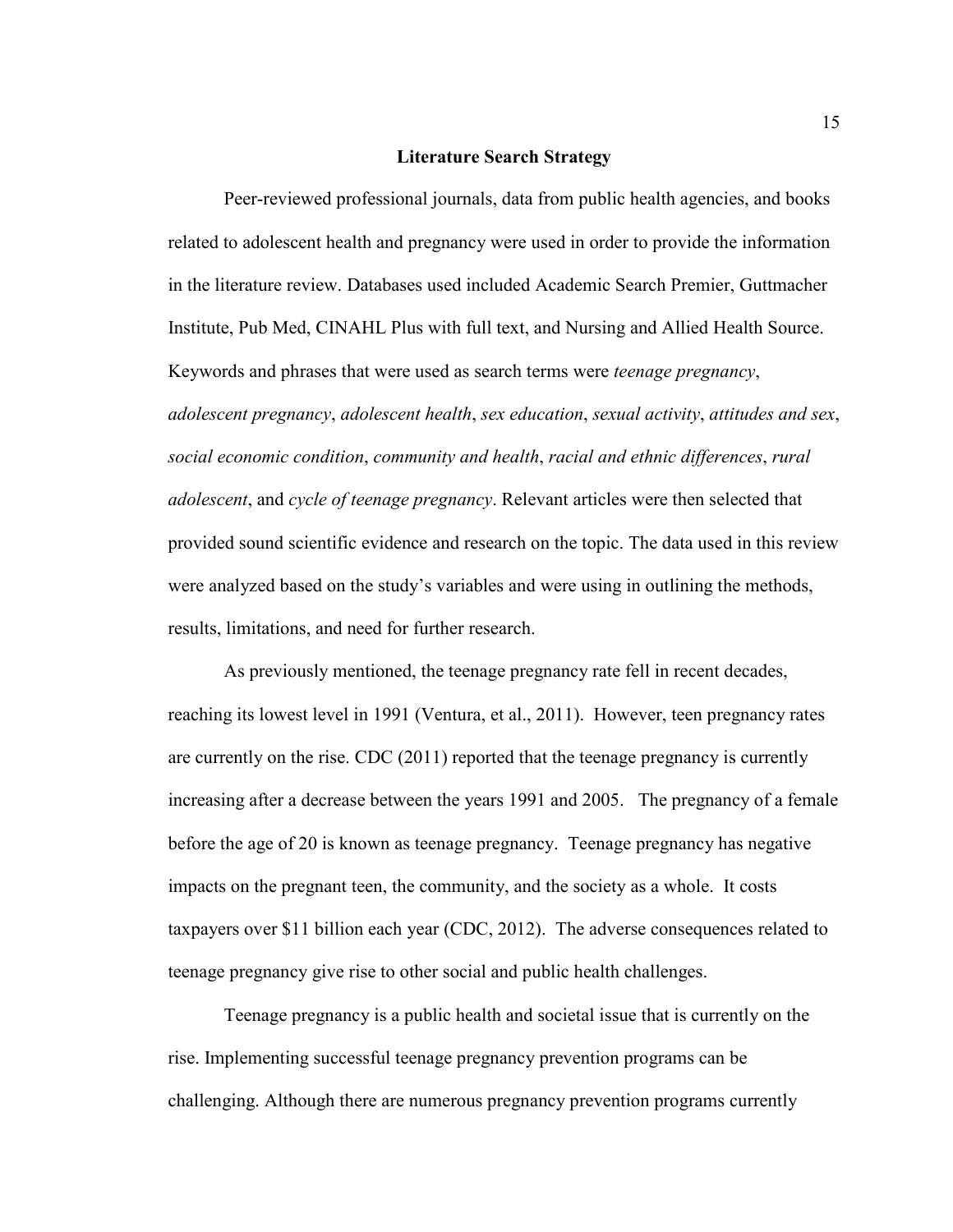being implemented, the rate of teenage pregnancy, particularly in African American and minority communities, continues to be high. Many African American adolescents seem to have difficulty making the necessary changes in behavior in order to avoid unwanted and/or unplanned pregnancies. There could be several reasons for this behavior, such as lack of knowledge and access to adequate healthcare. The goal of this literature review was to explore current research about the effects of race, culture, socioeconomic factors, and attitudes and knowledge regarding adolescent health and sex on teenage pregnancy. This review also focuses on existing pregnancy prevention programs and their effectiveness.

#### **Epidemiology of the Reproductive Systems and Conception**

 In order to prevent teenage pregnancy, it is important for teenagers to be knowledgeable about the human body, the reproductive system, and how pregnancy occurs. According to Hall et al., (2012), women in the United States, particularly the young and socially disadvantaged, lack reproductive health knowledge and are less likely to use reproductive health services than women in other developed countries. Ensuring that teenagers are knowledgeable about the human body and conception may be beneficial in preventing pregnancy and helping to reduce the rate of repeat teenage pregnancy. It is important that adolescents are knowledgeable of the reproductive organs so they can have better understanding of sexual health and how pregnancy occurs.

The female reproductive system and the male reproductive systems are different. The female reproductive system, depicted in Figure 2, produces the female egg cells (ova or oocytes) that are needed for fertilization and transports the eggs (ova) to the site of fertilization. The female reproductive system is composed of both external and internal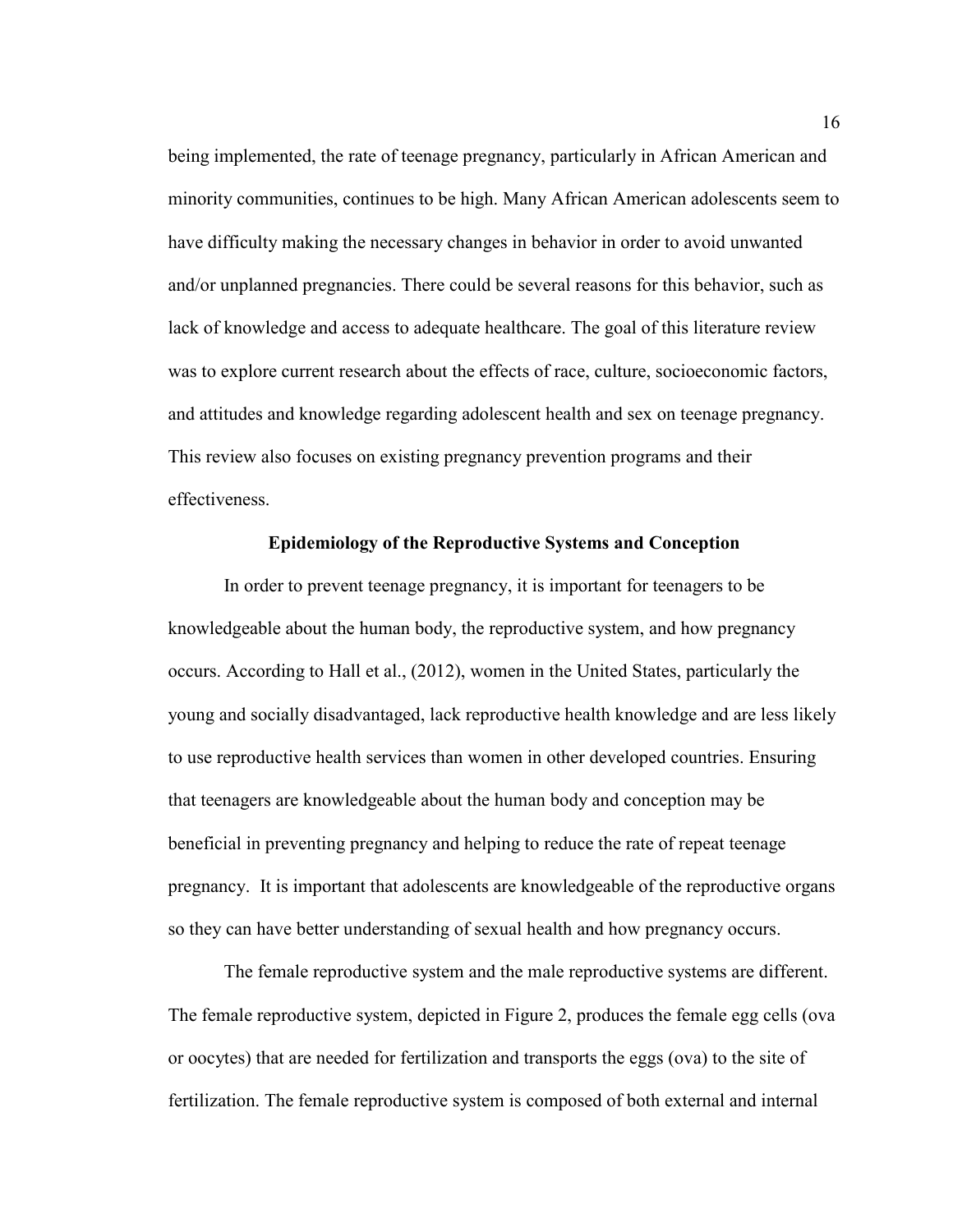parts. The external parts enable sperm to enter the body and protect the internal parts from infection. The external parts of a female are as follows:

- *Labia majora*: The "large lips" that surround the opening of the vagina (WebMD, 2013).
- *Labia minora*: The "small lips" that surround the opening of the vagina (WebMD, 2013).
- *Urethra*: Tube that joins the lower section of the uterus to the outside of the body (WebMD, 2013).
- *Bartholins glands*: Glands beside the vagina that produce a mucous secretion (WebMD, 2013).
- *Clitoris*: A small protrusion in the middle of the labia minora; similar to the male penis in that it is sensitive and can become erect (WebMD, 2013).

The internal reproductive organs of a female are as follows:

- *Vagina*: The opening that joins the cervix to the outside of the body; also known as the *birth canal* (WebMD, 2013).
- *Cervix*: The bottom portion of the uterus that connects to the vagina (WebMD, 2013).
- *Uterus (womb)*: The pear-shaped, hollow organ where a developing fetus is housed; it is divided into the *cervix* and *corpus* (WebMD, 2013).
- *Corpus*: The main body of the uterus that expands to hold a developing baby (WebMD, 2013).
- *Ovaries*: Small, oval-shaped glands on both sides of the uterus that produce eggs and hormones (WebMD, 2013).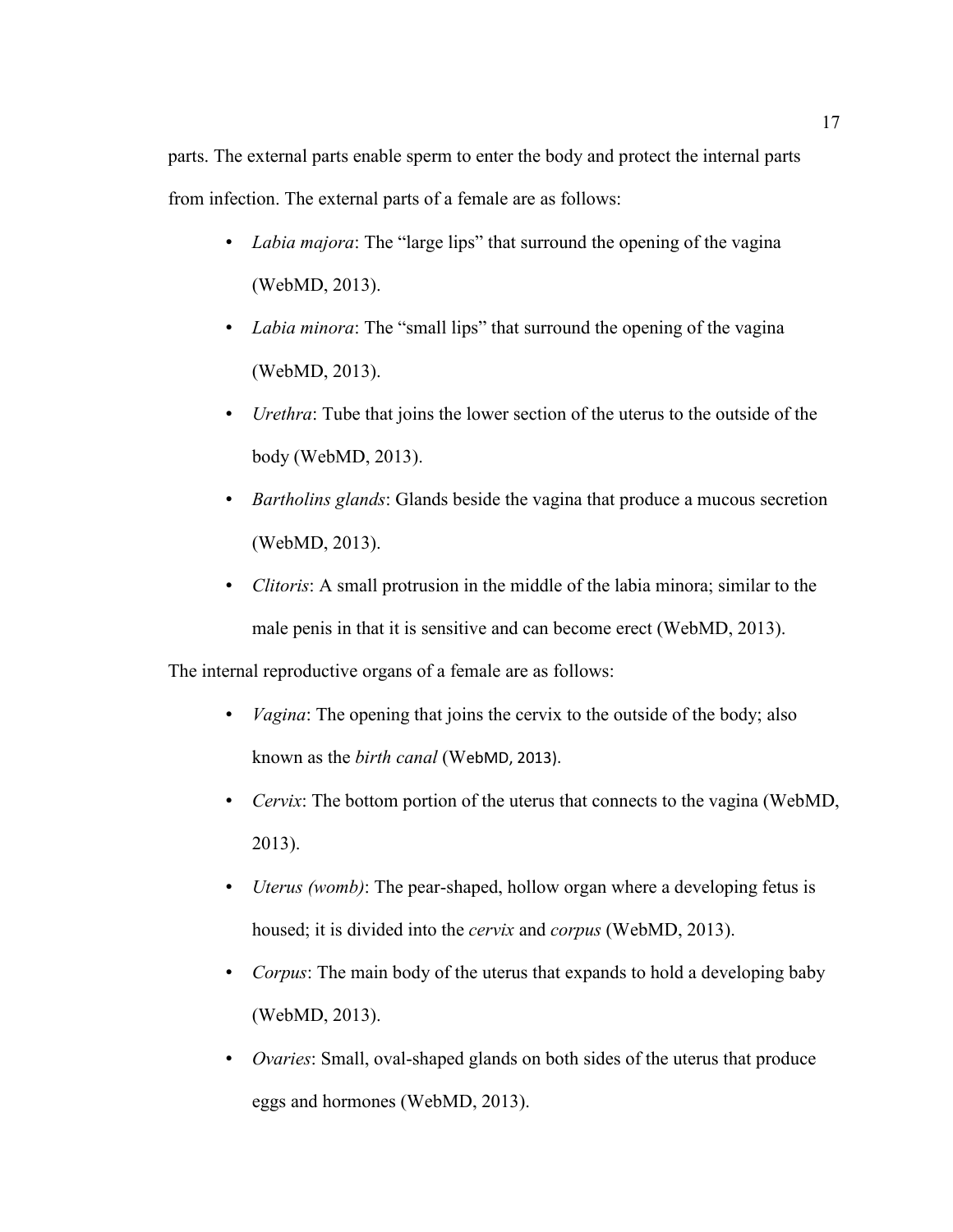Female Reproductive System



*Figure 2.* The female reproductive system. From "Female Reproductive System," by WebMD, 2015, retrieved September 18, 2013, from http://www.webmd.com/sexrelationships/guide /your-guide-female-reproductive-system

The male reproductive system, depicted in Figure 3 also has several functions: It produces, maintains, and transports sperm. It releases sperm within the female reproductive tract during sexual intercourse, and it produces and secretes male sex hormones responsible for maintaining the male reproductive system. The external parts of the male reproductive system are as follows:

*Penis*: The male organ used during sexual intercourse. It consists of the root, which attaches to the abdomen; the *body*, also known as the *shaft*; and the *glans*, which is the head of the penis. When the penis is erect, urine flow is prevented, allowing only semen to be ejaculated during an orgasm (WebMD, 2013).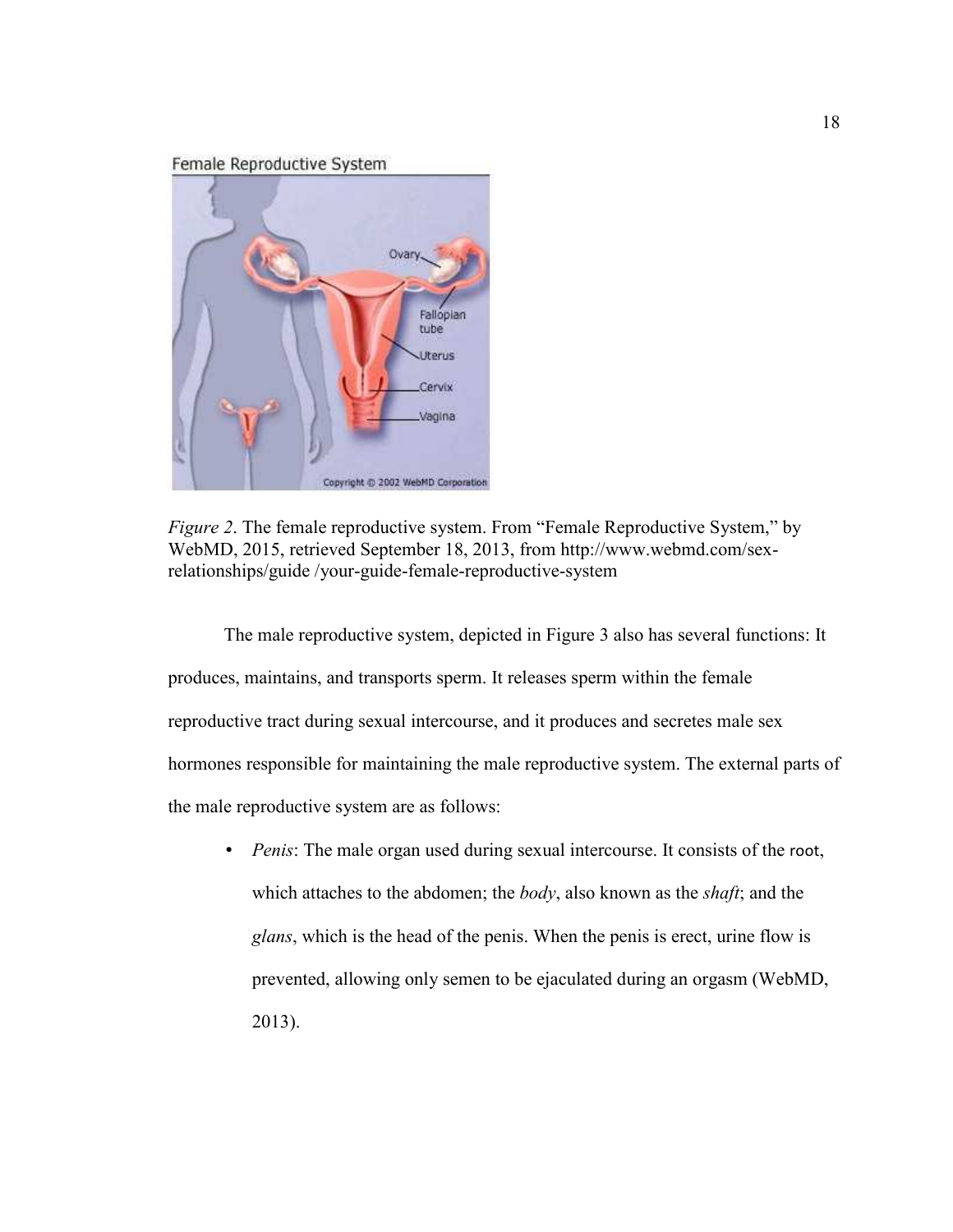- *Scrotum*: A pouch-like sac of skin located behind the penis that contains the testicles, nerves, and blood vessels. The scrotum regulates testicle temperature (WebMD, 2013).
- *Testicles (testes)*: Oval organs located inside of the scrotum that are responsible for producing the male hormone testosterone (WebMD, 2013).

The internal organs of the male reproductive system are as follows:

- *Epididymis*: Tube on the back of the testicle that transports and stores sperm produced by the testes.
- *Vas deferens*: Tube that transports mature sperm to the urethra (WebMD, 2013).
- *Ejaculatory duct*: Duct that is formed when the vas deferens and the seminal vesicles are fused together; once this duct is formed, they empty into the urethra (WebMD, 2013).
- *Urethra*: The tube that connects the urinary bladder to the genitals and carries the urine from the bladder to outside the body (WebMD, 2013).
- *Seminal vesicles*: Small tubular glands that resemble sac-like pouches, which aid in the movement of sperm (WebMD, 2013).
- *Prostate gland*: The male gland that is located in the bladder and provides additional fluid for ejaculation (WebMD, 2013).
- *Bulbourethral glands (Couper's glands)*: Pea-sized structures that produce a fluid that is emptied in the urethra, functioning as lubrication and neutralizing acidity that may be present (WebMD, 2013).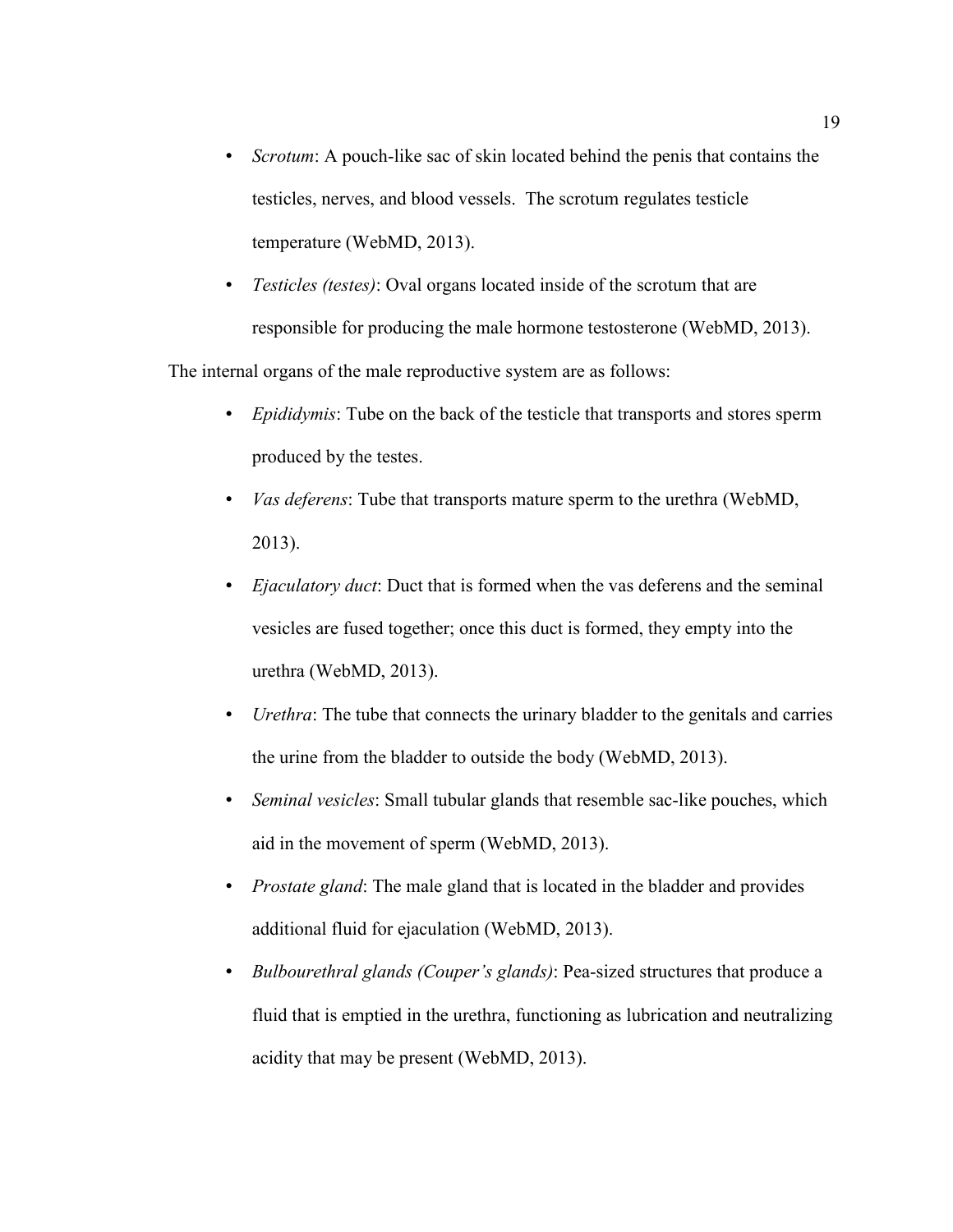Male Reproductive System



*Figure 3*.The male reproductive system. From "The Male Reproductive System," by WebMD, 2015, retrieved September 18, 2013, from http://www.webmd.com/sexrelationships/guide /male-reproductive-system

#### **Phases of the Menstrual Cycle**

The average female of reproductive age experiences cycles of hormonal activity monthly. During these cycles, the woman's body prepares for pregnancy. *Menstru* means "monthly." *Menstruation* is the monthly shedding of the uterine lining (WebMD, 2013).

#### **The Follicular Phase**

 The average menstrual cycle is about 28 days, and it occurs in three phases: follicular, ovulatory (ovulation), and luteal. The *follicular phase* begins on the first day of a woman's menstruation, also known as a *period*. During this phase, the brain releases the follicle stimulating hormone (FSH) and the luteinizing hormone (LH), which travel in the blood to the ovaries. Additionally, the follicle stimulating hormone and the luteinizing hormone cause an increase in the production of estrogen. As estrogen hormone levels increase, the production of the follicle stimulating hormone is terminated. Therefore, the numbers of follicles that mature are limited. As the follicle phase continues, one follicle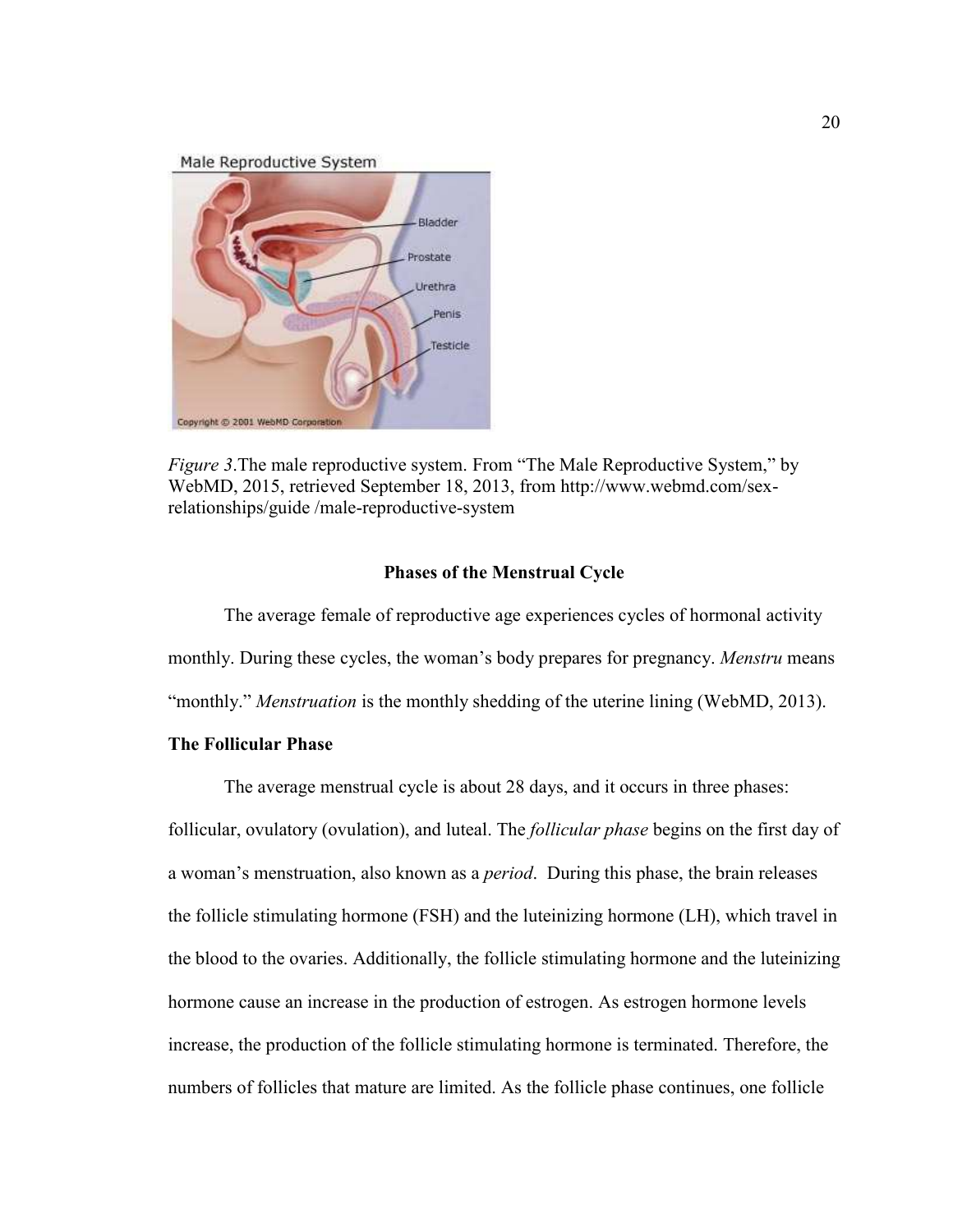in the ovary becomes dominant and continues to mature. All of the other follicles die, and the dominant follicle continues to produce estrogen (WebMD, 2013).

#### **The Ovulatory Phase**

The *ovulatory phase*, also known as *ovulation*, is the midpoint of the menstrual cycle and usually begins 14 days after the follicular phase has started. During the ovulatory phase, the dominant follicle releases an egg from the ovary. Once the egg is released, *fimbriae*, which are finger-like projections, push the egg into the tube. Also, during this phase, there is an increase in the amount of mucous produced by the cervix. If a woman has sexual intercourse during this time, the mucus nourishes sperm and assists in the movement toward the egg for fertilization (WebMD, 2013).

#### **The Luteal Phase**

The *luteal phase* of the menstrual cycle occurs after ovulation. During this phase, after the egg is released, the empty follicle develops into a *corpus luteum*. A corpus luteum is a structure that secretes progesterone, which is a hormone that prepares the uterus for a fertilized egg to implant. If the egg is not fertilized, it passes through the uterus lining, where it is broken down and the next menstrual period begins. However, if sexual intercourse has taken place and the male's sperm has fertilized the egg, conception has occurred (WebMD, 2013). The fertilized egg, also known the *embryo*, travels through the fallopian tube and implants in the uterus. The female is now pregnant. Proper and effective education on the reproductive organs and how pregnancy occurs is a very important element of programs to prevent teenage pregnancy.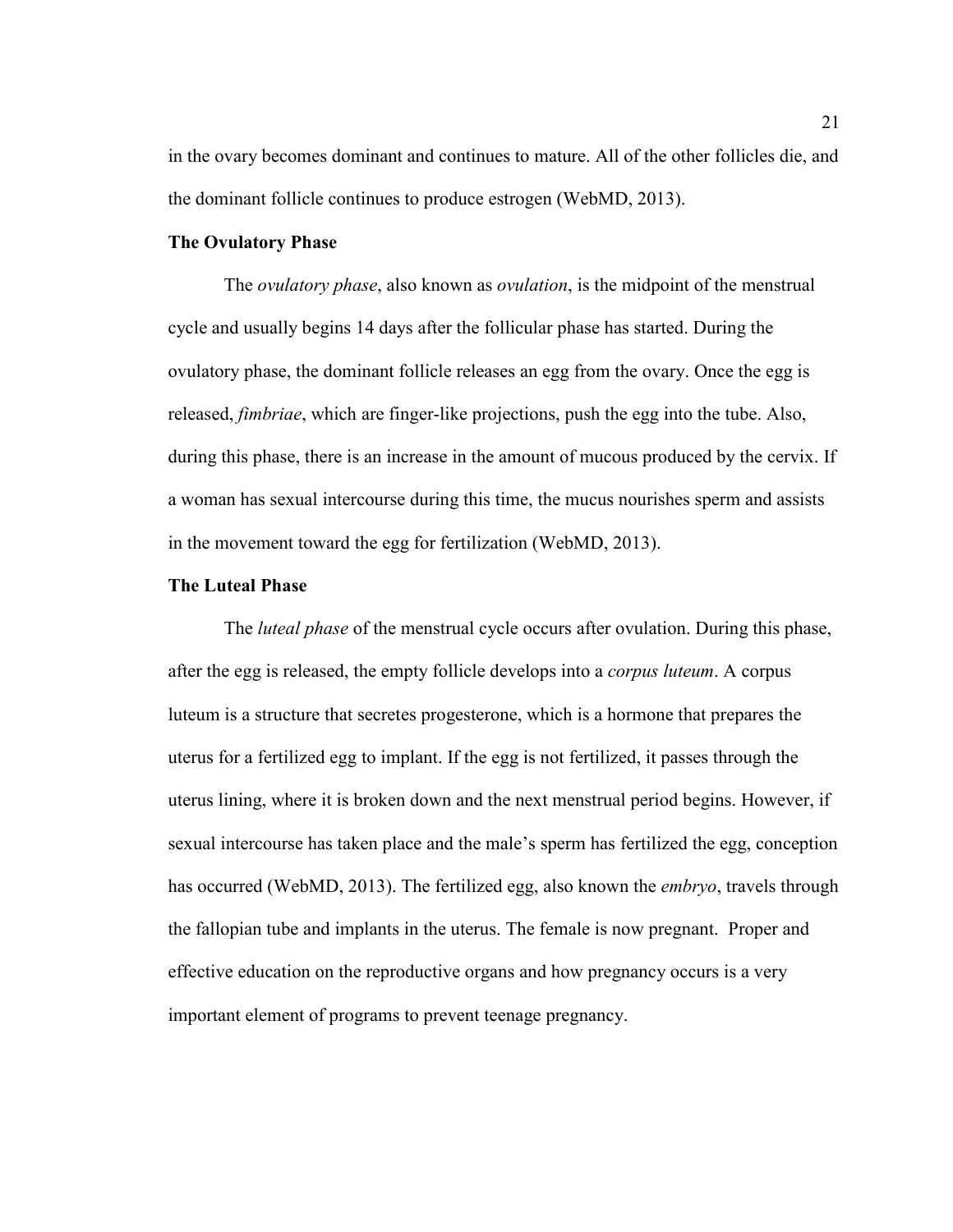#### **Theoretical Foundation**

In order to fully understand teenage pregnancy, exploration and analysis of environmental, social, and community-based factors are needed. For the purposes of elaborating on the background for and providing valid data to this quantitative study, this literature review contains information relevant to teenage pregnancy, including adolescent health statistics, social and economic factors related to adolescents, and interventions and programs designed to the reduce the rate of teenage pregnancy. Social cognitive theory addresses the sociocultural determinants as well as the personal determinants of behaviors (Bandura, 1998). According to Bandura, an effective way to manage health promotion involves changing actions within social frameworks that have unfavorable impacts on health as opposed to changing the propensities of individuals. Additionally, social cognitive theory, illustrated in Figure 4 may be used to explain why people obtain and keep certain behavioral patterns. In order for individuals to avoid a certain behavior, such as teenage pregnancy, exposure to positive environments is needed. Positive environments produce healthier and more positive behaviors.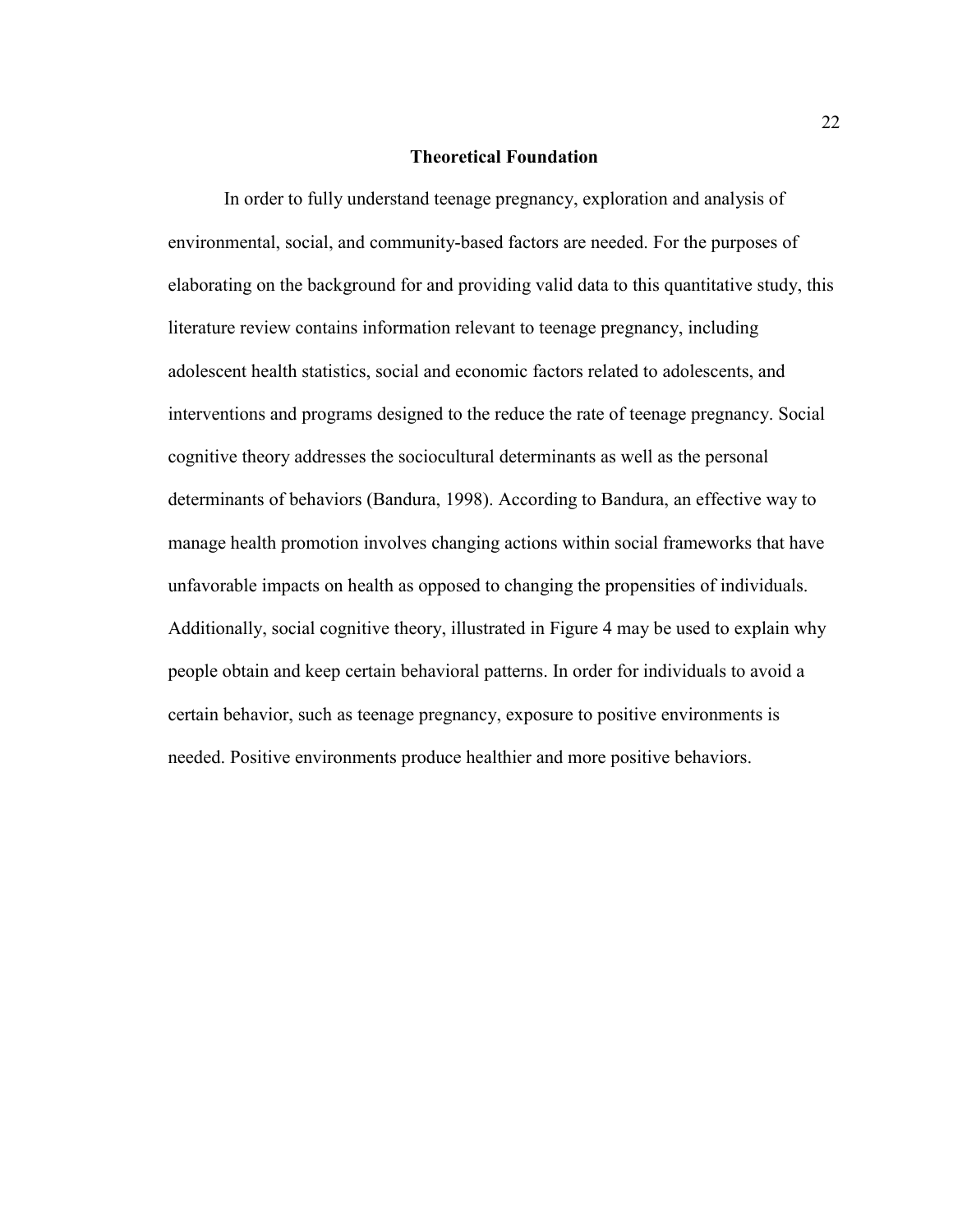

*Figure 4.* Diagrammed adaptation of social cognitive theory. This model of social cognitive theory represents behavior; personal factors in the form of cognitive, affective, and biological events; and external environmental factors. Adapted from *Health and Human Behavior* (pp. 50-51), by R. Kaplan, 1993, New York, NY: McGraw-Hill.

Public health officials continue to work to determine the conditions in which teenage pregnancies occur. Therefore, it is imperative to examine the factors that contribute to the incidence of teenage pregnancy. In consideration of social cognitive theory, certain factors are discussed. According to Bandura (1986), most human conduct and behaviors are acquired observationally; by watching others, one gains an understanding of how new practices are performed, and later, these thoughts are used as guidance for actions.

#### **Social and Individual Factors**

There are many factors that may serve to block positive lifestyle changes and behaviors. Socioeconomic status, education, attitude, culture, mental condition, and access to health care are all factors that affect the both the risk and the rate of teenage pregnancy. *Socioeconomic status* refers to a person's economic and social situation as it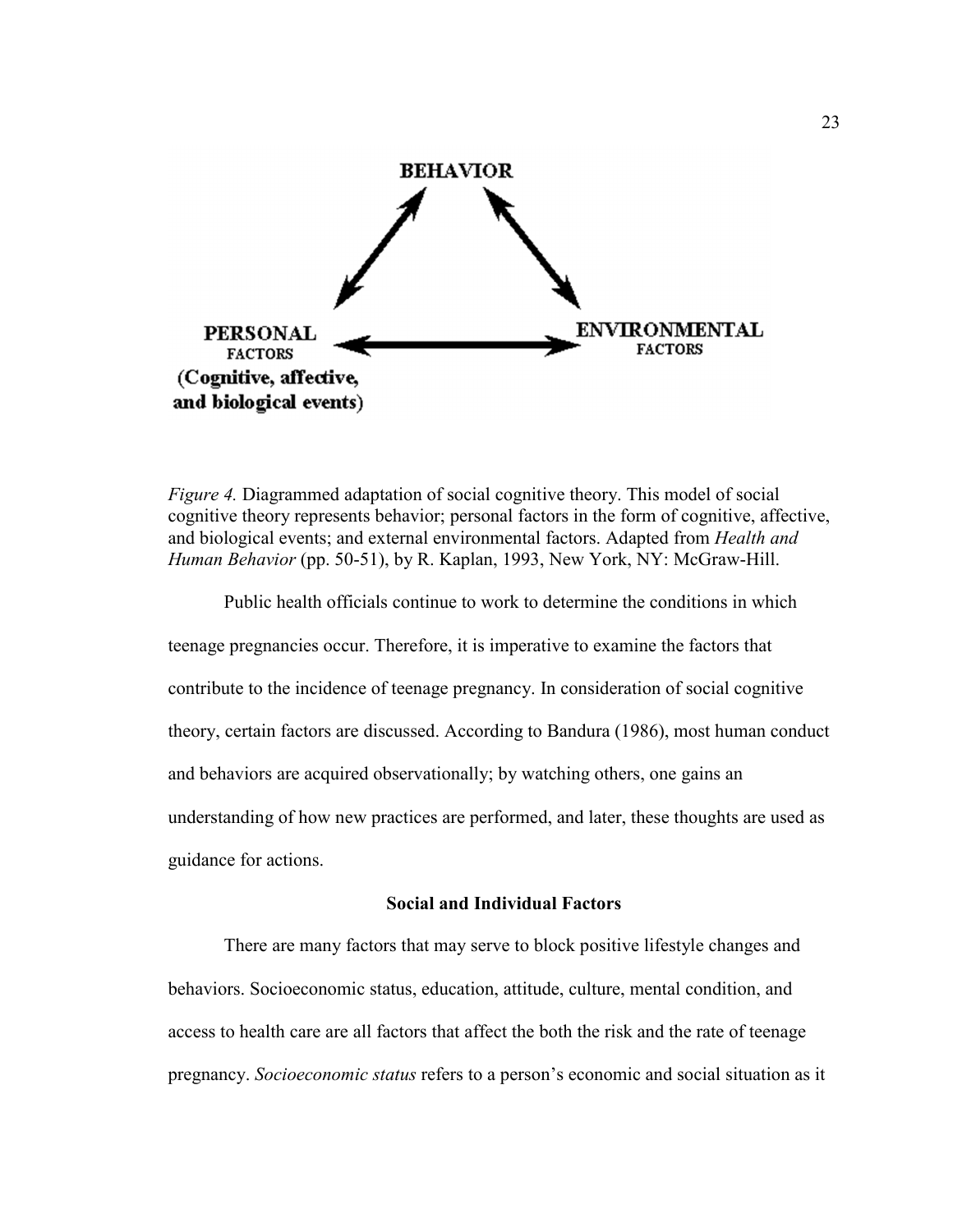relates to the individual's income, education, and occupation. Lower economic status and teenage pregnancy have carried negative connotations in U.S. society.

Previous research has shown that the characteristics of a community impacts adolescent sexual behaviors, pregnancy, and birth rates. According to Coyle et al., (2001), teenage pregnancy rates and childbearing have been found to be related to factors such as level of employment, community income, opportunities for the future, community stressors, and crime rate. Additionally, young individuals living in these communities, with limited economic resources, high unemployment rates, poor schools, and high crime rates, are usually less motivated to avoid risky sexual behaviors. These youth engage in risky sexual behaviors, such as unprotected sex, which increased the risk and the rate of teenage pregnancy and the spread of sexually transmitted diseases (STD's). However, other studies have found that adolescents who lived in higher quality neighborhoods in comparison to adolescents who lived in lower quality neighborhoods, commonly referred to as the ghetto or subsidized housing, were more likely to use contraception when engaging in sexual behaviors (Coyle et al.).

There are also studies that show that socioeconomic status does not have a direct influence on teenage pregnancy. In a study by Brener et al., (2000), that examined *The Association of Sexual Behaviors with Socioeconomic status, Family Structure, and Race/Ethnicity and U. S. Adolescents*, it was determined that lower socioeconomic status can be a risk factor associated with teenage pregnancy and sexually transmitted diseases. However, it is unclear about the impact of socioeconomic status on sexual behaviors. In this study, the authors used data from the Youth Risk behavior Survey (YRBS) and the National Health Interview Survey (NHIS) in order to explore the link between adolescent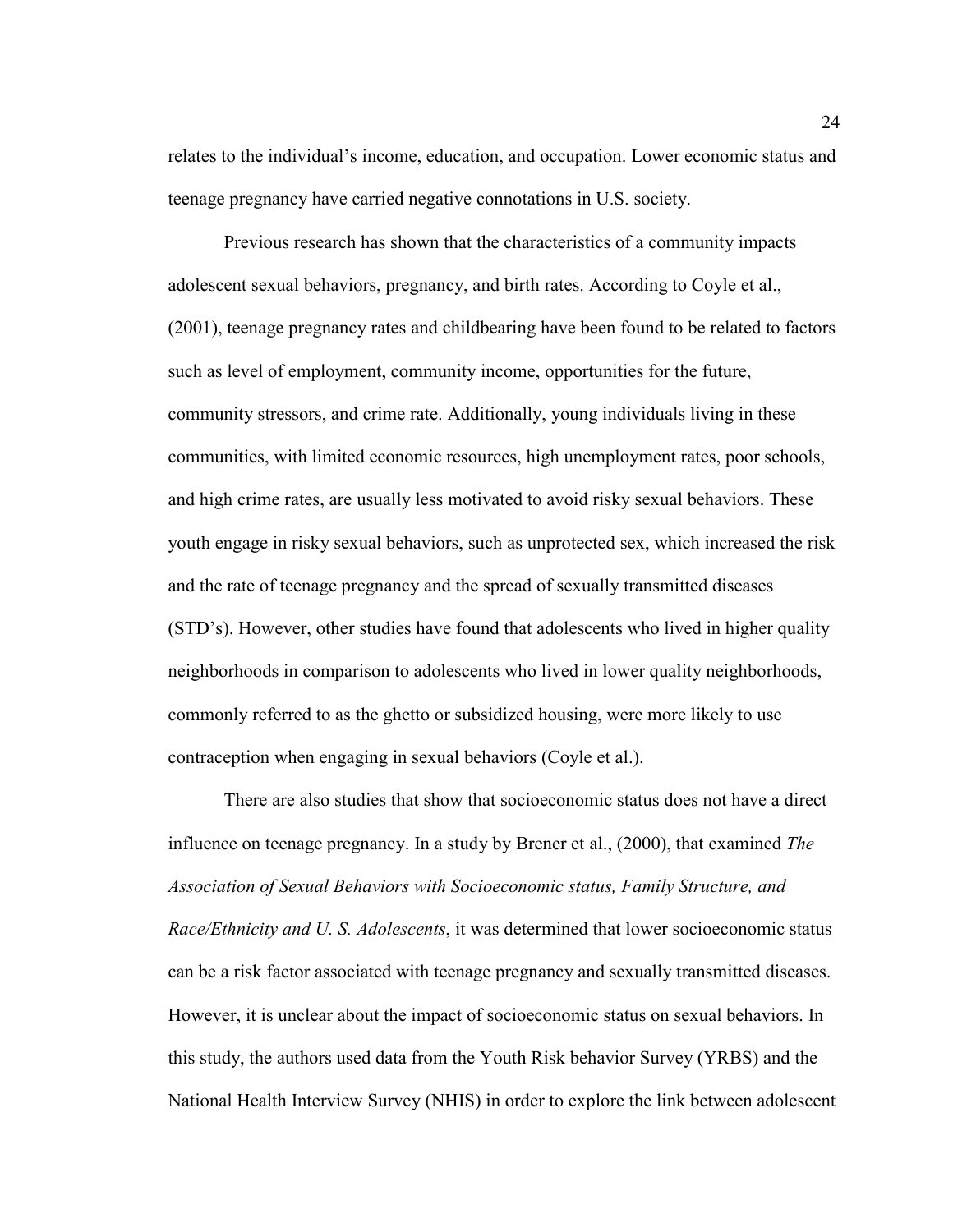sexual behaviors and family household demographics. The sexual behaviors that were examined were having ever had sexual intercourse, current sexual activity, the number of sexual partners, and contraceptive use. The family demographics used to measure socioeconomic status were family household income, parent education level, family structure, and race and ethnicity. The finding showed that there were no real significant effect on sexual behavior and socioeconomic status. Brener et al., implied that adolescents from all socioeconomic statuses are susceptible to teenage pregnancy and sexual transmitted diseases. There are other influences not mentioned in the study on sexual behavior, such as the media, portrayal of sexual behavior, sex education programs and access to healthcare. Therefore, in an effort to reduce teenage pregnancy and other adverse sexual behaviors, not only should health care be involved, there needs to be a collaboration with parents, communities, and schools.

 Various studies have demonstrated a relationship between adolescent pregnancy and the negative social and financial consequences on the teen mother and her child. However, recent studies have found that it is unclear if there is a correlation between teenage pregnancy and socioeconomic status. Therefore, further in depth research is needed in order to determine the effect of socioeconomic status, if any on teenage pregnancy.

# **Social and Economic Consequences of Teenage and Unplanned Pregnancy**

Studies have associated socioeconomic status and ethnic background with teenage pregnancy. There is also a variance in lower income neighborhoods. Teenagers in higher poverty stricken neighborhoods are least likely to complete high school and more likely to have a teenage pregnancy than teenagers in low-poverty neighborhoods (Harding,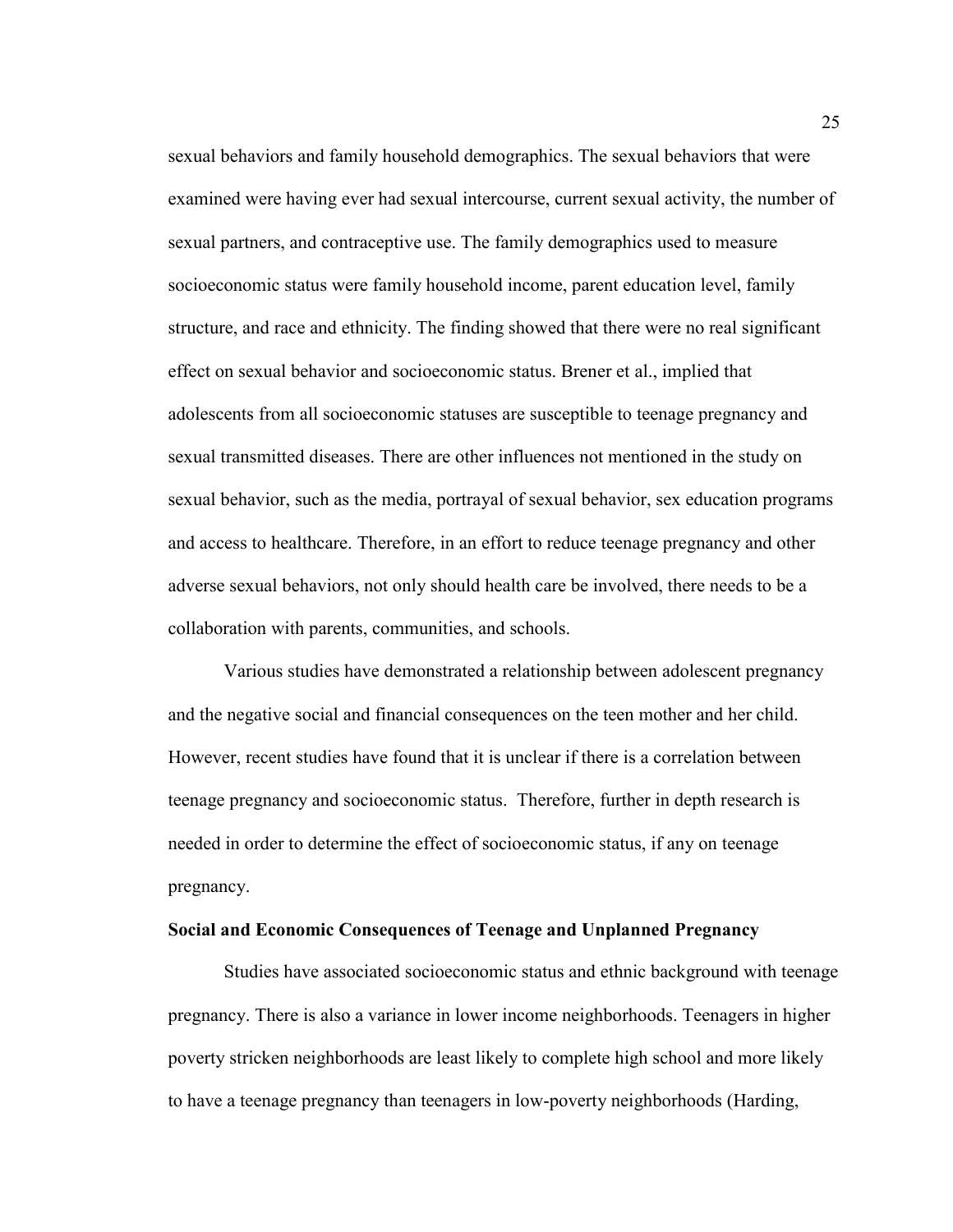2003). Russell et al., (2004) found that Hispanic national teenage birth rate is double that of Non-Hispanic whites. Additionally, Lander (1987) indicated that in African American communities, childbearing was sometimes viewed as a symbol of "womanhood" or "manhood." However, Kaplan (1996) conducted a qualitative interview in the African American community and found that mothers of teen mothers felt their daughters' motherhood caused a negative effect on their values and reputation in their communities.

Many teenage pregnancies are unplanned. When unplanned pregnancies occur, various social and economic factors are taken into account. For instance, teenagers experiencing unplanned pregnancy are less likely to receive the proper prenatal care, which in turn, increases the chances of their babies being born prematurely or with a low birth weight (Dusick et al., 2006). Dusick et al., indicated that babies born to teenage mothers are less likely to be breastfed. Research has shown that breastfeeding a baby is healthier, both cognitively and physically, than formula, (Dusick et al.).

Teenage pregnancy can often limit a teen's educational background and employment experiences (Mollborn, 2007). There are so many negative outcomes associated with teenage pregnancy. These negative outcomes include lifelong poverty and public assistance, which usually follow the mothers' and their children their entire lives. Research suggests that history usually repeats itself. The daughters of teenage mothers often become teenage mothers themselves, creating a generational cycle of disadvantages and impoverishment. Poverty is considered both a cause and a consequence of teenage pregnancy. If there is a reduction in the teenage pregnancy rate, then there should be a reduction in the poverty rate, especially the child poverty rate. Although, most teenage mothers come from disadvantaged and impoverished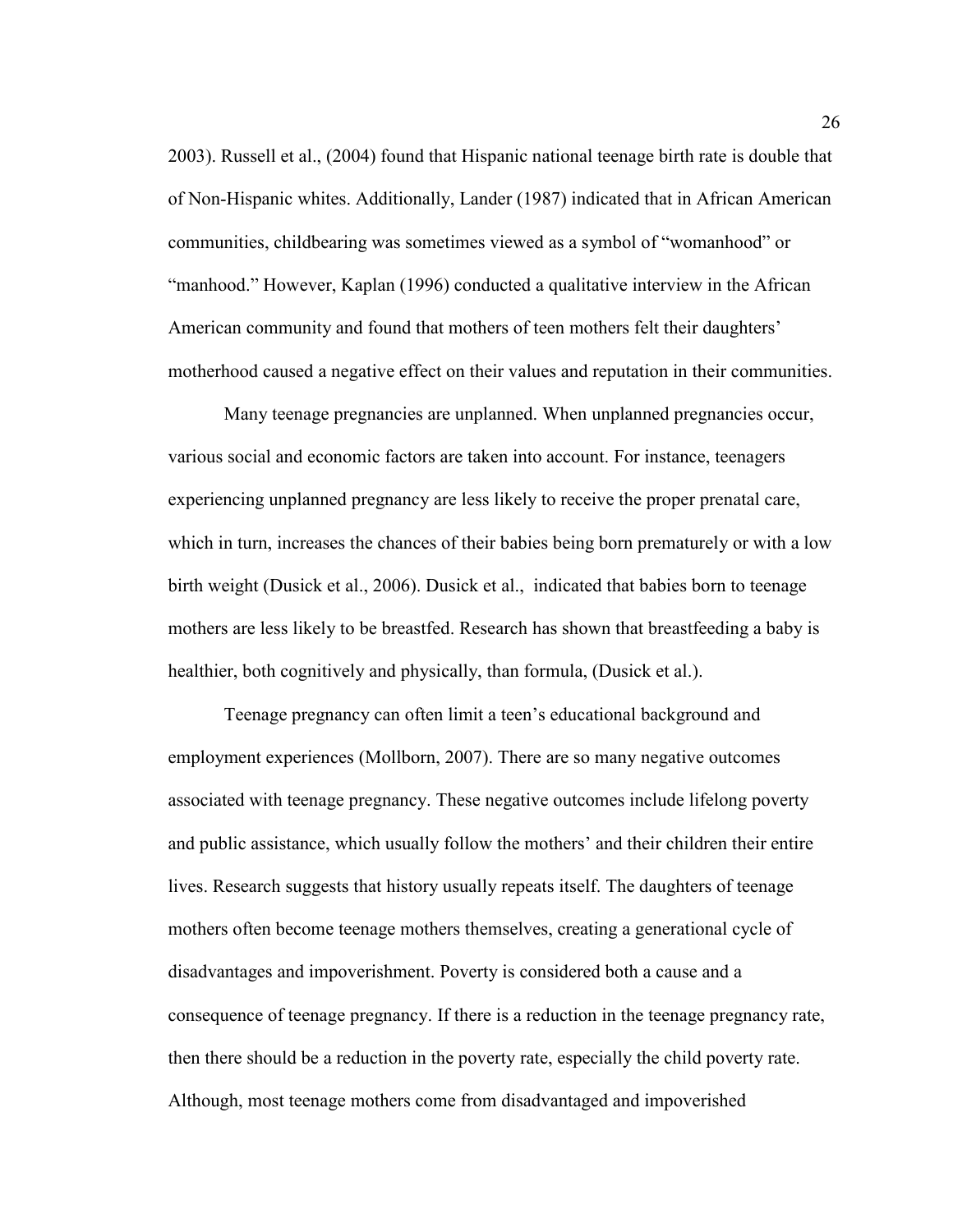backgrounds, prior to becoming pregnant, having a baby as a teenager only make matters worse.

According to Kaye et al., (2006), almost one quarter of teenage mothers become welfare recipients within the first 3 years of their child's life. Due to the teen's mother inadequate education they are less qualified for suitable paying jobs. Less than half of teen mothers graduate from high school, (Perr et al., 2010). In addition, research shows that a small percentage of teenage mothers' complete college before the age of 30 in comparison to women who wait to have children later in life (Hoffman, 2006). This educational disparity adversely affects income level. Reducing or even preventing pregnancy can be both an effective and efficient way to help with impoverishment and improvement of the overall health and well-being of the child and the family.

Abuse and neglect is one of the higher ranking social problem that impact children born to teenage mothers. According to Hoffman , the risk of children suffering from abuse and neglect is twice as high from teen parents, than from mothers who delayed childbearing until later. Another social problem that children born to teenage mothers experience is that daughters of teenage mothers risks of becoming teenage mothers is triple that are three times more likely to become teen mothers in comparison to mothers who had a child at a later age. Additionally, sons of teenage mother's chances of going to prison are greater than sons of mothers who were older (Perozek et al., 1997).

The fact that children born to teenage mothers are more likely to be born at prematurely or a low birth weight gives rise to the development of other health problems later in life. Some of the most common health issues associated to teenage pregnancy are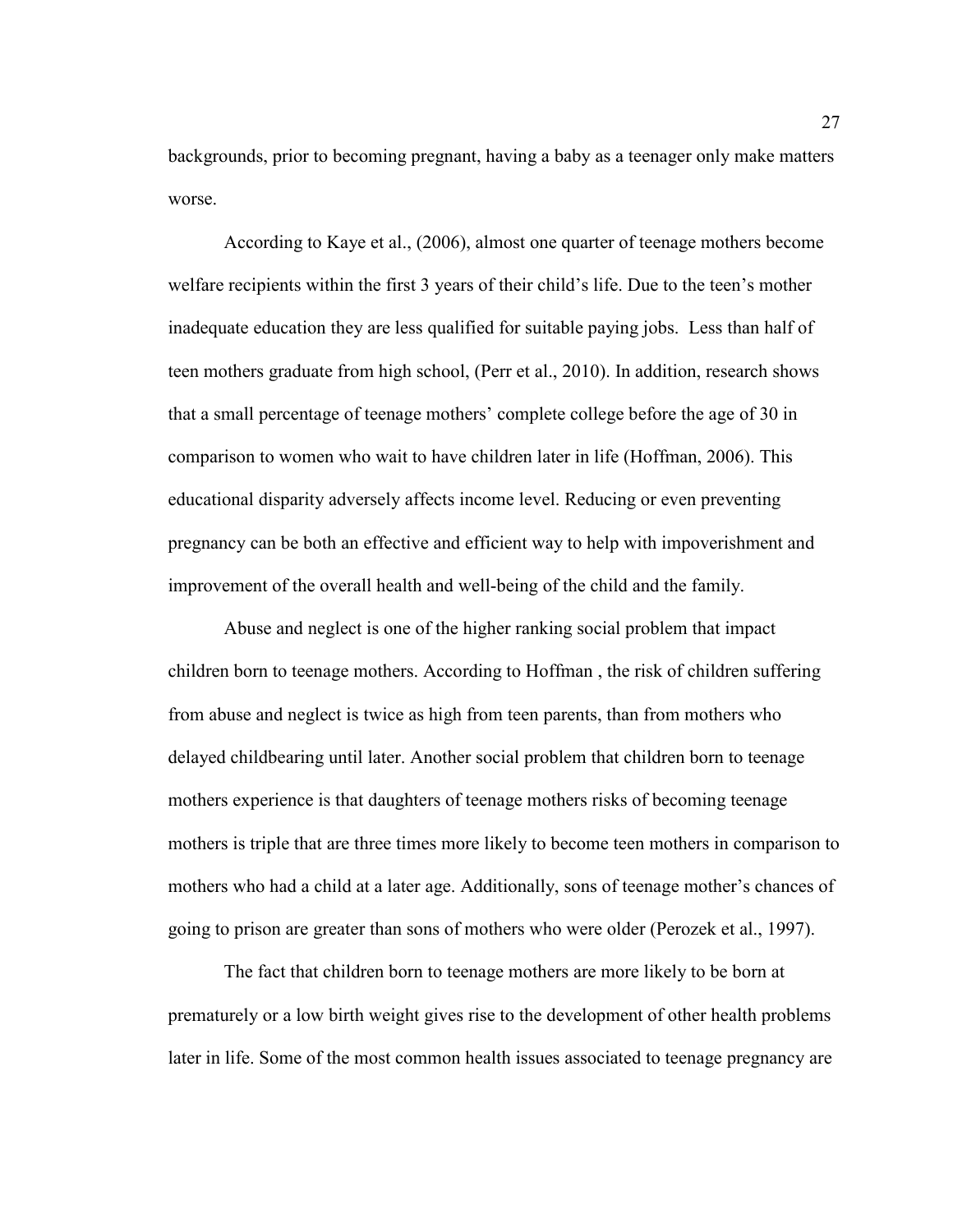infant mortality, illnesses related to the senses, severe respiratory diseases, and mental illness (Perozek, et al.).

The education attainment of a child is also associated teenage parenthood. According to Hoffman, children born to teen mothers are 50 percent more likely to have lower educational achievements and less likely to complete high school. Hoffman suggests that children of older parents perform better in school than children of teen parents. Because of the negative educational disparities associated with the children of teen parents, the children chances of obtaining a good paying job and not live in impoverished environment are unfavorable.

Preventing teen pregnancy is integral in the improvement of the lives of adolescents today, as well as, enhancing the future outlook of their children. Decreasing adolescent pregnancy is one of the most assured approaches to improving children wellbeing altogether. If more children were planned and born to parents who are financially, mentally, and emotionally capable of taking care of them, there would be a decrease in the negative disparities affecting children in the United States.

#### **Education**

Education is an integral part of promoting positive lifestyle changes in adolescents, especially teenage pregnancy. In order for teenage pregnancy to be effectively addressed and prevented, the teenager must first be aware of the pregnancy prevention programs. This awareness involves education. Education on adolescent sexual behaviors and teenage pregnancy prevention should not just come from the school; it involves a collaboration of the home, community, and other healthcare and local organizations.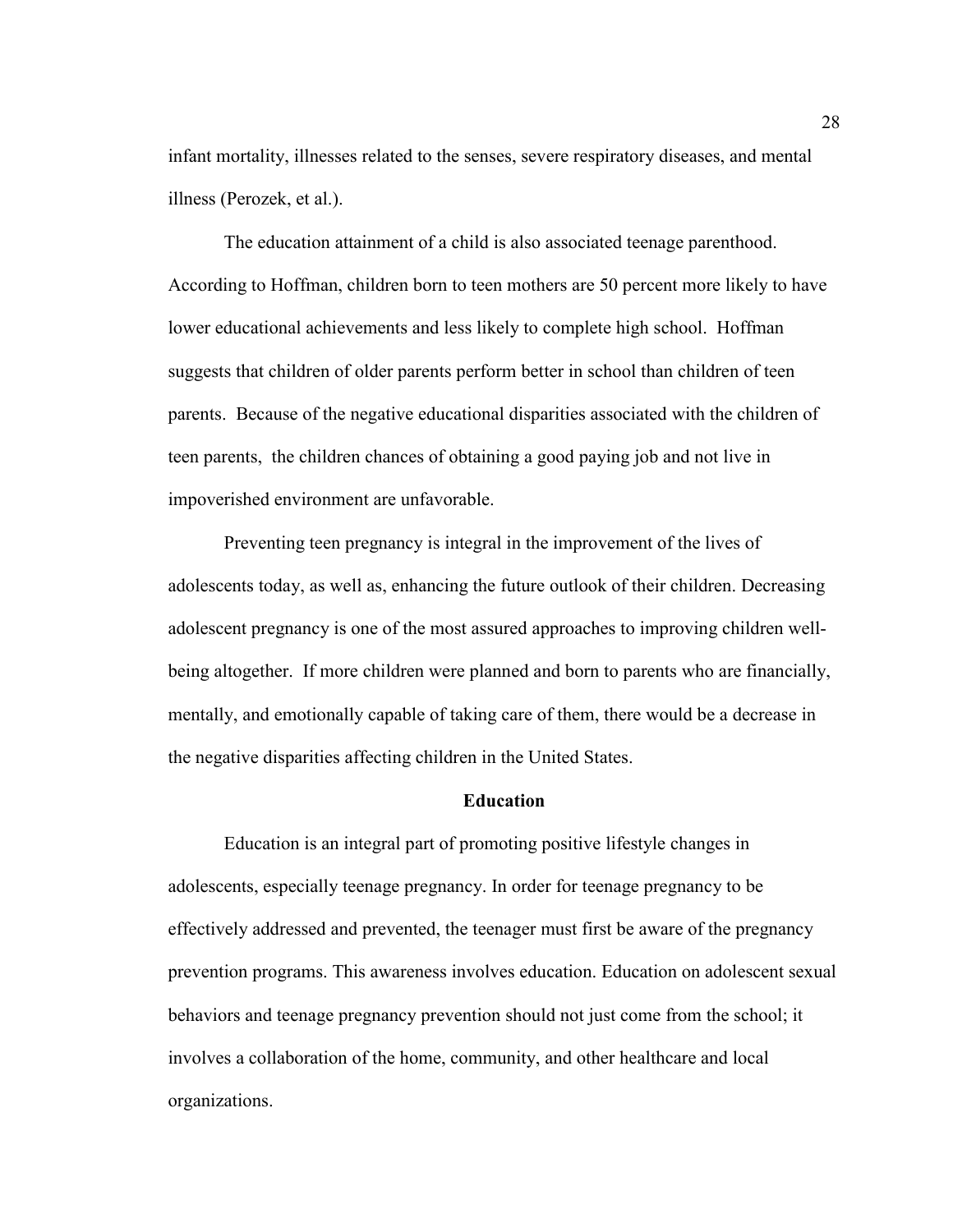# **Sex Education**

Sex education should begin at an early and continue on, accordingly. However, it is important that sex education is medically and scietifically accurate and age appropriate. According to the CDC (2012), "6.2 % of adolescents nationwide report having sex before the age of 13, 43.8 % by the tenth grade, and 63.1 % by the twelfth grade." Studies have shown that the most successful teenage pregnancy prevention programs were the ones that targeted younger adolescents who were not already sexually active (Kohler et al., 2008).

 There have been many discrepancies about the type of sex education programs that should be implemented in school and other community organizations. Some parents have argued that comprehensive sex education programs encourage adolescents to go out and engage in sexual activity, whereas, other parents support comprehensive sex education programs. According to Kohler et al., comprehensive sex education programs have been successful in postponing the initiation of early sexual activity and decreasing the number of partners and the incidence of sexual activity among sexual active youth. However, these sex education programs have been shown to promote safer sex practices and encourage adolescents to postpone sexual activity until they are older.

 There are many abstinence-only sex education programs that have been implemented in the United States. These programs encourage adolescents not to have sex until they are married. Kirby (2007) implied that most abstinence-only education programs have been proven to be ineffective because they "fail to delay the onset of intercourse and often provide information that is medically inaccurate and potentially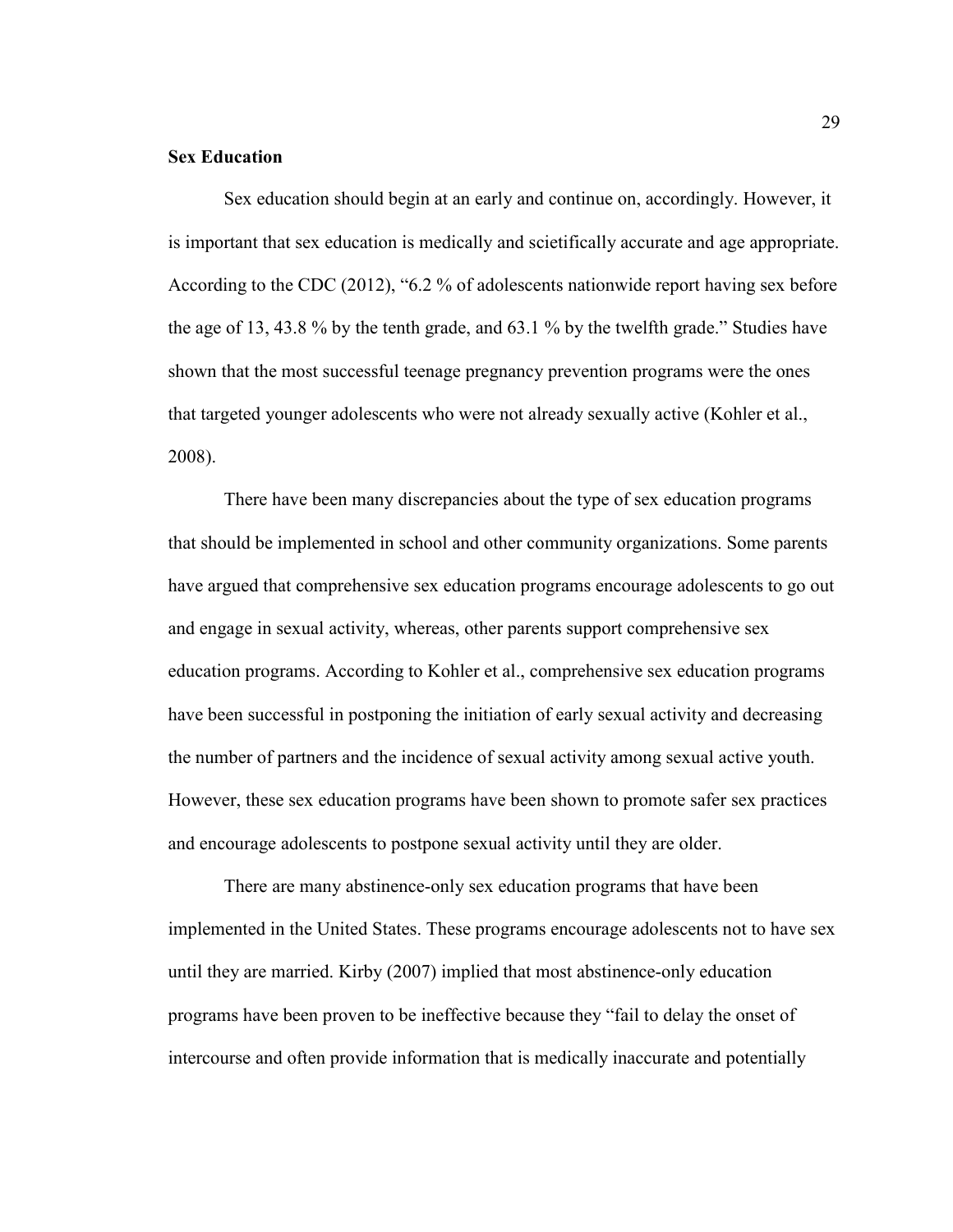misleading." Additionally, research has shown that more teens receive education on "how to say no to sex" than on contraceptive methods (Martinez, et al., 2010).

# **Parents' View on Sex Education**

Parents have also been found to favor comprehensive sex education over abstinence-only education. A 2006 study conducted in North Carolina (An abstinence only education state) found that 89 % of parents supported comprehensive sex education programs in schools (Ito et al., 2006). In 2011, a study in Harris County, Texas, which is the third most populated county in the United States, was conducted. This study revealed that most parents supported both comprehensive sex education and abstinence education (as long as it was medically accurate information) in middle school. However, contrary to what most parents support, three-fourths of Texas school districts currently implement abstinence-only education programs (Tortolero et al., 2011).

Mississippi has the highest rate of teenage pregnancy in the United States (CDC, 2012). This study revealed that Mississippi parents support comprehensive sex education in school. Most parents prefer abstinence-plus education (McKee, 2011). Also, parents believe that the level of sex education that their adolescents are receiving in school has drastically impacted the teenage pregnancy and the STD rates in the state of Mississippi.

# **Adolescents' View on Sex Education**

In addition to parents favoring comprehensive sex education programs being implemented in school, teenagers across the nation would like to receive more education on sexual behaviors, contraceptives, risks, and prevention. According to Kaiser Family Foundation (2003), one third of adolescents are unaware of the risks of having unprotected sex and the fact that having a STD increases the risk of contracting HIV.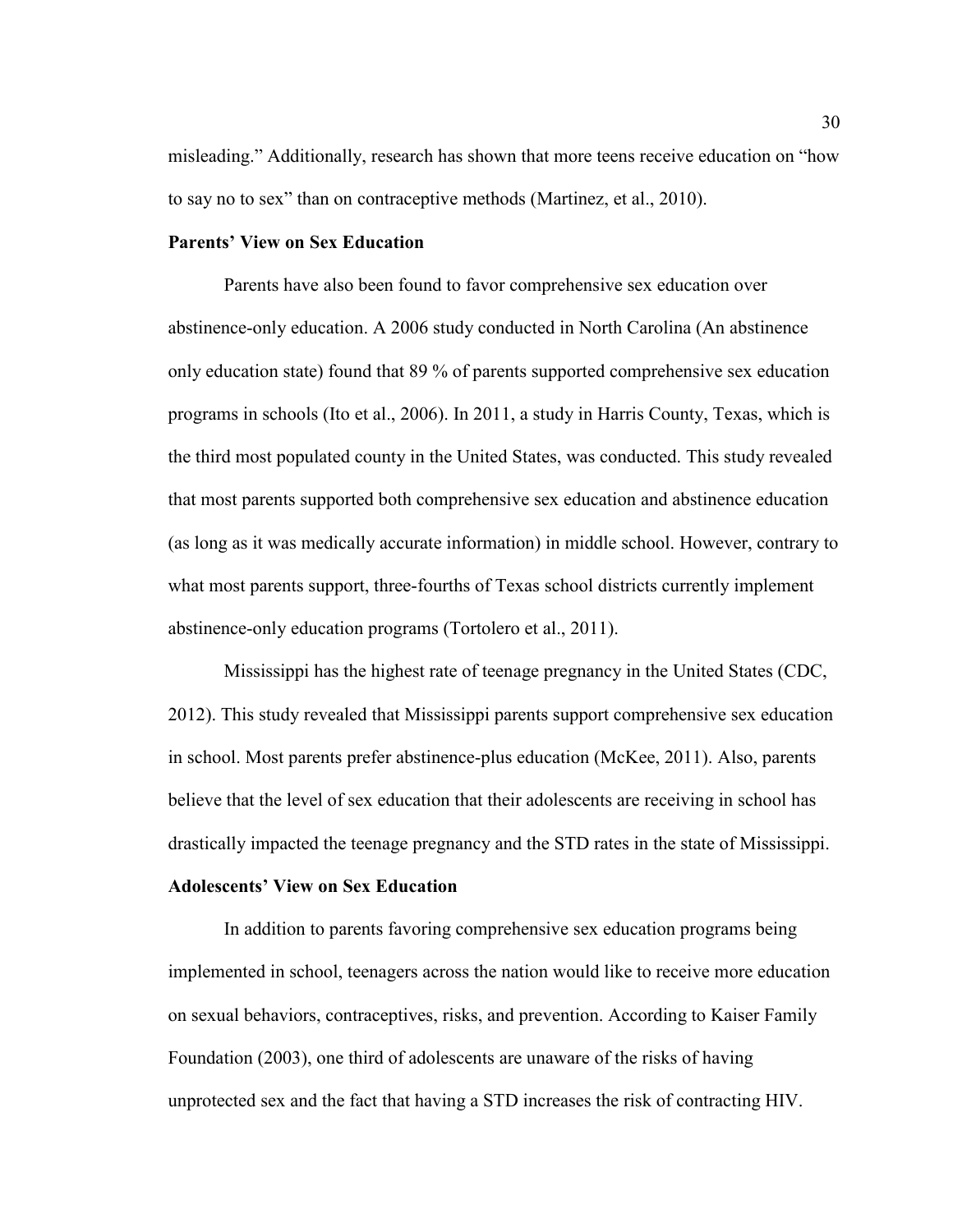Teenagers want to receive more comprehensive sex education information in school. Kaiser (2003) found that teenagers who received comprehensive sex education were more knowledgeable about sexually transmitted diseases compared to those teen who received abstinence-only sex education. Additionally, a vast majority of teenagers have never heard of emergency contraception, and many teenagers believe that birth control is protection against HIV/STD's (Kaiser, 2003).

#### **Sex Education in Other Developed Countries**

Although there has been a decline in teenage pregnancy, the United States still ranks the highest in comparison to other developed countries. According to Hamilton et al., (2009), approximately "400,000" teenage pregnancies occur between the ages of 15- 19. On the other hand, there are several European countries that have low teenage birth rates. These countries contribute their success of maintaining low teenage pregnancy and birth rates to education. For instance, the Netherlands begin educating their children about sex in preschool and continue throughout all levels of school. As a result, the Netherlands have one of the lowest teen birth rates in the world. The United Nations (2011) reports that "5.3 per 1,000 females aged 15-19 become pregnant each year, and this rate is six and a half times lower than the United States." Also, the rate of abortions and HIV infection are three times lower than the United States (Ferguson et al., 2008).

 Germany also has a lower teenage birthrate, abortion rate, and a lower prevalence of HIV infection rate than the United States (United Nations, 2011). Comprehensive sex education is implemented, and not only does it strive to prevent unwanted and unplanned pregnancy and the prevalence of HIV and STD's, but it also focuses on meeting the children's reading and developmental needs (United Nations). France has a mandated sex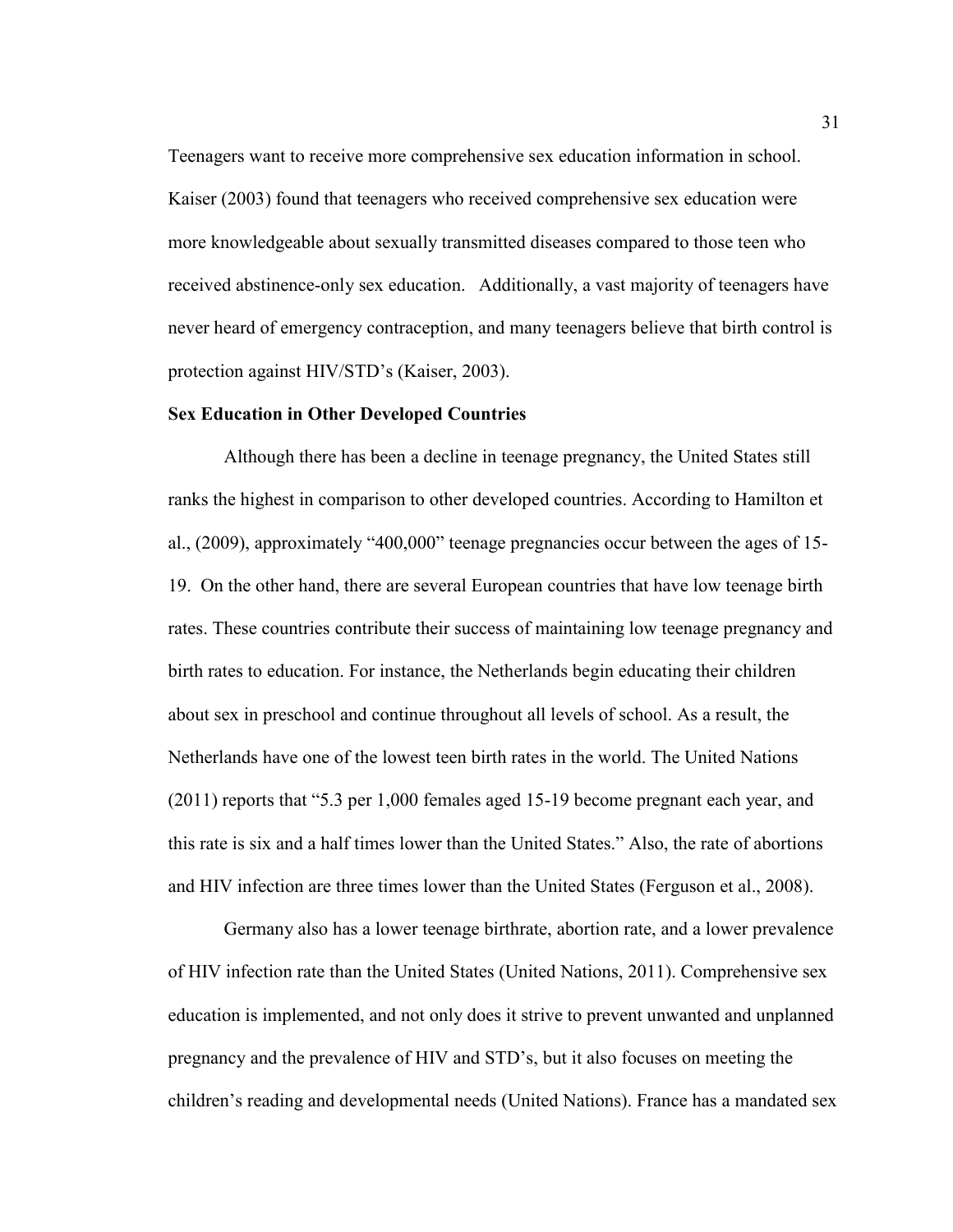education program that begins when the children are 13 years old. Parents are not allowed to withdraw the children from the program. As a result, France's birthrate and prevalence of STD's and HIV is also lower (United Nations).

 Both parents and educators play a huge role in educating children about sexual health and behavior. It is the parent's responsibility to instill values, such as, social, religious, and cultural values in their children regarding sexual health and relationships. Whereas, it is the responsibility of the health educators and professionals should provide the children with the medically accurate, science-based information on sexual health, behaviors and consequences. However, both parents and educators should complement and support each other's efforts. Additionally, parents who oppose school-based sex education programs should not prevent other children from receiving sex education. There should be some type of research-based information that will guide health educators in determining to what extent, is the most appropriate form of sex education for the classroom setting.

 Sex education in schools should be taught in a professional manner, and it should be respectful of other's values. It would be appropriate for health educators to explore the student's beliefs and values through dialogue and discussion, in a precise, yet respectful manner. Ultimately, the overall goal of sex education is to provide the knowledge, skills, training, and information that adolescents need in order to prevent unwanted and unplanned pregnancy, and the risk of being infected with an STD or HIV.

# **Teenagers' Attitudes toward Sex and Teenage Pregnancy**

Teen attitudes toward sex and teen pregnancy play an integral part in the increased teen pregnancy rate. Recent data indicate that nearly that more than half of both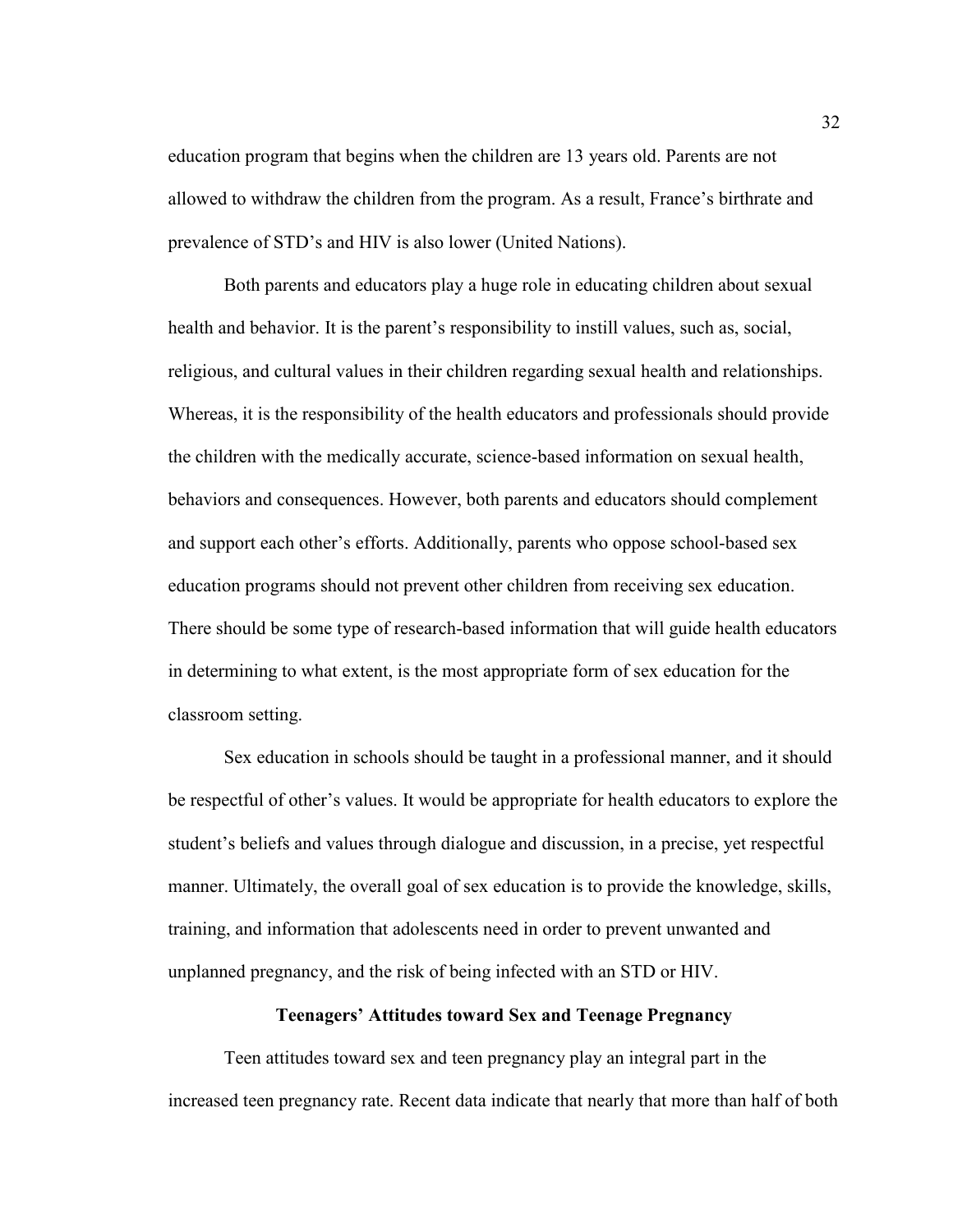teen boys and girls agreed that it is ok for a female to have a child out of wedlock (CDC, 2010). Adolescents from different socioeconomic backgrounds attitude regarding sex, pregnancy, and contraception are different (Jewell et al., 2010). A study was conducted on 34 young women between the ages of 16-24. They were recruited from adolescent health clinics, general practices, and young mother's groups. Of the 34 females, 16 were already mothers or pregnant. Also, of the 34 participants 24 lived in socially "disadvantaged" circumstances (Jewell et al.)

The methods for data collection used in this study were in depth interviews and participant observations. The observations were of four different groups. The interviews were recorded, and then later transcribed. Additionally, descriptive notes were taken regarding the young women sexual relationships, emotional status, and social environment and circumstances. The study showed that young women from socially disadvantaged backgrounds considered the ideal age to start a family were between the ages of 17-25 years. However, women from more socially advantaged backgrounds wanted to wait until their 20's or 30's to start a family. They considered education, career, and personal development more important than starting a family early. Additionally, socially advantaged women were most likely to have an abortion during adolescence if they became pregnant. Whereas, socially disadvantaged women considered abortion, but were unable to go through with it. Other socially disadvantaged women hid their pregnancy in the early stages in order to avoid the option of abortion, primarily because of financial reasons and religious beliefs (Jewell, et al.).

Contraception use was based on how young women felt about their partner and relationship. Their emotional attachment was their reason for not using contraception and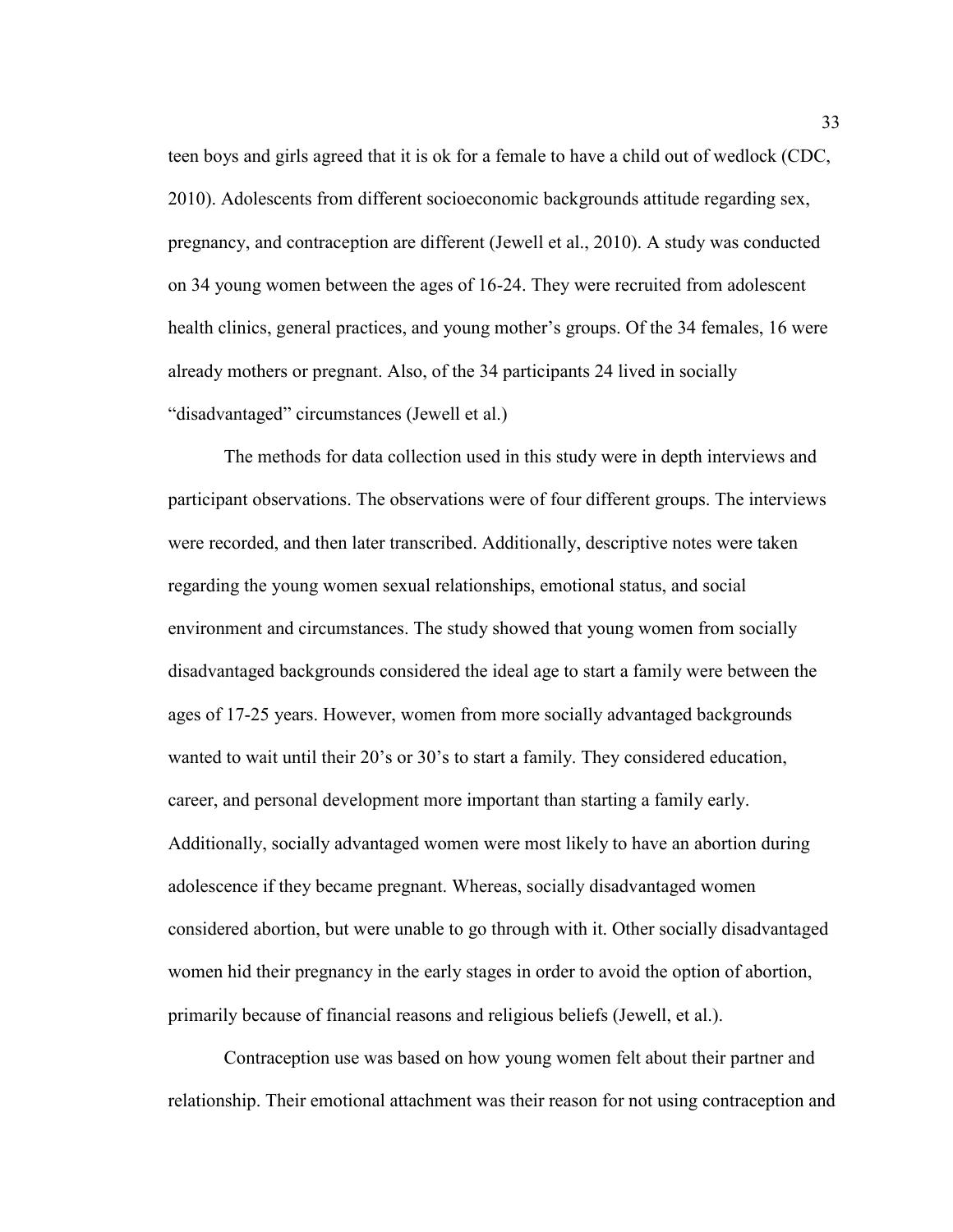taking sexual risks. For instance, if the women considered the relationship as long-term, they did not always use contraception. Also, both socially advantaged and disadvantaged women had unprotected sex. However, the socially advantaged women would use emergency contraception. Whereas, the socially disadvantaged young women would wait and see what happens, due to their lack of knowledge regarding contraception and access to healthcare (Jewell et al.).

The socially disadvantaged women stated that they became sexually active early because sex education was taught late, and there was not a thorough explanation of the contraception use and the emotional aspects of sex and pregnancy. However, because of prior sex education socially advantaged young women were knowledgeable about sexual health, had better access to the services, and they were more likely to obtain and use contraception (Jewell et al.)

Most teen pregnancies that occur with teens that are unmarried are unplanned (Bruckner et al., 2004). Current literature provides several reasons of why adolescent's attitudes toward pregnancy differ. However, more thought should be taken in whether pregnancy risk and contraceptive use are directed related to the teen's attitude. There has been a debate by teen advocates and researchers on whether attitudes should be addressed when implementing pregnancy prevention programs. Attitude is important for various reasons. Teen experts have presumed that pregnancy prevention methods are accessible to teenagers, but they do not fully utilize them because they do not consider the results of teenage pregnancy important.

 Attitude towards teenage pregnancy is also important because attitudes are more modifiable than the social and economic situations where the attitudes were evolved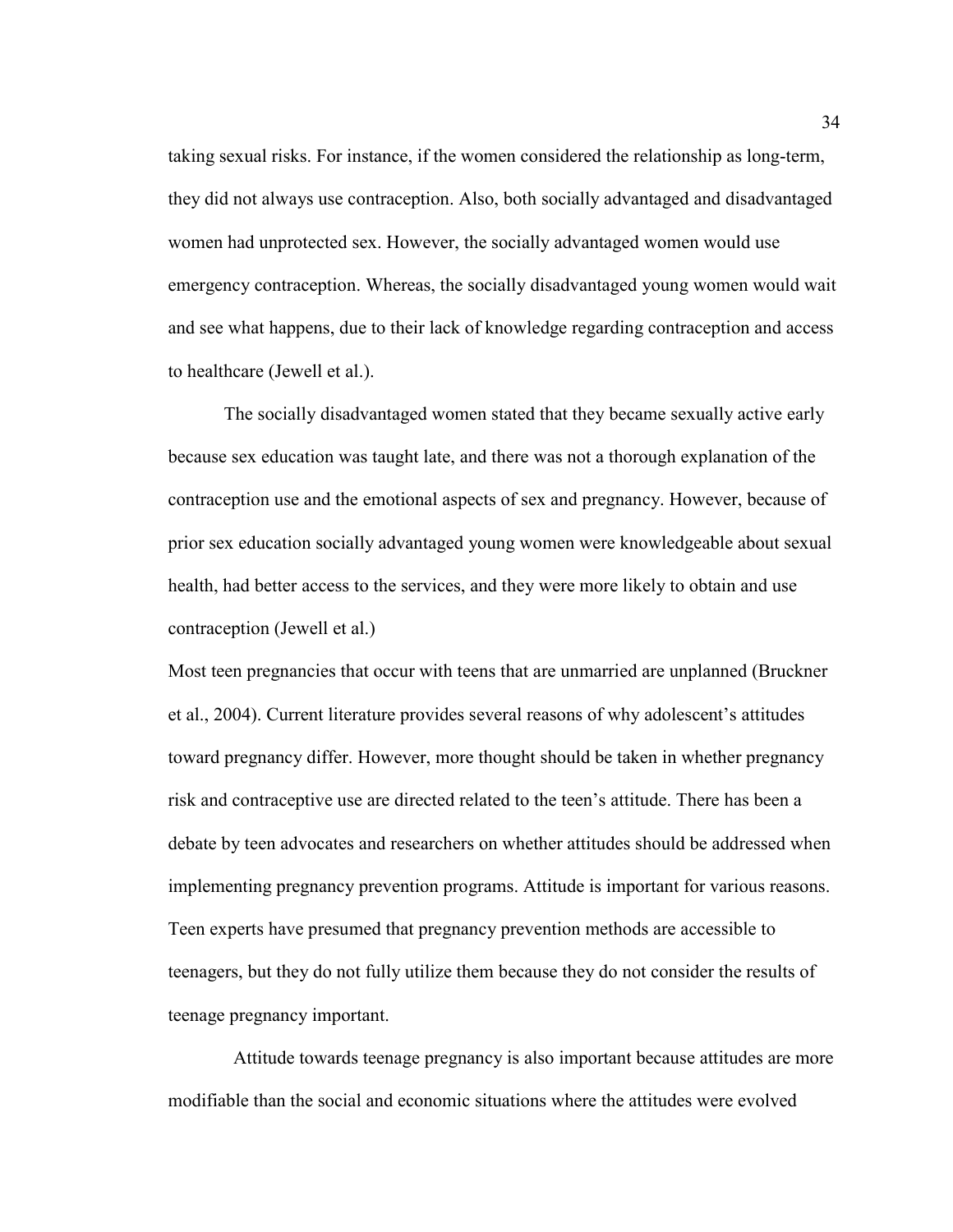(Bruckner et al.). For instance, teenage pregnancy and initiation of sex are associated with poverty (Bruckner et al.). However, pregnancy prevention programs are not aimed to help eliminate poverty; they are more focused on shaping the attitudes towards pregnancy prevention. It is important to determine which attitudes need to be altered: teenage attitudes on pregnancy or contraception? Knowing the adolescents attitudes toward pregnancy will help determine their risk, if any, of becoming pregnant.

According to Bruckner et al., there is no correlation between sexually active teenager's attitudes toward pregnancy and their risk of pregnancy. Pregnancy attitudes are linked to contraceptive use. "Approximately 750,000 adolescents become pregnant each year in the United States" (Akers et al., 2010). Inconsistent contraceptive use is a factor that increases an adolescents' risk for unplanned pregnancies. However, there are factors and barriers that prevent the adolescent from using contraceptives. These barriers include access to health adolescent's thoughts of how their parents view contraceptive use (Akers et al.). There have been several studies that have documented positive relationships between parent-adolescent communication and contraceptive use. According to Akers et al., maternal communication with adolescents regarding contraceptive use increased the probability of the adolescent using contraceptives. Whereas, adolescents who's mothers did not communicate with them regarding contraceptive use were twice as less likely to use contraceptives (Akers et al.).

Akers et al., found that parent-adolescent communication is directly correlated with adolescent sexual behavior and encountering with sexual situations. Although Akers et al., indicated parent-adolescent communication can be associated with increased adolescent contraceptive use. There are limited studies that examine the parent-

35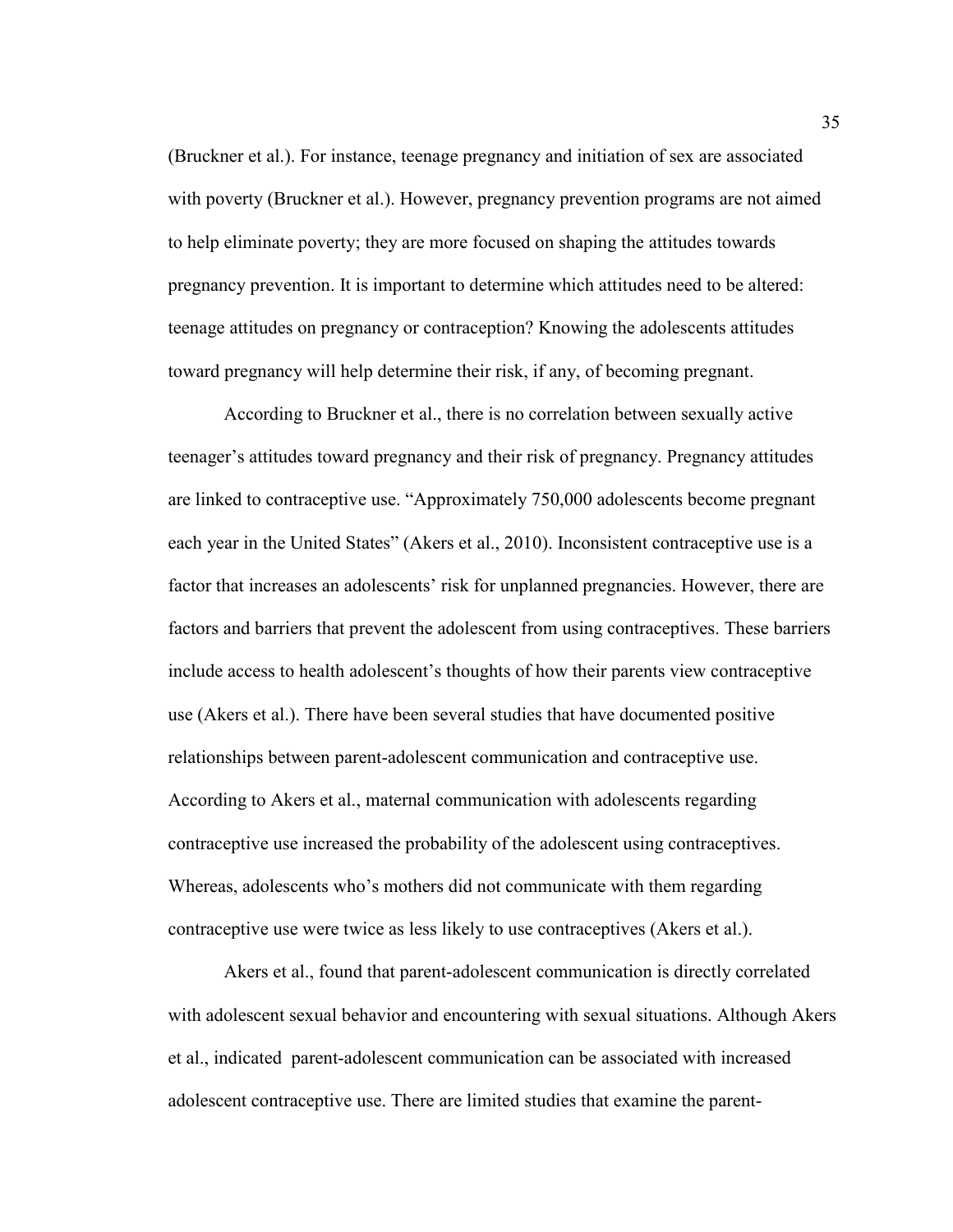adolescent communication process as it relates to contraception. It is important to examine this form of communication, specifically in the African American and minority communities due to the high pregnancy rates amongst them.

In a study that explored the black parents and adolescents perspectives on contraception and in family planning, focus groups were conducted between December 2007 and March 2008 in Pennsylvania. The focus groups explored family communication about sexual health topics. These sexual health topics included contraception, family planning, and abortions (Akers et al.). According to Akers et al., the sessions were analyzed using the constant comparison and grounded theory approach to content analysis. Akers et al,. concluded that parent-adolescent communication interventions are needed. They can improve contraceptive knowledge and help parents understand the gender biases associated with the dissemination of sexual health information. Additionally, parent-adolescent communication enhances parent communication skills and the role the parents play in their adolescents' sexual development.

In the absence of formal pregnancy prevention educational programs, some teenagers are able to avoid pregnancy because they complied with decisions made by their parents or loved ones (Martin et al., 2001). This is important because it demonstrates the importance of how knowledge is supported through learned positive behaviors. Family, sibling, and peer influence on attitudes related to sex have been studied. According to Sieving et al., (2006), youth who have sexually experience peers are more likely to have their first sexual intercourse experience during adolescence. Adolescents are more likely to engage in sexual activities in order to acquire more friendships. On the other hand, adolescents whose friends postpone sexual involvement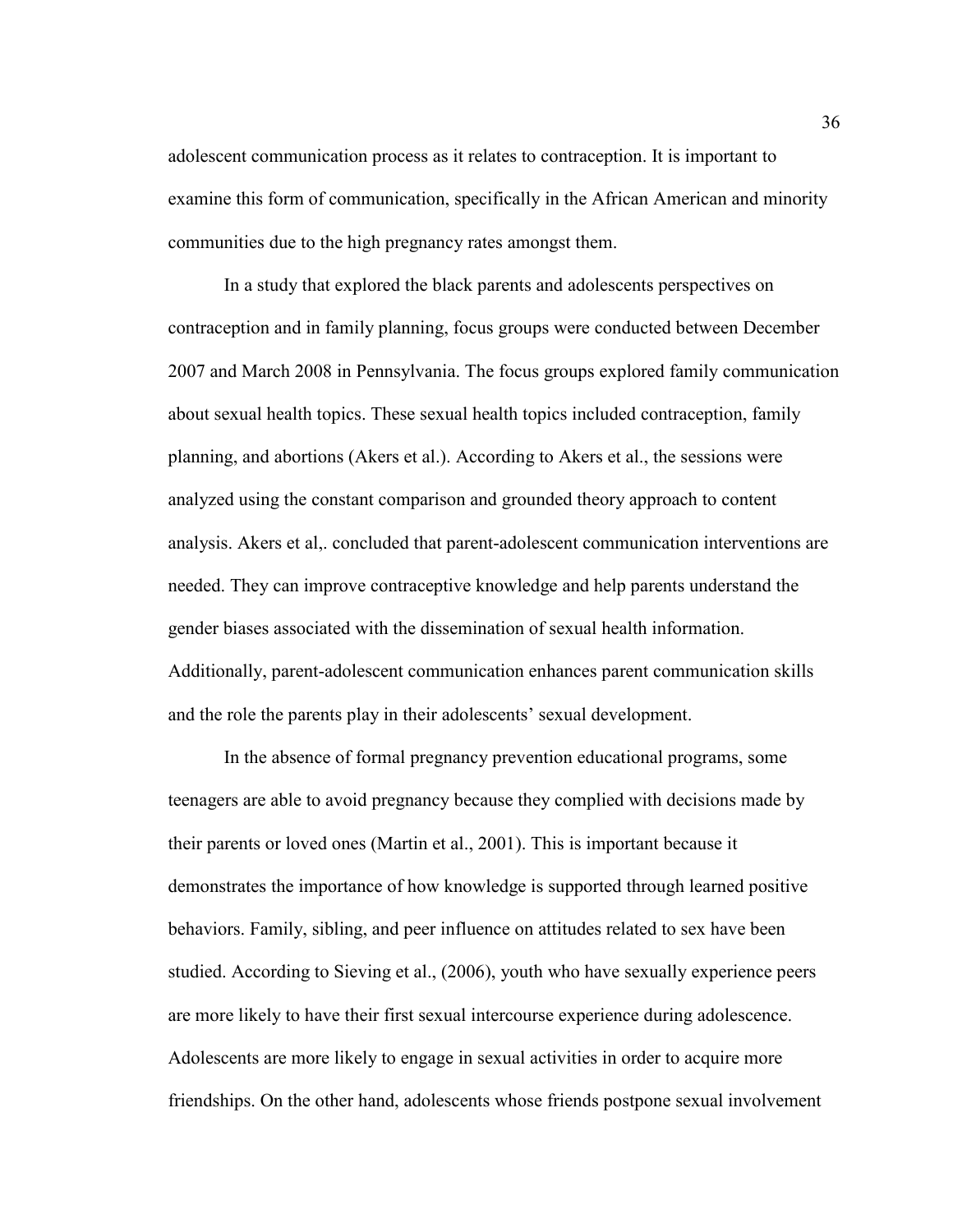are more likely to do the same (Carvajel et al., 1999). Data suggests that adolescent's perceptions of their peers have a significant influence on their attitude toward sex. Siblings also play an integral role in adolescent's attitude toward sex because of their close living situation and their frequent contact among each other (Kowal et al., 2004). Siblings often depend on each other to provide their views on various situations. In some instances, younger sibling's attitudes about sex are shaped by their older sibling's actions towards sex.

When designing pregnancy prevention programs for economically disadvantaged African American adolescent females, it is imperative that the program addresses the female's desire and attitude towards wanting to become pregnant. Davies et al., (2003) conducted a study on a sample size of 462 sexually active non-pregnant African American adolescents in order to examine the prevalence and correlates of wanting to become pregnant. Significant correlates with pregnancy desire were having a male partner who desired pregnancy or was older, having low self-esteem, limited family support, and barriers to the use of birth control. Considering these correlates when designing pregnancy prevention can be the difference in the increase or decrease in the teenage pregnancy. Therefore, it is important to remember that certain factors such as what is considered normal in the community, and adolescence interactions with peers, siblings, parents and loved ones all influence attitudes toward sex and becoming pregnant.

# **Contraceptive Use**

Choosing a birth control method is a personal decision. Important things to consider when choosing a birth control method are the effectiveness of the method, the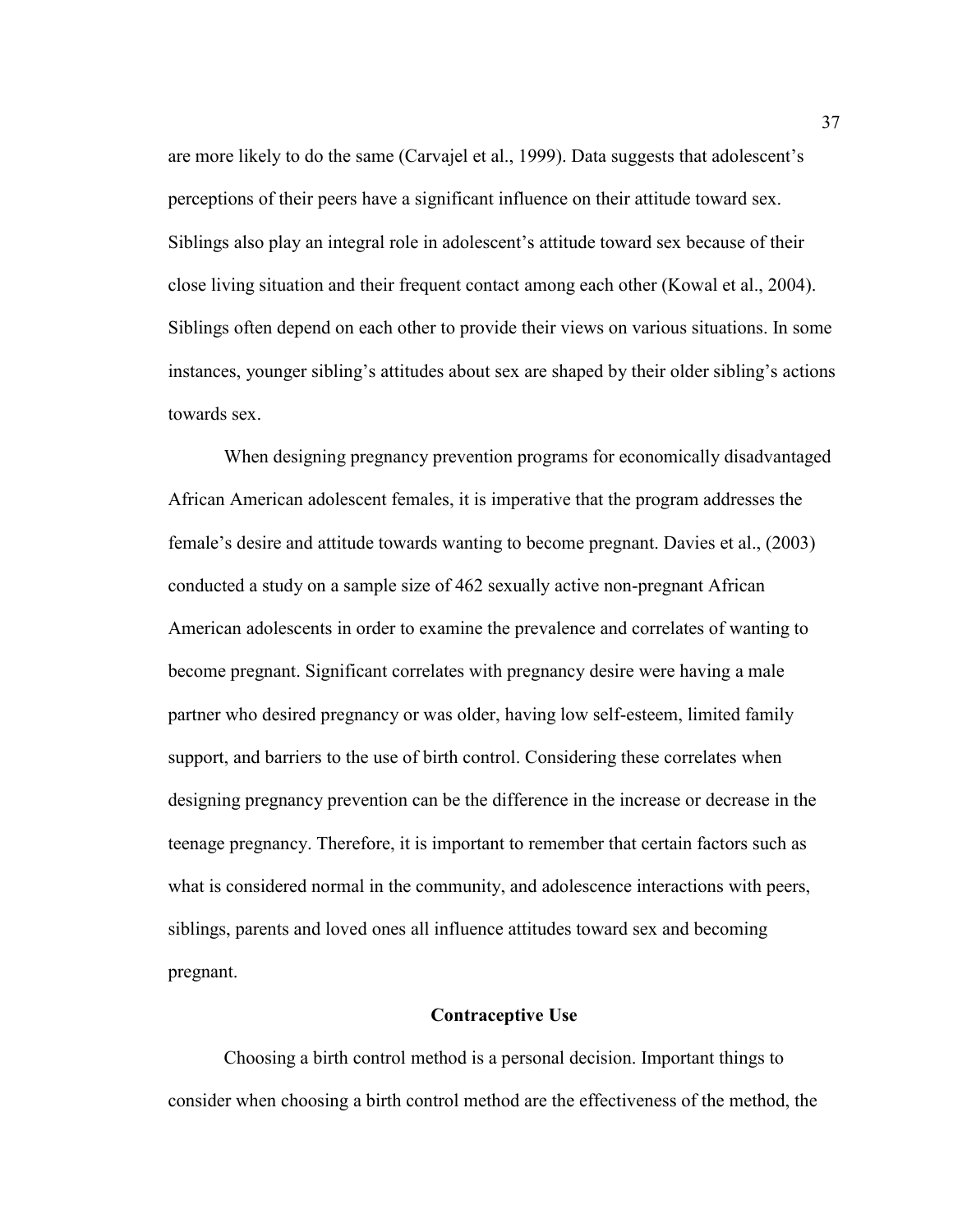safety, and how affordable is the method. A healthcare provider would be able to provide an individual with this information and assist with choosing the most appropriate birth control method. Contraception is an integral part of sexual health and wellbeing. CDC (2010) reports that "25 % of women who have sexual intercourse without using a form of birth control will become pregnant within one month and 85 % will become pregnant within one year." There are many forms of birth control to consider when trying preventing teenage and unplanned pregnancy.

According to a survey administered by the CDC, more teenage girls are using the rhythm as a form of birth control. The rhythm method involves timing sex to avoid fertile days in order to prevent pregnancy. Despite their motivation to practice the rhythm method, more teens feel that it is acceptable for females to have a baby out-of-wedlock. Teenage use of birth control and their attitudes towards teenage pregnancy has remained consistent through 2002 (CDC). More recently, about 17 % of sexually active teen girls reported using the rhythm method, which is an 11% increase from 2002 (CDC). Also, Joyce Abma, a social scientist with the CDC indicated that the increase in the teen teenage girls might have been using another form of birth control, but the increase in the teenage pregnancy rate can be partly contributed to the use of the rhythm method failing to work. According to the CDC the withdrawal method is not technically a form of contraception (CDC). However, it is commonly used during sexual intercourse. Withdrawal requires the male to remove the penis from the vagina before ejaculation. This is an ineffective method because fluid which contains sperm is released before ejaculation. When this fluid is released, conception can occur.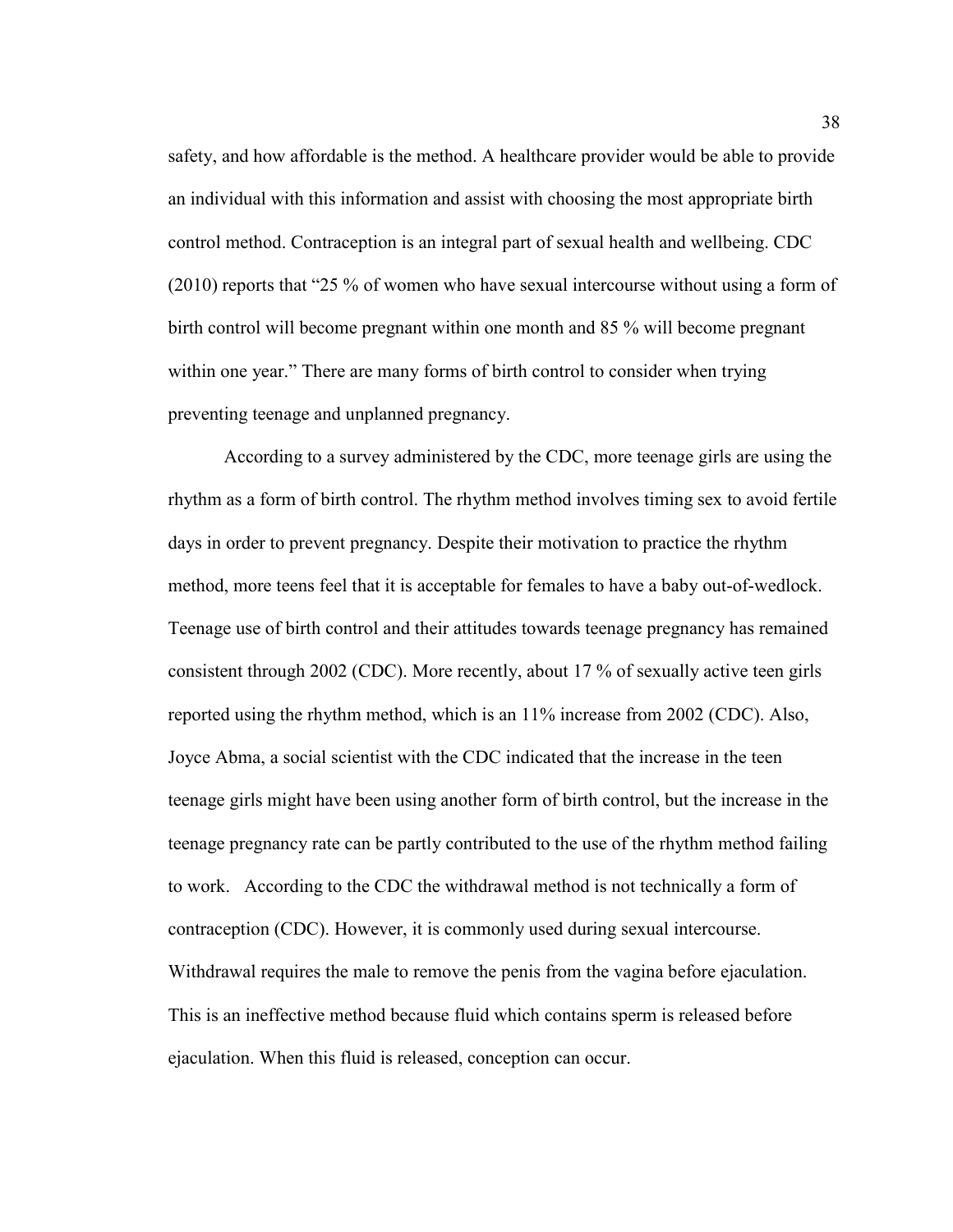There are times individuals can engage in sexual activity and emergency contraception is needed. Plan B, is an emergency contraception that can help prevent contraception by keeping the egg and sperm from joining (CDC). Plan B can be obtained over-the-counter if the female is 18 or older. However, females under 18 can obtain Plan B from a clinic or healthcare provider. This method must be used as soon as possible after unprotected sex has occurred as it is only effective up to 72 hours. It is recommended that it be used 24 to 48 hours after sex.

There are both male and female condoms. Condoms are good for preventing the transmission of some sexually transmitted diseases. They also aid in the prevention of pregnancy by preventing sperm from entering the vagina. Unlike the male condom, the female can be placed in the vagina up to 8 hours prior to engaging in sexual activity. While condoms are not difficult to use it may take a while to get used to them. According to CDC, female condoms are between 75 to 95% effective. It is important that male condom and the female condom are not used at the same time. The friction between the two condoms can damage the effectiveness of the contraceptive methods.

If an individual is looking for pregnancy prevention without the hormonal birth control methods, the contraceptive sponge might be most appropriate. Contraceptive sponges contain spermicide can be irritable to both partners. One possible side effect of the contraceptive sperm is Toxic Shock Syndrome (TSS). NIH (2012) indicated that TSS is caused by a toxin produced in bacteria, and it is a serious illness whose symptoms include fever, shock, and negative effects of several other body organs' functions. This sponge must be worn several hours after intercourse, which can provide a warm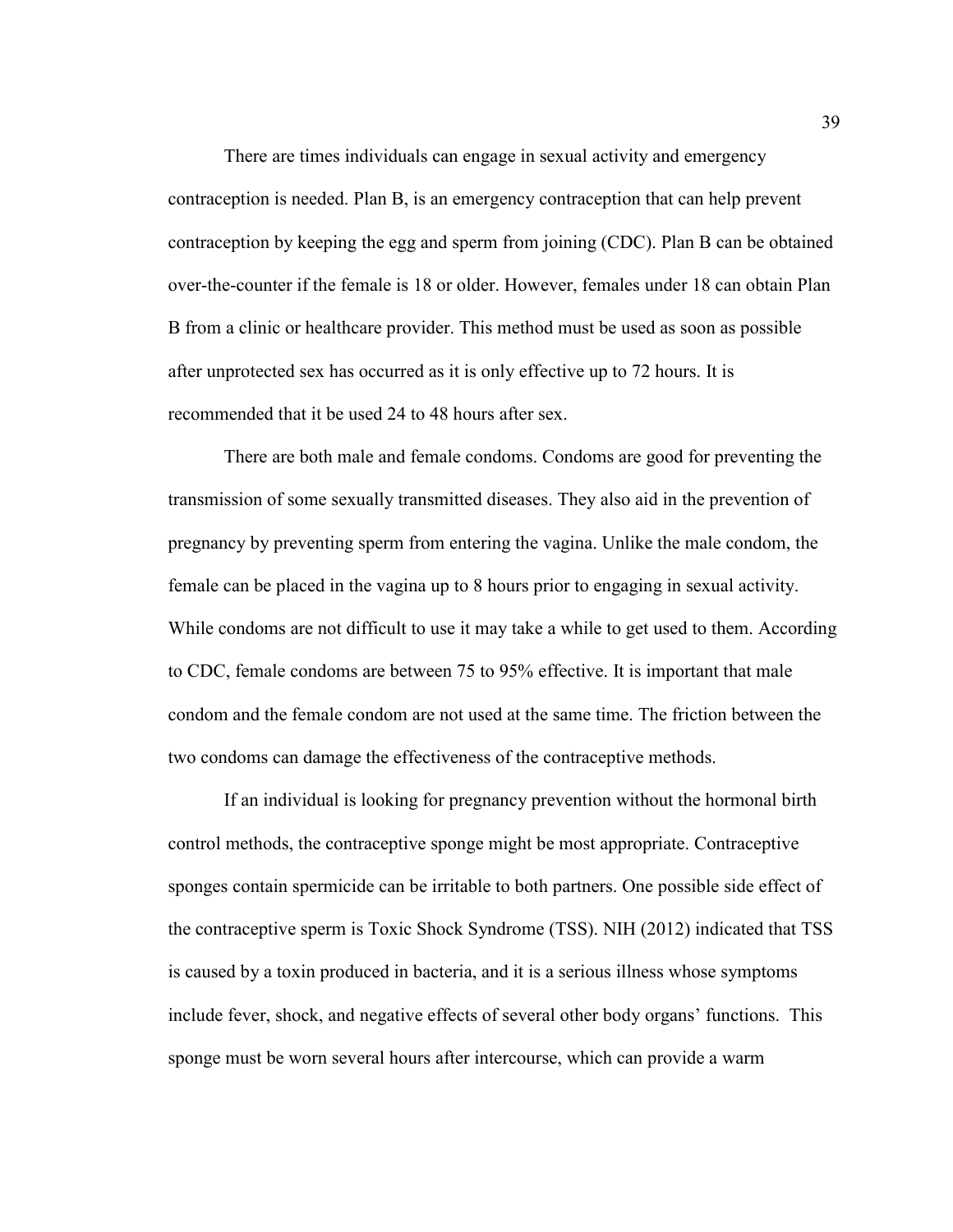environment for bacteria and cause toxic shock. Contraceptive sponges are around 90 % effective (CDC).

The Depo-Provera, sometimes referred to as "the shot," is an injectable form of birth control that prevents pregnancy up to three months. This injection is administered by the health care provider in three month intervals in the arm or buttocks. This injection prevents the egg from being released during ovulation, which prevents pregnancy. Depo-Provera has a 99.7% effectiveness rate; the most effective form of birth control (CDC). However, the most common side effect is irregular menstrual cycles or the absence of a menstrual cycle altogether.

The diaphragm is a birth control method that is similar to the cervical cap. The diaphragm is dome-shaped, made of a thin rubber, which is filled with spermicide. It is made to fit over the cervix and the vagina muscles hold it in place. It can be placed in the vagina up to 2 hours prior to sexual intercourse. Pregnancy is prevented by the spermicide killing the sperm before it meets the egg. According to CDC, the diaphragm is between 85 to 95 % effective.

Oral contraception, also known as the birth control pill is the most frequently used method of birth control. According to CDC, the birth control pill is the most commonly form of birth control; over 80 % of women in the United States have taken birth control at some point in life. The hormones in the pill prevent ovulation. According to the Food and Drug Administration (2011), the birth control pill is more effective when the birth control pill is taken at the same time every day; whereas, the birth control pill is only 90- 95 % effective when it is taken at different times or missed. Also, the effectiveness of the pill is lowered when taken in conjunction with other medications. In addition to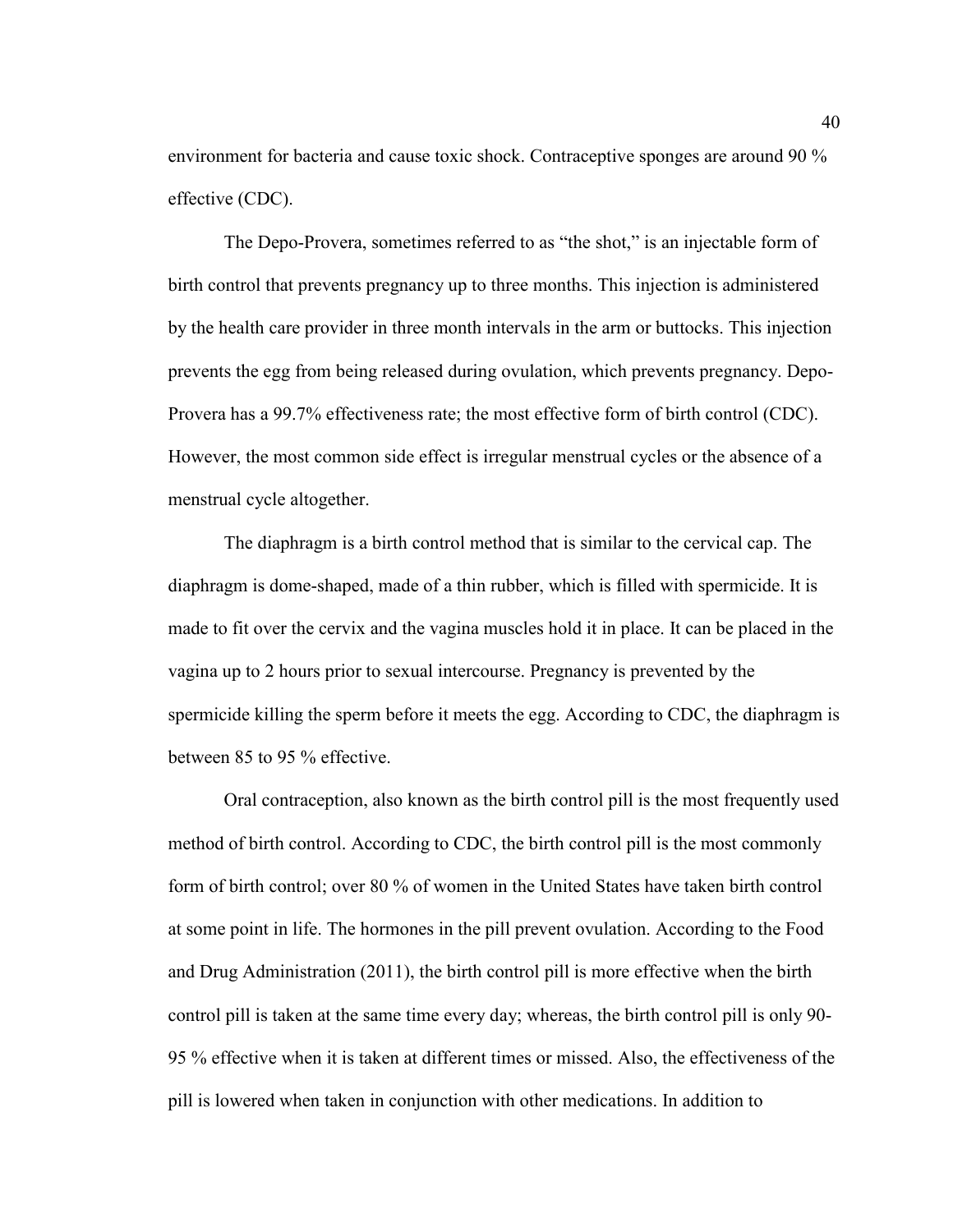preventing pregnancy, the pill is also known to reduce menstrual cramps and cause lighter periods.

Another form of birth control that is given monthly is the *Nuva Ring*. It is inserted in the vagina for a month. During that month the hormones from the *Nuva Ring* are absorbed in the bloodstream. After three weeks, the *Nuva Ring* should be taken out and discarded. Some of the side effects of the *Nuva Ring* are weight gain, nausea, and breakthrough bleeding (CDC).

If a female is not capable of remembering to take the pill, does not like injections, and does not want to go through the hassle of inserting something in their vagina prior to intercourse, Ortho Evra, "the birth control patch," might be a form of birth control to consider. Ortho Evra is a patch that is placed on the skin once a week for three weeks out of the month. If used properly, Ortho Evra is just as effective as the pill (CDC). Hormones from the patch enter the bloodstream through the skin. These hormones prevent ovulation from occurring. Some side effects associated with Ortho Evra are headaches and nausea. Severe side effects that can occur are heart attack and stroke. A thorough exam and family history should be assessed by a healthcare provider to determine if the patch is the safest and most appropriate birth control method.

Choosing a birth control method can be both confusing and overwhelming. It may be tempting to have sex without using any method of birth control. However, the consequences may cause serious problems. The more knowledge teenagers have about birth control, the more they become more responsible for their actions by protecting themselves from sexually transmitted diseases and preventing unwanted and unplanned teenage pregnancy.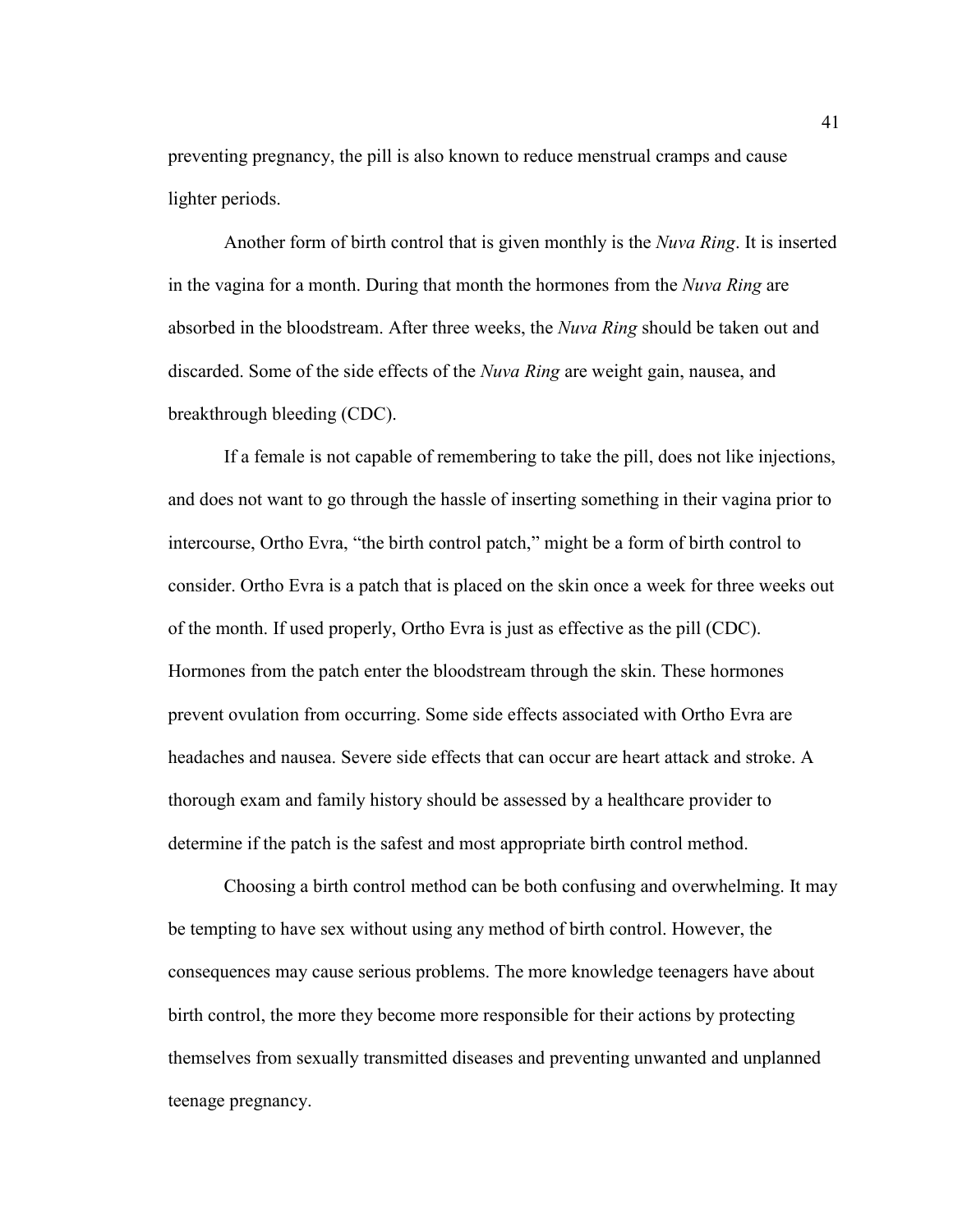#### **Evidence-Based Practices That Focus on Teenage Pregnancy Prevention**

According to Schaalma et al., (2003), health promotion should be evidenced based, subject to evaluation, needs driven, and ecological in perspective. Therefore, it is important to decipher how this can be achieved in school-based sex education. In order to promote effective health and sex education that include healthier behaviors more effective sex education strategies must be delivered. Formal educational settings that focus on theory and evidence-based social and behavior skills that are related to sexual behaviors promotes safer sex practices in the adolescent communities. However, most of these skills are not taught in the classroom due to policy and cultural constraints. When faced with these challenges, it is important for the health promoters to target the legislators and communities in order to implement more effective sexual health programs.

The area of public health has begun to focus more on preventive measures and strategies related to prevalent public health issues such as teenage pregnancy. Some of these preventive methods include campaigns and different sexual health programs both in schools and the community. As stated earlier, the United States is highest ranking in both teenage pregnancy and sexually transmitted diseases. Therefore, the federal government has provided states with federal grants to fund abstinence-only sex education programs for over 10 years. However, these programs have proven to be ineffective based on the current data of both the transmission rate of STD's and pregnancy rate among the teenagers in the United States. According to Stranger-Hall et al., (2011), abstinence-only education is ineffective in preventing teenage pregnancy, and may be the contributing factor to the high teen pregnancy rates in the United States.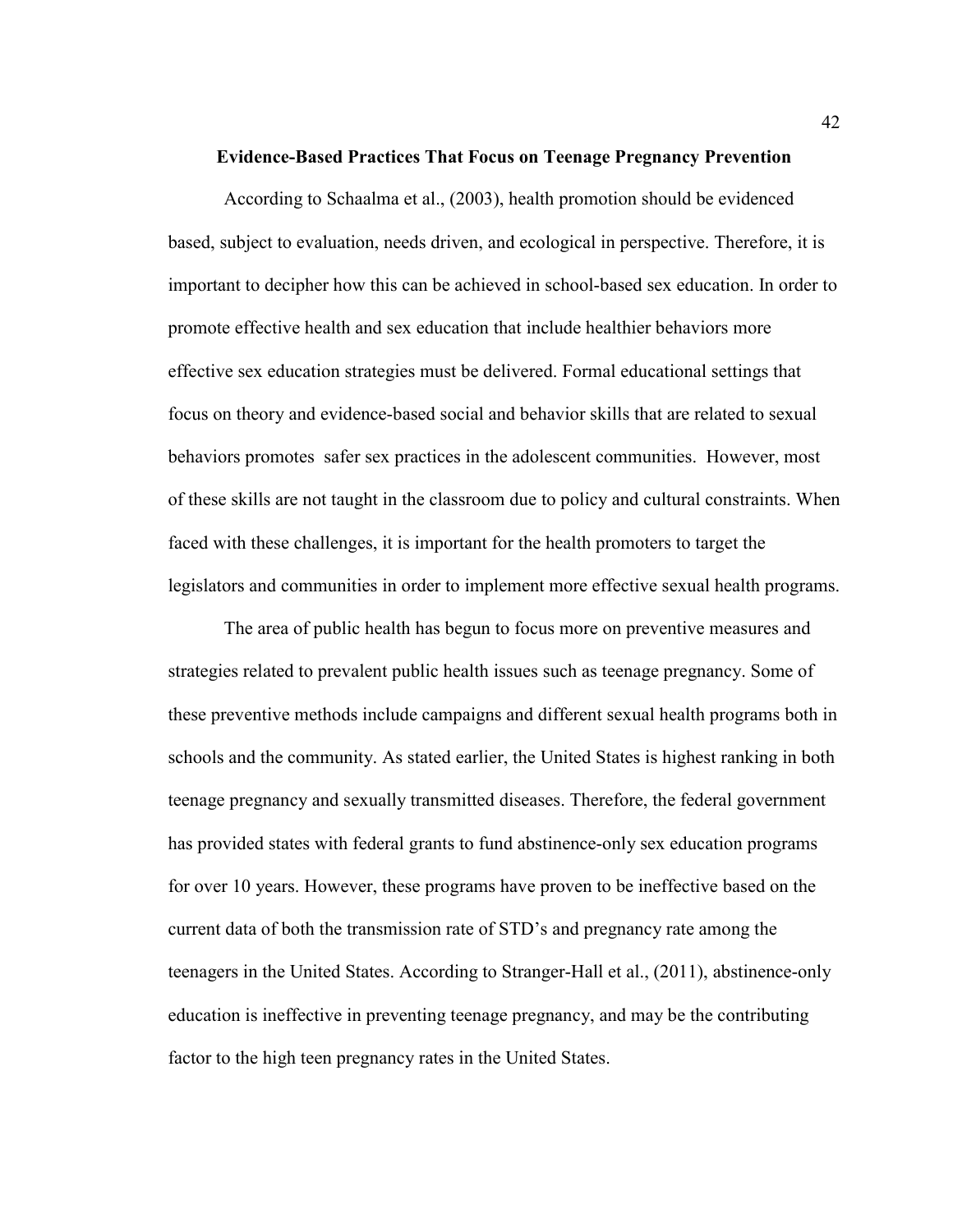Although it has been shown to be ineffective, abstinence-only education is the preferred form of sex education because depicts the morals and values of families and communities (Stranger-Hall et al.). In a study entitled "Abstinence –Only Education and Teen Pregnancy Rates: Why We Need Comprehensive Sex Education in the U.S.," an assessment of the effectiveness of abstinence-only education in reducing teen pregnancy was done. In this study, the analysis showed that white teens, which were primarily in richer states, had lower teen pregnancy rates. These richer states emphasized abstinenceonly less. However, in the poorer states, abstinence- only education was emphasized more because of higher degrees of religious beliefs. Therefore, the abortion rate was lower, but the teen pregnancy rate was higher.

According to Hall et al., the national data shows that the degree of abstinence education and the teen pregnancy birth rate are directly correlated. The more abstinence –only education is stressed, the higher the teen pregnancy rate. On the other hand, teen pregnancy and birth rates were lower in the states that focused more on comprehensive sex education, which included both abstinence and safer sex practices. These studies suggest that comprehensive sex education programs, which include sexuality, abstinence, pregnancy and STD prevention methods works best in the reduction of the teen pregnancy rate (Stranger-Hall et al.)

 Comprehensive Sex Education (CSE) teaches about abstinence plus evidencedbased and age-appropriate contraceptive use. It also addresses interpersonal and relational skills to help them effectively survive as an overall healthy young adult. (Advocates for Youth, 2012). Advocates for CSE question the effectiveness of abstinence-only education. Additionally, some health educators argue that abstinence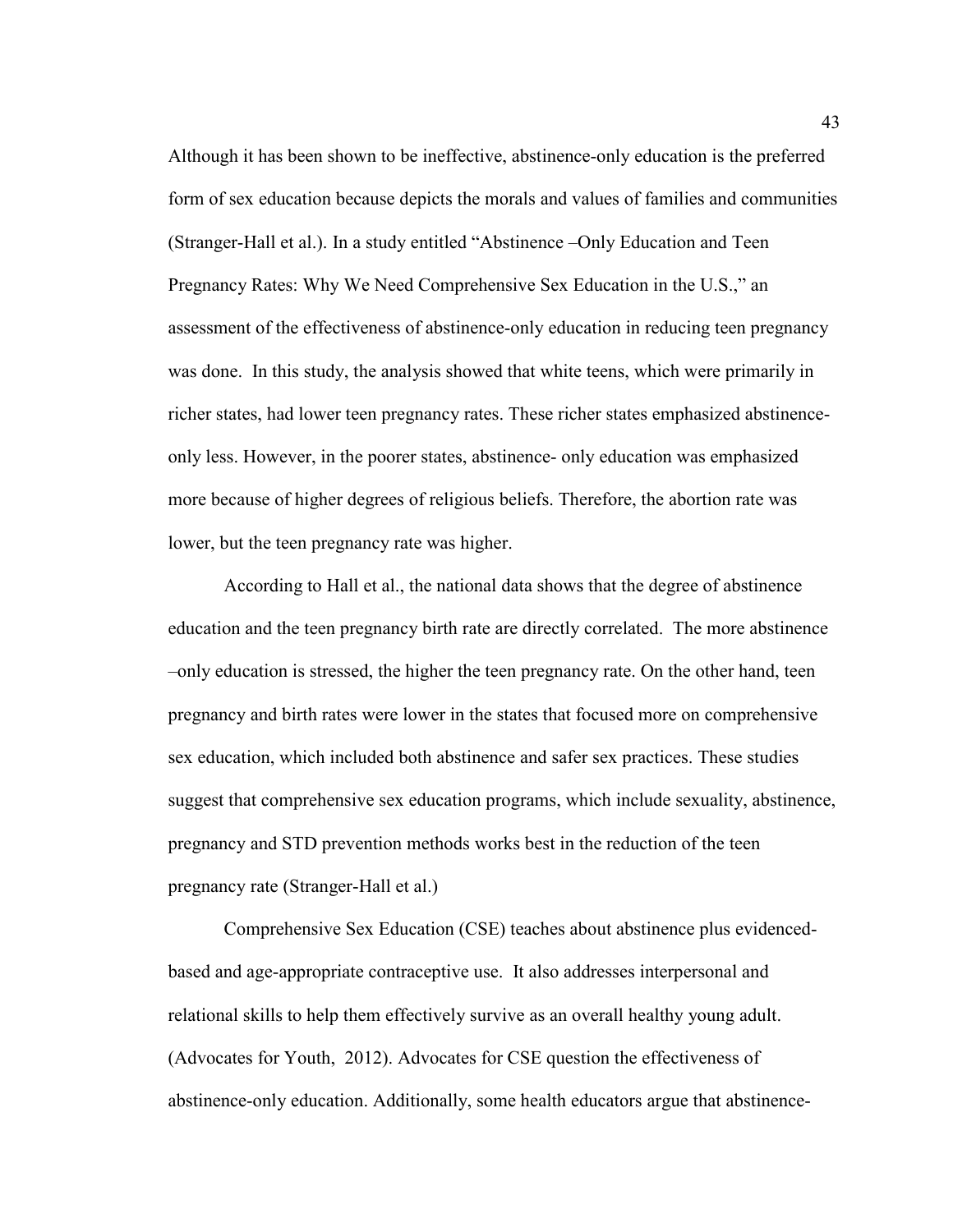only programs primary focus is on virginity. Therefore, abstinence-only education does not promote healthier habits with sexually experienced adolescents. According to Santelli et al., 2006, with almost 50% of U S teens reporting being sexually active, there is an increased concern and need for CSE in order to promote their health and the well-being.

 Borawski (2005) suggests that knowledge alone may not sustain a behavior change and prevent pregnancy, but is an important factor in improvements of adolescents sexual risk behavior. Therefore, most interventions targeting adolescent sexual behavior will address sexual behaviors, contraceptive use, and initial intercourse. It is obvious that a large number of adolescents fail to use protection during their sexual encounters. This risky behavior can be seen by the high rates in pregnancy and HIV/STD infection. According to the American Psychological Association (2005), comprehensive sex education does help in the prevention of teenage pregnancy and sexual health related issues (Bartlett et al., 2007, p. 16).

#### **Living Conditions Associated With Teenage and Unplanned Pregnancy**

Teenage pregnancy can be difficult when a young woman's living conditions are good. However, it becomes even more challenging when a young woman is in the care of the states, living in foster care. According to Boonstra (2011, p. 8) approximately 160, 000 adolescents either live in foster care or with members of the family other than their parents primarily because of neglect or abuse. Data suggests that adolescent females who are part of the foster care system are twice as likely to become pregnant, and experience a repeat teenage pregnancy before the age of 19 (Boonstra, 2011, p.8).

There are many welfare programs that offer programs and resources that focus on pregnant and parenting teenagers needs in foster care. However, there are very few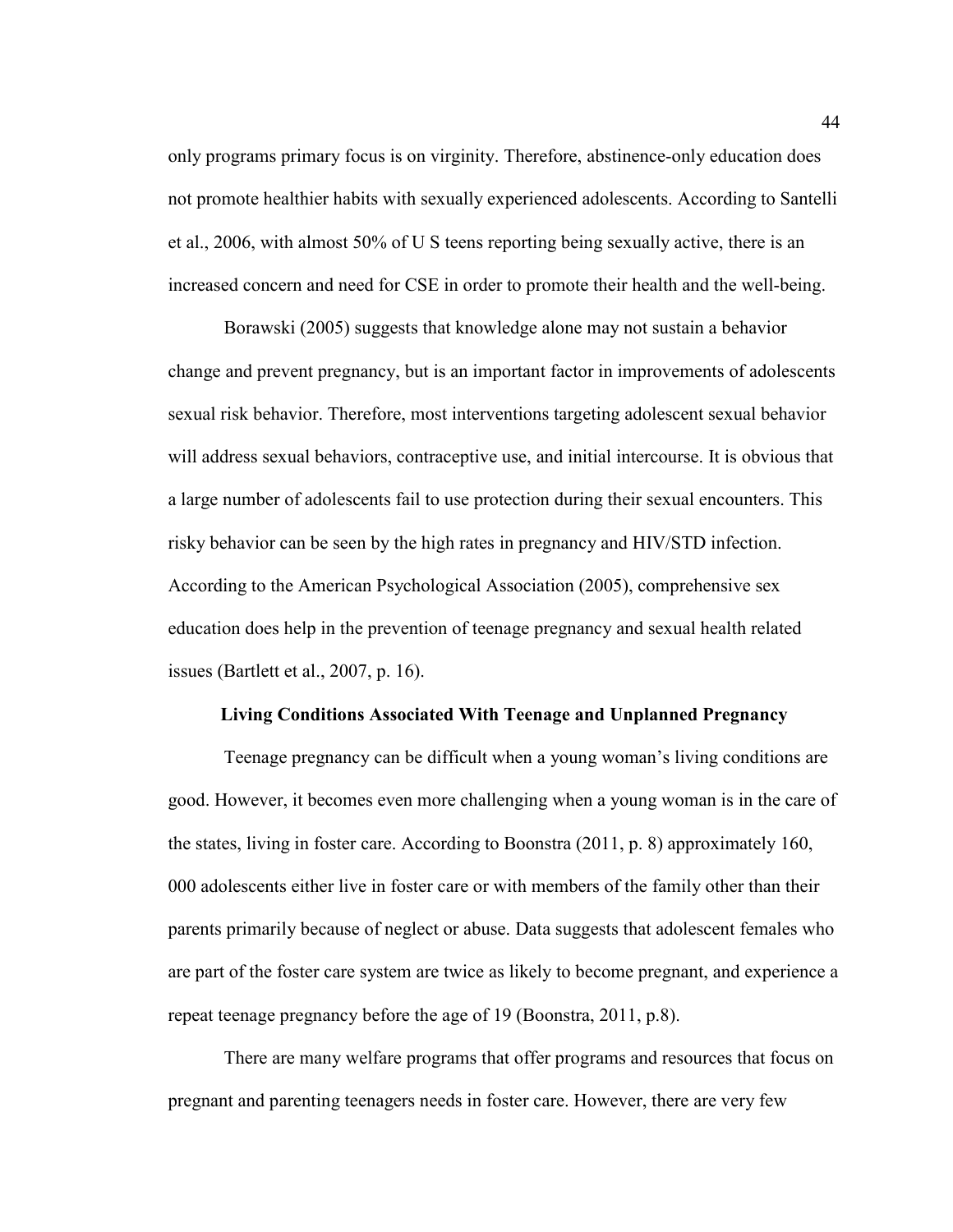programs that target pregnancy prevention for adolescents in the foster care system. This can be due to the lack of awareness of teens living in foster care high risk of becoming pregnant. Adolescents who live in foster care have been known to have a high risk of both physical and emotional problems. Recently, more mental and physical health professionals have begun to pay more attention to the sexual and reproductive health of adolescents in the foster care system. There is no known national data available. However, there have been regional outcome studies that have shown that childbearing and the sexually transmitted infections (STI) rates among the adolescents in the foster care system being high (Boonstra, 2011, p. 9).

 The Midwest Evaluation of the Adult Functioning of Former Foster Youth study was conducted by the Chapin Hall Center for Children at the University of Chicago. This study evaluated the relationship between youth in the foster care system and their risk of pregnancy, childbearing, and STI's. This was a longitudinal study done on over 700 young adults in Iowa, Wisconsin, and Illinois. The results showed that 33% of females in foster care had become pregnant by age 17 or 18, in comparison to 14% of their peers not associated with the foster care system. Additionally, by the age of 19, 46% of repeat pregnancies occurred, whereas in the general population, there was a 34% repeat pregnancy rate (Dworsky et al., 2010, p.1352).

Few studies explore reasons why there is such an increase in the rates of teenage pregnancy and STI transmission among youth in the foster care system, in comparison to other youth. However, there has been evidence to show that youth in foster care have sex earlier than other youth (Boonstra, 2011, p. 9). A study published in the September 2009 Children and Youth Services Review examined the sexual behaviors of approximately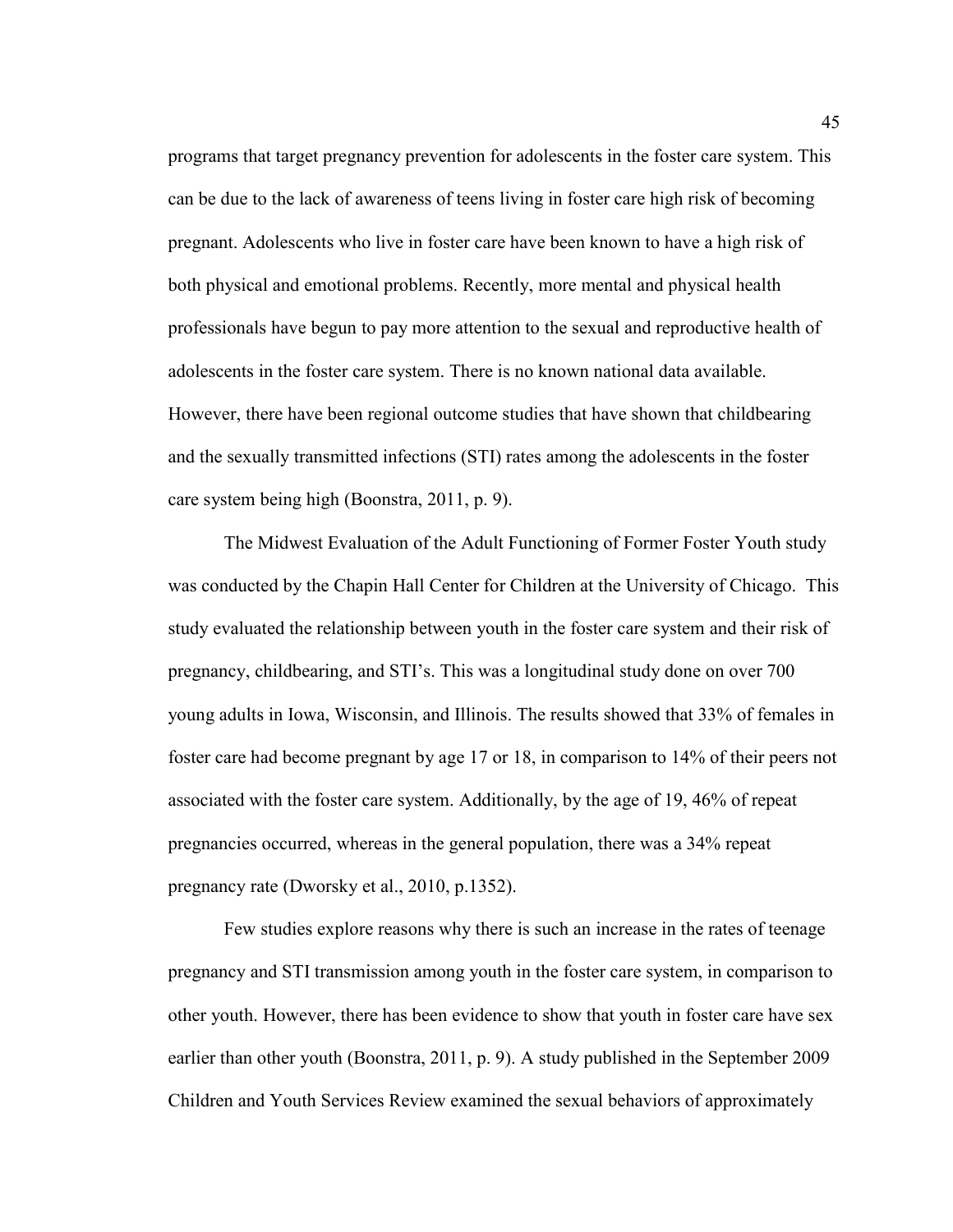900 youth in the welfare system. Some of the youth had a history of being in the foster care system, while others resided with their parents. Data were used from the National Survey on Child and Adolescent Well-Being. The results showed that almost 20% of the youth in the foster care system had consensual sex before the age of 13, whereas, only  $8\%$  of  $9<sup>th</sup>$ -12<sup>th</sup> graders not associated with the foster care system had consensual sex (James et al., 2009, p.994).

Research also suggests that youth in the foster care system are not as motivated to delay childbearing as youth in the general population (Boonstra, 2011, p. 10). A focus group study, conducted by the National Campaign to Prevent Teenage and Unplanned Pregnancy and the Uhlich Children's Advantage Network (UCAN), explored the relationship of youth in the foster care system and their view on pregnancy and childbearing. This focus group study consisted of 120 foster youth. The study showed that the foster youth felt that having a child was a gateway to replace that void felt by not having a family to show them love (Love et al., 2005, p.13). Data also suggests that teenagers who are connected to their parents and consider their parents to be loving, kind, and concerned are more likely to use precautionary methods to delay sexual activity and avoid pregnancy, than youth in foster care (Boonstra, 2011, p. 10).

Instability can also be associated with the inability to reach foster care youth with pregnancy prevention programs. The care that the foster youth receive is often displaced because of the turnover rate of the caseworkers, frequent changes, temporary living arrangements, and the inconsistencies between other agencies (Allen, 2008, p. 2). Foster care is supposed to be a temporary living arrangement or safety net until the children and youth are reunited with their parents or found a permanent home. However, some youth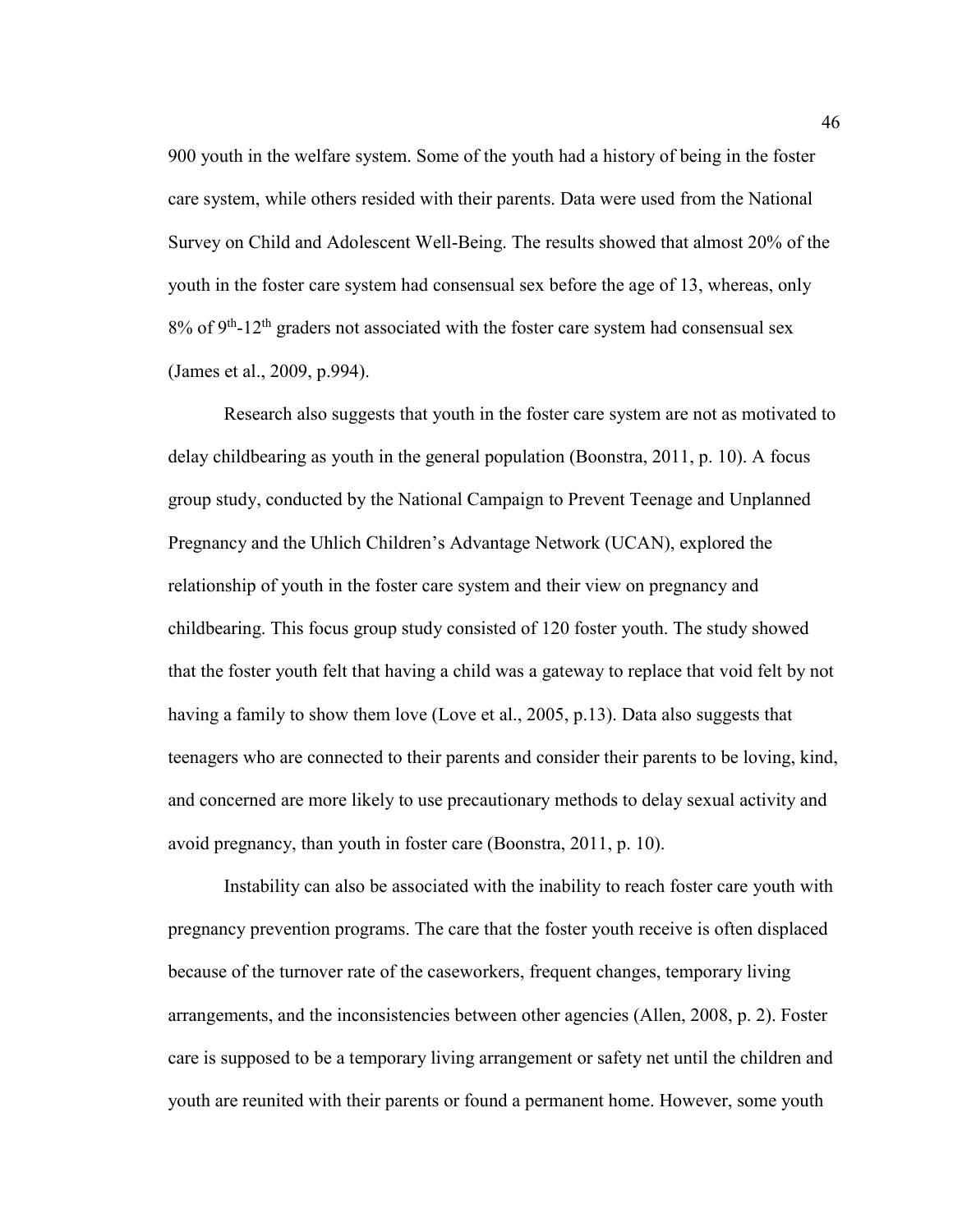stay in foster care for an extended period of time. Approximately 400,000 children and youth who receive foster care services remain in foster care. Over half of these children remain in foster care for a year are more, and little over 20% remain in foster for more than 3 years. Unfortunately, approximately 11% remain in foster care until they become adults; leaving without a stable, permanent family (Children's Bureau, 2010b).

In 1980, the Adoption Assistance and Child Welfare Act was passed by Congress. This Act provides federal funding to states for the maintenance of the care for the children in foster care. These costs were primarily for the foster children necessities; to include items such as food, clothing, housing, and other administrative fees. According to Scarcell et al., (2006), in order to protect children from neglect and abuse the local government spends approximate \$23 billion annually in foster care. Additionally, children in foster care automatically meet the eligibility requirements for Medicaid. Medicaid is the state government health insurance for those individuals living in poverty and the underserved. Medicaid covers a host of health care services including pregnancy prevention methods, such as contraceptives and STI testing and treatment. In some states, foster care youth are covered by Medicaid until the age of 21. With the new health care reform, starting in 2014, the Medicaid coverage for former foster youth will be extended until the age of 26.

The federal health legislation has recognized that there is a continual need for older foster youth to receive assistance in making a transition from foster care to independent living. Therefore, in 1999 the John H. Chafee Foster Care Independence Program was enacted (Boonstra, 2011, p. 10). This program offers a variety of social services, such as job training and placement, and money management skills.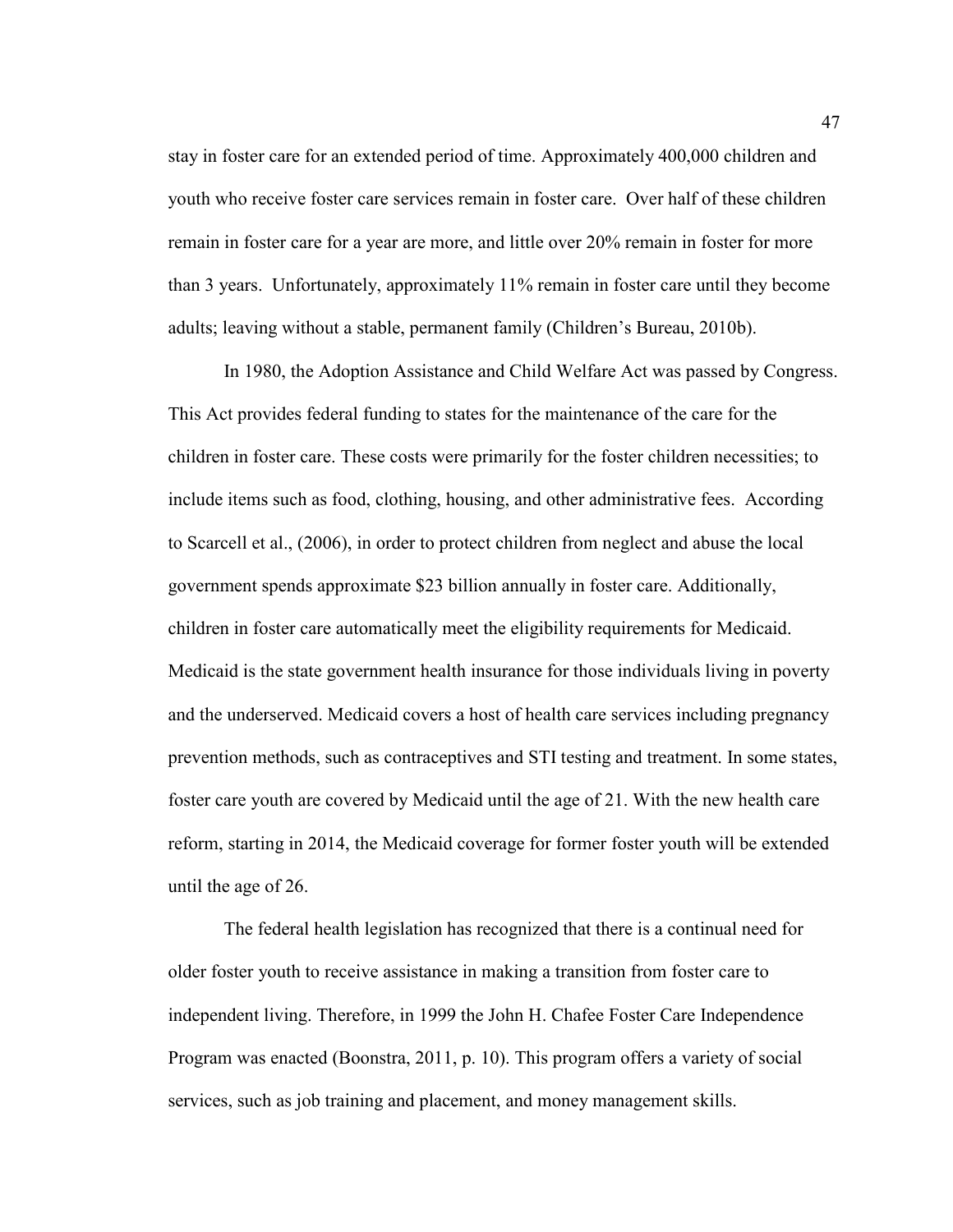Additionally, in 2008, The Fostering Connection to Success and Increasing Adoptions Act was passed. This act was an expansion of the support provided by the federal government, which allows states to use federal funds for adoption, legal guardianship, and foster care up to the age of 21. This act may also assist with foster youth delaying pregnancy and childbearing by providing information and resources related to healthy decision making and sexual health (Boonstra, 2011, p. 10). The Fostering Connections Act requires that the child welfare agencies in conjunction with other state health and Medicaid agencies develop a plan of care for ongoing health care services specifically foster care youth. This plan must include a summary of health screenings, including age appropriate sexual health screenings (Boonstra, 2011, p. 10).

# **The Government's Role in Reducing Teenage Pregnancy**

According to Santelli et al., (2010), teen pregnancy is associated adverse social and health outcomes. In comparison to women who delay childbearing until later, teen mothers are more likely to drop out of school, face unemployment, live in poverty and on welfare, and experience a repeat pregnancy. Also, if they marry because of pregnancy, their likelihood of divorce is greater. Additionally, teen mothers are more likely to experience infant mortality or premature births. These children of teen mothers are less likely to do as well socially and health wise, than the children of older mothers (Santelli, et al., p.74).

In an effort to prevent the negative and long-term effects associated teenage and unplanned pregnancy and births, the federal government has been proactive in implementing laws for this national problem. The government has always attempted to play a role in reducing the rate of teenage pregnancy in the United States. Preventing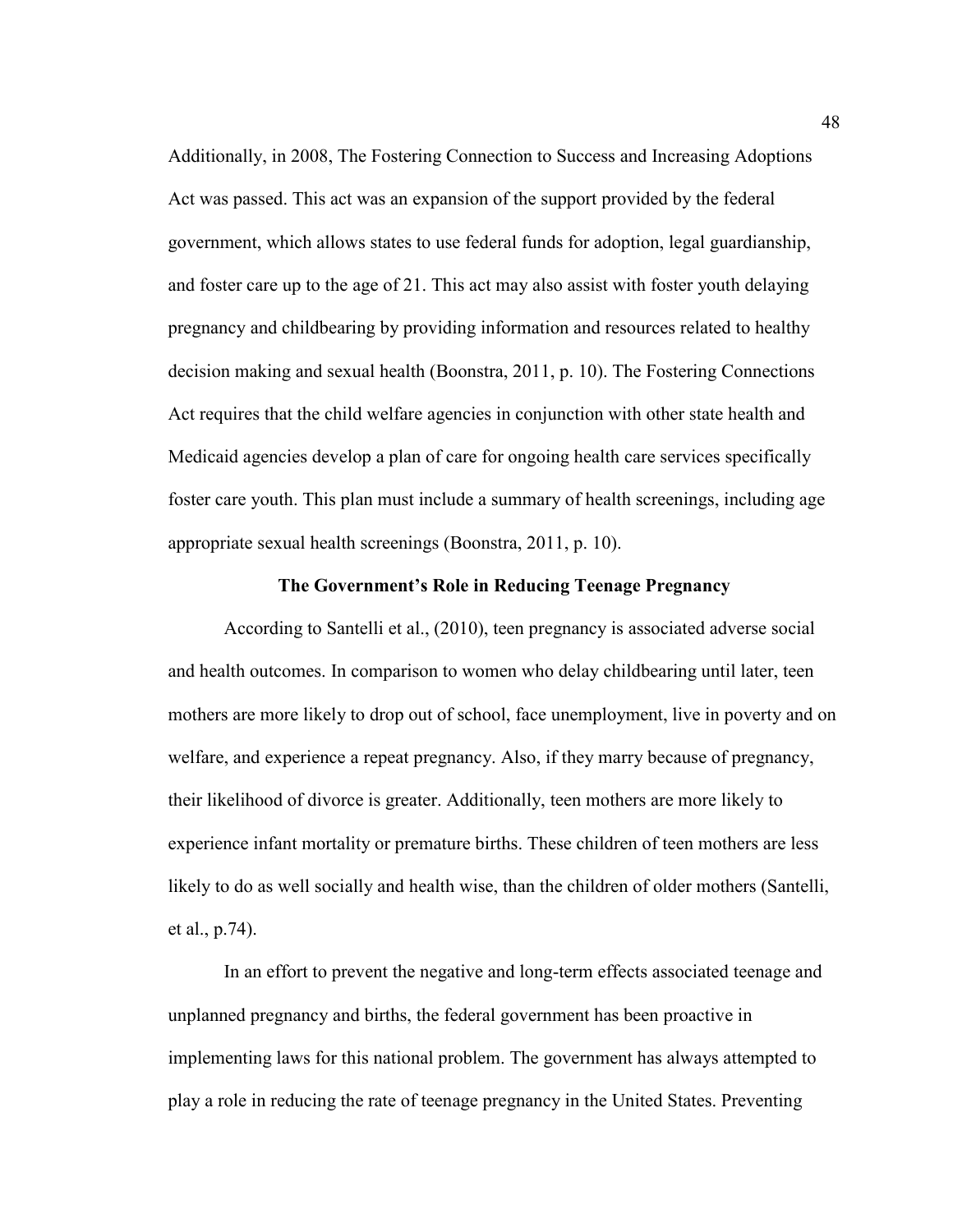teenage pregnancy is of high importance among policy makers and the public because of the high social, economic, and health costs for teenagers and their family (Solomon-Fears, 2013). According to the National Campaign to Prevent Teen and Unplanned Pregnancy (2011), local, state, and federal taxpayers in the United States spend approximately \$11 billion each year on the costs associated with teen pregnancy. Over the past thirty years, there have been different federal government strategies that focused on reducing teenage pregnancy:

1981-1996: The Adolescent Family Life (AFL) and the Title XX of the Public Health Service Act were created in 1981 and they provided funding for issues related to adolescent sexuality, pregnancy, and parenting. In 1981, The Adolescent Family Life (AFL) program was enacted as Title XX of the Public Health Service Act. This program was administered by the Department of Health and Human Services Office of Adolescent Pregnancy Programs. This program focused primarily on two parts: care and prevention. The care part provided comprehensive education, health, and social services. These services included life skills, vocational training and planning, decision making skills, and effective communication skills. These services were directly implemented through the Office of Adolescent Pregnancy, as well as, through partnerships with universities, schools, public health organizations, and other community agencies. This program targeted both of the parenting teens, their child, and the family members in order to improve the effects of early childbearing for teens, their children, and their families. The services consisted of overall health and wellness, which included pre and post-natal care, nutrition education, and job training services.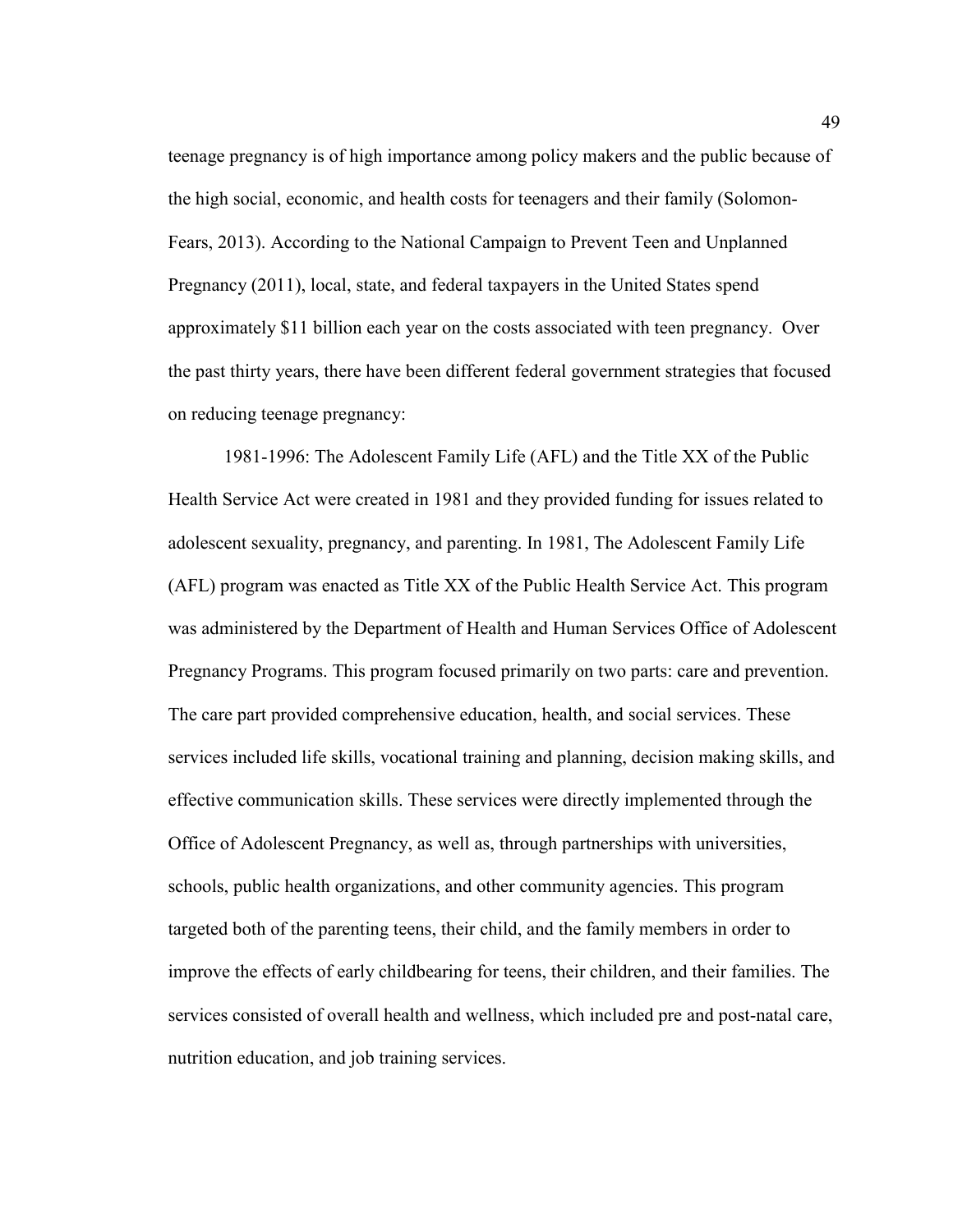1996-2009: The Welfare reform Act of 1996 provided funding for abstinenceonly approach to reducing and preventing teenage pregnancy.

2009-Present: The government provided funding and established two programs: 1) Teen Pregnancy Prevention (TPP), and 2) The Personal Responsibility Education Program (PREP). These two programs focus on evidence-based pregnancy prevention initiatives. The prevention part of the AFL program was primarily from 1998 through 2009. Prevention programs focused on developing, testing, and evaluating pregnancy prevention programs designed to postpone sexual activity and encourage abstinence. The prevention program was used exclusively for abstinence-only programs and they targeted adolescents between the age of 9 through 14 in public schools, at-risk communities, and families. Funding was available for this program through 2009. However, funding has for the AFL program has ceased.

The TPP was provided \$110 million funding for fiscal year 2010, and \$105 million in funding for 2011, 2012, and 2013. The PREP was provided \$75 million in funding for five years, 2010-2014. Additionally, the Affordable Care Act has implemented exchanges (health insurance markets) which have been required in all states since 2014. These exchanges aim to help in the reduction of teenage pregnancy by providing teen pregnancy prevention and parenting resources.

Although the United States continuously ranks the highest in the rate of teen pregnancy in comparison to any other developed country, the government continues to play an integral role in reducing teen pregnancy. With the vast knowledge of research on effective interventions targeting the reduction of teenage pregnancy and the implementation of the current pregnancy prevention programs, there should be a decrease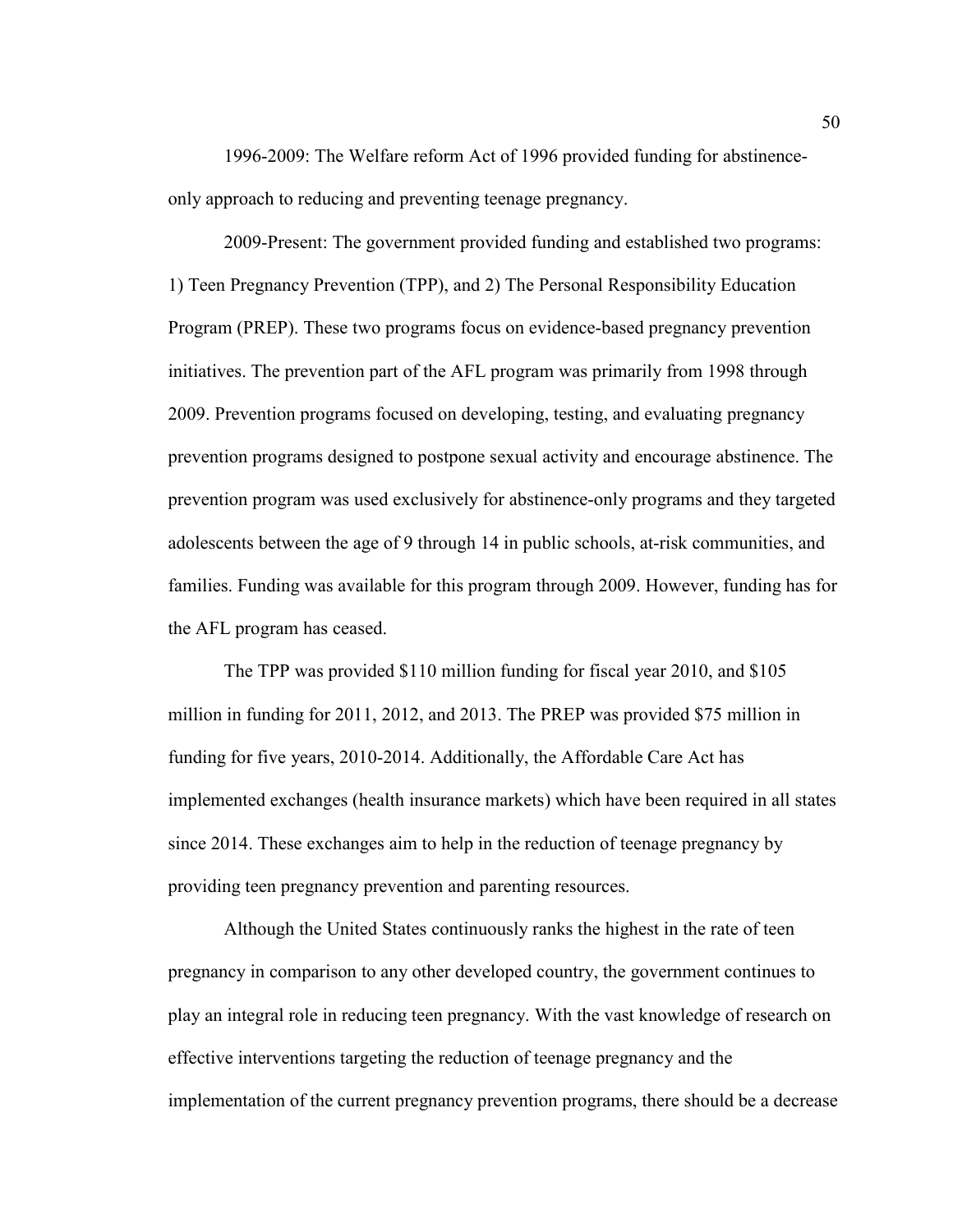in teenage pregnancies in the United States. According to the Guttmacher Policy Review (Winter 2010), in December 2009 the United States sex education policy changed. President Obama signed a \$114.5 million teen pregnancy prevention initiative into law. This initiative replaced the abstinence-only programs, which were determined to be unsuccessful in the prevention of teenage pregnancy. With the abstinence-only programs, contraceptives were prohibited from being discussed and they focused primarily on abstinence until marriage. However, with the implementation of the pregnancy prevention initiative in 2009, the pregnancy prevention programs are required to be age appropriate and medically accurate. Additionally, they will include more comprehensive approaches that promote abstinence and contraceptive use for teens having sex.

The FDA was ordered by a federal judge to lift the age restrictions on the "morning-after" pill in April 2013. However, the approval did not come until several weeks later. This approval made the morning after pill available to anyone, at any age. Research has shown that access to contraceptives, including the morning-after pill, is capable of help in the reduction of unwanted and unplanned pregnancies in the United States. The "morning-after' pill is an emergency contraceptive that can prevent pregnancy from occurring up to five days after unprotected sexual intercourse. However, this decision was appealed by the Obama administration (Guttmacher, 2013). The federal judge that made the decision to lift the age restrictions felt that by making the pill available to anyone will help lower the abortion rate and the rate of Teenage Pregnancy in the United States. Additionally, it would help eliminate some of the emotional, physical, and financial burdens associated with unwanted and/or unplanned pregnancies.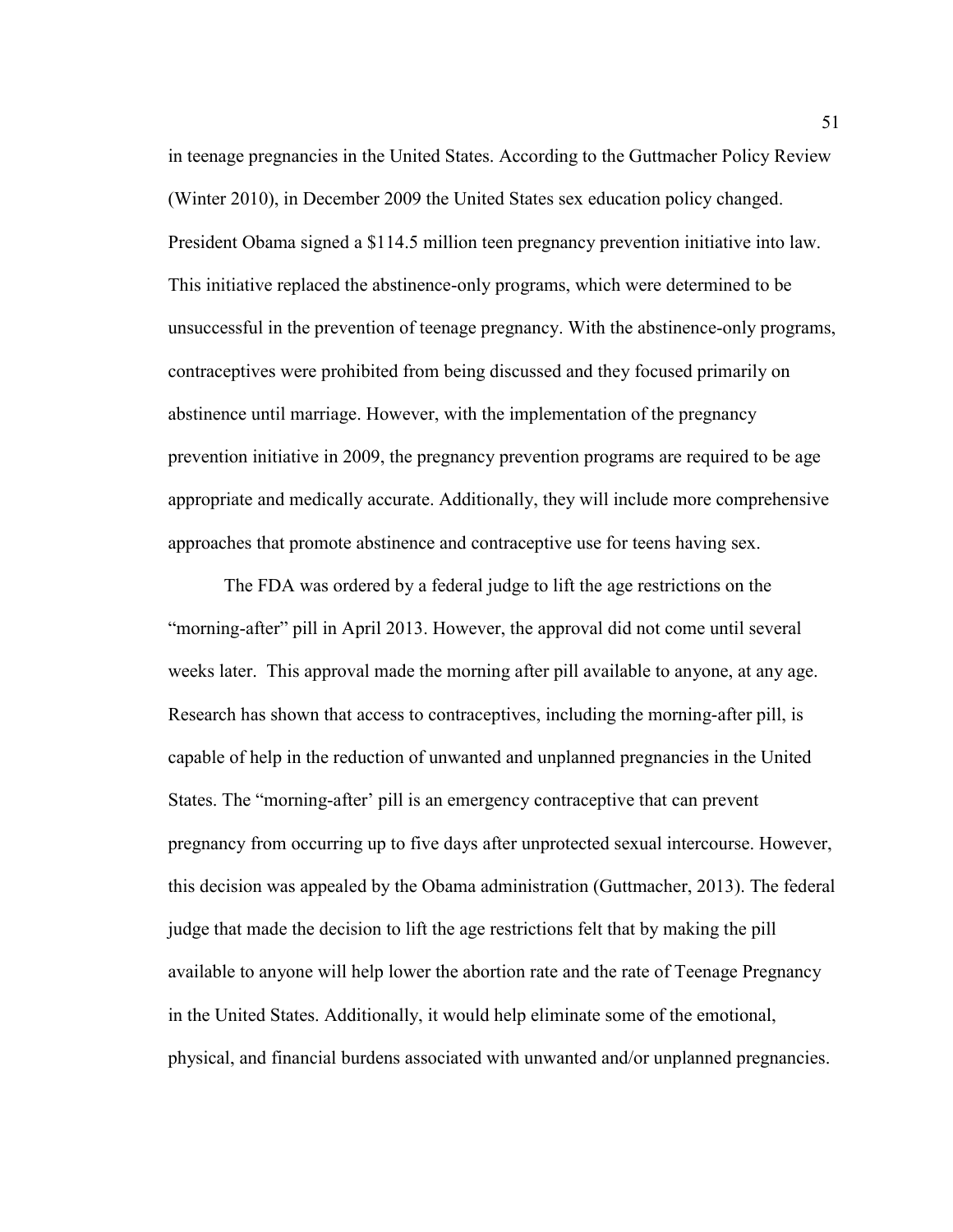There is no research that reports the safety and efficacy of the morning-after pill based on age. As with any medication, there can be some adverse effects when taking the morning-after pill. These side effects include: irregular periods, nausea, breast tenderness, dizziness, and headaches (Trussell et al., 2013). According to Trussell et al., there have not been any deaths or serious complications linked to the morning-after emergency contraception. The U.S. Medical Eligibility Criteria for Contraceptive Use (US MEC) stated that women with a history of ectopic pregnancy and health issues related the major organs and who are breastfeeding may use the morning-after pill. They also reported the low dosage of hormones and the limited hormone exposure can be safe for women who would normally be advised against using oral and hormonal contraceptives. However, there is no data available on the effects of women who frequently use emergency contraceptives over a long period of time.

Others argue that making the morning –after pill available to anyone would only encourage sex at a younger age. However, research has shown that readily available contraception and accurate education on proper use of the contraception helps teenagers less likely to become pregnant before they want to. Additionally, studies have shown that a good number of teenagers become sexually active before the age of 15 and approximately 25% will not use any form of birth control during the first sexual intercourse experience. However, there is no evidence that shows teenagers access to contraception increases the likelihood of them engaging in sexual activity (Trussell et al., 2013).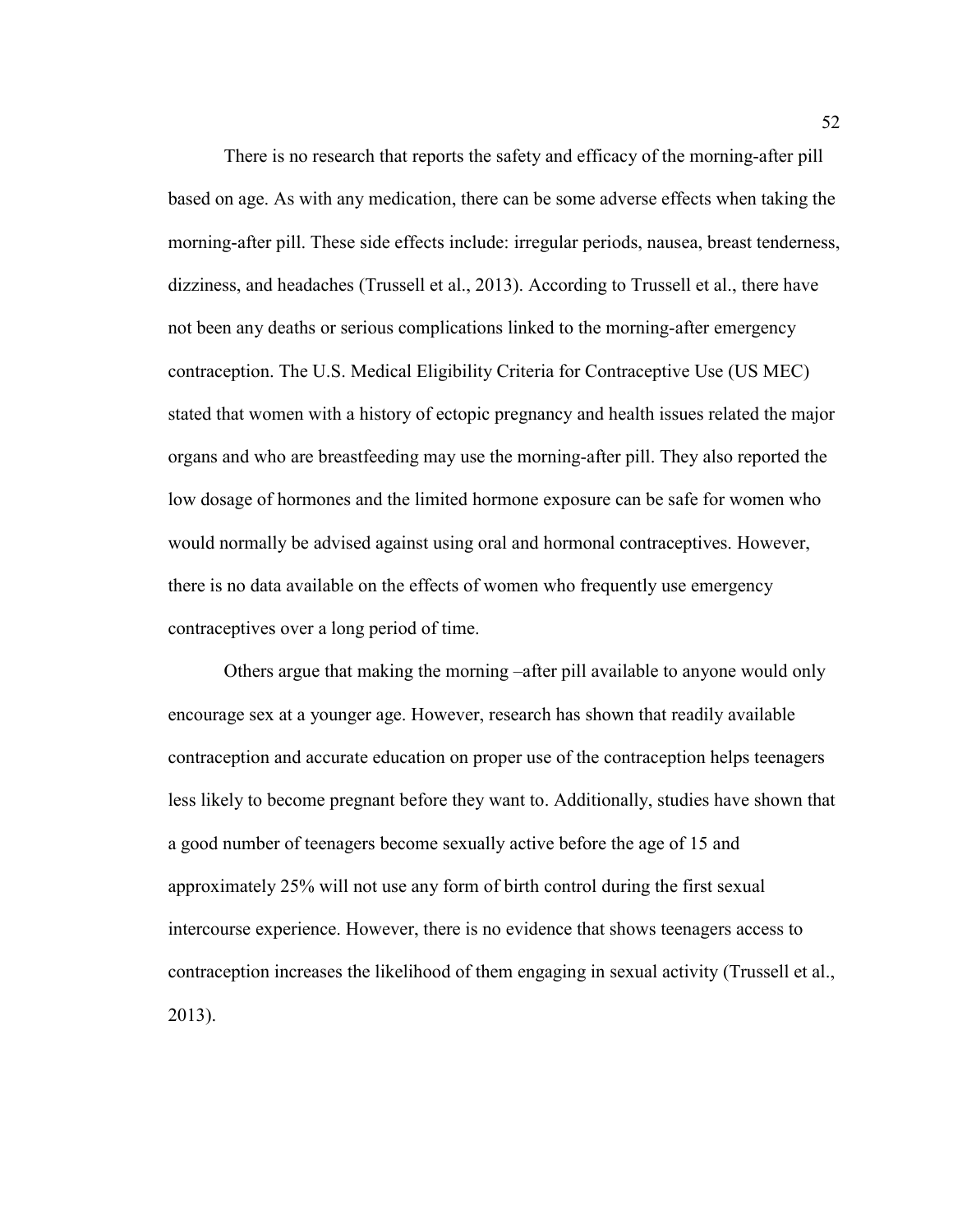#### **Summary and Transition**

 The literature is explicit in the explanation of a variety of factors associated with the relationship of teenage pregnancy and the environmental factors. Contraceptives, teenager's attitudes toward sex, and social and economic factors all contribute to the incidence of teenage pregnancy. However, these factors are inconclusive and further analysis and needed. Additionally, the environments impact on health behavior should be thoroughly evaluated since an individuals' place of residence has a direct impact on their behaviors and health-related decisions.

 The Social Cognitive Theory provides a framework for understanding personal beliefs, environmental factors, and social influences on teenage pregnancy. This theory allows one to better understand these behavior patterns associated with teenage pregnancy and identify methods to reduce the incidence of teenage pregnancy. Chapter 3 outlines the quantitative method analysis used to assess factors that influence teenage pregnancy. A survey was used to examine sexual health, knowledge, and attitudes on sex, and examine the external factors on the individual. These evaluations helped to determine whether environmental factors impact teenage pregnancy.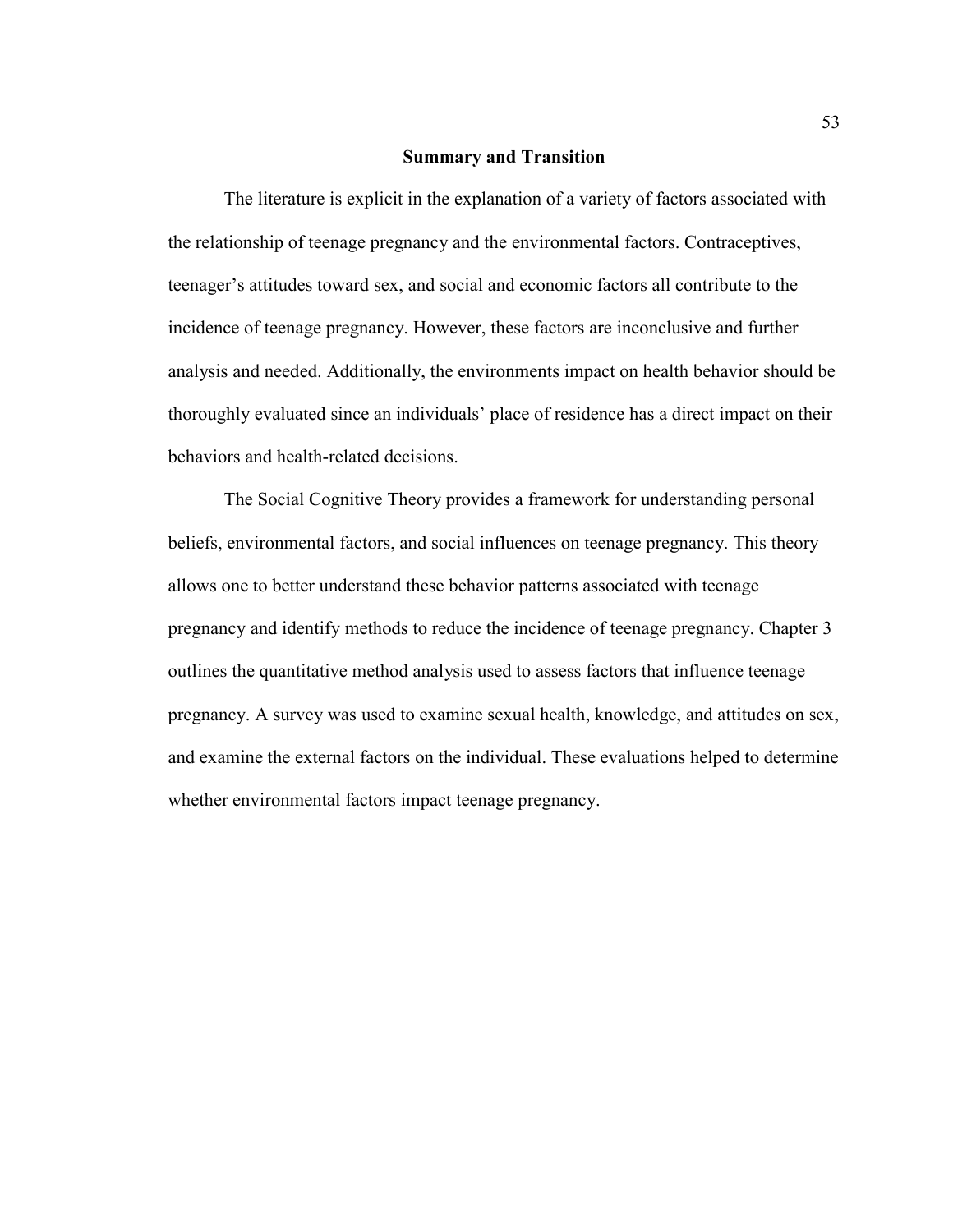#### Chapter 3: Research Method

# **Introduction**

This study examined the impact of environmental and individual risk factors for teenage pregnancy by exploring science-based approaches to teen pregnancy prevention. These risk factors include unsafe sexual practices, contraceptive use, multiple sex partners, lack of school attendance and low school performance, school dropout, low family income, and single-family household (Tsai & Wong, 2003). Data were gathered from teenagers of all races attending local high schools, identified by local adolescent health agencies and agencies that provide assistance to pregnant and parenting teenagers via health reports and surveys. In this chapter, I outline the research design used in this study and provide a detailed account of the data collection and analysis process.

# **Research Design and Approach**

This quantitative cross-sectional study was conducted to explore science-based approaches to teenage pregnancy prevention. A quantitative research approach was chosen for this study because it involved structured strategies to quantify human conduct and the use of organized instruments for gathering information from respondents (Brink, 2006). According to Creswell (2003), a quantitative design provides a sample of a population in order to numerically describe the population's attitudes, patterns and/or opinions. Surveys provide an inexpensive, quick, efficient, and accurate means to evaluate information about a population. Additionally, when surveys are used in research, the data obtained are the most current data involving the issue at hand. In this study, I attempted to obtain information from both non pregnant and pregnant and parenting teenagers and to identify certain behaviors and risk factors that contribute to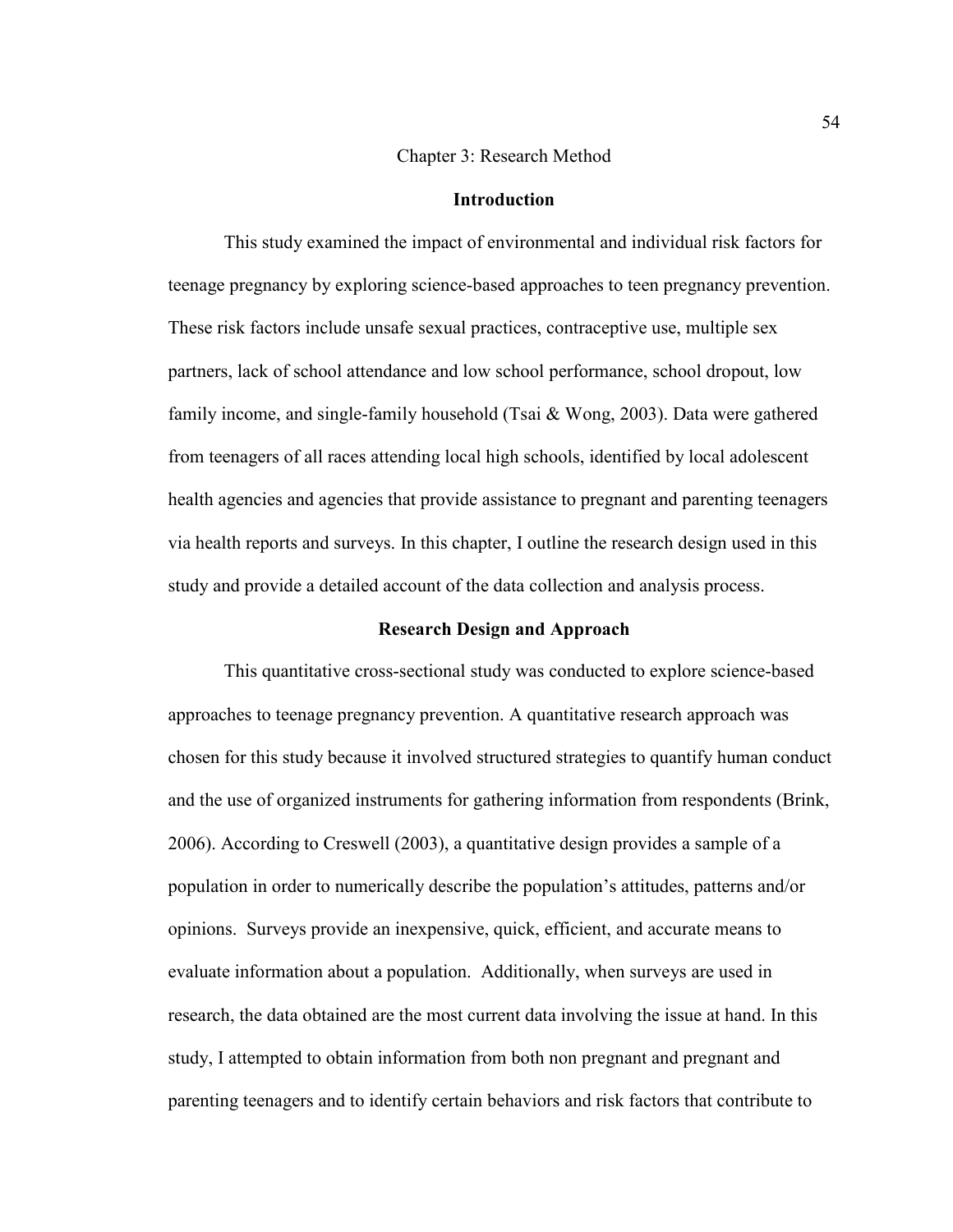teenage pregnancy in South Georgia. The survey research questions concerned the relationship between teenage pregnancy and education, sexual knowledge and attitudes, socioeconomic status, living conditions, contraceptive use, access to healthcare, and parent's age at first pregnancy. The independent variables were education, sexual knowledge and attitudes, socioeconomic status, and living conditions; the dependent variable was teenage pregnancy. A survey method was chosen because it was cost effective and made data collection relatively easy (Creswell, 2009). This research design was appropriate for obtaining relevant information, as well as identifying and describing risk factors that contribute to teenage pregnancy in South Georgia.

# **Setting and Sample**

# **Setting**

The study took place in Albany (Dougherty County), Georgia. Dougherty County is located in Southwest Georgia and borders seven rural counties. It has a population of 77,431 (U.S. Census Bureau, 2012) contained within 335 square miles. More than 67% of the population is African American (U.S. Census Bureau, 2012). The county reports that almost 45% of the population receives some form of public assistance, with a high average unemployment rate of 11.4% compared to the national unemployment rate of 7.9% (Georgia County Guide, 2013).

 The population targeted for this study was female adolescents aged 15 to 19 currently residing within a 50-mile radius of Albany, Georgia. *Adolescents* refers to youth aged 10 to 19 (WHO, 2013); however, adolescents aged 10 to 13 were excluded from this study. Most sex education classes are not taught until seventh grade. Therefore, the context of the survey might not have been easily understood by adolescents younger than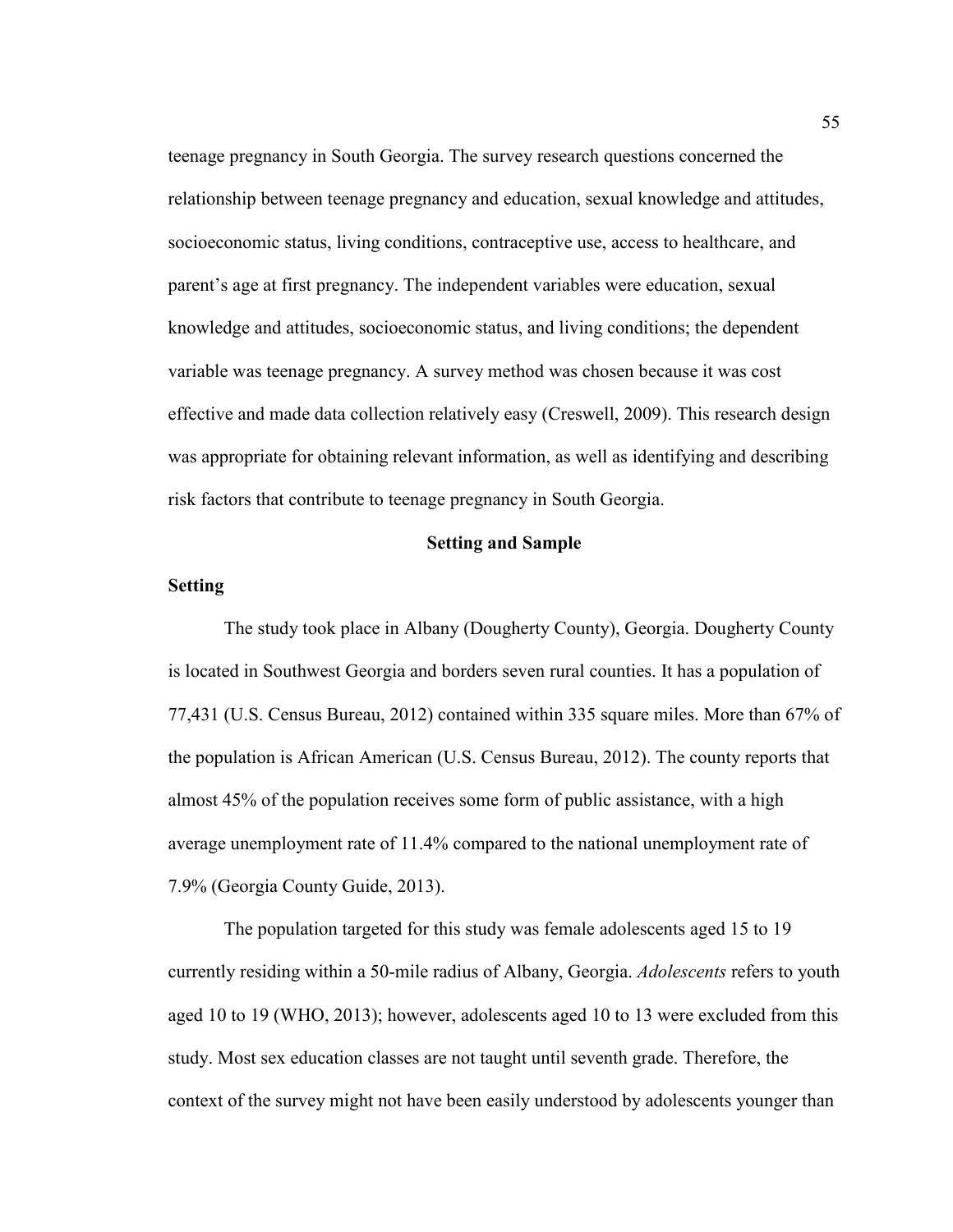13. Additionally, the largest rate of teenage pregnancy is found among those adolescents aged 15 to 19 (WHO, 2013).

The study took place in Southwest Georgia at the Millennium Second Chance Education Center and the Adolescent Health and Youth Development Program. The Millennium Second Chance Education Center provides education and training to at-risk youth between the ages of 16 and 21 who did not get a chance to graduate from high school. This education center provides vocational-readiness training and workshops on a variety of occupations. The Millennium Second Chance Education Center also helps to mold youth into adults by providing job readiness, life skills, health and wellness, parenting skills, and a host of other resources related to the youths' individual needs. Currently, these centers are located in three cities in Southwest Georgia: Sylvester, Pelham, and Camilla. The Adolescent Health and Youth Development (AHYD) program's goal is to improve the overall health and well-being of adolescents in Georgia (Georgia.gov, 2013). AHYD provides service to adolescents aged 10 to 19. It was initially implemented to promote the pregnancy prevention initiative, but this program now supports proven, effective strategies that promote community awareness about adolescent health and the issues that adolescents are bombarded with, such as bullying, suicide, violence, and abuse of alcohol and other drugs. Additionally, adolescents are given access to services such as tutoring and counseling, as well as positive youth development organizations (Georgia.gov, 2013).

I used a simple convenience sample of female adolescents between the ages of 15 and 19 who resided in South Georgia and were not married. Participants were selected using convenience sampling. A homogeneous sample of adolescents was selected for this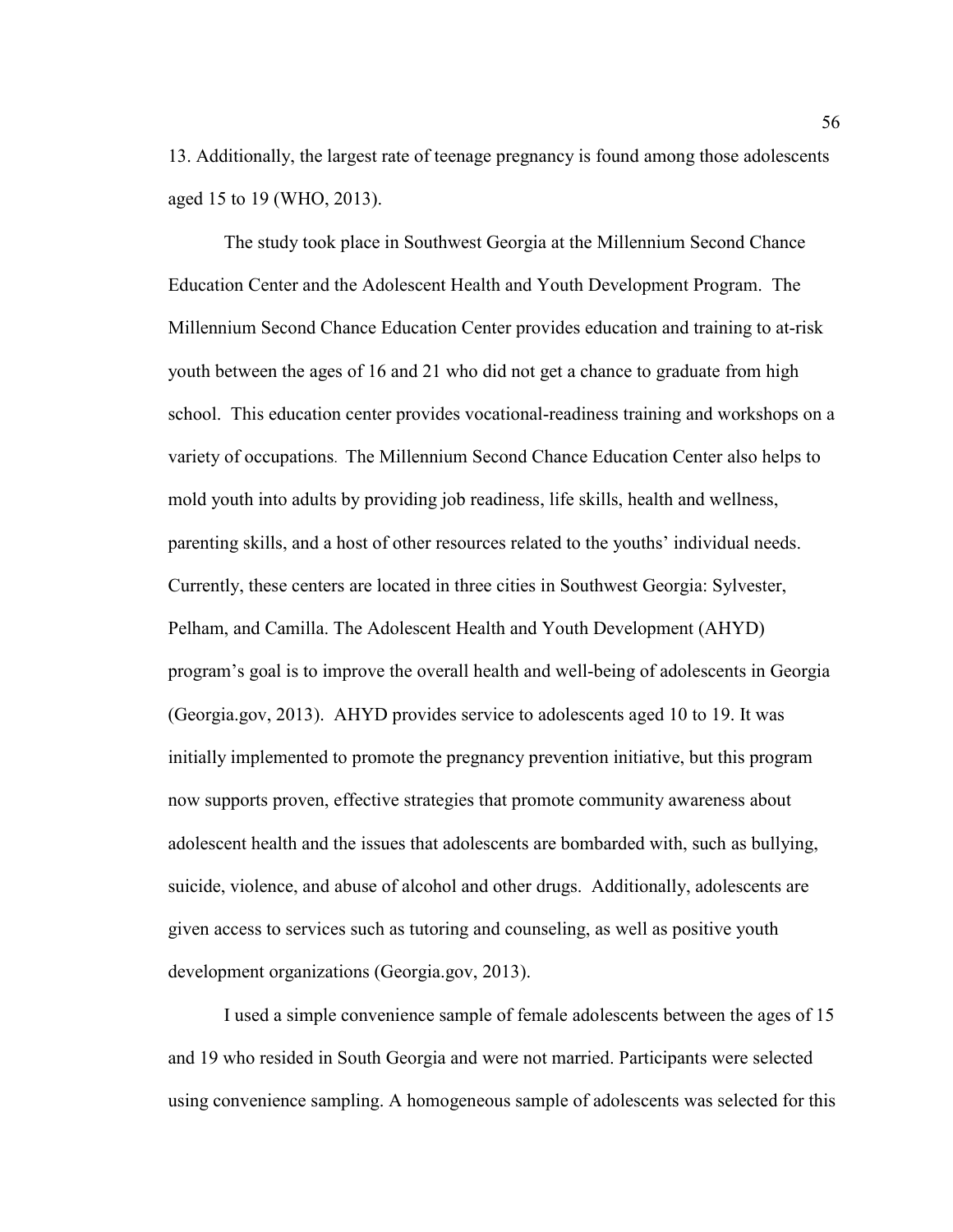research and excluded adolescents younger than 14 and older than 19 years of age and adolescents not residing in Georgia.

According to the Georgia Campaign for Adolescent Power and Potential (GCAPP, 2013, Georgia has the  $17<sup>th</sup>$  highest teen birth rate in the nation. The Georgia Online Analytical Statistical Information System (OASIS, 2013) has reported that the teen birth rate in 2009 was 47.5 per 1,000 for girls ages 15 to 19 and that over 16,000 births in that age group occurred that year. Of these births, 26.2% were repeat births (OASIS, 2013).

# **Sample**

Although both organizations were able to provide the approximate number of adolescents to whom they provided services each year, they were unable to provide a breakdown of the adolescents' demographic and personal information. Because of HIPAA guidelines and breach of confidentiality concerns, neither the Millennium Second Chance Education Center nor Adolescent Health and Youth Development offered information such as telephone numbers nor email addresses to outside individuals such as researchers. Therefore, this survey was administered through convenience sampling.

# **Sample Size and Power Calculation**

The sample was drawn from the total population of adolescents who participated in the Millennium Second Chance Education Center and Youth Development programs, which was estimated at about 400 students. A good sample size provides representation of the population being studied. According to Berlowitz (2012), in descriptive studies sample size is based on margin of error, *E*, in confidence intervals. *Confidence intervals* are the range of expected data variations. These intervals can be constructed to provide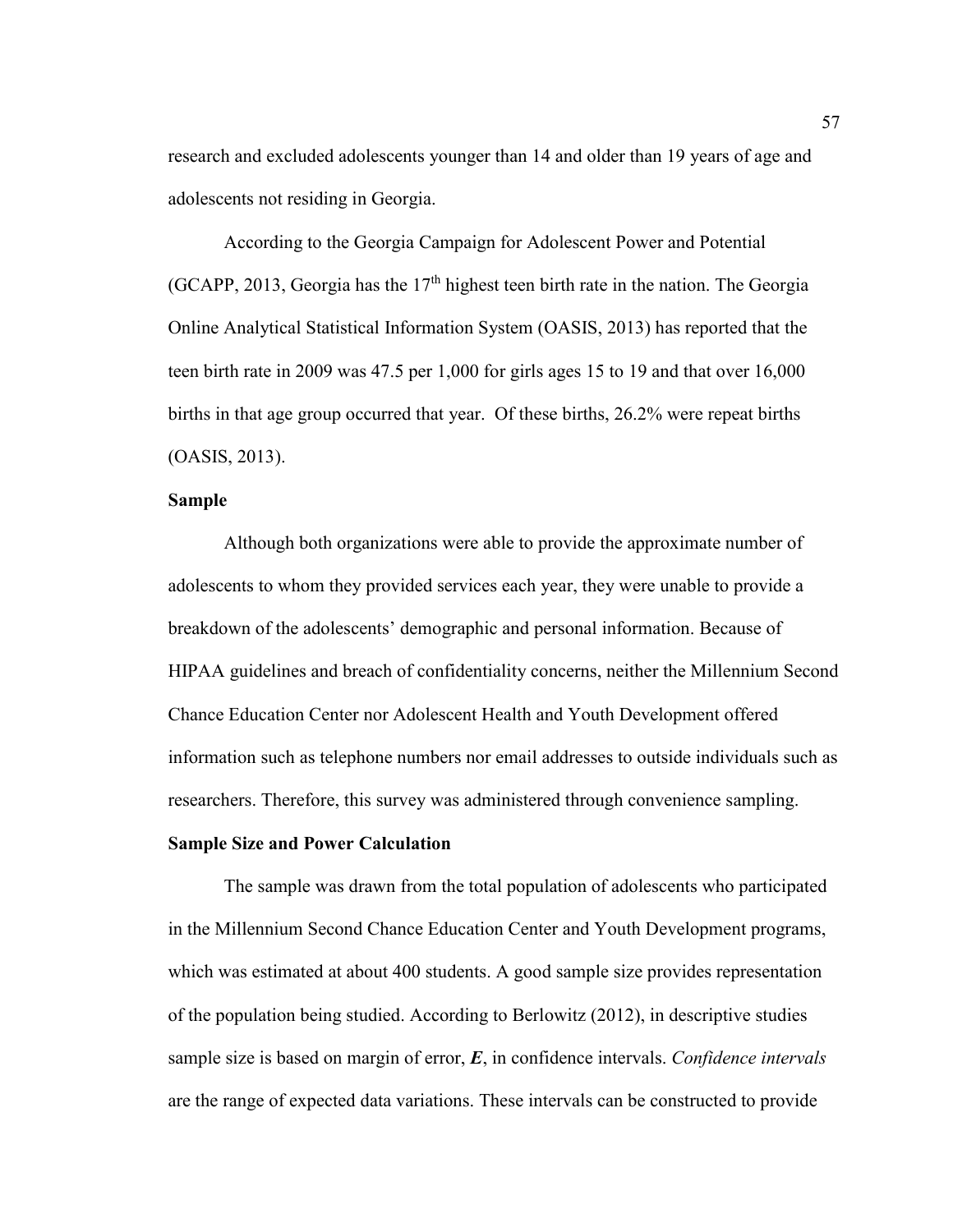greater or lesser levels of confidence. However, 95% is the most common choice. As an approximation for 95% confidence, the value of 2 was used. A good estimate of the confidence interval is given by 1 divided by the square root of *N*. *N* represents the number of participants or the sample size (Niles, 2006).

 Using the Raosoft online sample size calculator (Raosoft, 2004), the sample size of this study was determined. The population size was 400, the margin size used was 5, and the confidence level needed was 95%, with a response distribution of 50%, which yielded a sample size of 197 participants. The independent variables were education, knowledge and attitude, socioeconomic status, living conditions, access to healthcare, and parent's age at first pregnancy. The dependent variable was teenage pregnancy.

#### **Survey Instrument and Materials**

Because social cognitive theory may be applied in efforts to change behaviors, it was a good fit with the goal of determining factors that impact certain behaviors. Social behavior can be influenced by a number of factors. Understanding what impacts a particular behavior is the central concern of social cognitive theory. The different factors that influenced behavior were addressed in a quantitative survey.

 The quantitative material consisted of a survey that I developed by adapting items from four separate questionnaires developed by Kirby (1984) and Miller (1998): (a) Safer Choices, (b) the Mathtech Knowledge Test, (c) the Mathtech Attitude and Value Inventory, and (d) Miller, Attitudes Toward Abstinence (ATA) Scale and Parent/Adolescent Communication (PACM) Scale. The goal of this quantitative data collection phase was to assess interpersonal and environmental risk factors that impact teenage pregnancy. This survey was separated into four sections: demographics,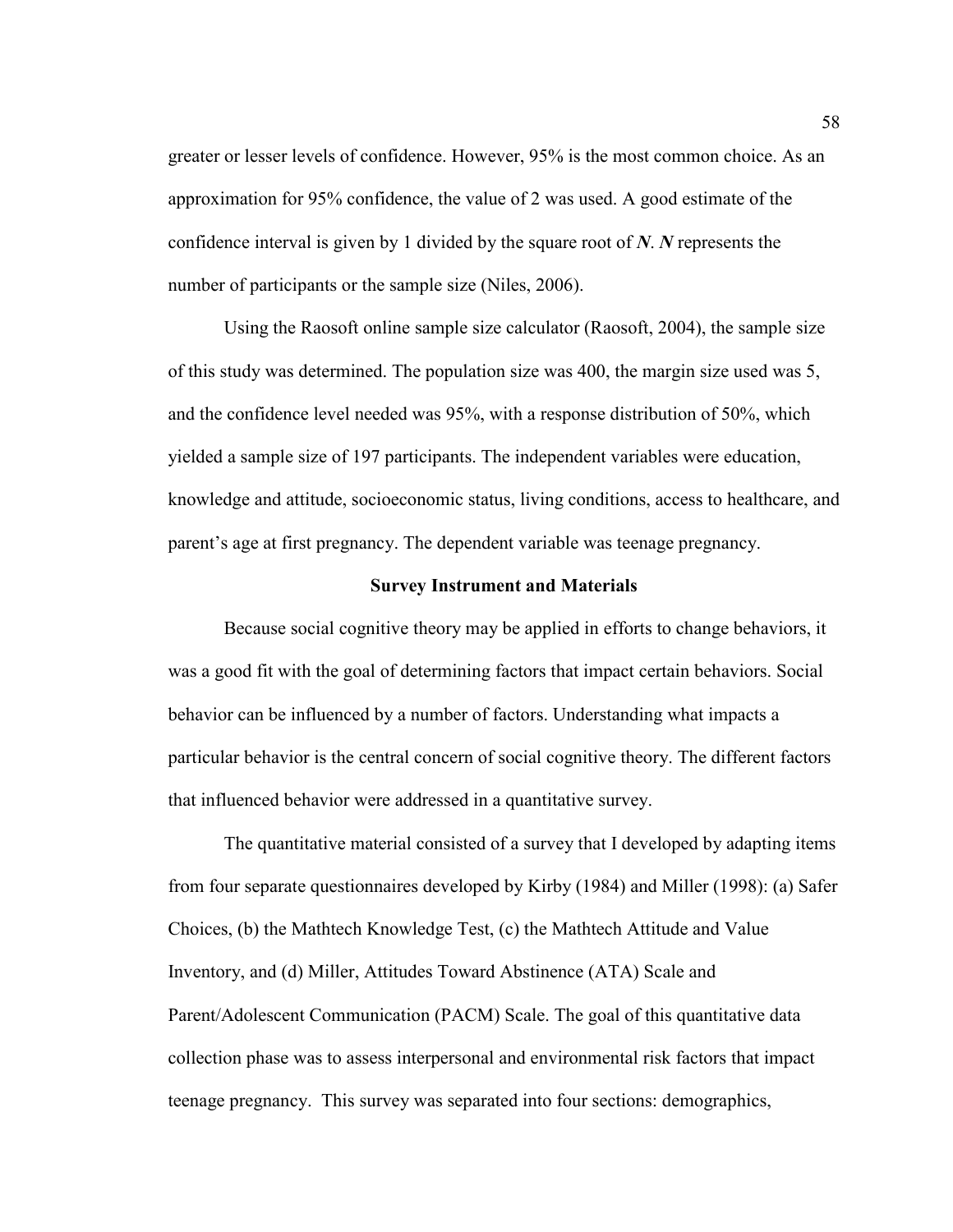knowledge, attitudes, and parent/adolescent communication. Scores for each of these assessments were evaluated to determine the status of the risk factors in relationship to teenage pregnancy. Several factors can influence sexual behavior: attitudes, knowledge, living environment, and personal relationships. All of these factors were addressed.

# **Demographic Variables**

 The first section of this survey collected information on demographic variables that were important for stratification of data in the analysis phase (Table 1). These variables included age, race, and family structure. Other variables included parent's educational level, student's grade point average, age of first vaginal intercourse, number of sexual partners, contraceptive use, and pregnancy status. Previous studies assessed these variables (Akers et al., 2010; Finer & Henshaw, 2006; Harding, 2003; Kegler et al., 2001).

Table 1

|  | Demographic and Personal Variables Assessed in the Survey Instrument |
|--|----------------------------------------------------------------------|
|--|----------------------------------------------------------------------|

| Variable                        | Type of measure             |
|---------------------------------|-----------------------------|
| Age                             | Reports actual age in years |
| Grade                           | Reports actual grade        |
| Race                            | 6 nominal                   |
| Ethnicity                       | Yes or no                   |
| Zip code                        | Reports actual zip code     |
| Family/mother                   | 6 nominal                   |
| Mother's education              | 4 ordinal                   |
| Family/father                   | 6 nominal                   |
| Father's education              | 4 ordinal                   |
| Sex education class             | Yes or No                   |
| Number in household             | Reports actual number       |
| Average household annual income | 4 ordinal                   |
| Pregnancy status                | 3 nominal                   |
| Grade point average             | 5 nominal                   |
|                                 |                             |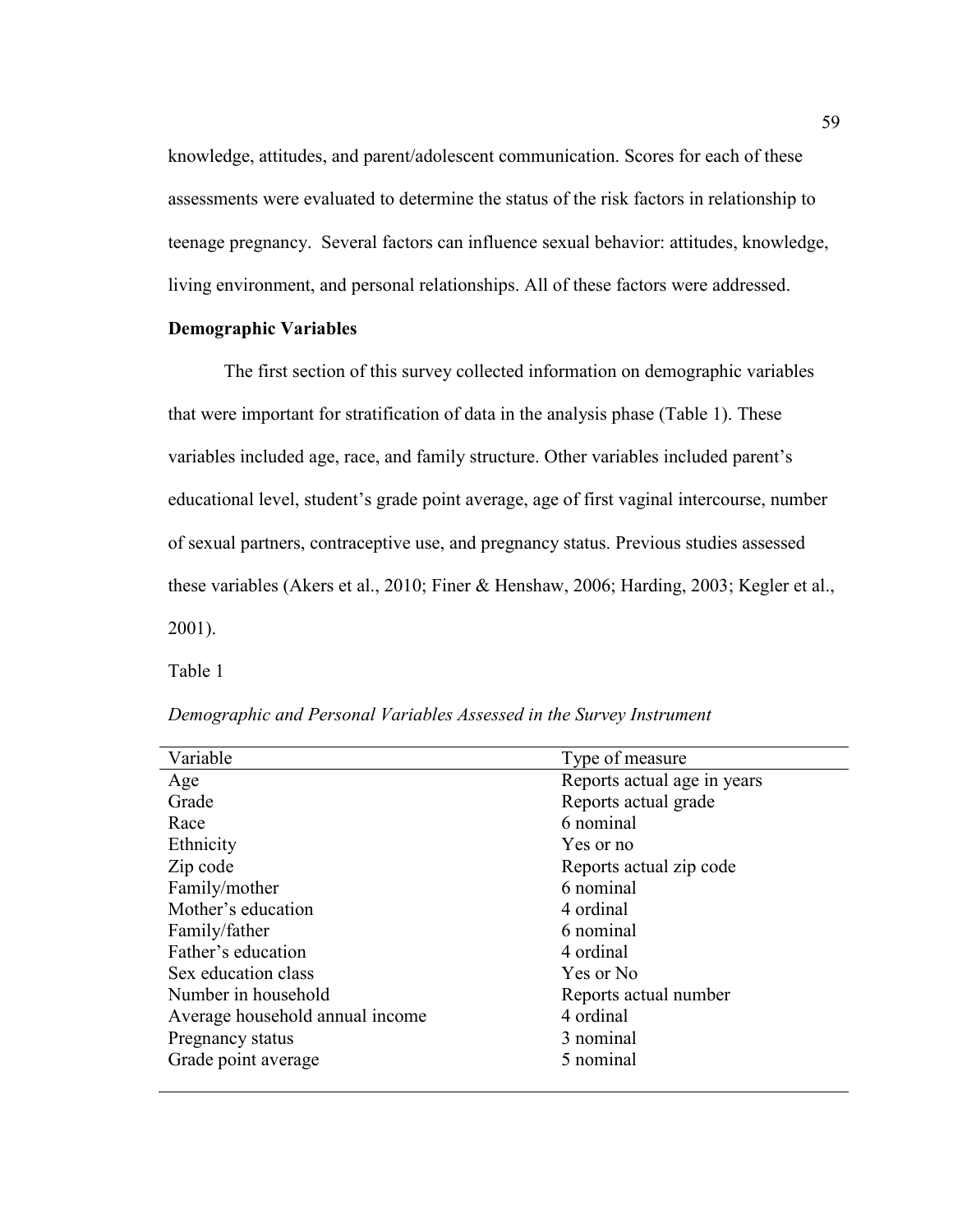# **Mathtech Knowledge Test**

Using items from the Mathtech Knowledge Test (MKT; Kirby, 1984), the second section of the survey assessed sexual health knowledge. The MKT is a 34-item multiple-choice test. It includes questions that address adolescent physical development, adolescent relationships, adolescent sexual activity, adolescent pregnancy, adolescent marriage, the probability of pregnancy, birth control, and sexually transmitted disease (Kirby, 1984, para. 3). The MKT questionnaires purposed to measure the most important knowledge areas, attitudes, values, skills, and behaviors that either facilitate a positive and fulfilling sexuality or reduce unintended pregnancy among adolescents, and to measure important possible outcomes of sexuality education programs (Kirby, 1984, para. 1). The knowledge assessment for this study focused on the following content areas: adolescent sexual activity, adolescent pregnancy, probability of pregnancy, and birth control. I extracted 13 questions assessing these content areas from the original MKT. Table 2 shows the number of questions per content area for this section.

Table 2

| MKT content area           | Number of questions |
|----------------------------|---------------------|
| Adolescent sexual activity |                     |
| Adolescent pregnancy       |                     |
| Probability of pregnancy   |                     |

*Content Area Questions Included From Mathtech Knowledge Test* 

In order to test reliability, Kirby (1984) administered the test to 58 adolescents in a test-retest 2-week span. Kirby (1984) reported that the test-retest reliability coefficient was 0.89. Kirby found that older students and students with higher grade point averages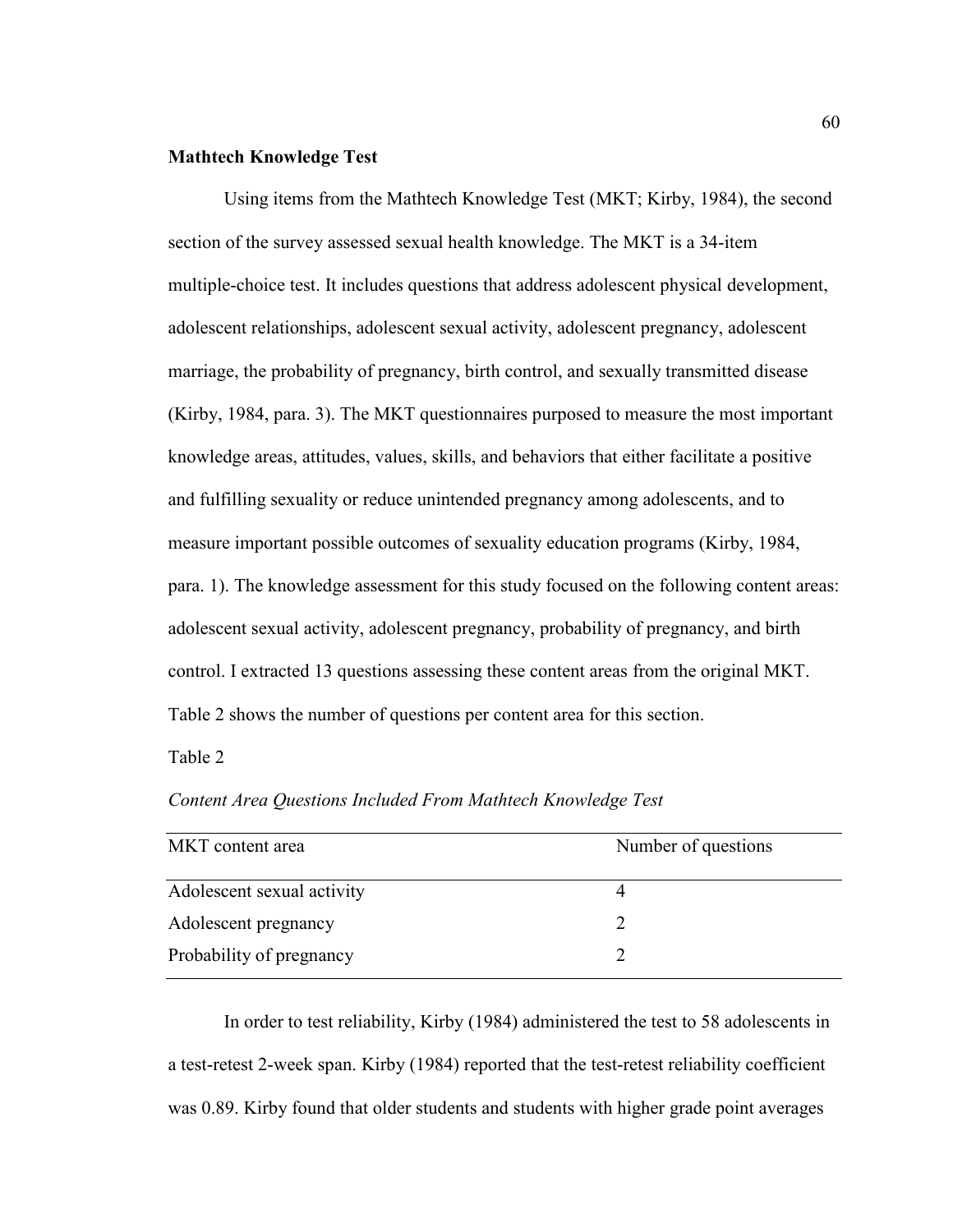received higher scores. Experts who selected both domain and content domain determined content validity.

Attitudes related to sex were evaluated in the third section. Items from the Mathtech Attitude and Value Inventory (MAVI) were used (Kirby, 1984). The MAVI contains 14 scales consisting of five 5-point Likert items (Kirby, 1984). The scales are identified in Table 2. The MAVI questionnaire was developed by generating 5 to 10 items for each psychological outcome that was considered important, reviewing and making changes to items in consultation with small groups that consisted of adolescents and adults, arranging for examination of the scale for clarity by two expert psychologists, and testing the questionnaire with 200 adolescents (Kirby, 1984).

 The four scales chosen from the MAVI for the survey instrument that was used in this study were the following: clarity of personal values, attitudes towards sexuality in life, attitudes towards the importance of birth control, and attitudes towards premarital intercourse. I chose these scales because they were relevant to the review of literature as it relates to adolescents' attitudes concerning sex and pregnancy. Attitude towards teenage pregnancy is also important because it is more feasible to adjust attitudes than it is to adjust the social and economic conditions in which attitudes develop (Bruckner et al., 2004).

 Using items from the Parent/Adolescent Communication Scale, the fourth section of the survey assessed communication among adolescents and their parents and peers. The Parent/Adolescent Communication Scale was developed as a grant-funded intervention (Sales et al., 2008). The domains relevant to sexual communication were based on the current literature review. These domains included pregnancy, STDs,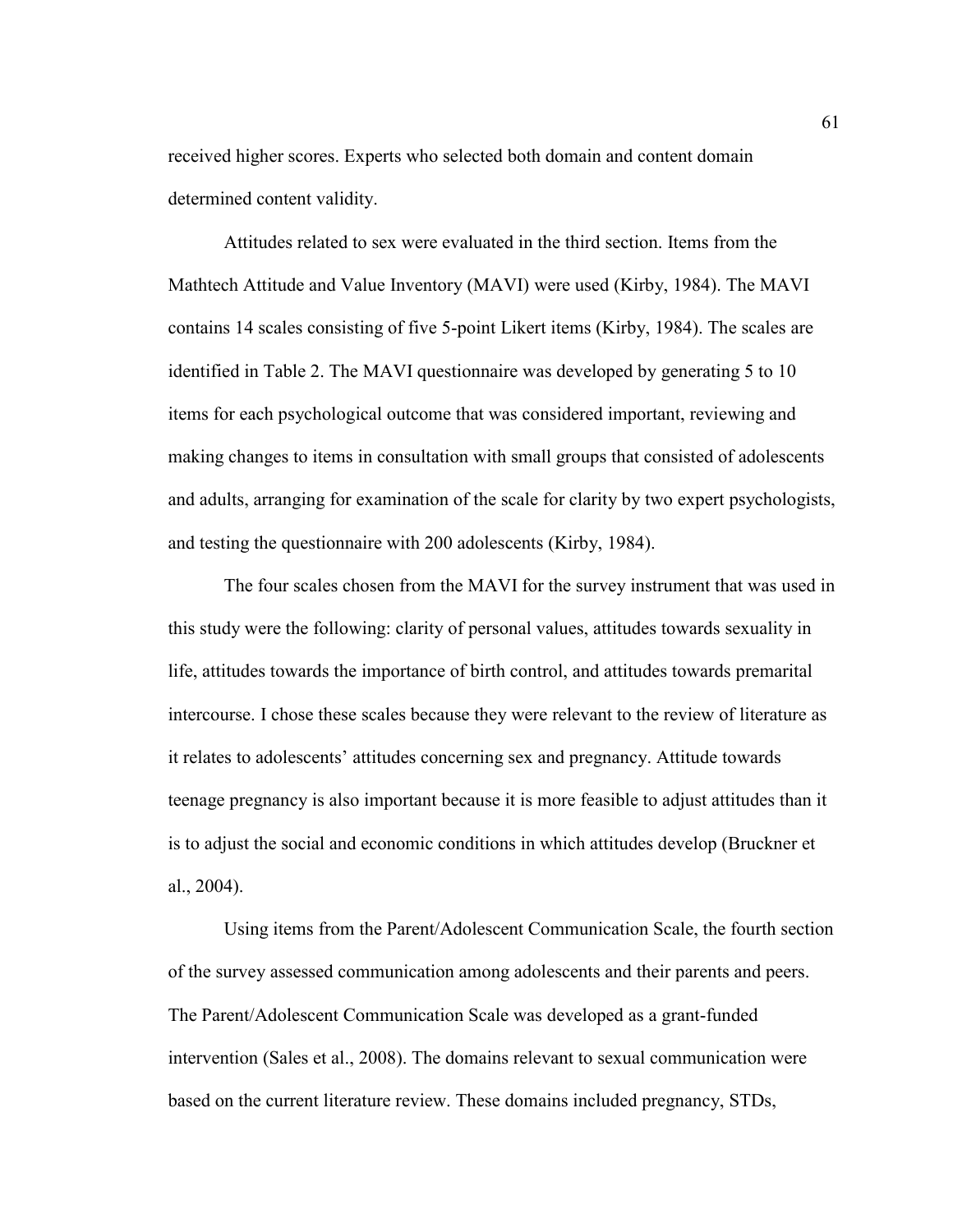HIV/AIDS, condom use, and general information about sex. The study was pilot tested on 15 African American adolescent females 14 to 18 years of age and was validated by the sample. Concurrent validity was assessed by correlating frequency of sexual communication with parents (Sales, et al.).

#### **Operational Measures**

Table 3 illustrates the items in the survey and the operational measures described as dependent, independent, and control variables. The two dependent variables consisted of living environment and education. The living environment consisted of geographic location, derived from specific zip code, number of people in the household and household annual income. Education variables consisted of parent's highest level of education, student's grade point average (GPA), and sex education. Pregnancy status was the key construct. The categories for pregnancy status were currently pregnant, currently parenting, currently not pregnant, and never been pregnant. These responses represented the adolescent's current pregnancy status. Table 3 includes the type of variables, response categories, and survey questions.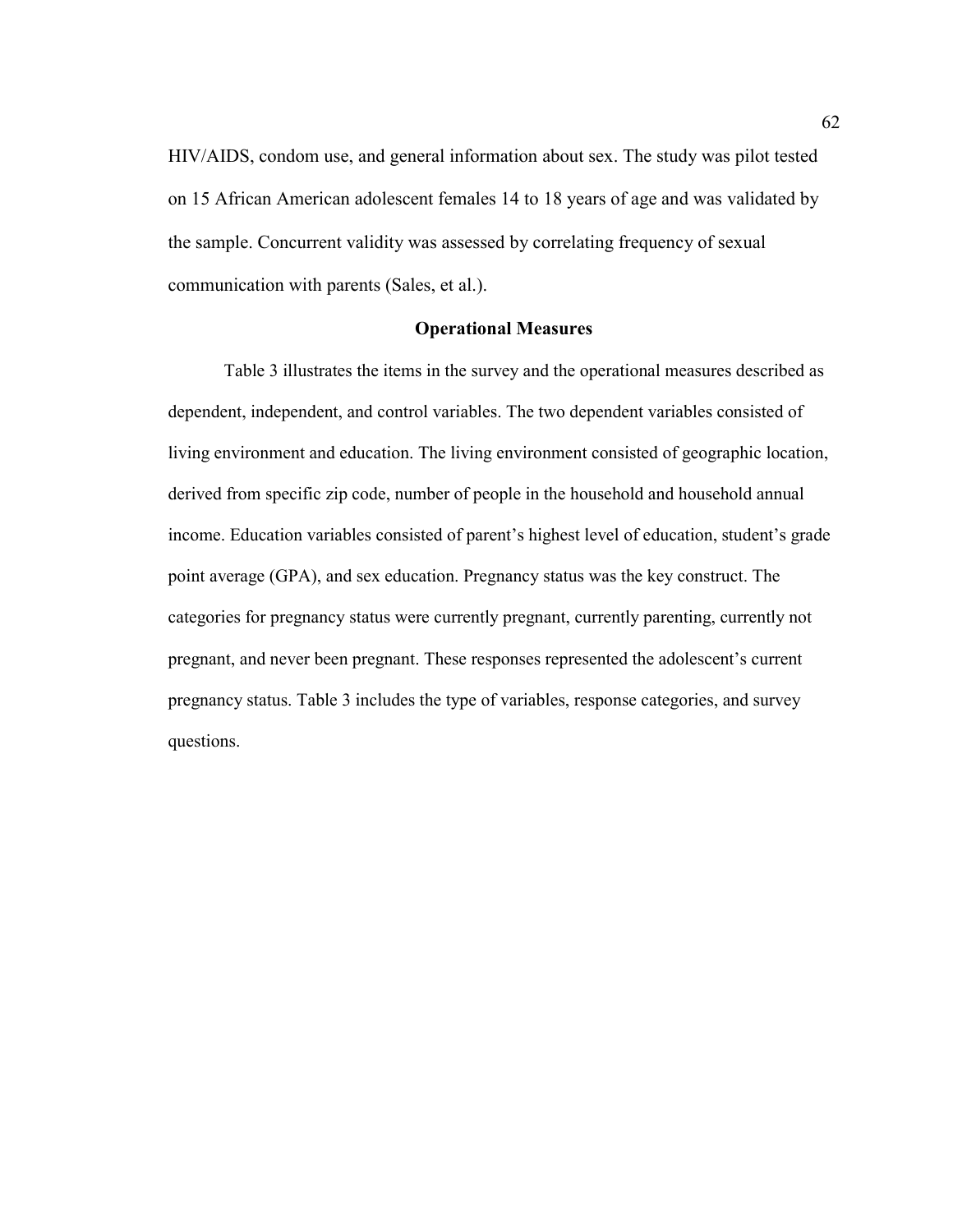# Table 3

# *Description of Operational Measures for Living Environment and Education*

| Variables                                           | Survey question                                                                                                                                   | Response category                                                                                                                                                        | Type of variable and<br>value                           |
|-----------------------------------------------------|---------------------------------------------------------------------------------------------------------------------------------------------------|--------------------------------------------------------------------------------------------------------------------------------------------------------------------------|---------------------------------------------------------|
| RQ 1 Living environment/<br>geographic              | 5. What is the zip code<br>where you live?                                                                                                        | Actual zip code                                                                                                                                                          | Zip code<br>Nominal/control<br>variable<br>1 item       |
| RQ 1 Living environment/<br>number in the household | 11. How many people live in<br>your household, including<br>yourself?                                                                             | Actual number                                                                                                                                                            | Number in household<br>Continuous/<br>control<br>1 item |
| RQ 1 Living environment/<br>household annual income | 12. What is your annual<br>household income?<br>Less than \$25,000<br>\$25,001-\$50,000<br>\$50,001-\$75,000<br>Greater than \$75,000             | $1 =$ Less than \$25,000<br>$2 = $25,001 - $50,000$<br>$3 = $50,001 - $75,000$<br>$4 =$ Greater than \$75,000<br>$5 = I$ don't know<br>(recode 5 to 1)                   | Household income<br>Ordinal,<br>5 items                 |
| RQ 2 Education/parent's level<br>of education       | 7. and/or 9. What is your<br>mother's/father's highest<br>level of education                                                                      | $1 = 8$ <sup>th</sup> grade or less<br>$2 =$ Some high school<br>$3$ = Finished high school<br>$4 = Some college$<br>$5$ = Finished college                              | Parent's education<br>level<br>Ordinal<br>5 items       |
| RQ 2 Education/sex education                        | 10. Have you ever taken a<br>sex education class?<br>Never<br>1-2 classes<br>3-4 classes<br>5 or more classes                                     | $1 =$ Never<br>$2 = 1-2$ classes<br>$3 = 3-4$ classes<br>$4 = 5$ or more classes                                                                                         | Sex education<br>Ordinal<br>4 items                     |
| Pregnancy                                           | 13. Are you currently<br>(Please select all that apply):<br>Pregnant<br>Parenting<br>Not pregnant<br>Never been pregnant                          | $1$ = Currently pregnant<br>$2$ = Currently parenting<br>$3$ = Currently not pregnant<br>$4$ = Never been pregnant                                                       | Pregnancy<br>Ordinal<br>4 items                         |
| Age                                                 | 1. How old are you?                                                                                                                               | Actual number                                                                                                                                                            | Age<br>Continuous/control 1<br>item                     |
| Race                                                | 2. What is your race?<br>Latino<br>Black/African American<br>White<br>Asian or Pacific Islander<br>American Indian or Native<br>American<br>Other | $1 =$ Latino<br>$2 = Black/African$<br>American<br>$3$ = White<br>$4 =$ Asian or Pacific<br>Islander<br>$5$ = American Indian or 6<br>$=$ Native American<br>$7 = Other$ | Race<br>Nominal/control<br>variable<br>7 items          |

**Validity and Reliability of the Instrument**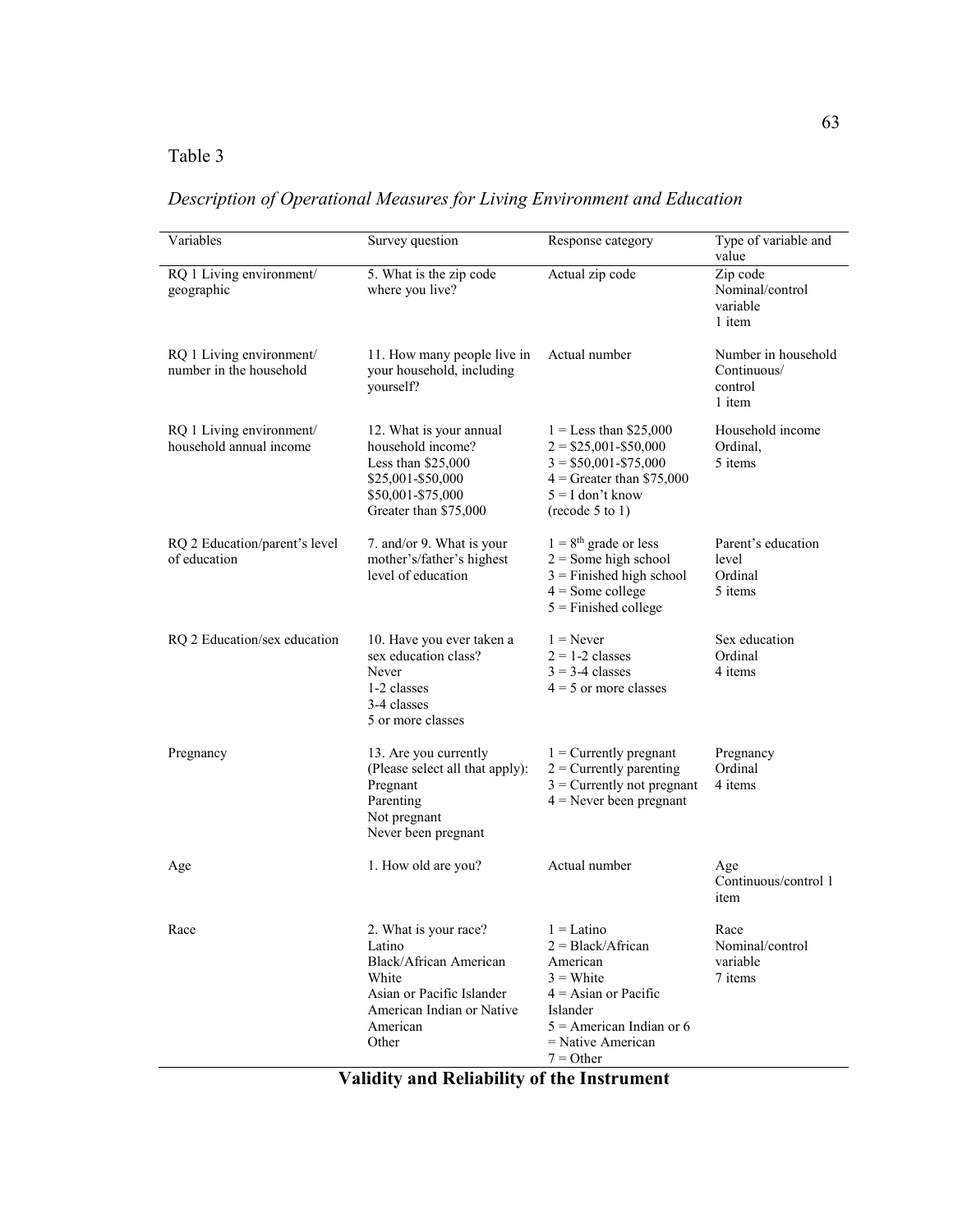The Mathtech Knowledge Test and the Mathtech Attitude and Value Inventory were originall**y** designed in 1990. The original version provided information about demographics, attitudes, knowledge, and behaviors related to sexuality. The demographic section collected information on socioeconomic status, area of residency, school information, etc. (Davis et al, 2010). The other sections provided information on attitudes towards sexuality, such as sexual orientation, abortions, premarital sex, etc. The knowledge section was constructed to provide information on how much an individual know about sex education, pregnancy, contraception, etc. Lastly, the behavior inventory was constructed to examine particular sexual behaviors.

 In order to test the reliability of this survey instrument, test-retest reliability was determined. This reliability was determined by administering the questionnaire twice to the same participants, 2 weeks apart (Davis et al.). According to Davis et al., evidence of validity of this questionnaire was obtained using correlational analyses with items from the scale and selected behavior items. Based on the analyses, all of the correlations were significant at the .01 level (Davis et al.).

#### **Data Collection and Statistical Analyses**

 Data was collected from the surveys, and in order to calculate the percentages, frequencies, and correlation coefficients, data was analyzed using Statistical Product and Service Solutions (SPSS).

**Research Question 1**. Is there an association between a teenager's living environment and the risk of teenage pregnancy?

H1a: Neighborhood poverty status of the teenager is a significant predictor of the risk teenage pregnancy.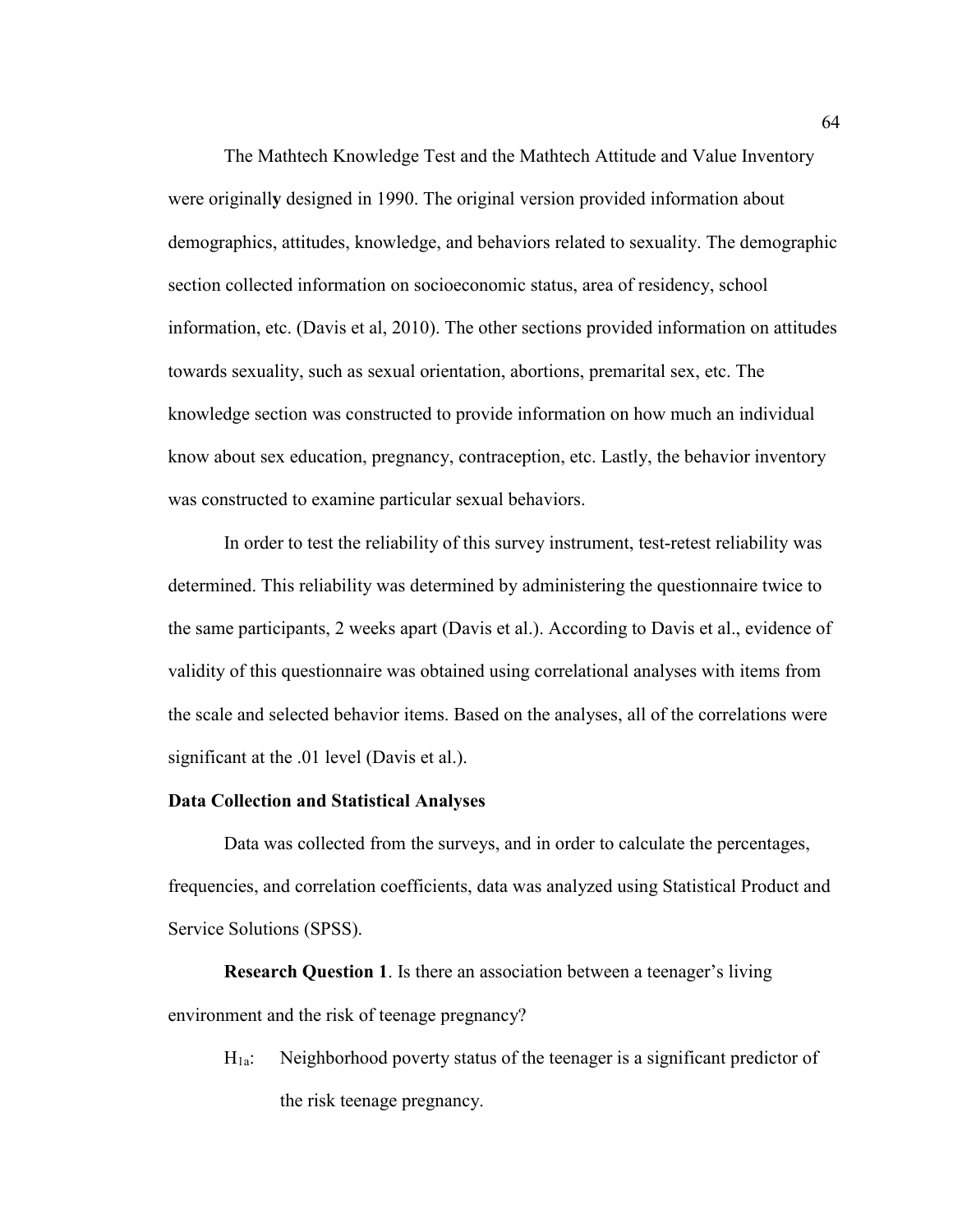- $H<sub>01a</sub>$ : Neighborhood poverty status of the teenager is not a significant predictor of the risk of teenage pregnancy.
- $H_{1b}$ : Household size of the teenager is a significant predictor of the risk of teenage pregnancy.
- H01b: Household size of the teenager is not a significant predictor of the risk of teenage pregnancy.
- $H<sub>1c</sub>$ : Household income of the teenager is a significant predictor of the risk of teenage pregnancy.
- H<sub>01c</sub>: Household income of the teenager is not a significant predictor of the risk of teenage pregnancy.

Statistical Plan: Independent Variable=living environment (poverty, size of household, household income); Dependent Variable=pregnancy status; Statistical Test: Logistic Regression; Control variable: Age and Race/Ethnicity.

- $H_{1d}$ : Parental or peer communication of the teenager is not a significant predictor of the risk of teenage pregnancy.
- H01d: Parental or peer communication of the teenager is not a significant predictor of the risk of teenage pregnancy.

Statistical Plan: Independent Variable=parent/peer communication scale; Dependent Variable=pregnancy status; Statistical Test: Logistic Regression; Control Variable: Age and Race.

**Research Question 2.** Is there an association between personal factors and the risk of teenage pregnancy?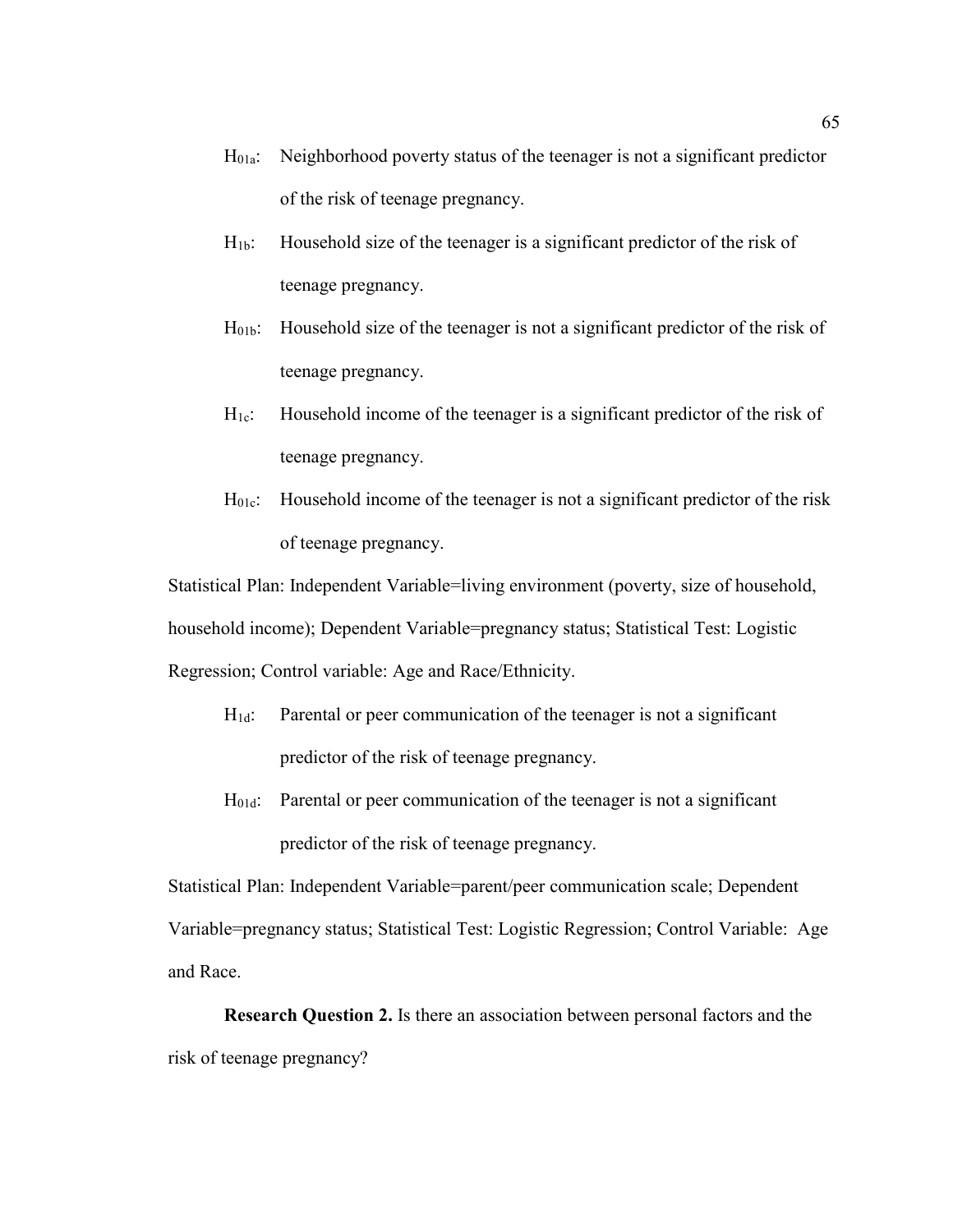- $H_{2a}$ : Parental education of the teen's parents is a significant predictor of the risk of teen pregnancy.
- H02a: Parental education of the teen's parents is not a significant predictor of the risk of teen pregnancy.
- H2b: Teen academic achievement is a significant predictor of the risk of teen pregnancy.
- $H<sub>02b</sub>$ : Teen academic achievement is not a significant predictor of the risk of teen pregnancy.

Statistical Plan: Independent Variable=education (parent's level of education and teen's

GPA); Dependent Variable= pregnancy status; Statistical Test: Logistic Regression;

Control Variable: Age and Race.

- $H_{2c}$ : Teen knowledge of sexual health is a significant predictor of the risk of teen pregnancy.
- H<sub>02c</sub>: Teen knowledge of sexual health is not a significant predictor of the risk of teen pregnancy.

Statistical Plan: Independent Variable=knowledge of sexual health scale; Dependent Variable=pregnancy status; Statistical Test: Logistic Regression; Control Variable: Age and Race.

- H2d: Teen attitudes about sexual issues are a significant predictor of the risk of teen pregnancy.
- H02d: Teen attitudes about sexual issues are not a significant predictor of the risk of teen pregnancy.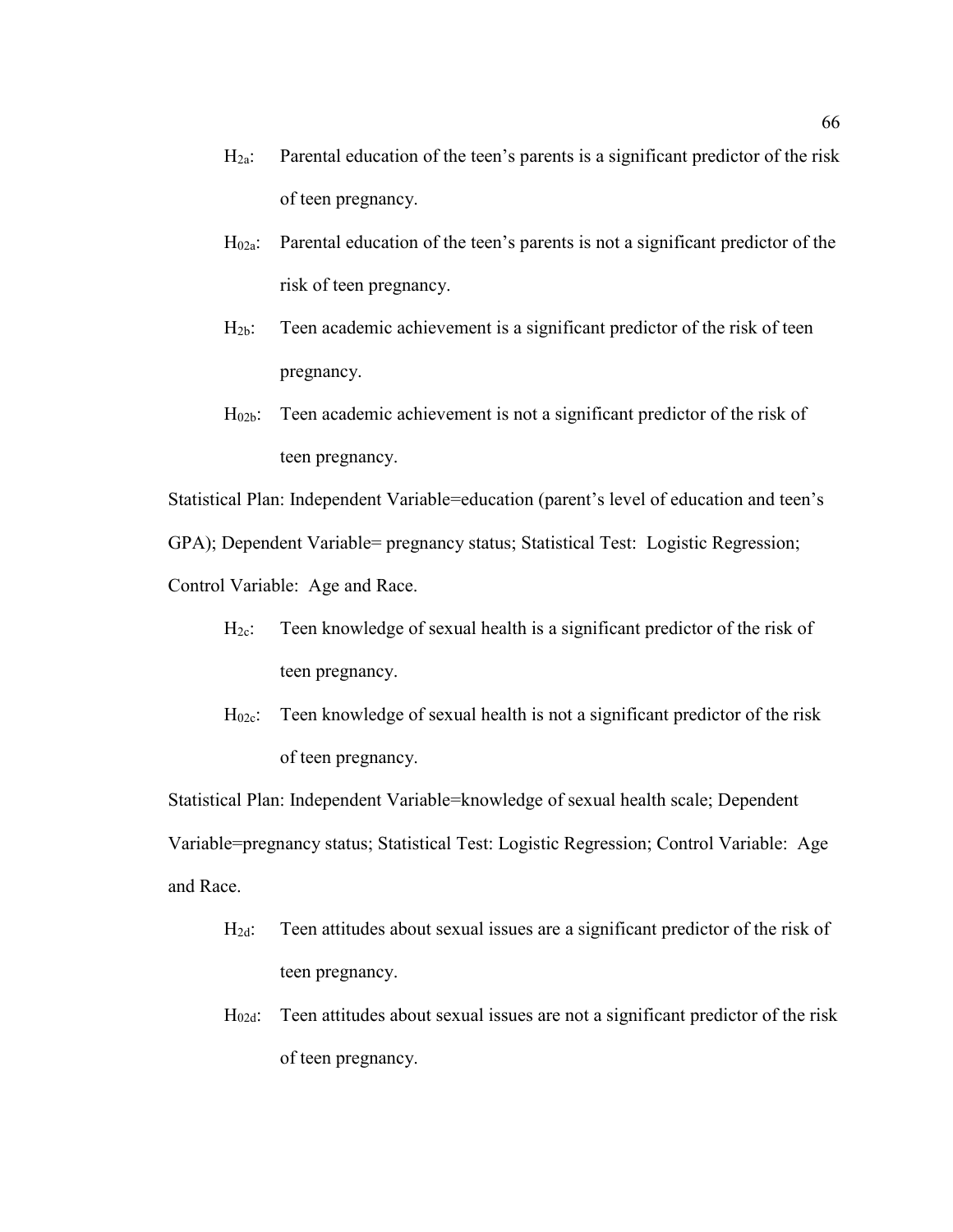Statistical Plan: Independent Variable=Attitudes about sexual issues scale; Dependent Variable=pregnancy status; Statistical Test: Logistic Regression; Control variables: Age and Race.

## **Logistic Regression Analysis**

Logistic regression is a predictive analysis and is used to measure the relationship between the dependent variable and one or more independent variables, (Tonidandel, et al., 2011). According to Tonidandel, et al., logistic regression is used when the variables are binary. In this study logistic regression was used to calculate the odds of how living environment and education (independent variables) affect teenage sexual behaviors and pregnancy. Bivariate logistic analyses will be conducted to determine the likelihood of pregnancy associated with a young woman's family socioeconomic status, in relationship to her geographic location, number in the household, and household annual income. Multivariate logistic regression will be conducted to determine the odds of pregnancy associated with education; parent's highest level of education, student's GPA, and the number of times the student has taken a sex education class. The logistic regression equation is:  $z = b_o + b_i x_i + b_2 x_2 + \ldots + b_k x_k$ . Z is the odds of the dependent variable . (frequency of teenage pregnancy and adverse sexual behaviors), *bo* is the constant, x is the independent variable (living environment and education) or covariates, *k* is the number of independent variables, and *b* is the logic coefficient or slope (Tonidandel et al.). All equations will be controlled for age, race, and ethnicity because they are all strongly associated with teenage pregnancy.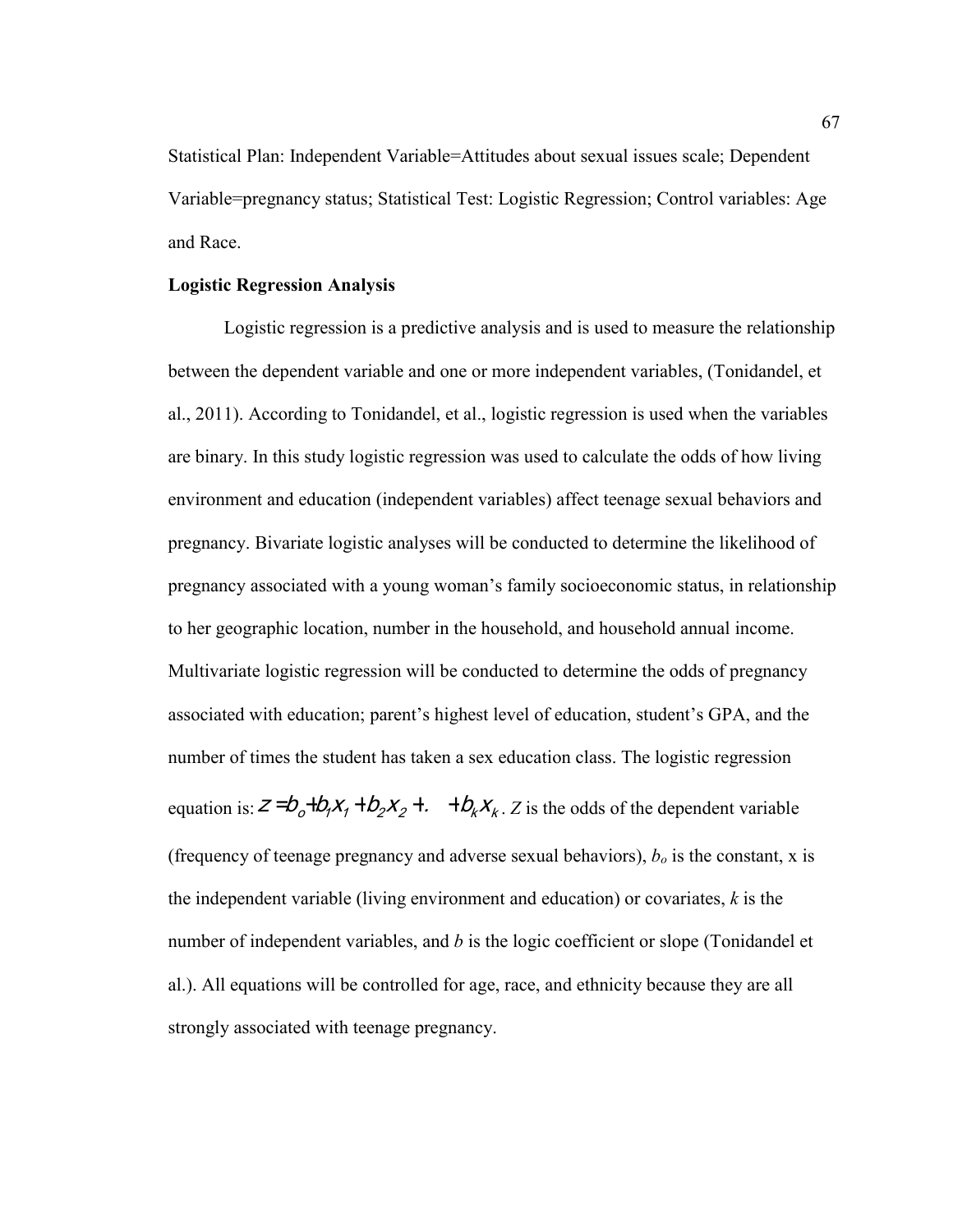## **Threats to External Validity**

This study was conducted in South Georgia at the Millennium Second Chance Education Center and the Adolescent Health and Youth Development organization. However, this was not a threat to internal validity as the study is designed only for the students who participate in these programs. This study was generalized to all of the organizations because all of the students are from a specific population and are females.

## **Threats to Internal Validity**

In order to prevent some participants from misinterpreting the instructions on how to complete the survey, the researcher read the directions to the participants in the study twice, and ensured that they have a clear understanding of how to interpret and complete the survey. The time the survey was administered was not a threat. However, the more focused and less tired the student participant was, the better the survey was interpreted and effectively answered.

## **Protection of Human Participants**

 Prior to administering the survey, I provided both center with a thorough presentation of my proposal and the purpose of my study. A human participant's clearance was obtained prior to administering the survey. The Millennium Second Chance Education Center coordinator granted permission to distribute the survey. Written permission was required from parents/guardians because minors were used as participants in the study. A permission form was developed and the perspective respondents were given a week to return the signed permission form. After collecting the permission forms, a date the survey will be given was established. After thoroughly explaining the survey, and answering all questions, the survey was distributed to the subjects. The survey took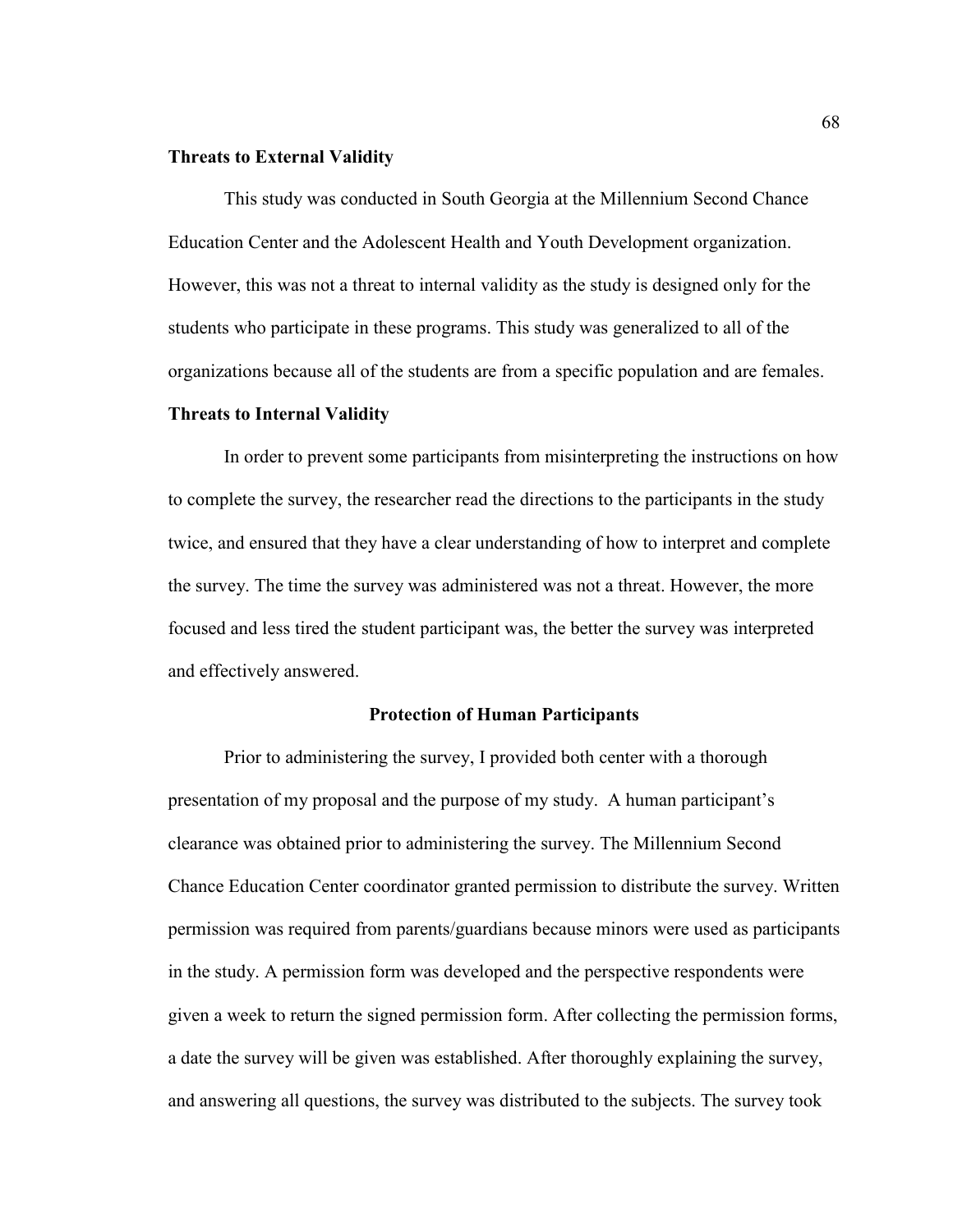approximately 20-30 minutes to complete. Subjects were directed to turn survey face down once completed, and the investigator collected surveys, accordingly.

#### **Dissemination of Findings**

The majority of teenagers are from disadvantaged backgrounds. Therefore, teenage pregnancy and childbirth created additional challenges that cause them to struggle with difficult obstacles throughout their life. Also, the high teen pregnancy rates can be directly correlated with the negative effects of both the mother and child. The adverse effects and other social health issues include, but are not limited to, poverty and income, overall well-being of the child, health issues, education, single family households, unmarried teen births, and child welfare.

The goal of health professionals and policy makers should be to reduce the high rates on teenage pregnancy. The results of this study will be shared with the organizations, health departments, students, stakeholders, and local policy makers. This information can be used to help with the implementation of the "science-based, medically accurate" teen pregnancy prevention programs, as well as the targeted populations. An understanding of teenage pregnancy, risks that impact teenage pregnancy, and those teenagers at risk will help those who strive to eliminate this public health issue, promote and prevent teenage pregnancy.

#### **Summary and Transition**

My decision to implement the Social Cognitive Theory derived from many studies that have effectively argued how cognitive and emotional aspects and aspects of a person's behavior affect behavior change. According to Bandura, (1997), the social cognitive theory explains what prompts individuals to behave in a specific manner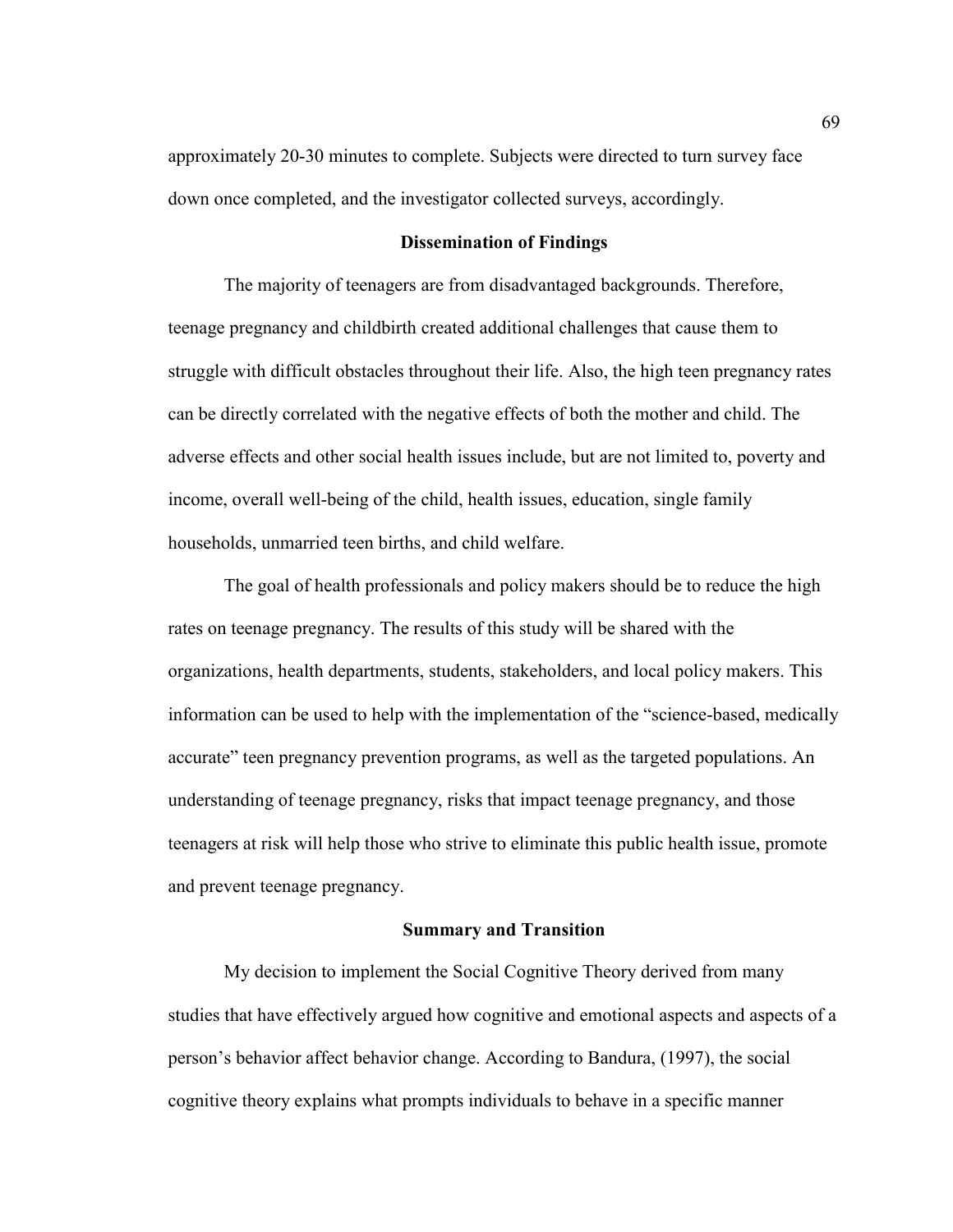continuously. The concepts of the Social Cognitive Theory provide ways for new behavior, research, and ideas for other theoretical concepts to provide new views and understandings. According to Kirby et al., (1999), The Safer Choices intervention, the MKT Scales, and the MAVI scales are derived from the Social Cognitive Theory ( Bandura, 1986), Social Influences Models, and models of school change. This intervention focused on school-wide change, influences of the school environment, and the influences on student behavior. Additionally, the Social Cognitive Theory believes that behavior is determined by the culmination of influences of personal, environmental and behavioral interactions. Having a clearer understanding of how teenagers think, learn, and respond to their environment will help to identify and develop programs that are successful in reducing teenage pregnancy.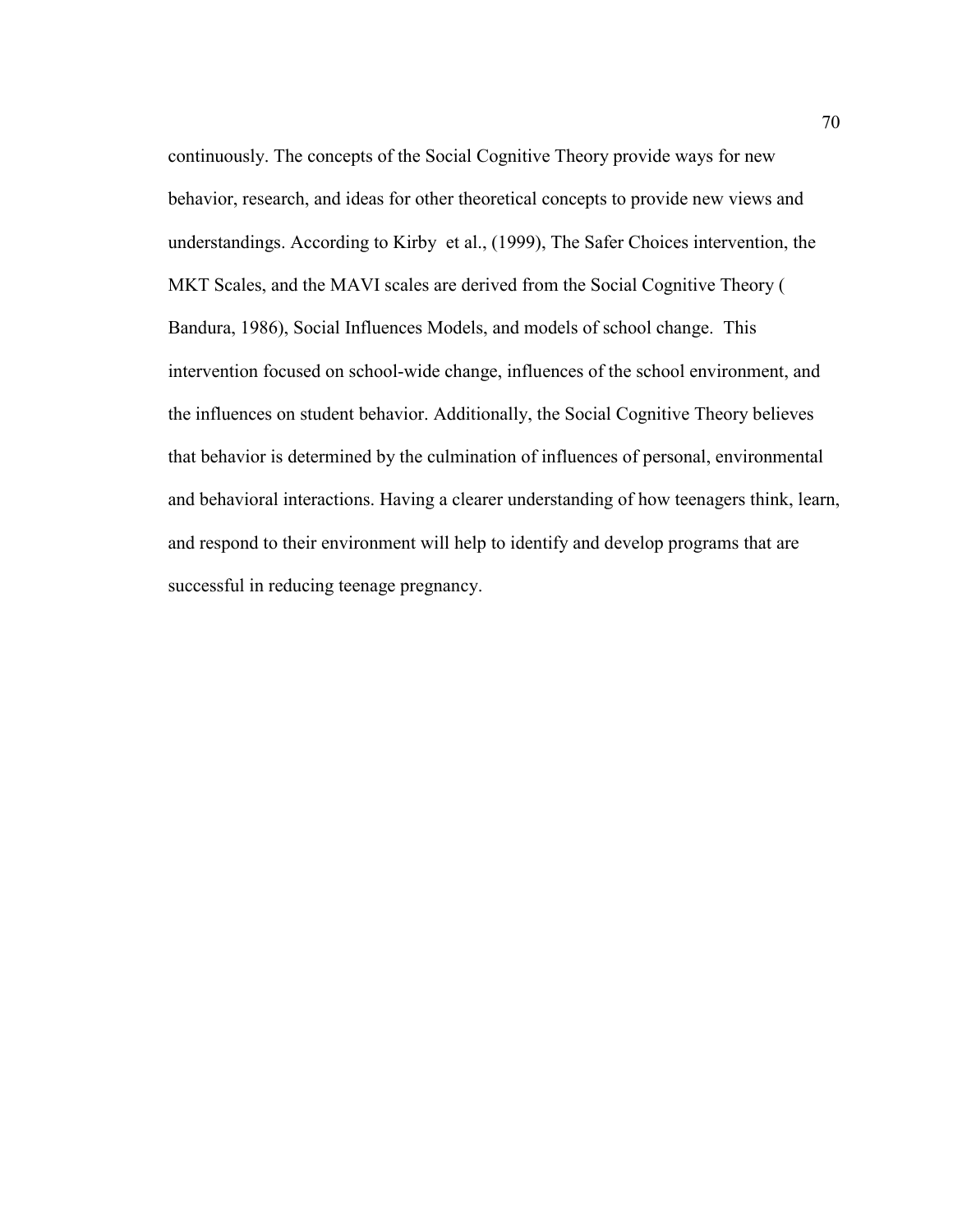## Chapter 4**:** Results

## **Introduction**

The purpose of this study was to examine the relationships between (a) environmental and (b) personal factors on the dependent variable of teenage pregnancy. Environmental factors included the following: median household income by zip code as a surrogate variable for neighborhood poverty status, household size, household income, and parental and/or peer communication. Personal factors included parental education, teen academic achievement, knowledge of sexual health, and attitudes about sexual issues such as premarital sex, birth control, and sexually transmitted diseases. Data were gathered from teenagers of all races attending local high schools in Southwest Georgia, identified by the Southwest Georgia Division of Adolescent Health and Youth Development and the Millennium Second Chance Education Center, which collaborates with local adolescent health agencies and agencies that provide assistance to pregnant and parenting teenagers. The data were obtained via health reports and surveys.

Teenage pregnancy has an adverse ripple effect in society. For example, teen mothers tend to be poor, and most are single parents who rely on public assistance (U.S. DHHS, 2005). Other negative outcomes of teenage pregnancy include homelessness, lack of education, and interrupted employment experiences, which perpetuate intergenerational poverty. By identifying the factors associated with teen pregnancy, effective interventions can be implemented.

The survey used for the study was separated into four sections: demographics, knowledge, parent/adolescent communication, and attitudes. The demographic questions were developed by me. I selected questions adapted from four separate questionnaires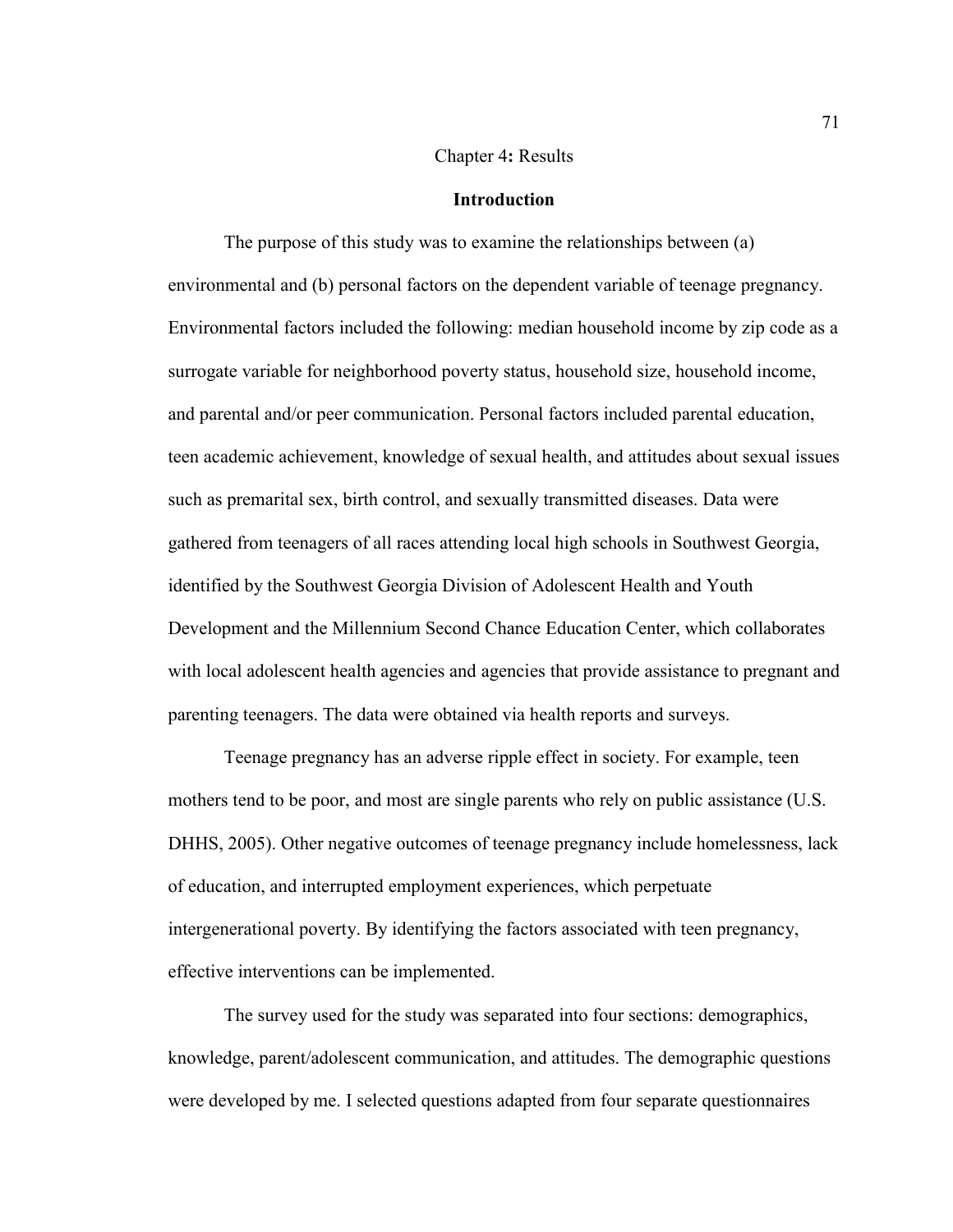developed by Kirby (1984) and Miller (1998), respectively: (a) Safer Choices (b) the Mathtech Knowledge Test, (c) the Mathtech Attitude and Value Inventory, and (d) Miller, Attitudes toward Abstinence (ATA) Scale and Parent/Adolescent Communication (PACM) Scale. Data were analyzed with SPSS for Windows.

Chapter 4 is organized into a discussion of the sample demographics, reliability analysis, descriptive statistics, research questions and hypothesis testing, and conclusions. The following subsection provides a discussion of the sample demographics.

## **Sample Demographics**

Data were obtained on 212 teens aged 15-19 ( $M = 16.73$ ,  $SD = 1.25$ ) in high school. All four high school grades were represented by the sample, as presented in Table 4.

Table 4

| Grade | n   | $\%$  | Cumulative % |
|-------|-----|-------|--------------|
| 9th   | 33  | 15.6  | 15.6         |
| 10th  | 62  | 29.2  | 44.8         |
| 11th  | 51  | 24.1  | 68.9         |
| 12th  | 66  | 31.1  | 100.0        |
| Total | 212 | 100.0 |              |

*What Grade Are You in?* 

Approximately two-thirds of the teens (67%, *n* = 142) were African Americans; 18.9% (*n*  $=$  40) were White; and 4.7% ( $n = 10$ ) were Latino. A complete listing of the racial groups represented appears in Table 5.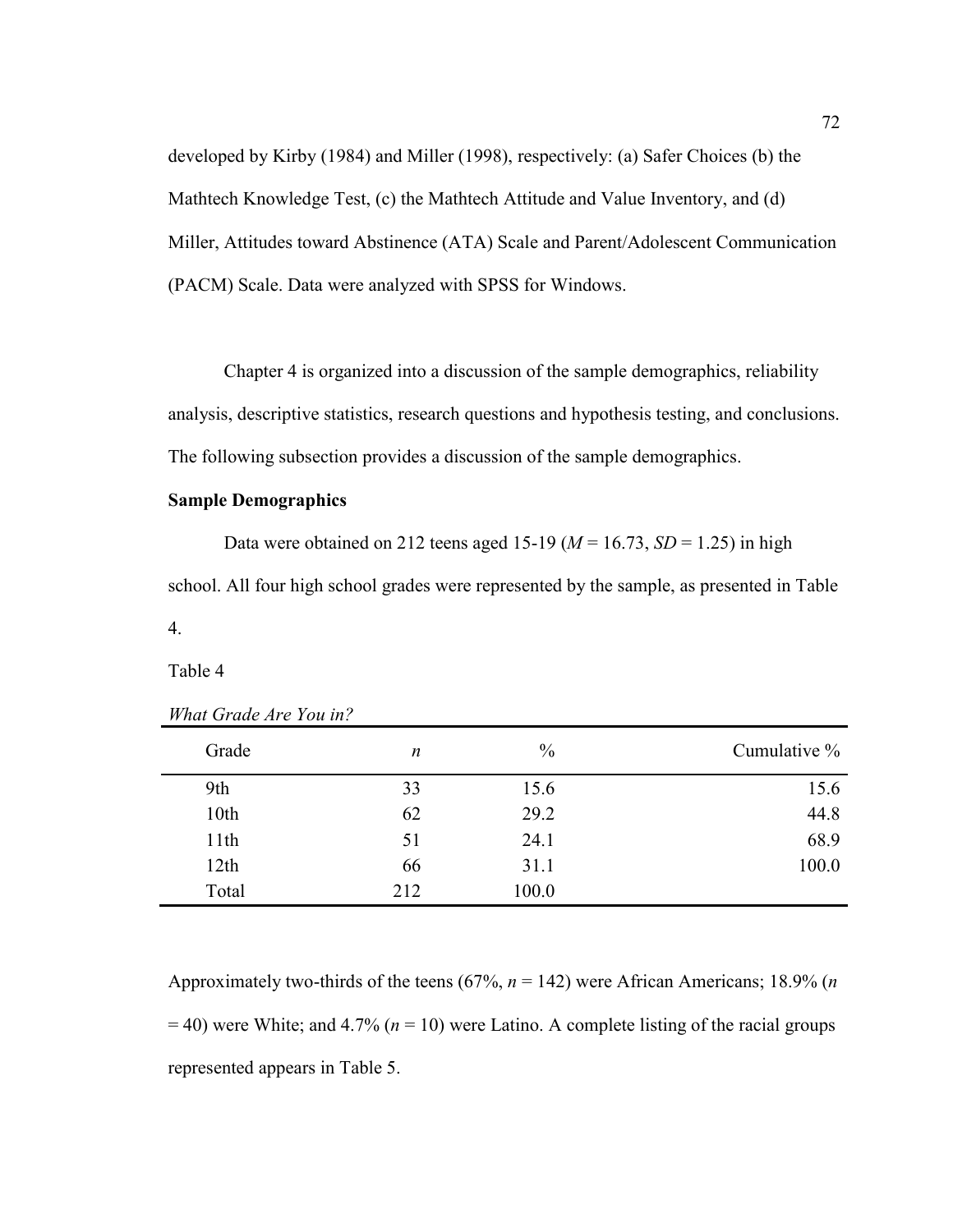## Table 5

| What Is Your Race? |  |  |  |  |
|--------------------|--|--|--|--|
|--------------------|--|--|--|--|

| Race of teens                      | n   | $\%$  |
|------------------------------------|-----|-------|
| Latino                             | 10  | 4.7   |
| Black/African American             | 142 | 67.0  |
| White                              | 40  | 18.9  |
| Asian or Pacific Islander          |     | .5    |
| American Indian or Native American | 7   | 3.3   |
| AA/White                           | 9   | 4.2   |
| AA/Latino                          | 2   | .9    |
| AA/Asian or Pacific Islander       |     | .5    |
| Total                              | 212 | 100 0 |

Regarding ethnicity,  $6.1\%$  ( $n = 13$ ) were of Hispanic origin, and  $93.9\%$  ( $n = 199$ ) were not. Teens resided in 14 different zip codes in Southwest Georgia. Based on the zip codes represented, median household income by zip code was subsequently extracted online from the American Community Survey conducted by the U.S. Census Bureau (2009), which was used as a surrogate variable for neighborhood poverty status in the current study. The median household income by zip code ranged from \$15,504 to \$61,026 (*M* = \$34,635.63, *SD* = \$8,523.03). See Table 6.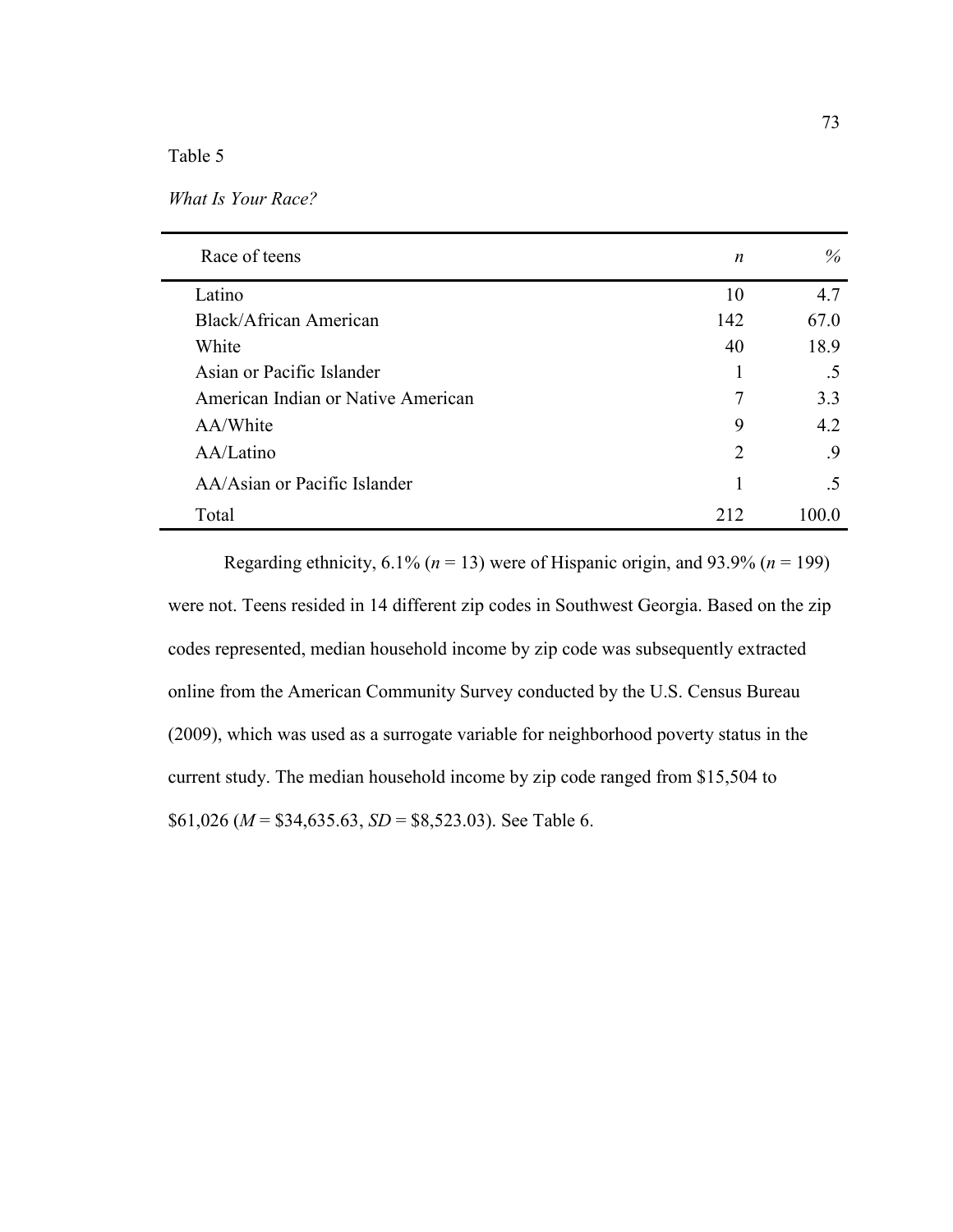## Table 6

|          |                  |       | Median household   |
|----------|------------------|-------|--------------------|
| Zip code | $\boldsymbol{n}$ | %     | income by zip code |
| 31010    | 10               | 4.7   | \$24,337           |
| 31015    | 79               | 37.3  | \$34,879           |
| 31068    | $\mathbf{1}$     | 0.5   | \$34,758           |
| 31092    | $\overline{4}$   | 1.9   | \$28,540           |
| 31701    | 14               | 6.6   | \$20,872           |
| 31705    | 19               | 9.0   | \$27,112           |
| 31707    | 17               | 8.0   | \$34,654           |
| 31709    | 25               | 11.8  | \$37,056           |
| 31714    | $\overline{2}$   | 0.9   | \$25,725           |
| 31721    | 12               | 5.7   | \$61,026           |
| 31763    | $\overline{2}$   | 0.9   | \$58,235           |
| 31790    | 6                | 2.8   | \$40,759           |
| 31791    | 20               | 9.4   | \$35,594           |
| 31902    | $\mathbf{1}$     | 0.5   | \$15,504           |
| Total    | 212              | 100.0 |                    |

*Zip Code Where Teens Live and Median Household Income in Zip Code* 

*Note*. Zip code 31902 is a post office zip code. No information was available for this type of zip code. However, zip code 31902 is contained within zip code 31901, which was used for the median household income for that zip code.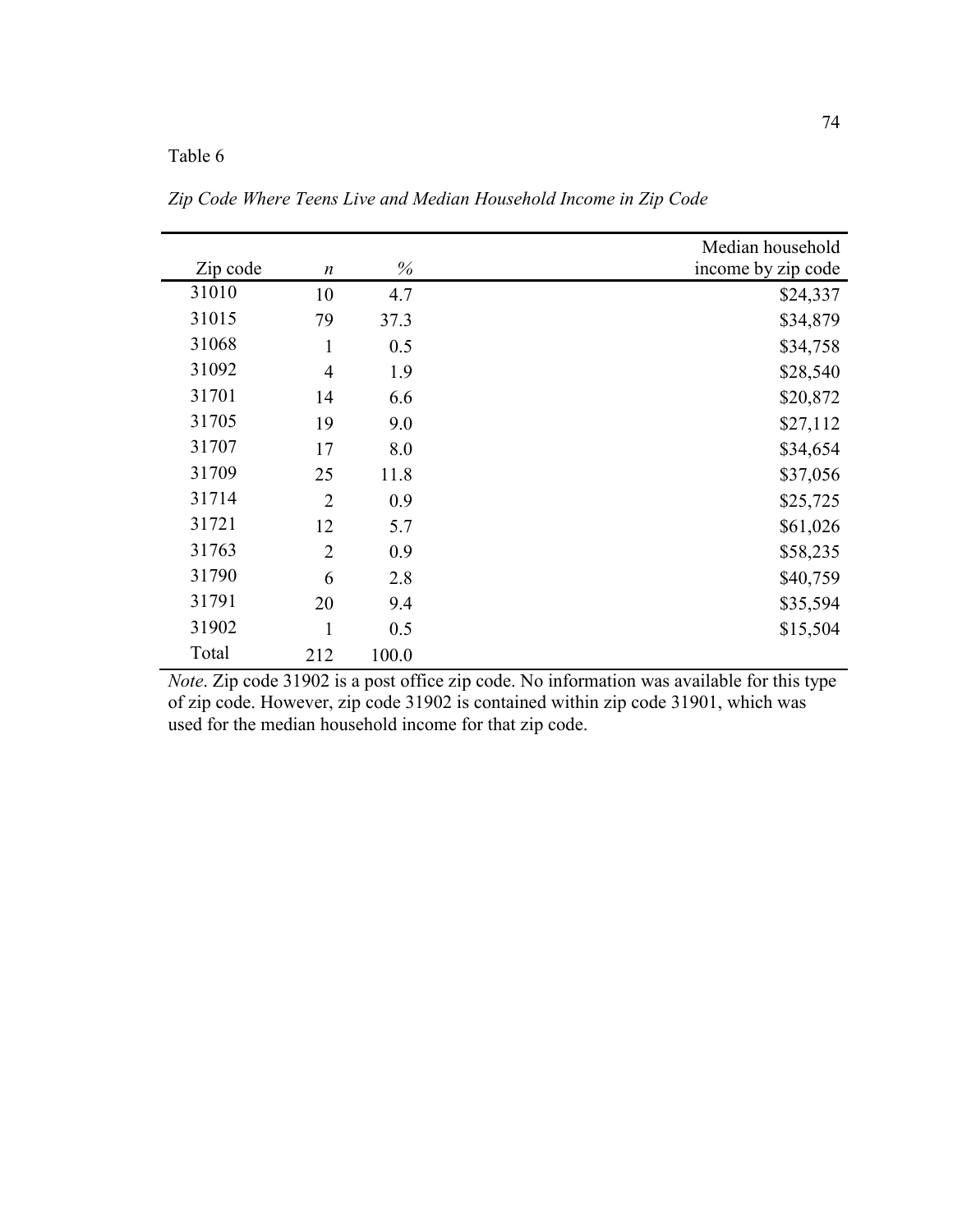Approximately 29%  $(n = 62)$  of teens lived with both of their biological parents; 12.7% ( $n = 27$ ) lived with their biological mother and stepfather; and 39.6% ( $n = 84$ ) lived with their biological mother. Table 7 provides a cross-tabulation of the parent or parental figure with whom the teens resided.

Table 7

|             |                          |            | Do you live with your?      |              |                           |          |                    |                  |        |
|-------------|--------------------------|------------|-----------------------------|--------------|---------------------------|----------|--------------------|------------------|--------|
|             |                          |            | <b>Biological</b><br>Father | Stepfather   | Foster Father Grandfather |          | Adoptive<br>Father | None of<br>these | Total  |
| Do          | <b>Biological Mother</b> | Count      | 62                          | 27           | $\mathbf{0}$              | 2        | $\mathbf{0}$       | 84               | 175    |
| you<br>live |                          | % of Total | 29.2%                       | 12.7%        | $.0\%$                    | .9%      | $.0\%$             | 39.6%            | 82.5%  |
| with        | Stepmother               | Count      | 7                           | 3            | $\theta$                  | $\theta$ | $\mathbf{0}$       | $\theta$         | 10     |
| your?       |                          | % of Total | 3.3%                        | 1.4%         | $.0\%$                    | $.0\%$   | $.0\%$             | $.0\%$           | 4.7%   |
|             | Foster Mother            | Count      | $\mathbf{0}$                | $\theta$     | $\overline{7}$            | $\theta$ | $\mathbf{0}$       | $\overline{2}$   | 9      |
|             |                          | % of Total | .0%                         | $.0\%$       | 3.3%                      | $.0\%$   | .0%                | .9%              | 4.2%   |
|             | Grandmother              | Count      |                             | $\theta$     | $\mathbf{0}$              |          | $\theta$           | 4                | 6      |
|             |                          | % of Total | $.5\%$                      | $.0\%$       | $.0\%$                    | $.5\%$   | $.0\%$             | 1.9%             | 2.8%   |
|             | Adoptive Mother          | Count      |                             | $\mathbf{0}$ | $\mathbf{0}$              | 4        | 3                  | $\overline{2}$   | 10     |
|             |                          | % of Total | $.5\%$                      | $.0\%$       | $.0\%$                    | 1.9%     | 1.4%               | .9%              | 4.7%   |
|             | None of these            | Count      |                             | $\theta$     | $\mathbf{0}$              | $\theta$ | $\theta$           | $\theta$         |        |
|             |                          | % of Total | $.5\%$                      | $.0\%$       | $.0\%$                    | $.0\%$   | $.0\%$             | $.0\%$           | .5%    |
|             | Biological               | Count      | $\theta$                    | $\theta$     | $\mathbf{0}$              |          | $\theta$           | $\Omega$         |        |
|             | Mother/Grandmother       | % of Total | .0%                         | $.0\%$       | $.0\%$                    | $.5\%$   | $.0\%$             | $.0\%$           | $.5\%$ |
| Total       |                          | Count      | 72                          | 30           | $\overline{7}$            | 8        | 3                  | 92               | 212    |
|             |                          | % of Total | 34.0%                       | 14.2%        | 3.3%                      | 3.8%     | 1.4%               | 43.4%            | 100.0% |

*Parent or Parental Figure With Whom Teen Resides*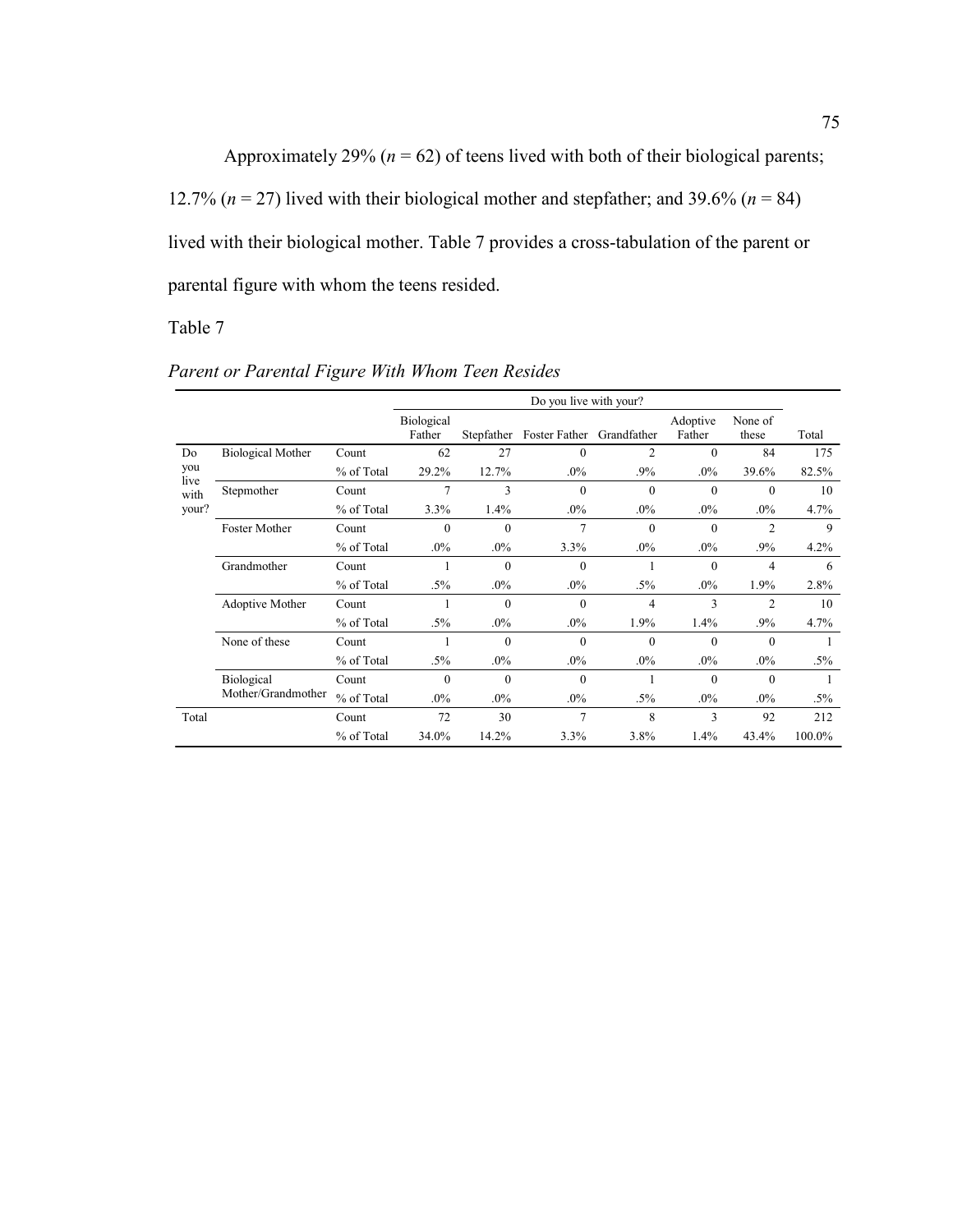Regarding the educational attainment of the biological mother,  $29.4\%$  ( $n = 62$ ) indicated that their mothers had finished high school;  $10\%$  ( $n = 21$ ) indicated that their mothers had completed some college; and  $14.2\%$  ( $n = 30$ ) indicated that their mothers had finished college, whereas  $5.7\%$  ( $n = 12$ ) indicated that their mothers had less than a high school education and 23.7% ( $n = 50$ ) indicated that their mothers had attended high school but had not graduated. Regarding stepmothers,  $0.9\%$  ( $n = 2$ ) indicated that their stepmothers had less than a high school education;  $1.4\%$  ( $n = 3$ ) indicated that their stepmothers had attended some high school but had not graduated; 1.9% (*n* = 4) indicated that their stepmothers had finished high school; and  $0.5\%$  ( $n = 1$ ) indicated that their stepmothers had attended some college but had not graduated.

Relative to foster mothers,  $4.3\%$  ( $n = 9$ ) indicated that their foster mothers had finished high school. Nearly 3% ( $n = 6$ ) of teens lived with their grandmothers, and the educational attainment of these grandmothers was equally distributed among the following categories: less than a high school education (0.9%, *n* = 2), some high school  $(0.9\%, n = 2)$ , and finished high school  $(0.9\%, n = 2)$ .

Regarding adoptive mothers,  $0.5\%$  ( $n = 1$ ) indicated that their adoptive mothers had less than a high school education;  $3.3\%$  ( $n = 7$ ) indicated that their adoptive mothers had attended some high school but had not graduated;  $0.5\%$  ( $n = 1$ ) indicated that their adoptive mothers had finished high school; and  $0.5\%$  ( $n = 1$ ) indicated that their adoptive mothers had finished college. Table 8 provides data on the educational attainment of the mother or female parenting figure.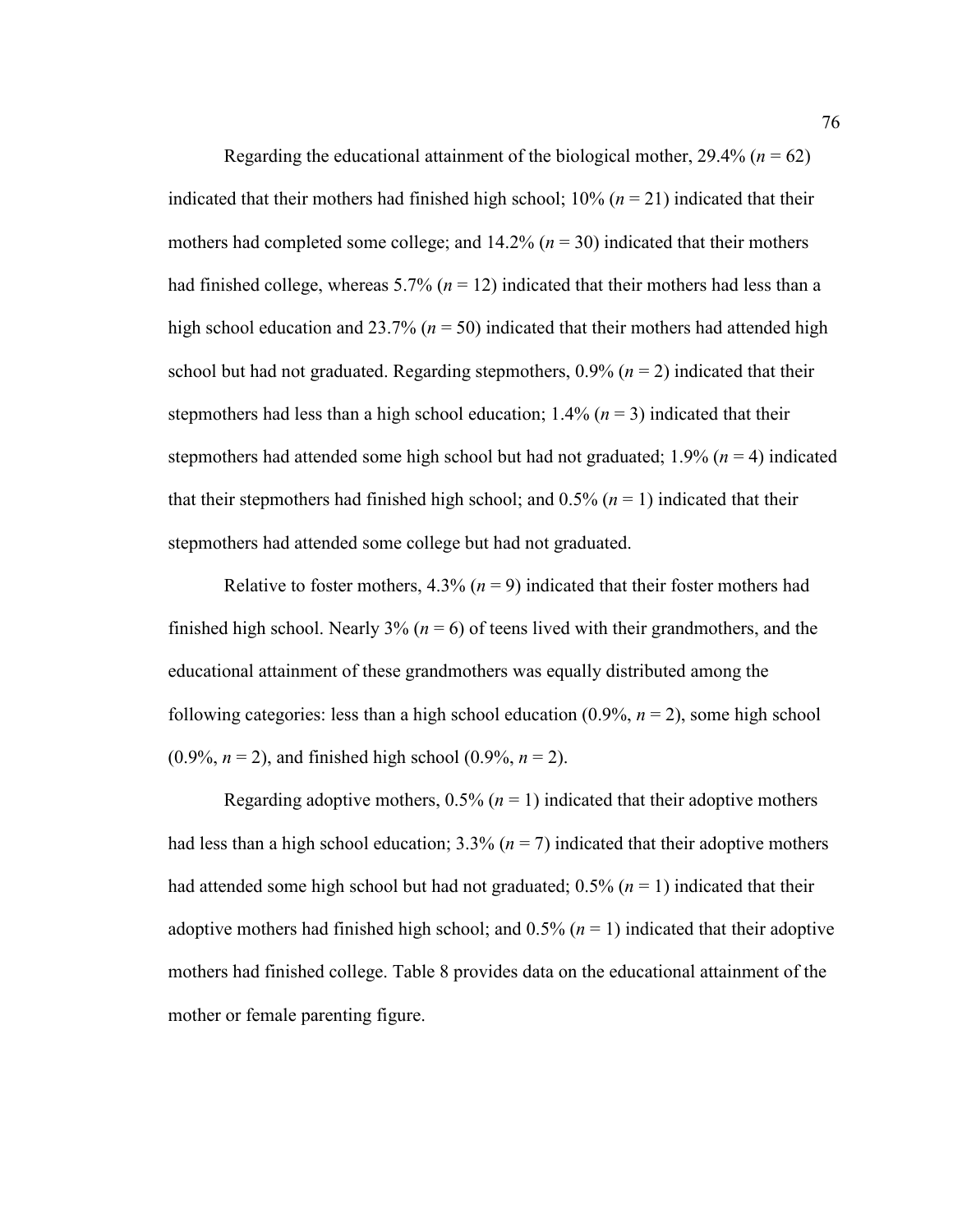## Table 8

|              |                             |            | What is her highest level of education? |                               |                |                                  |                  |        |
|--------------|-----------------------------|------------|-----------------------------------------|-------------------------------|----------------|----------------------------------|------------------|--------|
|              |                             |            | or less                                 | 8th grade Some high<br>school | Finished       | high school Some College College | Finished         | Total  |
| Do           | Biological Mother           | Count      | 12                                      | 50                            | 62             | 21                               | 30               | 175    |
| you          |                             | % of Total | $5.7\%$                                 | 23.7%                         | 29.4%          | $10.0\%$                         | 14.2%            | 82.9%  |
| live<br>with | Stepmother                  | Count      | 2                                       | 3                             | $\overline{4}$ |                                  | $\theta$         | 10     |
| your?        |                             | % of Total | $.9\%$                                  | $1.4\%$                       | $1.9\%$        | $.5\%$                           | $.0\%$           | 4.7%   |
|              | <b>Foster Mother</b>        | Count      | $\theta$                                | $\theta$                      | 9              | $\theta$                         | $\theta$         | 9      |
|              |                             | % of Total | $.0\%$                                  | $.0\%$                        | 4.3%           | $.0\%$                           | $.0\%$           | 4.3%   |
|              | Grandmother                 | Count      | 2                                       | $\overline{2}$                | 2              | $\boldsymbol{0}$                 | $\boldsymbol{0}$ | 6      |
|              |                             | % of Total | $.9\%$                                  | $.9\%$                        | $.9\%$         | $.0\%$                           | $.0\%$           | 2.8%   |
|              | Adoptive Mother             | Count      | 1                                       | 7                             | 1              | $\theta$                         | 1                | 10     |
|              |                             | % of Total | $.5\%$                                  | 3.3%                          | $.5\%$         | $.0\%$                           | $.5\%$           | 4.7%   |
|              | <b>Biological</b>           | Count      | $\theta$                                | $\theta$                      |                | $\theta$                         | $\theta$         |        |
|              | Mother/Grandmoth % of Total |            | $.0\%$                                  | $.0\%$                        | $.5\%$         | $.0\%$                           | $.0\%$           | $.5\%$ |
| Total        |                             | Count      | 17                                      | 62                            | 79             | 22                               | 31               | 211    |
|              |                             | % of Total | 8.1%                                    | 29.4%                         | 37.4%          | $10.4\%$                         | 14.7%            | 100.0% |

*Educational Attainment of Mother or Female Parental Figure* 

Regarding the educational attainment of the biological father,  $11.8\%$  ( $n = 25$ ) indicated that their fathers had finished high school;  $1.4\%$  ( $n = 3$ ) indicated that their fathers had attended some college; and  $9\%$  ( $n = 19$ ) indicated that their fathers had finished college, whereas 2.8% ( $n = 6$ ) indicated that their fathers had less than a high school education and  $8\%$  ( $n = 17$ ) indicated that their fathers had attended high school but had not graduated. Regarding stepfathers, 0.9% (*n* = 2) indicated that their stepfathers had less than a high school education; 4.2% (*n* = 9) indicated that their stepfathers had attended some high school but had not graduated;  $4.2\%$  ( $n = 9$ ) indicated that their stepfathers had finished high school;  $1.9\%$  ( $n = 4$ ) indicated that their stepfathers had attended college but had not graduated; and  $2.8\%$  ( $n = 6$ ) indicated that their stepfathers had graduated from college.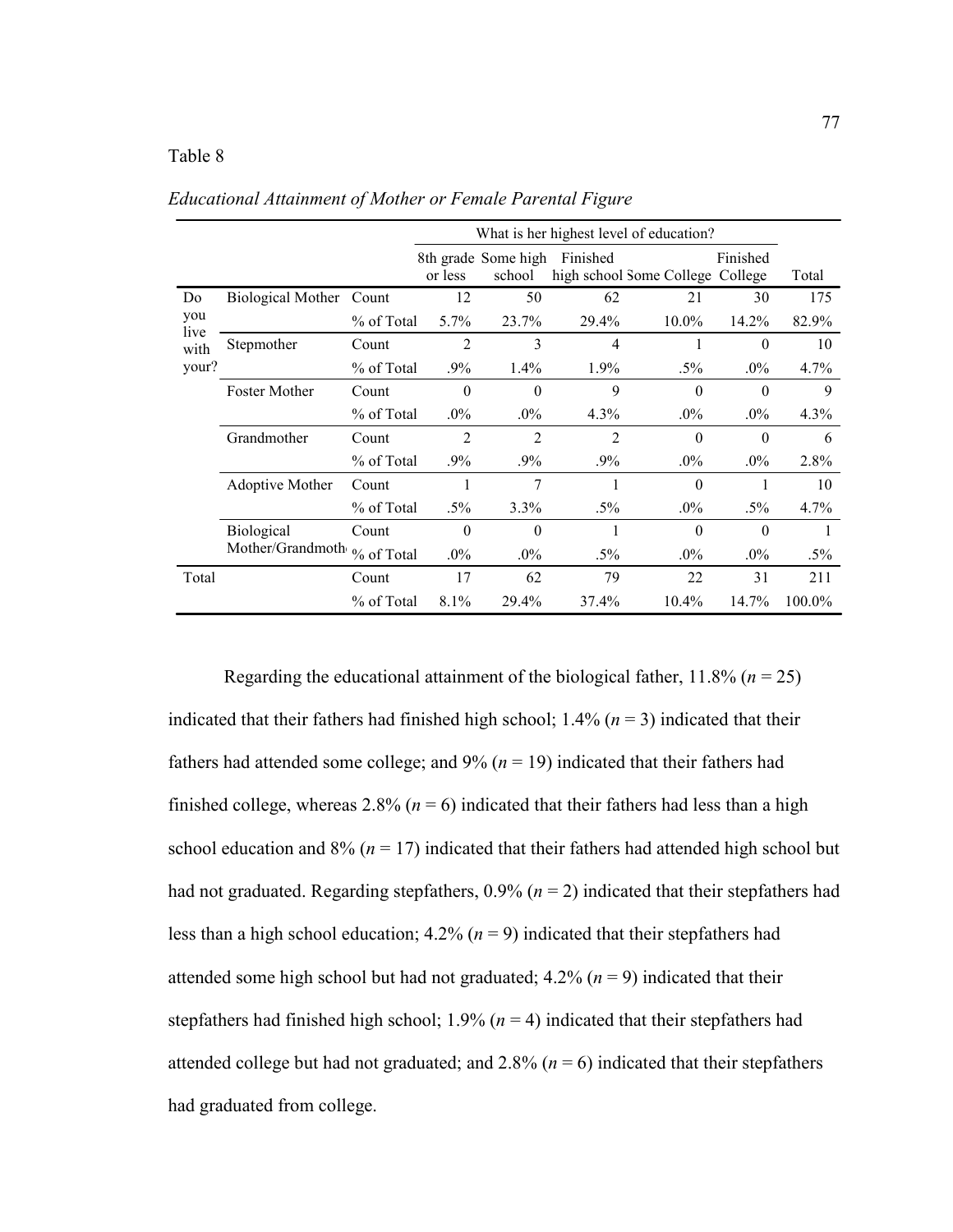Relative to foster fathers,  $2.8\%$  ( $n = 6$ ) indicated that their foster fathers had finished high school. Nearly  $4\%$  ( $n = 8$ ) of teens lived with their grandfathers, and the educational attainment of these grandfathers was approximately equally distributed among the following categories: less than a high school education  $(0.9\%, n=2)$  and some high school but did not graduate  $(1.4\%, n=3)$ .

Regarding adoptive fathers,  $0.9\%$  ( $n = 2$ ) indicated that their adoptive fathers had some school but did not graduate, and  $0.5\%$  ( $n = 1$ ) indicated that their foster fathers had finished high school. Table 9 provides data on the educational attainment of the father or male parenting figure.

Table 9

|              |                                |            | What is his highest level of education? |                     |                         |              |                     |                  |        |
|--------------|--------------------------------|------------|-----------------------------------------|---------------------|-------------------------|--------------|---------------------|------------------|--------|
|              |                                |            | 8th grade<br>or less                    | Some high<br>school | Finished<br>high school | Some College | Finished<br>College | None of<br>these | Total  |
| Do           | <b>Biological Father Count</b> |            | 6                                       | 17                  | 25                      | 3            | 19                  | $\overline{c}$   | 72     |
| you          |                                | % of Total | 2.8%                                    | $8.0\%$             | 11.8%                   | $1.4\%$      | $9.0\%$             | $.9\%$           | 34.0%  |
| live<br>with | Stepfather                     | Count      | 2                                       | 9                   | 9                       | 4            | 6                   | $\Omega$         | 30     |
| you?         |                                | % of Total | $.9\%$                                  | $4.2\%$             | 4.2%                    | 1.9%         | 2.8%                | $.0\%$           | 14.2%  |
|              | <b>Foster Father</b>           | Count      | $\theta$                                | $\Omega$            | 6                       | $\Omega$     | $\Omega$            |                  | 7      |
|              |                                | % of Total | $.0\%$                                  | $.0\%$              | 2.8%                    | $.0\%$       | $.0\%$              | $.5\%$           | 3.3%   |
|              | Grandfather                    | Count      | $\overline{c}$                          | 3                   | $\theta$                | $\Omega$     | $\theta$            | 3                | 8      |
|              |                                | % of Total | $.9\%$                                  | $1.4\%$             | $.0\%$                  | $.0\%$       | $.0\%$              | 1.4%             | 3.8%   |
|              | Adoptive Father Count          |            | $\theta$                                | $\overline{c}$      |                         | $\Omega$     | $\theta$            | $\Omega$         | 3      |
|              |                                | % of Total | $.0\%$                                  | $.9\%$              | $.5\%$                  | $.0\%$       | $.0\%$              | $.0\%$           | 1.4%   |
|              | None of these                  | Count      | $\mathbf{0}$                            | $\theta$            | $\mathbf{0}$            | $\theta$     | $\theta$            | 92               | 92     |
|              |                                | % of Total | $.0\%$                                  | $.0\%$              | $.0\%$                  | $.0\%$       | $.0\%$              | 43.4%            | 43.4%  |
| Total        |                                | Count      | 10                                      | 31                  | 41                      | 7            | 25                  | 98               | 212    |
|              |                                | % of Total | 4.7%                                    | 14.6%               | 19.3%                   | 3.3%         | 11.8%               | 46.2%            | 100.0% |

*Educational Attainment of Father or Male Parental Figure* 

Seventy-five percent  $(n = 159)$  of teens had taken a sex education class, whereas 25% ( $n = 53$ ) had not. Teens had one to eight people living in their households ( $M = 4.31$ ,  $SD = 1.44$ ) including themselves. Approximately half (50.9%,  $n = 108$ ) of the teens did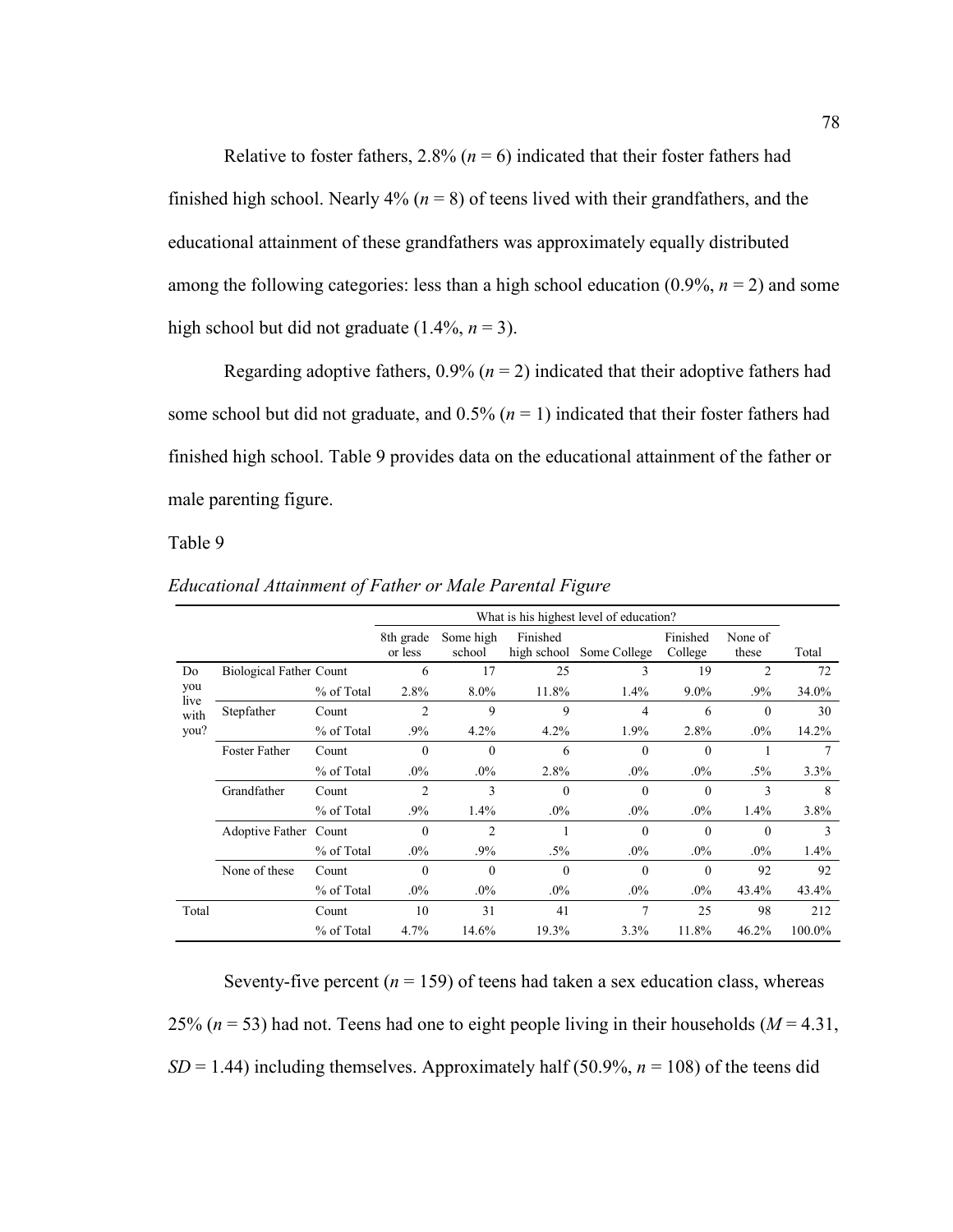not know their household incomes; 22.2% (*n* = 47) had incomes of less than \$25,000; and 11.8% (*n* = 25) had annual household incomes of \$25,001 to \$50,000. Annual household income is presented in Table 10.

Table 10

| What Is Your Annual Household Income? |  |
|---------------------------------------|--|
|---------------------------------------|--|

| Household income      | n   | $\%$  | Cumulative % |
|-----------------------|-----|-------|--------------|
| less than $$25,000$   | 47  | 22.2  | 22.2         |
| \$25,001-\$50,000     | 25  | 11.8  | 34.0         |
| \$50,001-\$75,000     | 11  | 52    | 39.2         |
| greater than \$75,000 | 21  | 9.9   | 49.1         |
| Unknown               | 108 | 50.9  | 100.0        |
| Total                 | 212 | 100.0 |              |

Approximately 62.3% ( $n = 132$ ) of teens had never been pregnant; 14.6% ( $n = 31$ )

were pregnant;  $13.2\%$  ( $n = 28$ ) were parenting; and  $9.9\%$  ( $n = 21$ ) were not pregnant. See Figure 4.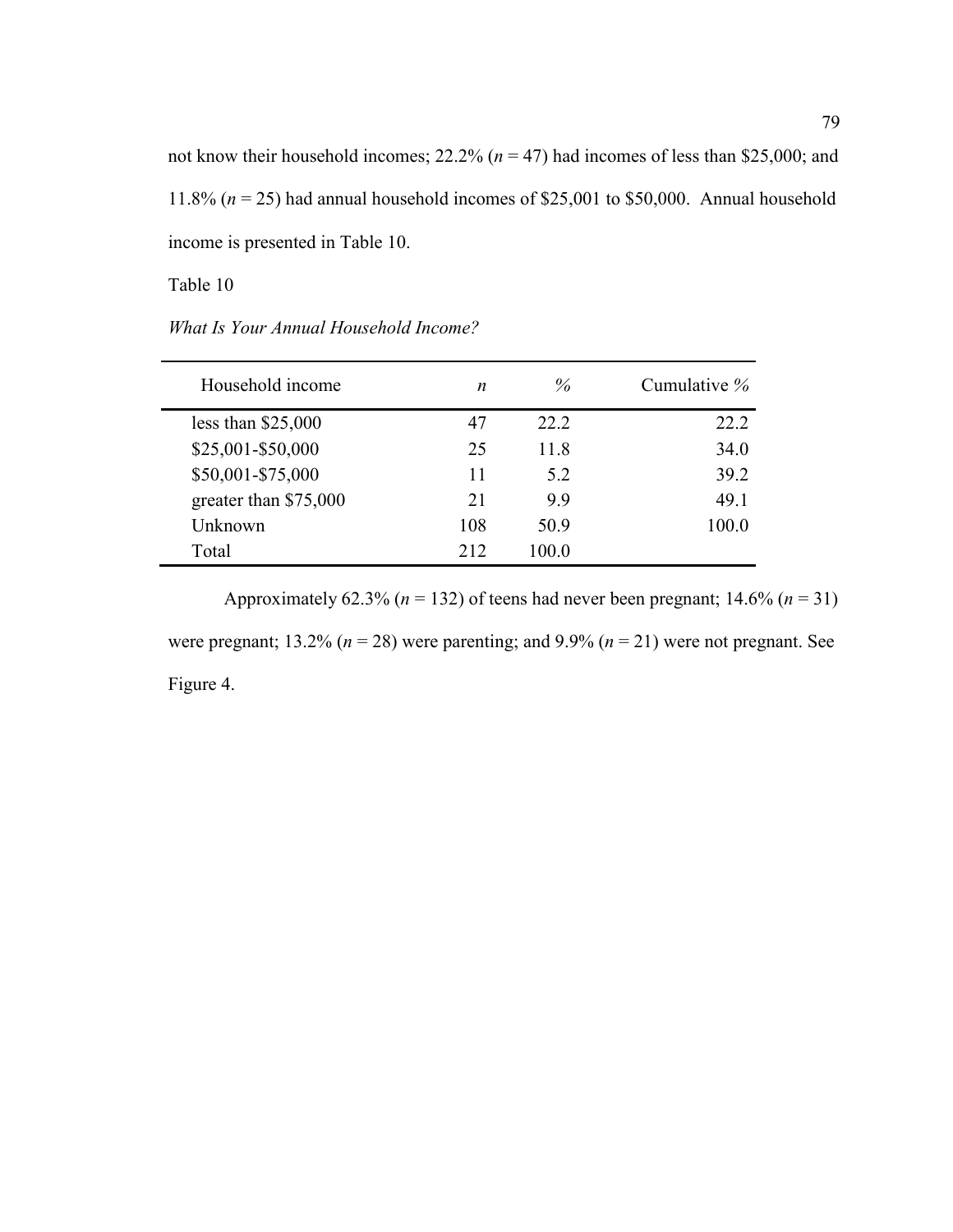



One (0.5%) teen's current grade point average (GPA) was 1.0 or lower; 13.2% (*n* = 28) had GPAs of 1.1 to 2.0; and 38.2% (*n* = 81) reported GPAs of 2.1 to 3.0. Data on current GPA are presented in Table 11.

Table 11

| <b>GPA</b>    | n   | $\%$  | Cumulative % |
|---------------|-----|-------|--------------|
| 1.0 or lower  |     | 0.5   | 0.5          |
| $1.1 - 2.0$   | 28  | 13.2  | 13.7         |
| $2.1 - 3.0$   | 81  | 38.2  | 51.9         |
| $3.1 - 4.0$   | 85  | 40.1  | 92.0         |
| 4.1 or higher | 17  | 8.0   | 100.0        |
| Total         | 212 | 100.0 |              |

*What Is Your Current Grade Point Average?*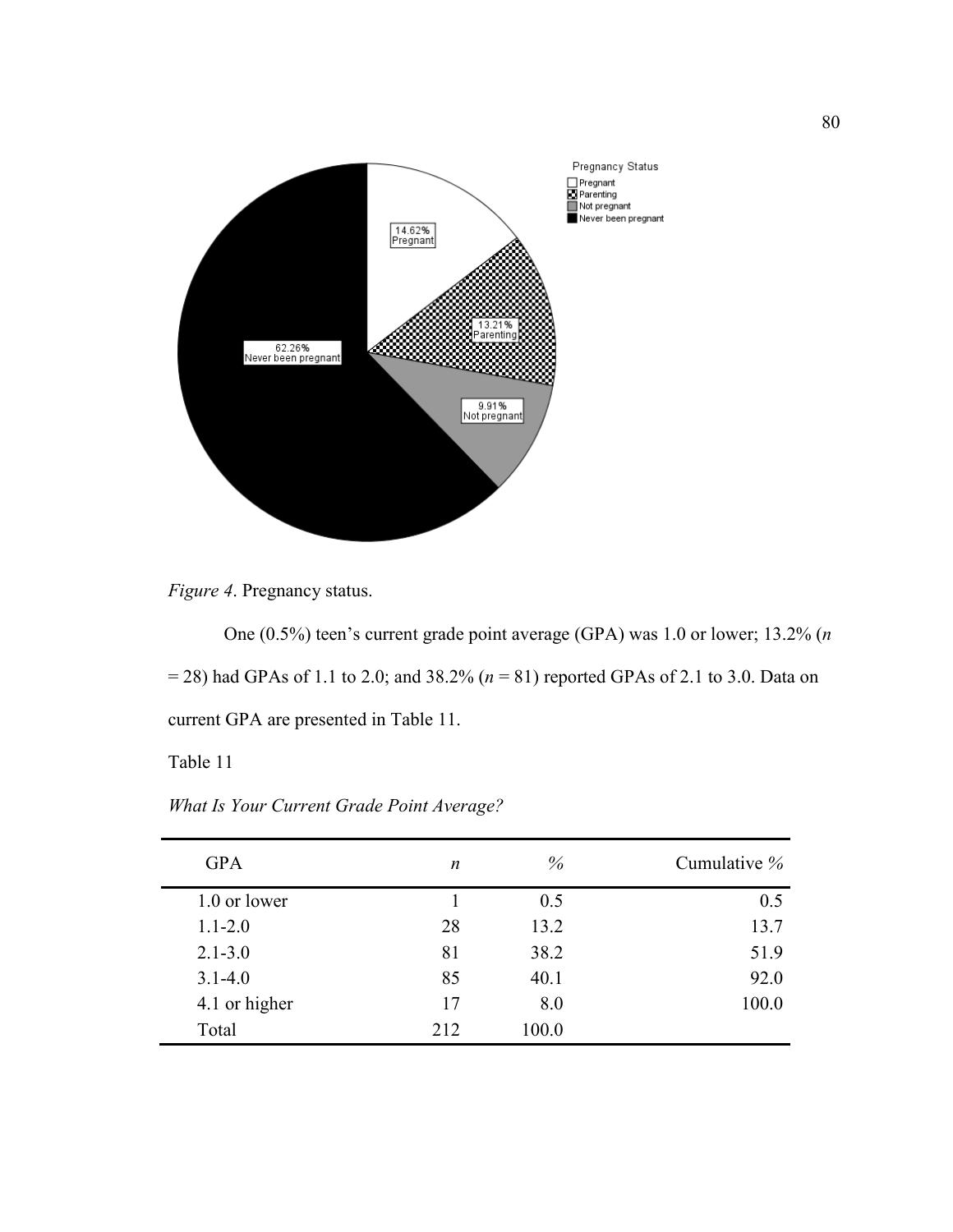## **Reliability Analysis**

 Instrument reliability was investigated with Cronbach's alpha. The internal consistency of the variables of interest ranged from .687 for Sex Related Attitudes to .803 for Parent/Peer Communication. The minimum accepted reliability is .70 (Brace, Kemp, & Snelgar, 2009). An inter-item analysis was conducted on items that measured sex related attitudes and it was determined that reliability increased to .752 if item#12 (*It is all right for two people to have sex before marriage if they are in love*.) was excluded. Reliability coefficients are presented in Table 12.

Table 12

| Variable                     | $N$ of Items | Cronbach's alpha |
|------------------------------|--------------|------------------|
| Knowledge of Sexual Health   | 14           | .757             |
| <b>Sex Related Attitudes</b> | 20           | .687             |
| Sex Related Attitudes (#12   | 19           | .752             |
| deleted)                     |              |                  |
| Parent/Peer Communication    | 13           | .803             |

*Reliability Coefficients* 

## **Descriptive Statistics**

 For Knowledge of Sexual Health, scores were computed by determining the percentage correct. Scores ranged from  $42.86$  to  $100\%$  ( $M = 91.48$ ,  $SD = 12.76$ ). With a mean of 91.48%, overall scores were considered to be excellent for teen knowledge of sexual health. For Parent/Peer Communication, scores were computed by calculating the mean. Likert items ranged from strongly disagree to strongly agree. Scores ranged from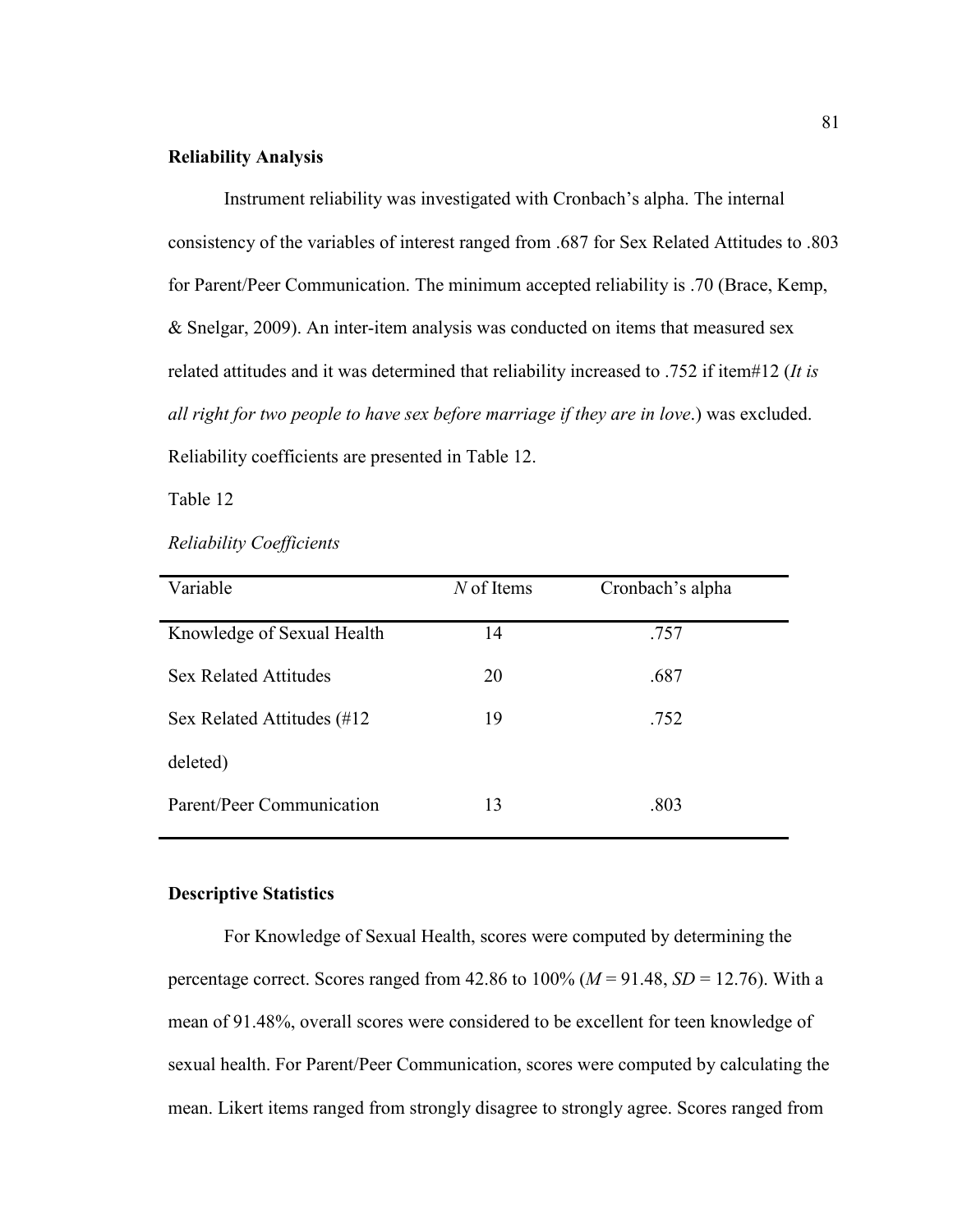2.42 to 4.85 ( $M = 3.72$ ,  $SD = 0.61$ ). The mean value of 3.72 represents moderate agreement, between neutral (3) and agree (4), which means that teens were in moderate agreement that they could communicate with their parents and peers about sex. For Sex Related Attitudes, scores ranged from 2.26 to 4.32 ( $M = 3.46$ ,  $SD = 0.48$ ). The mean value of 3.46 represents moderate agreement, between neutral (3) and agree (4), which means that teens had moderately positive attitudes about sexual issues.

## **Research Question 1**

 Is there an association between a teenager's living environment and the risk of teenage pregnancy? Research question one was investigated with binary logistic regression. The independent variables were neighborhood poverty status, household size, household income, and parental or peer communication, which represented living environment. Median household income by zip code was a surrogate variable for neighborhood poverty status. The dependent variable was pregnancy status, which was dichotomized (not pregnant or never pregnant, pregnant or parenting). Prior to the analyses, the residuals were analyzed. The difference between the observed and the predicted model of the dependent variable is a residual. Standardized residuals that were greater than three standard deviations were excluded. After three iterations, an acceptable logistic regression model was generated. After excluding the outlying residuals, a total of 192 cases were analyzed and the full model significantly predicted pregnancy status,  $X^2(6, N = 192) = 70.96, p < .001$ . The model accounted for 48.2% (Nagelkerke  $R^2$ ) of the variance in pregnancy status. Overall, 81.8% of predictions were accurate. Based on the analyses, only annual household income, parental or peer communication, and age reliably predicted pregnancy status. The values of the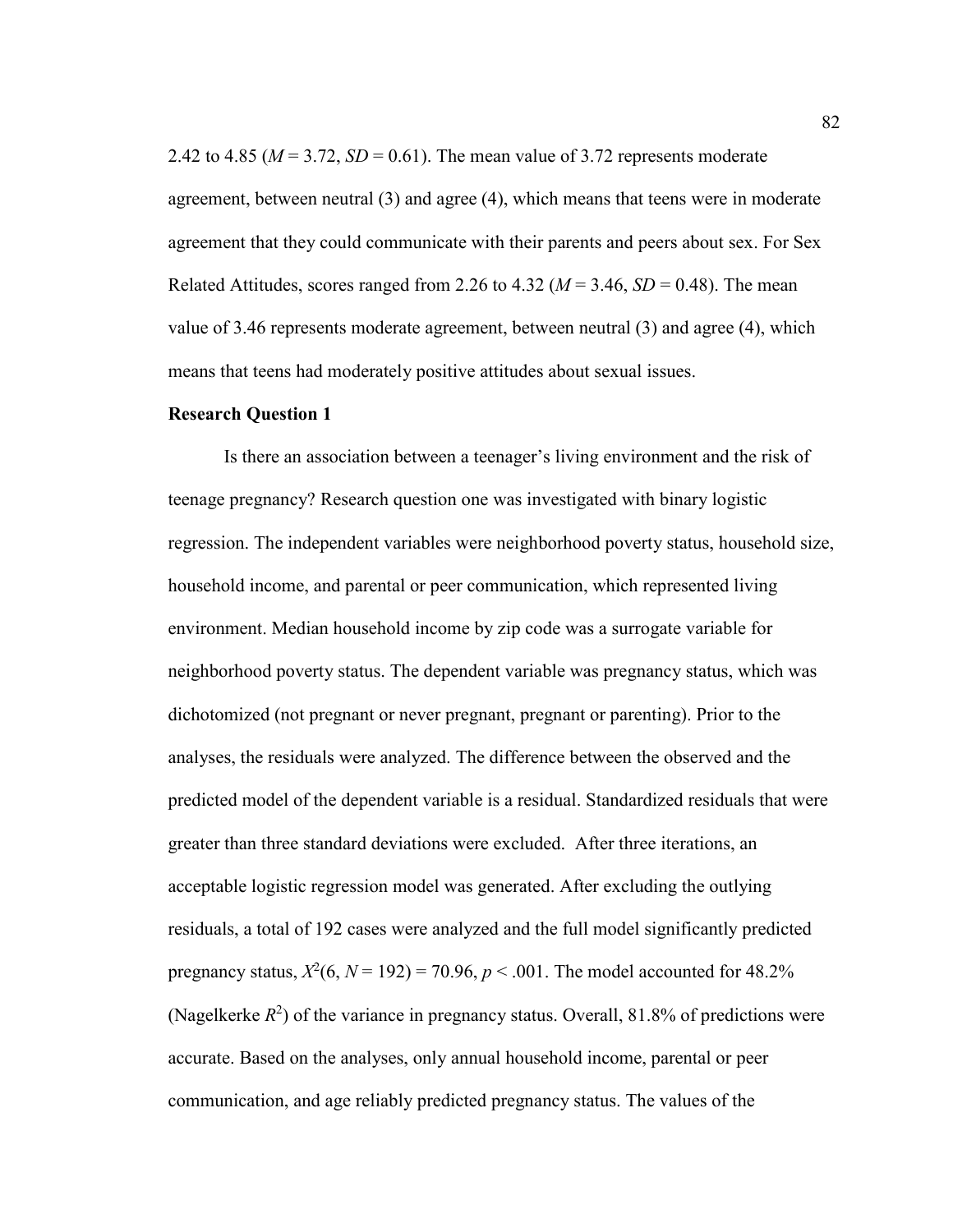coefficients revealed that an increase in annual income by one unit was associated with a decrease in the odds of pregnancy by a factor of  $0.39$ ,  $p < .001$ . Similarly, an increase in parent or peer communication by one unit was associated with a decrease in the odds of pregnancy by a factor of  $0.37$ ,  $p = .02$ . Age also reliably predicted pregnancy status. An increase of one year in age was associated with an increase in the odds of pregnancy by a factor of 1.59,  $p = .01$ .

Neighborhood poverty status was not a significant predictor of pregnancy status, *p*  $=$  .148. Household size was not a significant predictor of pregnancy status,  $p = .987$ . Race was not a significant predictor of pregnancy status,  $p = .734$ . Regression coefficients are presented in Table 13.

Table 13

*Regression Coefficients for Teenage Living Environment and Teen Pregnancy* 

| Variable                              | B       | S.E. | Wald  | df | p    | Exp(B) |
|---------------------------------------|---------|------|-------|----|------|--------|
| Neighborhood<br><b>Poverty Status</b> | $-041$  | .028 | 2.09  |    | .148 | .960   |
| Household Size                        | .002    | .158 | .000  |    | .987 | 1.00   |
| Annual Household<br>Income            | $-939$  | .177 | 28.05 |    | .000 | .391   |
| Parent/Peer<br>Communication          | $-991$  | .427 | 5.39  |    | .020 | .371   |
| Age                                   | .466    | .180 | 6.71  |    | .010 | 1.59   |
| Race                                  | $-.192$ | .564 | .116  |    | .734 | .825   |
| Constant                              | $-1.68$ | 3.34 | .252  |    | .616 | .187   |

*Note*. Dependent variable = pregnancy status:  $1 =$  Pregnant or parenting,  $0 =$  Not pregnant or never been pregnant; Race:  $1 = Black$  or African American,  $0 = non-Black$  or non-African American.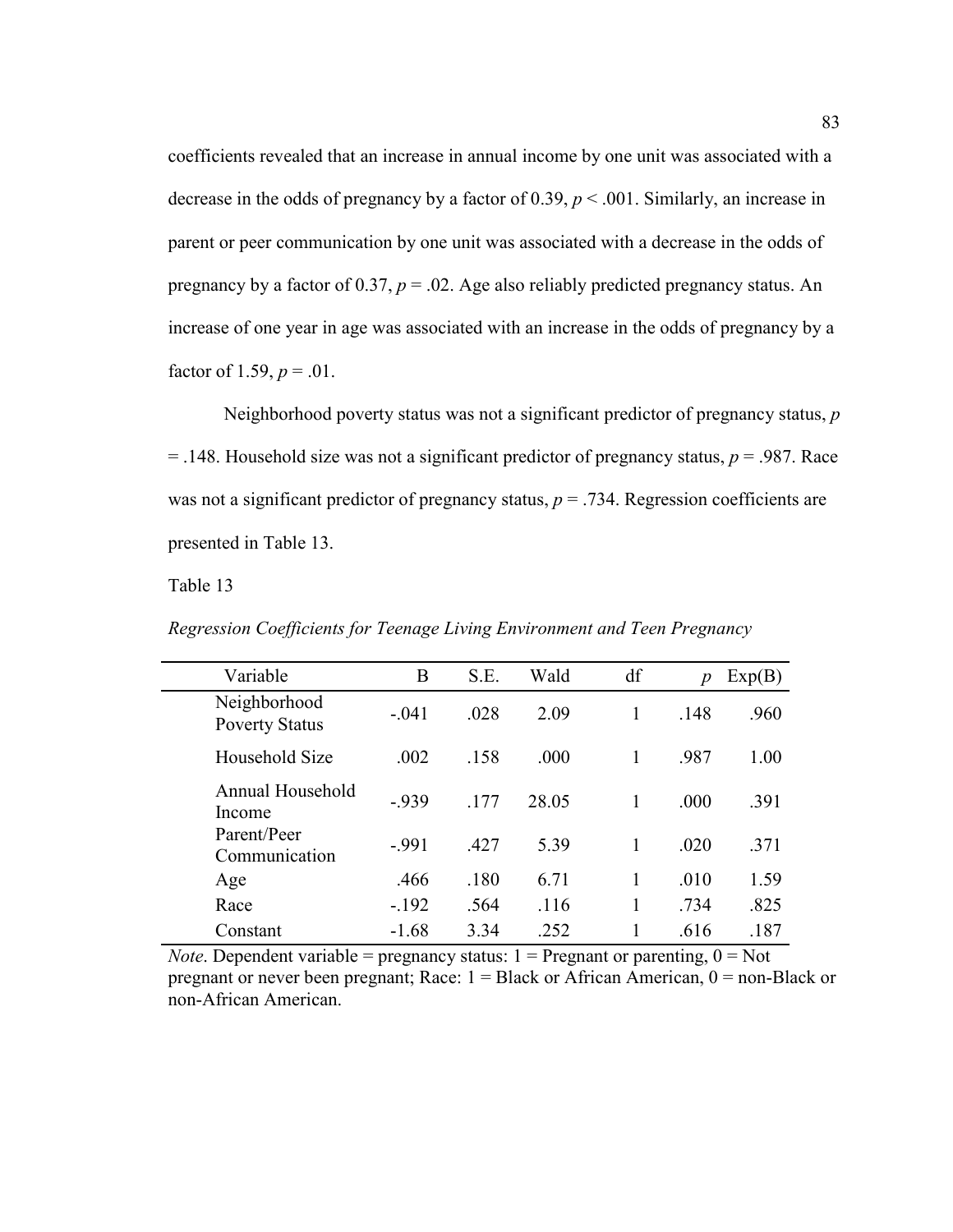## **Hypothesis 1a**

 $H<sub>1a</sub>$  stated that controlling for race and age, neighborhood poverty status of the teenager is a significant predictor of teenage pregnancy. Neighborhood poverty status was not a significant predictor of pregnancy status,  $p = .148$ . Therefore, the null hypothesis was not rejected.

## **Hypothesis 1b**

H1b stated that controlling for race and age, household size of the teenager is a significant predictor of teenage pregnancy. Household size was not a significant predictor of pregnancy status,  $p = 0.987$ . Therefore, the null hypothesis was not rejected.

## **Hypothesis 1c**

 $H_{1c}$  stated that controlling for race and age, household income of the teenager is a significant predictor of teenage pregnancy. The values of the coefficients revealed that an increase in annual income by one unit was associated with a decrease in the odds of pregnancy by a factor of  $0.39$ ,  $p < .001$ . Therefore, the null hypothesis was rejected.

## **Hypothesis 1d**

H1d stated that controlling for race and age, parental or peer communication of the teenager is not a significant predictor of teenage pregnancy. An increase in parent or peer communication by one unit was associated with a decrease in the odds of pregnancy by a factor of 0.37,  $p = 0.02$ . Therefore, the null hypothesis was rejected.

## **Research Question 2**

 Is there an association between personal factors and the risk of teenage pregnancy? Research question two was investigated with a second binary logistic regression model. The independent variables were parental education, teen academic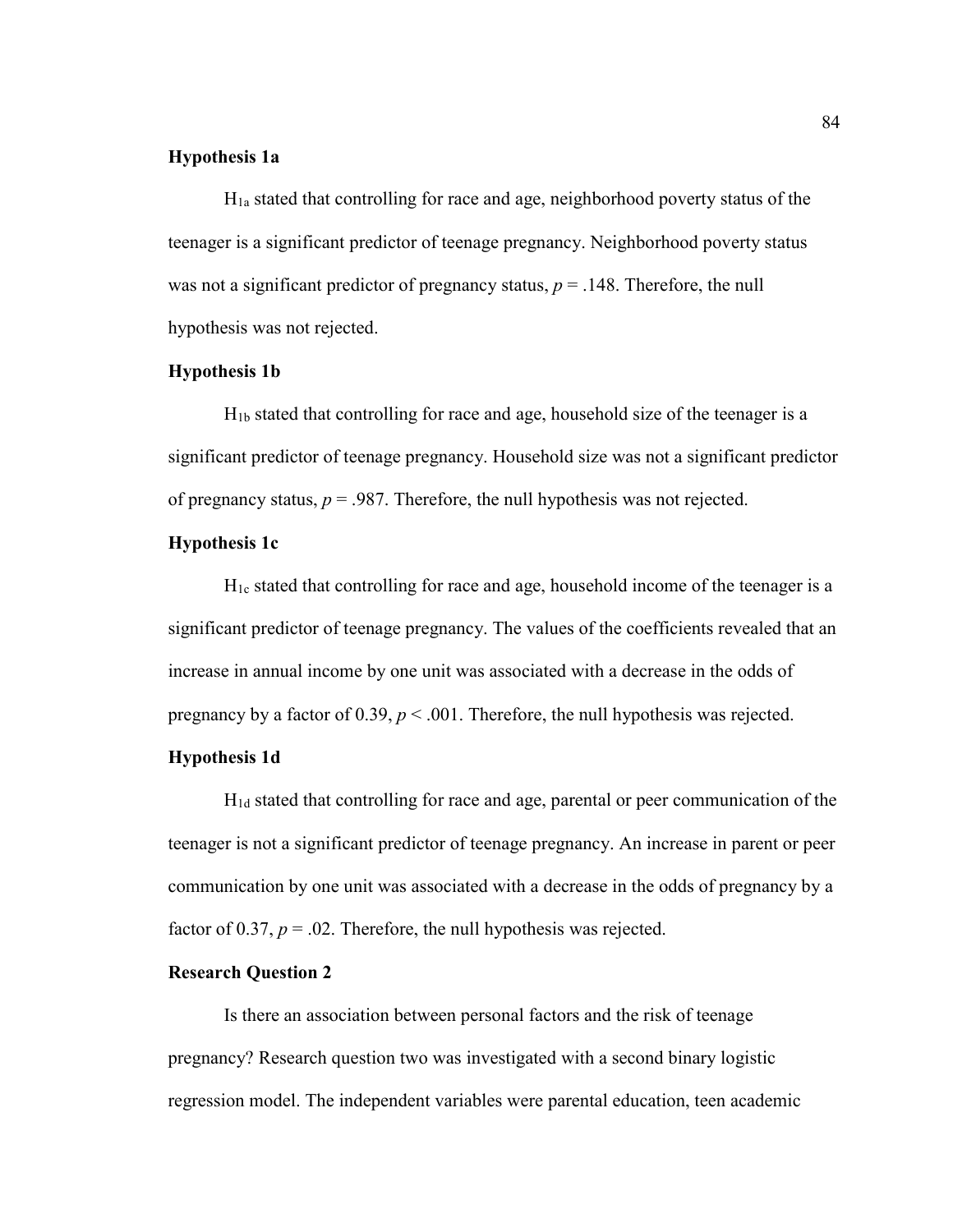achievement, knowledge of sexual health, and teen attitudes about sexual issues which represented personal factors. The dependent variable was pregnancy status. After three iterations, an acceptable logistic regression model was generated. After excluding the outlying residuals, a total of 192 cases were analyzed and the full model significantly predicted pregnancy status,  $X^2(7, N = 192) = 88.88, p < .001$ . The model accounted for 57.8% (Nagelkerke  $R^2$ ) of the variance in pregnancy status. Overall, 84.4% of predictions were accurate. Based on the analyses, the mother's education, teen academic achievement, teen attitudes about sexual issues, age, and race predicted pregnancy status. The values of the coefficients revealed that an increase in the mother's education by one unit was associated with an increase in the odds of pregnancy by a factor of 3.04,  $p <$ .001. Conversely, an increase in academic achievement as defined by GPA, by one unit was associated with a decrease in the odds of pregnancy by a factor of 0.13,  $p < .001$ . An increase in the positive attitudes toward sexual issues by one unit was associated with a decrease in the odds of pregnancy by a factor of  $0.02$ ,  $p < .001$ . Age also reliably predicted pregnancy status. An increase of one year in age was associated with an increase in the odds of pregnancy by a factor of  $3.07, p < .001$ . Race reliably predicted pregnancy status. Black or African American teens had reduced odds of being pregnant or parenting in this sample by a factor of 0.23.

The father's education was not a significant predictor of pregnancy status,  $p = .105$ . Knowledge of sexual health was not a significant predictor of pregnancy status,  $p = .059$ . Regression coefficients are presented in Table 14.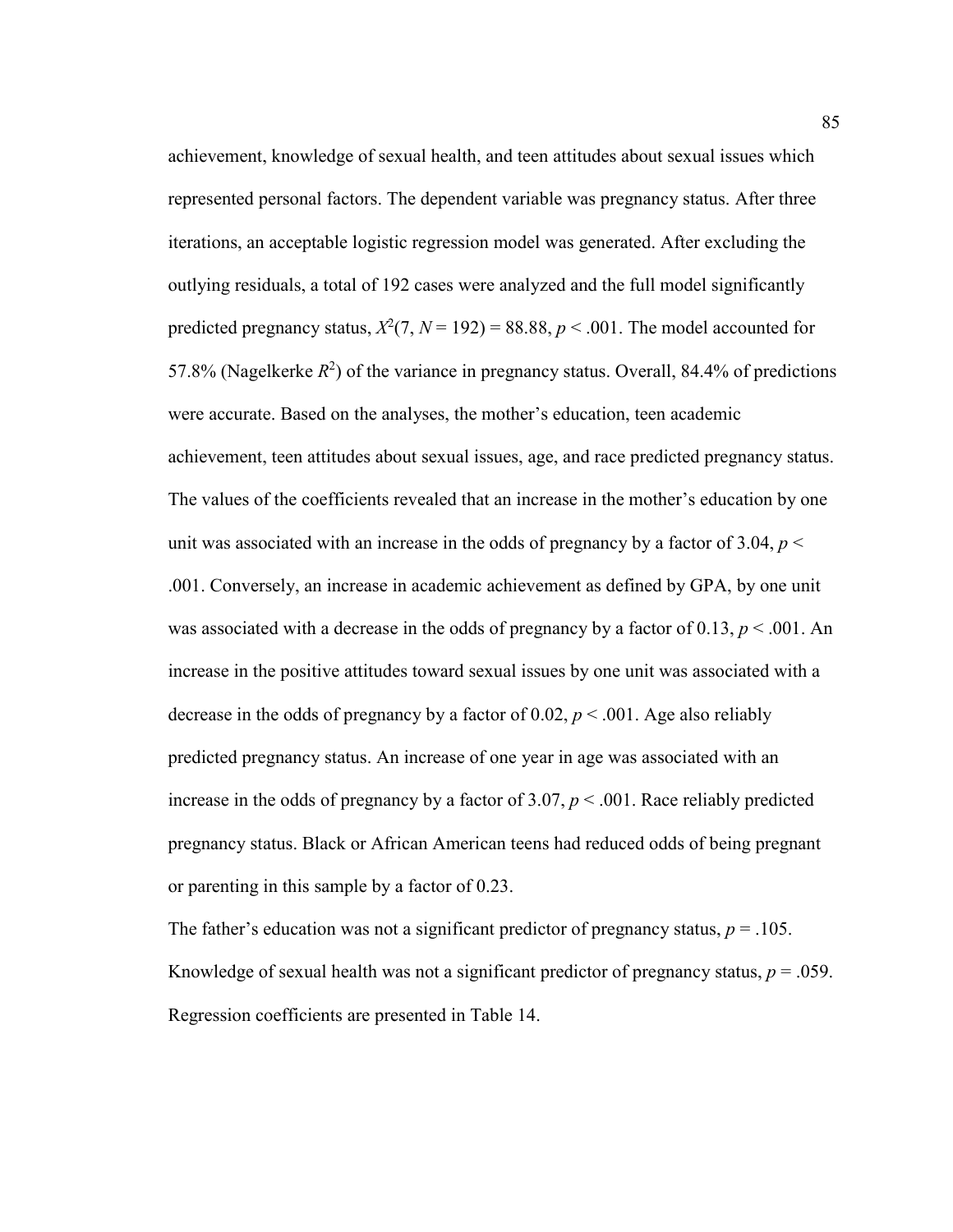## Table 14

| Variable                              | B       | S.E. | Wald  | df | $\boldsymbol{p}$ | Exp(B) |
|---------------------------------------|---------|------|-------|----|------------------|--------|
| Mother's<br>educational<br>attainment | 1.11    | .300 | 13.77 | 1  | .000             | 3.04   |
| Father's educational<br>attainment    | $-.246$ | .152 | 2.62  | 1  | .105             | .782   |
| <b>GPA</b>                            | $-2.04$ | .431 | 22.43 | 1  | .000             | .130   |
| Knowledge of<br>Sexual Health         | .065    | .035 | 3.56  | 1  | .059             | 1.07   |
| <b>Sex Related</b><br>Attitudes       | $-3.74$ | .823 | 20.58 | 1  | .000             | .024   |
| Age                                   | 1.12    | .253 | 19.67 | 1  | .000             | 3.07   |
| Race                                  | $-1.46$ | .594 | 6.04  | 1  | .014             | .233   |
| Constant                              | $-9.16$ | 5.01 | 3.34  | 1  | .067             | .000   |

*Regression Coefficients for Teenage Personal Factors and Teen Pregnancy* 

*Note*. Dependent variable = pregnancy status:  $1 =$  Pregnant or parenting,  $0 =$  Not pregnant or never been pregnant; Race:  $1 = Black$  or African American,  $0 = non-Black$  or non-African American.

#### **Hypothesis 2a**

H2a stated that controlling for race and age, parental education of the teen's parents is a significant predictor of teen pregnancy. The values of the coefficients revealed that an increase in the mother's education by one unit was associated with an increase in the odds of pregnancy by a factor of  $3.04$ ,  $p < .001$ . Therefore, the null hypothesis was rejected.

## **Hypothesis 2b**

H2b stated that controlling for race and age, teen academic achievement is a significant predictor of teen pregnancy. An increase in academic achievement (as defined by GPA) by one unit was associated with a decrease in the odds of pregnancy by a factor of 0.13,  $p < .001$ . Therefore, the null hypothesis was rejected.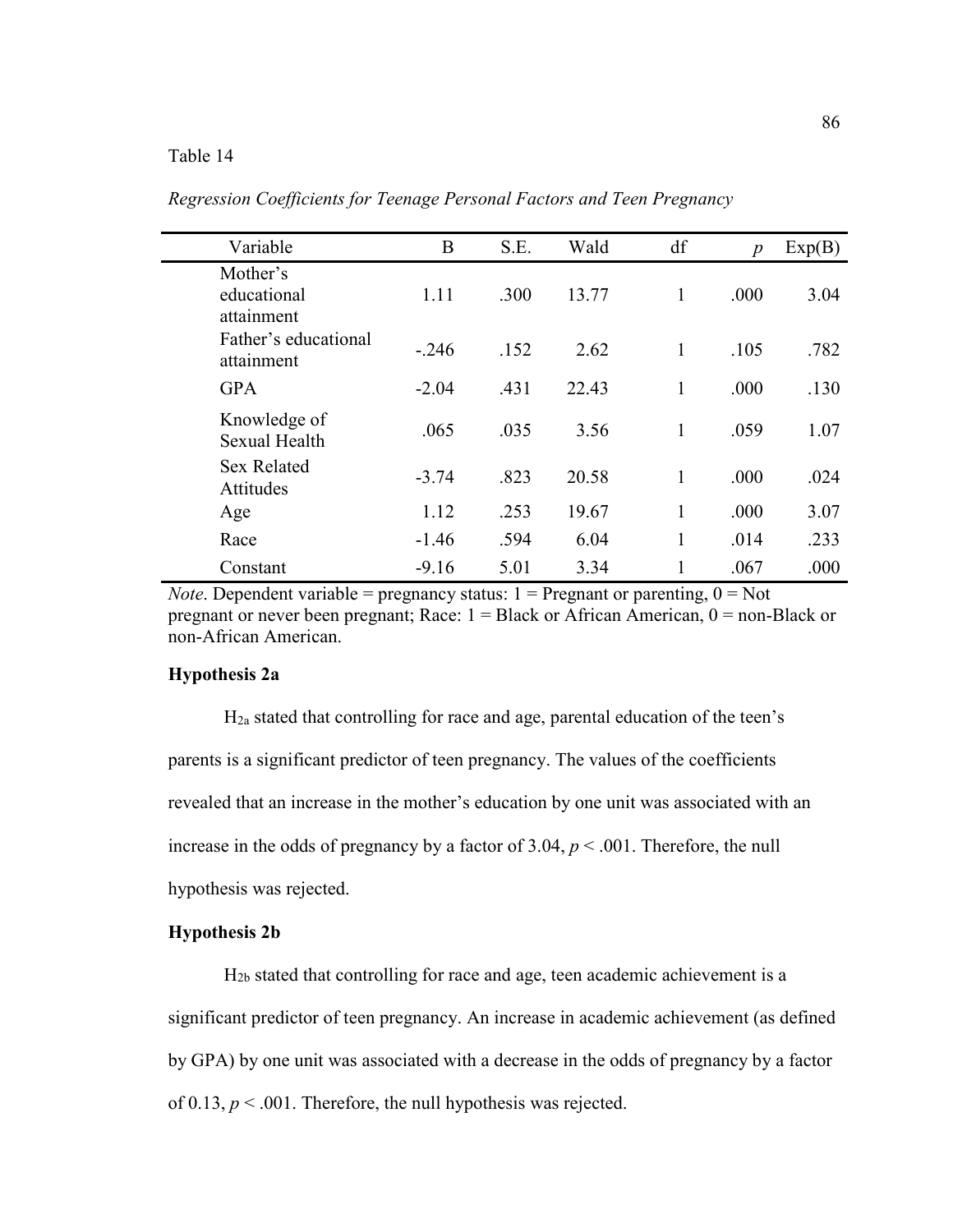## **Hypothesis 2c**

 $H<sub>2c</sub>$  stated that controlling for race and age, teen knowledge of sexual health is a significant predictor of teen pregnancy. Knowledge of sexual health was not a significant predictor of pregnancy status,  $p = 0.059$ . Therefore, the null hypothesis was not rejected.

## **Hypothesis 2d**

H2d stated that controlling for race and age, teen attitudes about sexual issues is a significant predictor of teen pregnancy. An increase in the positive attitudes toward sexual issues by one unit was associated with a decrease in the odds of pregnancy by a factor of 0.02,  $p < .001$ . Therefore, the null hypothesis was rejected. A summary of the hypotheses tested and their outcomes is presented in Table 15.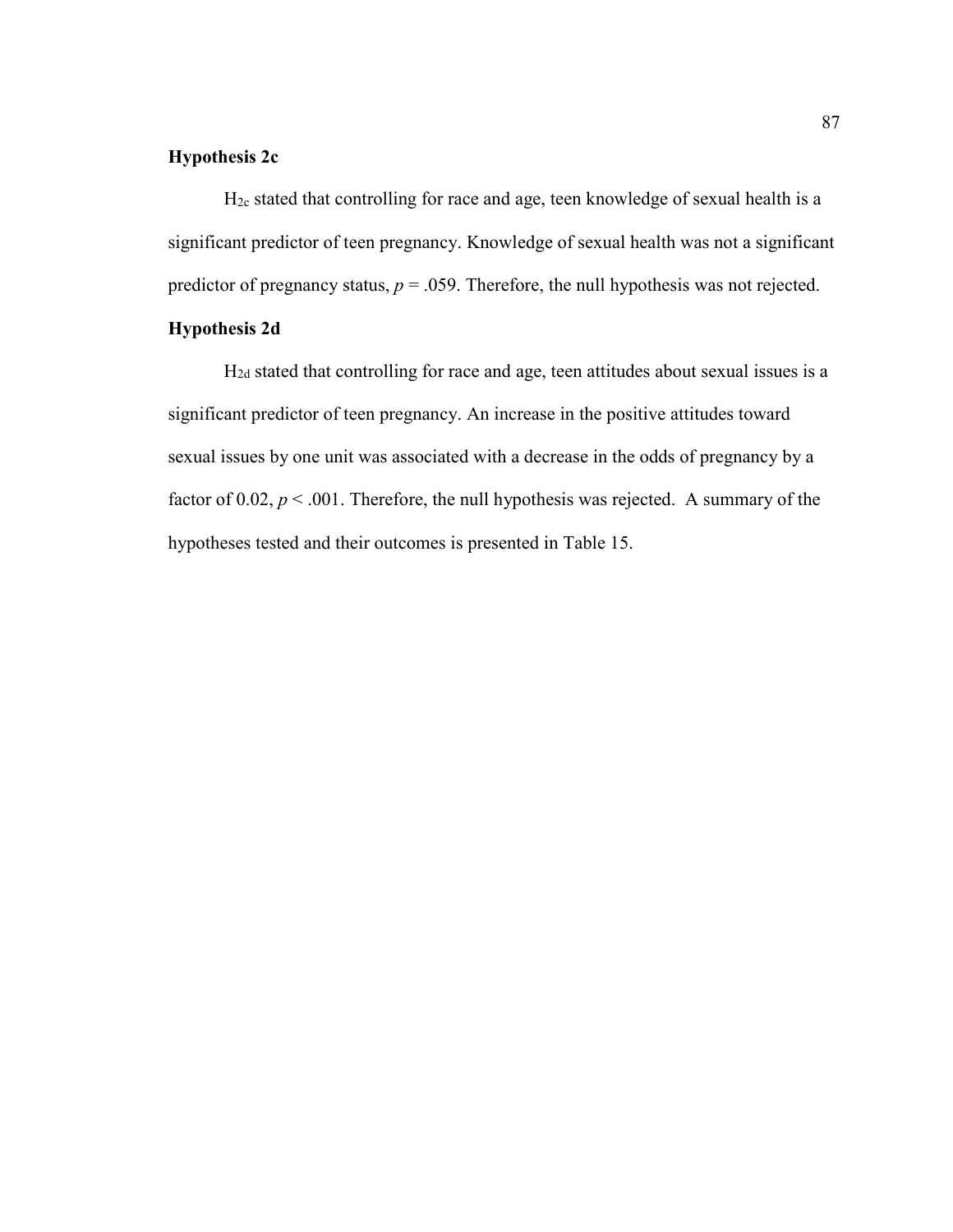# Table 15

*Summary of Hypotheses and Outcomes* 

| Hypothesis                                                                                                                       | Significance | Supported or<br>Not Supported |
|----------------------------------------------------------------------------------------------------------------------------------|--------------|-------------------------------|
| $H1a$ : Neighborhood poverty status of the teenager is<br>a significant predictor of the risk of teenage<br>pregnancy.           | $p = .148$   | Not Supported                 |
| $H_{1b}$ : Household size of the teenager is a significant<br>predictor of the risk of teenage pregnancy.                        | $p = .987$   | Not Supported                 |
| H <sub>1c</sub> : Household income of the teenager is a<br>significant predictor of the risk of teenage<br>pregnancy.            | p < .001     | Supported                     |
| $H_{1d}$ : Parental or peer communication of the<br>teenager is not a significant predictor of the risk of<br>teenage pregnancy. | $p = .02$    | Supported                     |
| $H2a$ : Parental education of the teen's parents is a<br>significant predictor of the risk of teen pregnancy.                    | p < .001     | Supported                     |
| $H_{2b}$ : Teen academic achievement is a significant<br>predictor of the risk of teen pregnancy.                                | p < .001     | Supported                     |
| H <sub>2c</sub> : Teen knowledge of sexual health is a<br>significant predictor of the risk of teen pregnancy.                   | $p = .059$   | Not Supported                 |
| $H_{2d}$ : Teen attitudes about sexual issues are a<br>significant predictor of the risk of teen pregnancy.                      | p < .001     | Supported                     |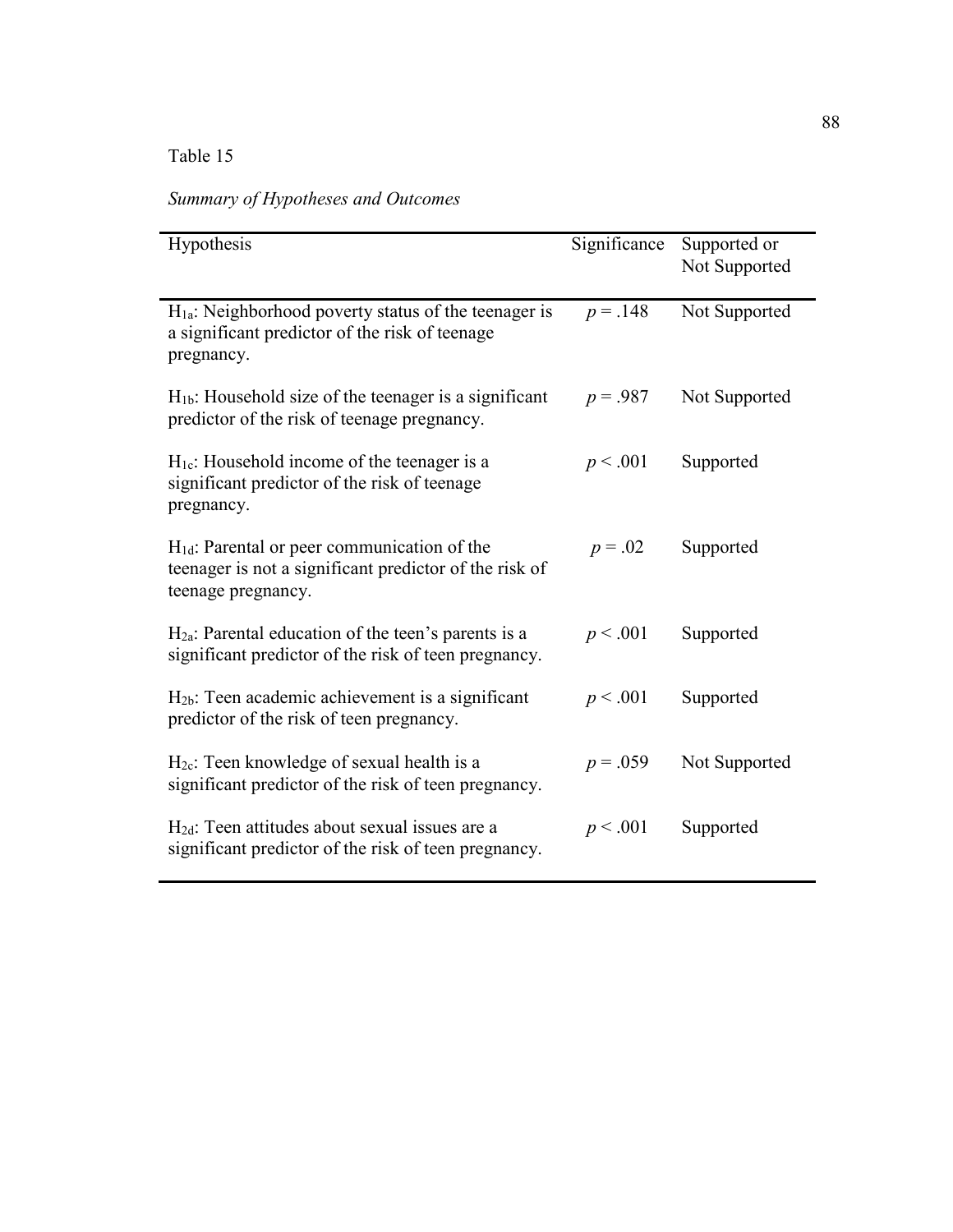## **Conclusion**

 Two primary research questions and eight related were formulated for investigation. Five alternative hypotheses were supported and three were not supported. Among the hypotheses that were supported, it was determined that household income was significantly and negatively related to pregnancy status. As household income increased, the odds of teen pregnancy decreased. As parental or peer communication increased, the odds of teen pregnancy decreased. Parental education was a significant predictor of teen pregnancy. For this sample of teens, it was found that an increase in the mother's education resulted in a decrease in the odds of pregnancy. An increase in teen academic achievement (as measured by GPA) resulted in a decrease in the odds of pregnancy. An increase in positive attitudes toward sex among teens was associated with a decreased in the odds of pregnancy.

 Three hypotheses were not supported. Neighborhood poverty status (as measured by the median household income of the zip code) was not associated with teen pregnancy. Household size of the teenager was not a significant predictor of teen pregnancy. Teen knowledge of sexual health was not a significant predictor of teen pregnancy. Implications of these results will be discussed in Chapter Five.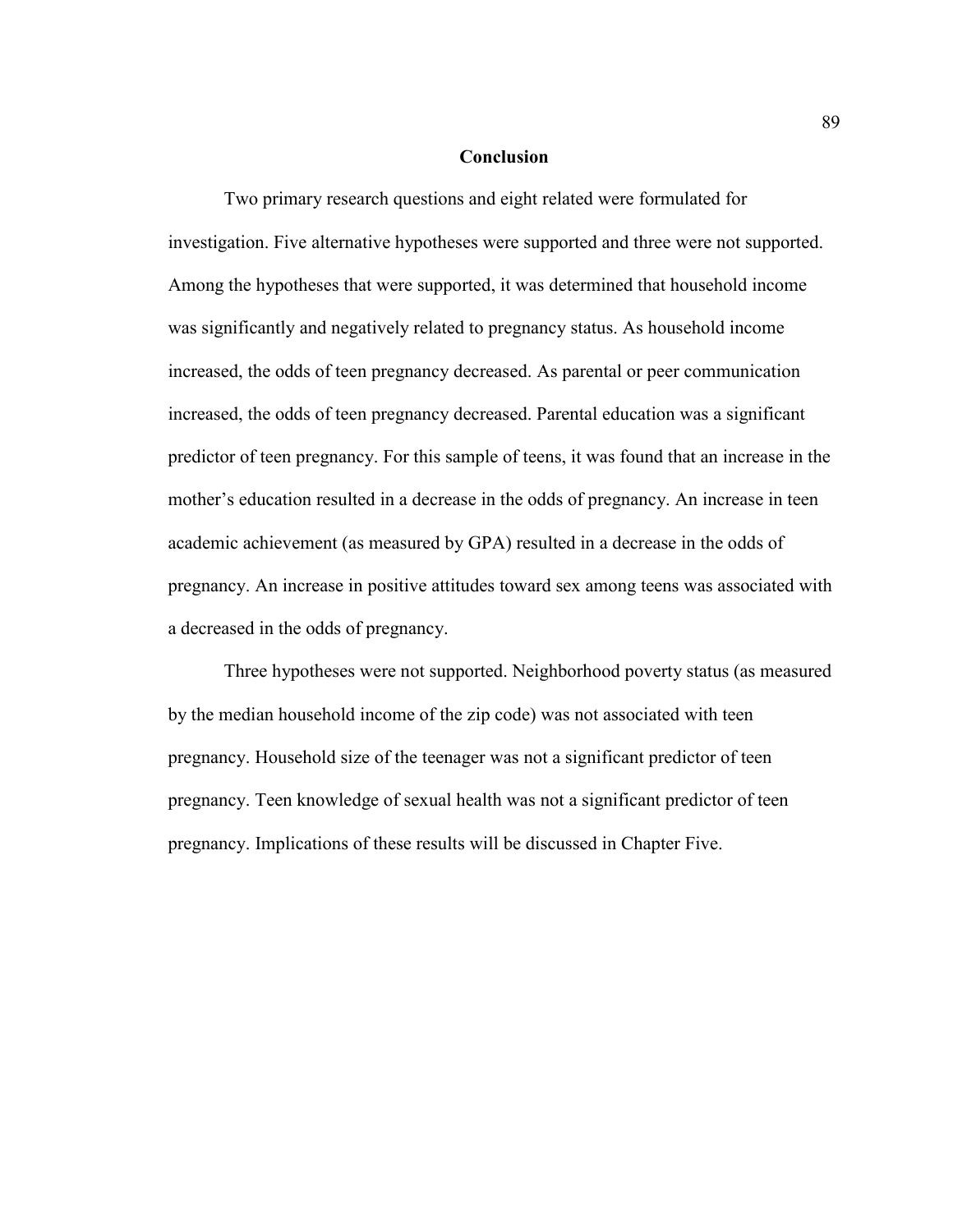Chapter 5**:** Summary, Recommendations, and Conclusion

#### **Summary**

The purpose of this study was to examine the impact of environmental and individual risk factors on the risk of teen pregnancy. The quantitative data were collected in a survey of 212 adolescent females from two sites in Southwest Georgia: Southwest Georgia Division of Adolescent Health and Youth Development and the Millennium Second Chance Educational Center. Both of these organizations provided services to adolescents between the ages of 10 and 19. However, this survey included only females participating in either one of these programs between the ages of 15 and 19.

I made every effort to secure the proper number of participants and minimize the chance of error. The sample size  $(n = 212)$  observed was larger than the calculated requirement of 197 participants (based on the estimated population of participants of 400). In order to determine the appropriateness of the observed sample size, I used the Raosoft online sample size calculator (Raosoft, 2004). The increased participation was due to the site coordinator's willingness to promote participation of the survey by allowing me to visit the site as frequently as required, as well as the large number of parents providing consent for their adolescent to participate in the study.

Analyses of the data revealed that there was no significant relationship between neighborhood poverty status and household size of the teenager and the risk of teen pregnancy. Therefore, Hypothesis 1a and Hypothesis 1b were rejected. Neighborhood poverty status and household size were not significant predictors of the risk of teen pregnancy. However, in reference to Hypotheses 1c and 1d, household income and parental/peer communication of the teenager were predictors of the risk of teen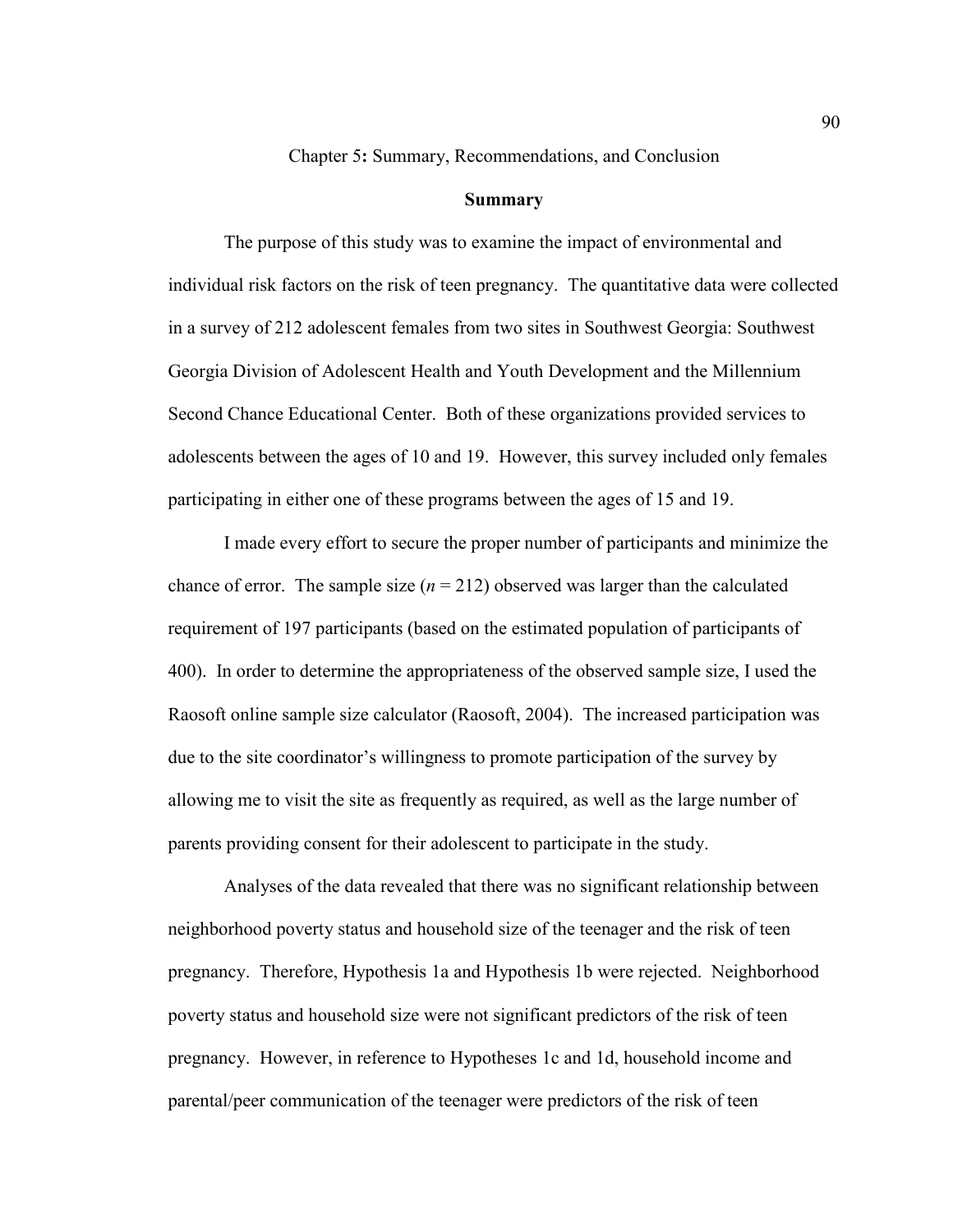pregnancy. Data analyses showed that as household income increased, the odds of teen pregnancy decreased. Also, as parental/peer communication increased, the odds of teen pregnancy decreased.

 Based on the data, Hypothesis 2c was rejected, as teen knowledge of sexual health was not a significant predictor of the risk of teen pregnancy or parenthood. However, in reference to Hypothesis 2a, concerning parental education of the teen's parents; Hypothesis 2b, concerning the teen's academic achievement; and Hypothesis 2d, concerning the teen's attitudes about sexual issues, all of the variables were significant predictors of the risk of teen pregnancy. Therefore, these hypotheses were not rejected. For parental education, an increase in teen's parental education resulted in a decrease in the risk of teen pregnancy. Also, an increase in teen academic achievement decreased the risk of teen pregnancy. Additionally, an increase in positive attitudes toward sex was associated with a decrease in the risk of teen pregnancy.

## **Demographic Trends**

 Demographic trends are important because trends in teen pregnancy may be directly affected by both social and economic factors. According to CDC (2014), African Americans and Hispanics made up 57% of teen births in the United States, with an African American teen pregnancy rate of 47.3 per 1,000 of females between the age of 10 and 19 years old and a Hispanic teen pregnancy rate of 49.6 per 1,000. Additionally, the American Indian/Native American teen pregnancy rate was 36.1 per 1,000, the Non-Hispanic White teen pregnancy rate was 21.7 per 1,000, and the Asian/Pacific Islander teen pregnancy rate was 10.2 per 1,000.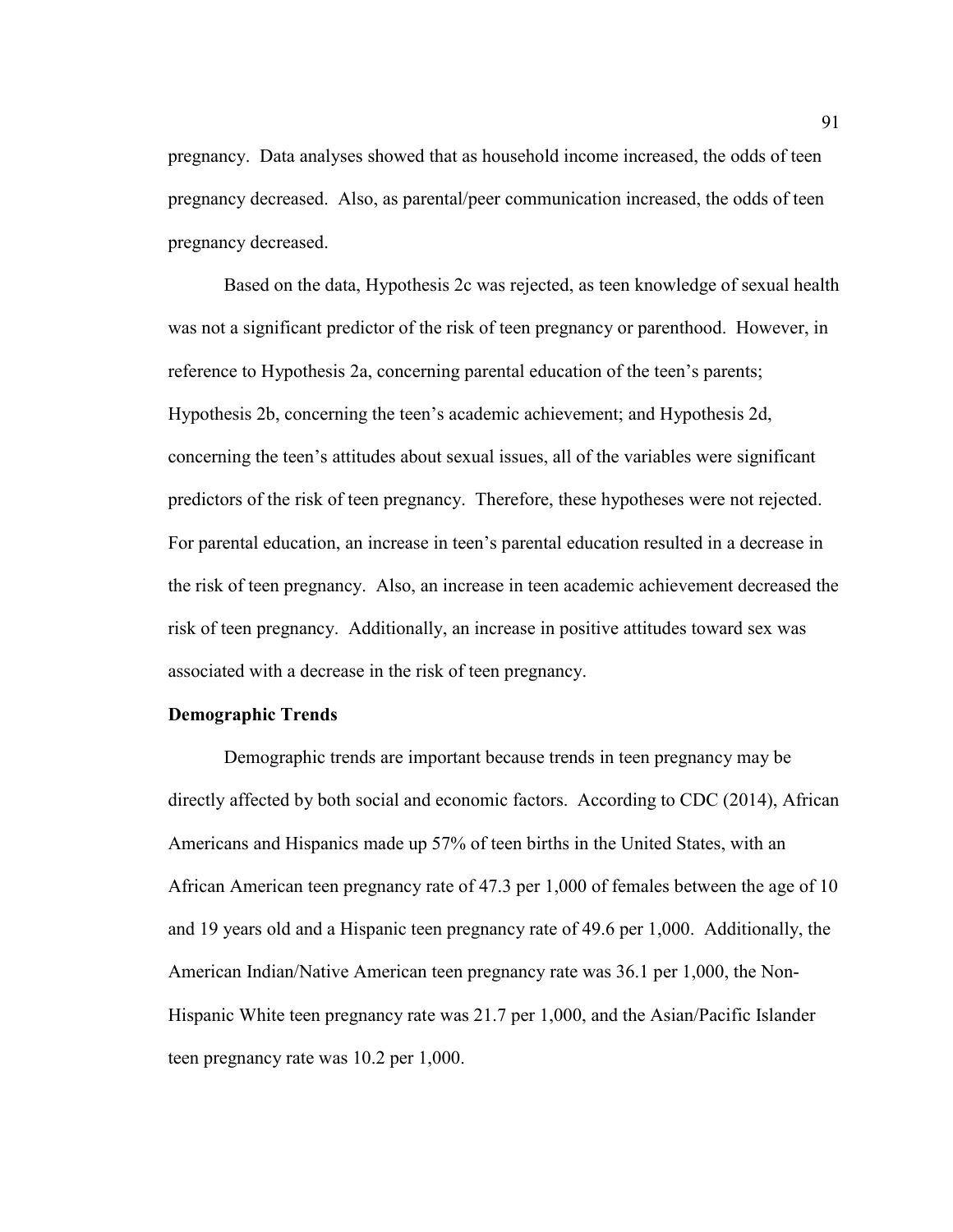Georgia is ranked 17th in the United States in teen pregnancy. In 1995, Georgia had the highest teen pregnancy rate in the nation (GCAPP, 2014). Teen pregnancy is a problem in Georgia that should be addressed without placing emphasis on race. However, knowing the racial demographics and the incidence of teenage pregnancy is essential in helping in the reduction of the risks associated with teenage pregnancy.

**Race and ethnicity.** One of the most obvious trends noted in this study was that out of the 212 participants,  $67\%$  ( $n = 142$ ) were African American. Among participants, 18.9% (*n* = 40) were White, 4.2% (*n* = 9) were biracial (African American and White), 3.3% (*n* = 7) were American Indian or Native American, 0.9% (n = 2) were biracial (African American and Pacific Islander), 0.5% (*n* = 1) was Asian or Pacific Islander, and another  $0.5\%$  ( $n = 1$ ) was bi-racial African American and Pacific Islander. Regarding ethnicity,  $6.1\%$  ( $n = 13$ ) were of Hispanic origin and 93.9% ( $n = 199$ ) were not.

**Age and grade.** The 212 participants in this study were females between the ages of 15 and 19. The median age for the participants was 16.73. Of the 212 participants, 40 were age 15, 63 were age 16, 42 were age 17, 50 were age 18, and 17 were age 19. Additionally, 33 of the participants were in the ninth grade, 62 were in 10th grade, 51 were in 11th grade, and 66 were in 12thgrade. All four grades and all ages between 15 and 19 were represented in this study.

**Zip code.** One of the questions asked on the survey was "What is your zip code?" The 212 participant responses generated 14 different zip codes: 31010, 31015, 31068, 31092, 31701, 31705, 31707, 31709, 31714, 31721, 31763, 31790, 31791, and 31902. The different zip codes were from seven different counties in South Georgia: Crisp, Dougherty, Dooly, Lee, Muscogee, Turner, and Worth.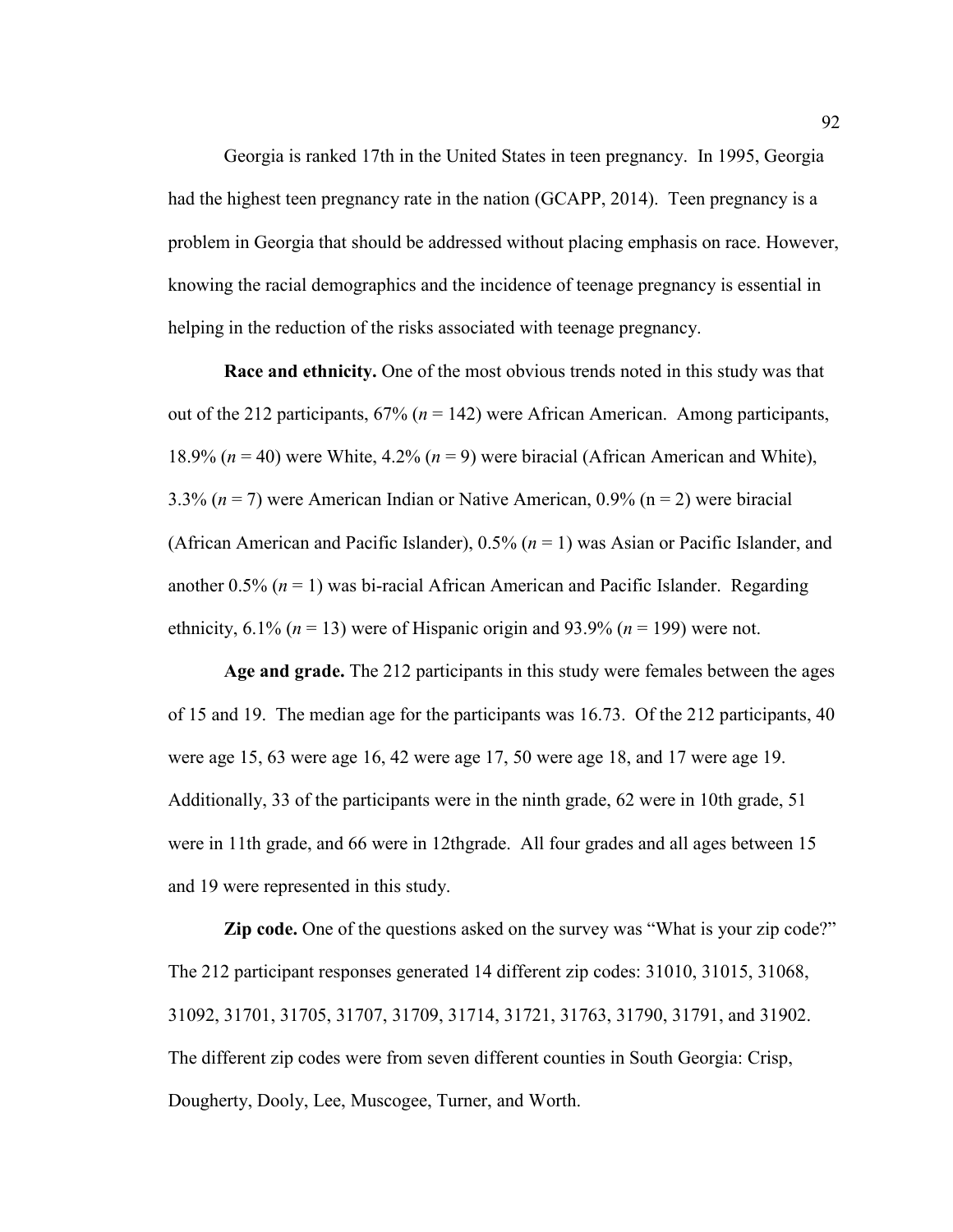**Household income.** The median household income was based on the participants' zip codes represented in the study. The median household income data were retrieved online from the American Community Survey, conducted by the U.S. Census Bureau, (2009), which was used as a variable for neighborhood poverty status in this study. The median household income by zip code ranged from \$15,504 to \$61,026 annually.

**Parental/peer communication.** According to a survey from the National Campaign to Prevent Teen and Unplanned Pregnancy (2012), teens indicate that their parents are influential in their decisions about sex. Eighty-seven percent of these teens stated that it would be easier to postpone sexual involvement and avoid teen pregnancy if they could be more honest and open with their parents when communicating about sexual health among teens (National Campaign to Prevent Teen and Unplanned Pregnancy, 2012). This study revealed that an increase in parent/peer communication decreased the risk of teen pregnancy. Conversely, lack of parent/peer communication pertaining to sex and pregnancy increased the teen's risk of pregnancy.

**Parental education.** A teenager's parent's education is important Research shows that parents are highly influential in their children's education, views on life, and attitudes towards sex. The education level of a parent's achievement is directly correlated to a child's academic and behavioral achievements. Research has shown that a mother's educational level plays a huge role in a child's intellectual development (National Center for Children in Poverty, 2007). Additionally, a study showed that lower educational levels contributed to lower household incomes and more behavioral problems in children (National Center for Children in Poverty). The research in this study showed that parental education affects a teenager's risk of pregnancy. Additionally, as shown by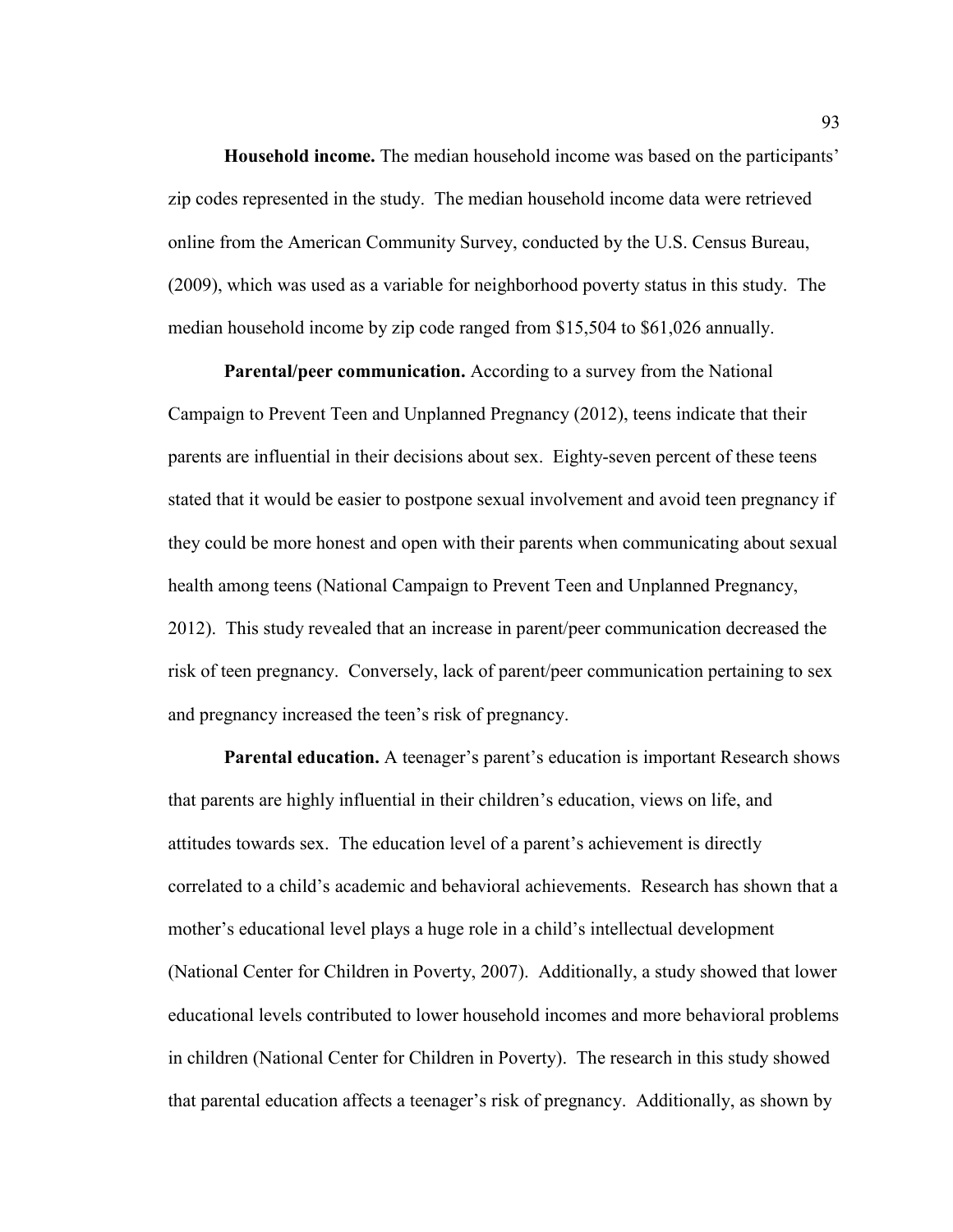previous studies, an increase in a mother's education decreased a teenager's risk of pregnancy (National Center for Children in Poverty). However, the teenager's father's education was not a significant predictor of teenage pregnancy.

**Knowledge***.* The results of this study revealed no significant difference in the risk of sexual health knowledge and the risk of teenage pregnancy. Data analysis revealed a low probability score,  $p = 0.059$ . Knowledge of sexual health scores were determined based on the percentage correct. Scores ranged from  $42.86\%$  to  $100\%$  ( $M = 91.48$ ,  $SD =$ 12.76). The scores were determined to be excellent, with a mean score of 91.48. There were no significant differences in responses among all groups, regardless of age, race, grade level, living environment, or the teenager's pregnancy status. This study finding is consistent with current research, in that there is no significant relationship between sexual health knowledge and teen pregnancy. According to Carter and Spear (2002), adolescent's knowledge regarding pregnancy prevention is modest, which might be an indication that some teen females are at risk of unintentional pregnancy. The quantitative data in this study showed that only 25% ( $n = 53$ ) of the participants had never taken a sex education class. Therefore, it was not expected for the knowledge scores to be low and the risk of teen pregnancy to be high.

**Attitudes***.* Four attitude domains were assessed in this study: clarity of personal sexual values, attitude toward sexuality in life, attitude toward the importance of birth control, and attitude toward premarital intercourse. Only one domain, attitude toward premarital intercourse, had a lower score across age groups, racial categories, and pregnancy statuses. It is difficult to determine whether the lower score indicates a level of assurance regarding premarital sex. According to Masters et al. (2008), attitudes can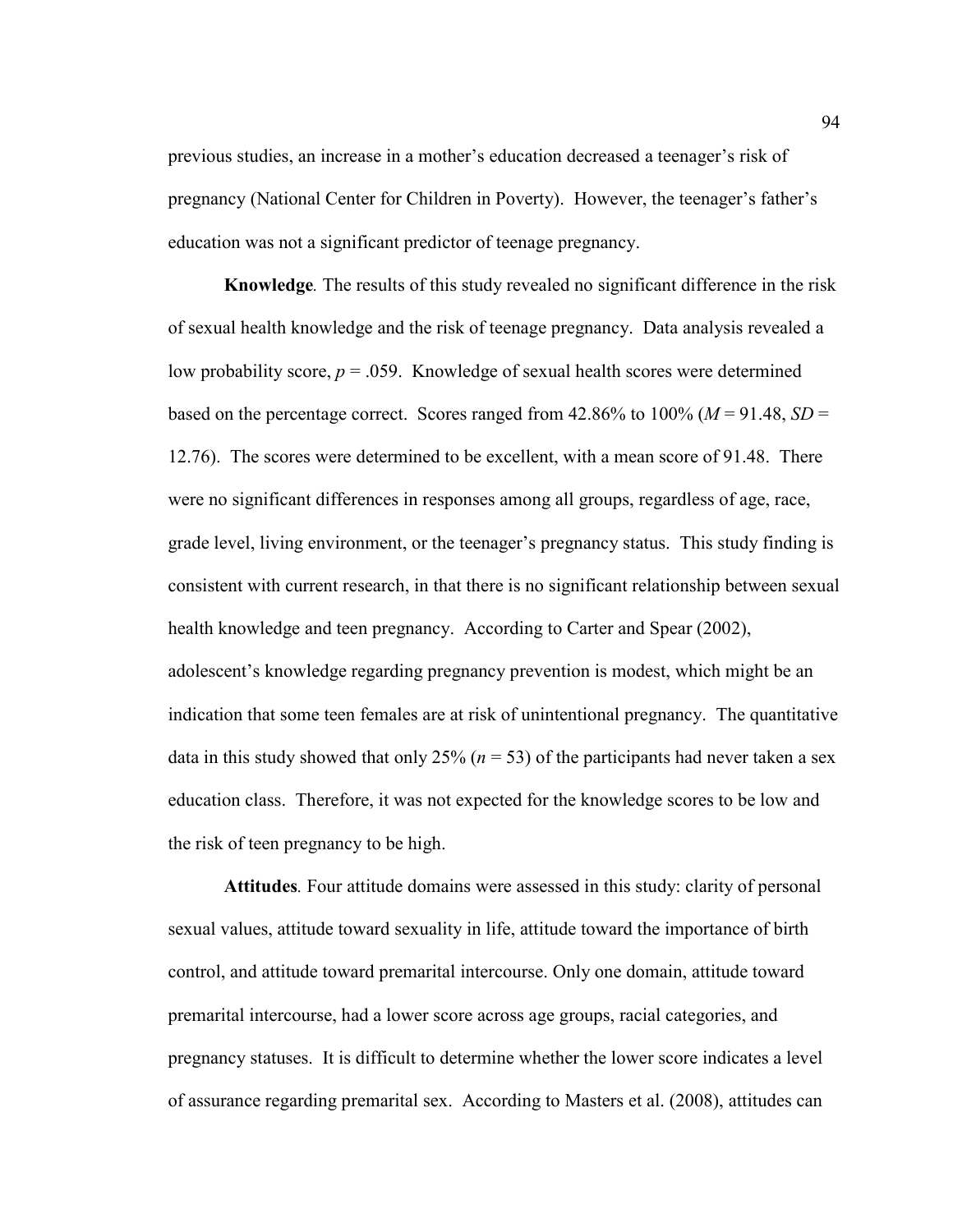be predictors of future behaviors. Teen attitudes toward sex are situational; influential situations may involve their parents, family members, other loved ones, and peers. However, it is more feasible to change a teenager's attitudes than to alter the social and economic conditions from which the attitudes were derived. Previous research showed that normal beliefs and attitudes may predetermine the teenager's sexual intentions (Fisher et al., 1995). When there is an understanding of the teenager's attitude toward sex, more effective pregnancy prevention initiatives and programs can be developed.

There were no significant differences in Domain 1(clarity of personal sexual values) and Domain 2 (attitude toward sexuality in life). The average scores for these two domains indicated a neutral response. This could imply that the participants were uncertain about their positive or negative influences of clarity of personal sexual values and their attitude toward sexuality in life. However, Domain 3 (the importance of birth control) had a high average score. This could imply that teenagers would take precautions to prevent pregnancy prior to getting involved in sexual activity. This may be true for some of the teenagers in Southwest Georgia. However, this may not be true for other teenagers.

It is often seen in the literature that knowledge and educational efforts are important when trying to change negative health behaviors (Glanz  $\&$  Rimer, 2005). It is important to educate this study's population concerning the negative behaviors associated with the risk of teen pregnancy. Future initiatives and programs are needed to identify the most effective method to target the factors that are risks for teen pregnancy. Understanding these factors associated with the risk of teen pregnancy is essential in implementing strategies to combat teen pregnancy.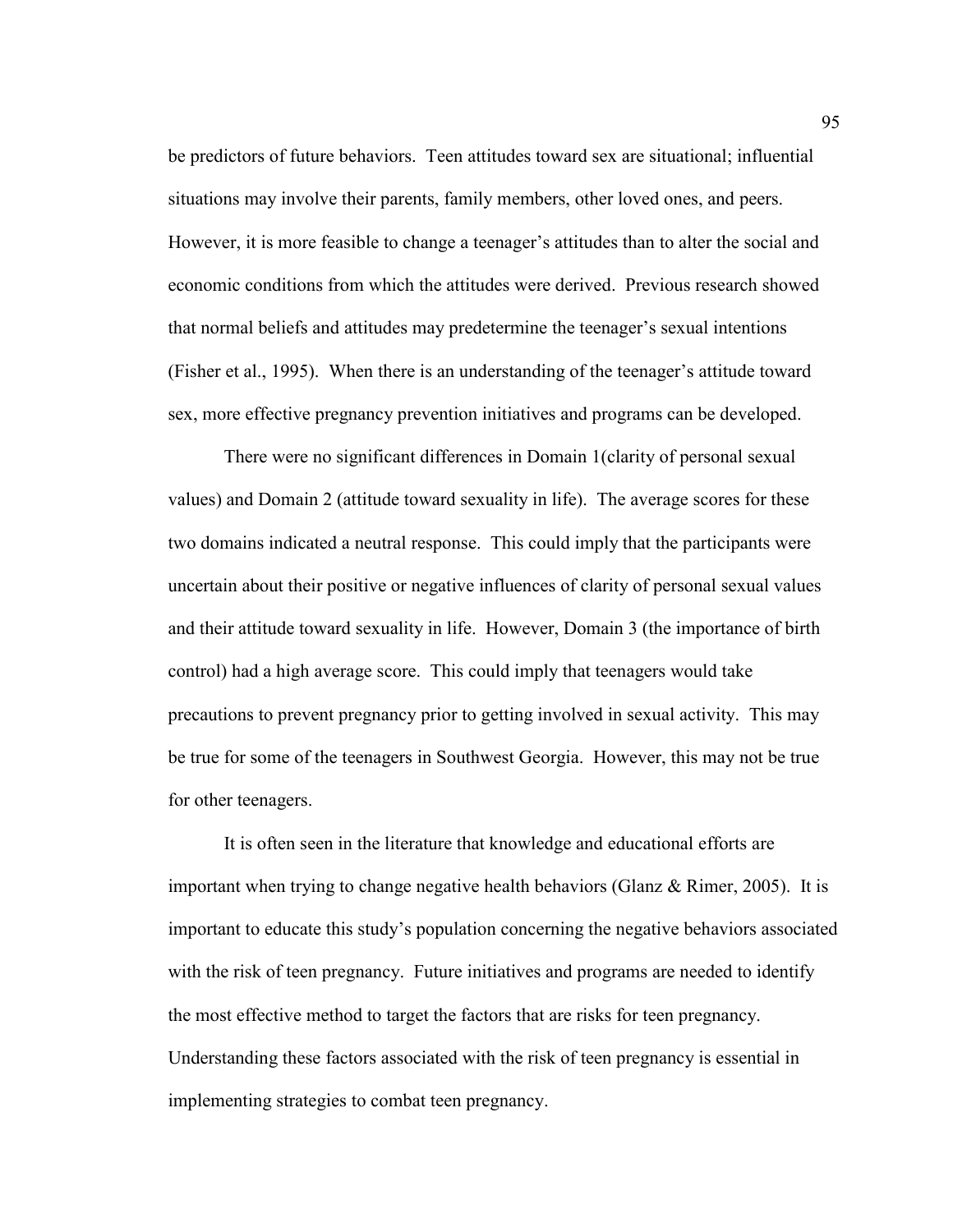### **Conclusion and Social Change Implications**

The impacts of teenage pregnancy and childbearing pose many negative consequences for teen parents, their children, and society. In numerous studies, researchers have examined pregnancy during adolescence and have shown that teenagers who become parents are less likely to graduate from high school, more likely to receive government assistance, and more likely to live in poverty. Also, teen parents are more likely to have children with poorer educational, behavioral, and health outcomes in comparison to older parents (Office of Adolescent Health, 2015). Teenage pregnancy is considered a revolving cycle. There have been many attempts to control teenage pregnancy. Many of these attempts have proven to be effective, as evidenced by the recent decline in teenage pregnancy. However, U.S. teen birth rates still remain higher than those of any other country.

 Researchers, health educators, and community stakeholders have been exploring various strategies to manage the problem of teenage pregnancy and the contributing factors. Many initiatives have had the aim of reducing teenage pregnancy. These initiatives may sometimes cause a socioeconomic strain on smaller communities such as the ones in Southwest Georgia in which I did my research. The purpose of this discussion is to expound on the issues that contribute to the risk of teen pregnancy and explore current programs aimed at promoting safer sex in order to reduce teen pregnancy and parenting and save taxpayers money.

The data from this study revealed that 25% of the participants ( $n = 53$ ) had never taken a sex education course. Although this number is somewhat low, it is alarming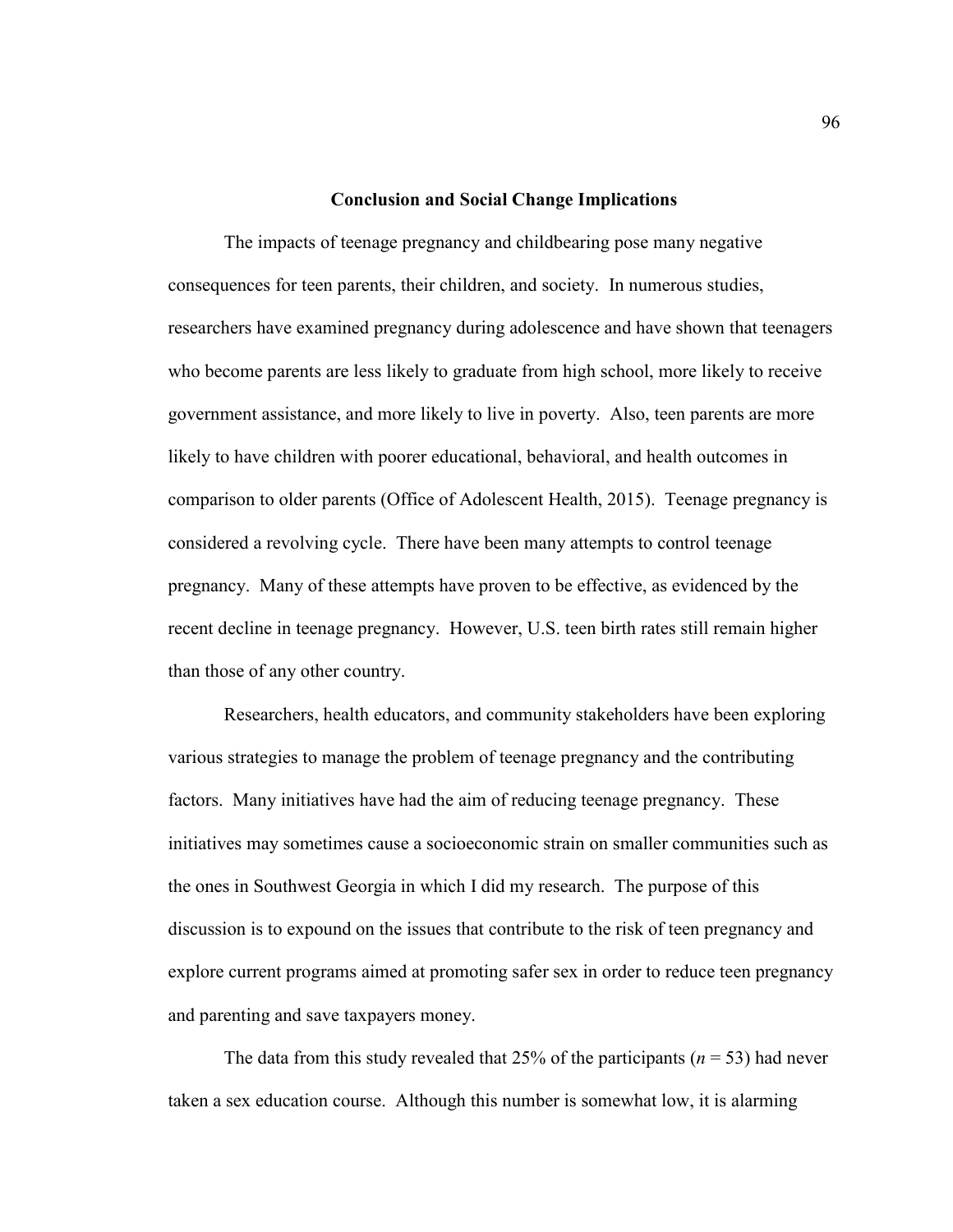because most school curricula include some form of sexual health education class between the sixth and the eighth grade. The participants in this study were ninth through 12 th graders. Sexual health education and knowledge are essential in order for adolescents to remain healthy and avoid negative behaviors associated with sexual health. Southwest Georgia has implemented sex education in the public schools. However, parental consent must be attained prior to any student taking a sex education class. Georgia does not mandate an abstinence-only sex education curriculum, and sex education in Georgia schools has been required since 1988 (Sex Education in Georgia Schools, 2009). The State of Georgia does not have a standardized curriculum. However, many schools in Georgia have received funding and presented abstinence-only sex education using *Choosing the Best,* an abstinence-centered curriculum. Although each district is allowed to choose its own sex education curriculum, there needs to be a standardized, comprehensive sex education program throughout the state of Georgia.

 Abstinence-only education is a start when it comes to educating youth. The goal of abstinence-only education is to create an environment for teenagers to wait until marriage before engaging in sexual activity. Abstinence has been proven to be effective in preventing pregnancy and STDs only if it is practiced consistently and correctly; that is, there must be "no form of sexual contact." Teens who say they are "abstinent" have a high STD infection rate (Malone & Rodriquez, 2011). This is due primarily to teenagers engaging in sexual activity other than sexual intercourse (penis to vagina).

 Research has shown that comprehensive sex education programs are more effective in promoting positive sexual health behaviors. Comprehensive sex education includes teaching abstinence, in addition to presenting information on reproductive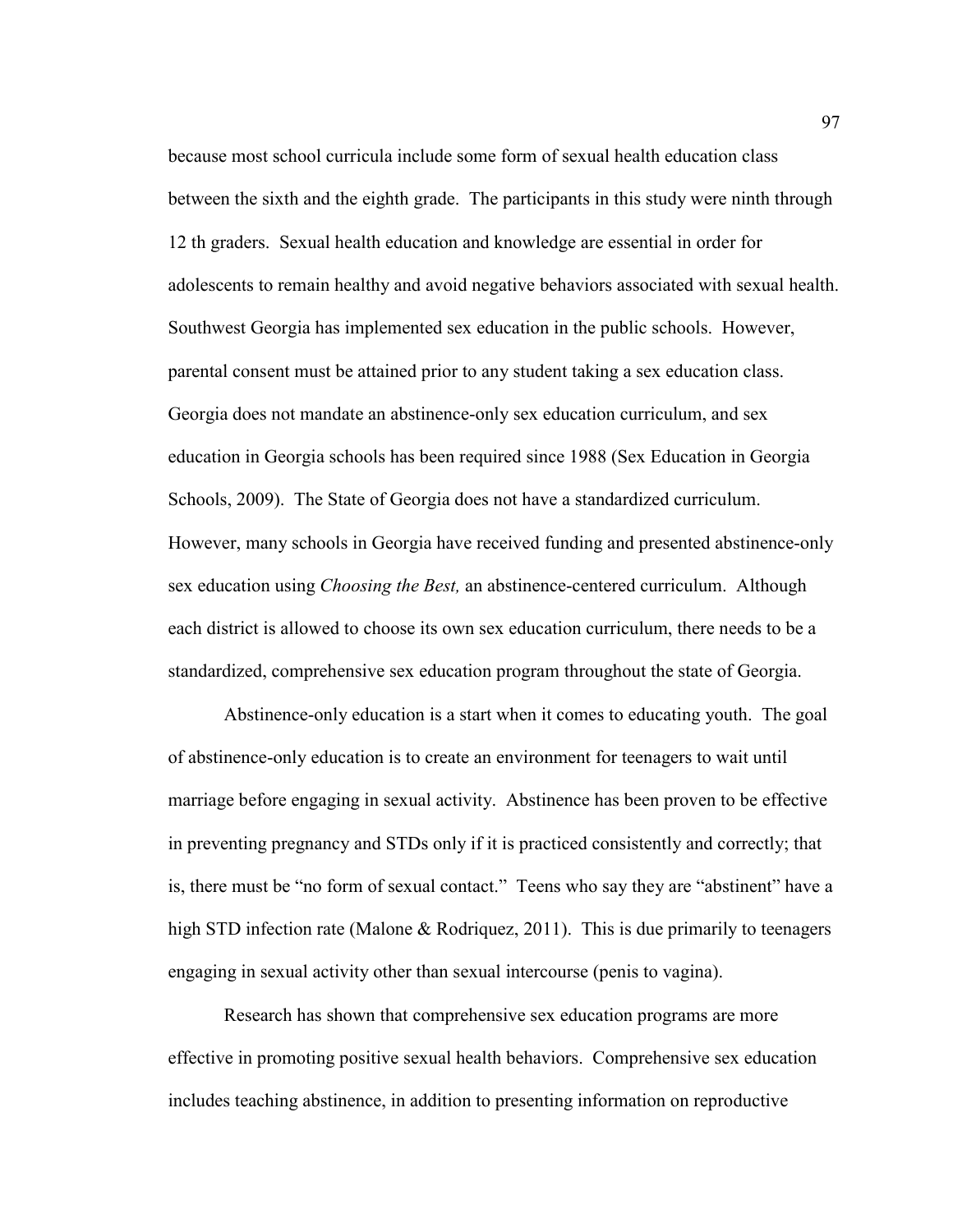development, anatomy, puberty, contraception, reproductive choice, and the lesbian, gay, bisexual, and transgender community (Malone & Rodriquez, 2011). Additionally, comprehensive sex education programs are required to be "science-based and medically accurate, (Guttmacher, 2010)."

 There continues to be a debate on whether abstinence-only or comprehensive sex education should be taught in schools. Most parents and policymakers favor abstinenceonly approaches. Proponents of this tactic feel that it promotes abstinence and they want their youth to remain abstinent until marriage. However, adolescents who have taken a comprehensive sex education program are more likely to delay the initiation of sexual activity.

 A second social change implication is that there needs to be more collaboration and partnerships in efforts to provide community-based pregnancy prevention programs specifically for adolescents. Southwest Georgia health officials and stakeholders must determine the best course of action to combat teen pregnancy and to address social and economic factors associated with adolescent health. One means of addressing the issue of teenage pregnancy involves collaboration and partnerships. Partnerships and collaboration have been strategically used for promoting health and the delivery of social services (Edwards et al., 1998). The two organizations participating in this study represent partnerships that can potentially impact the Southwest Georgia community in efforts to reduce the risk of teen pregnancy.

 Community partnerships are needed in order to support the sustainability of teen pregnancy prevention efforts by empowering community members and groups to take action to facilitate change (CDC, 2013). When there are collaborations and partnerships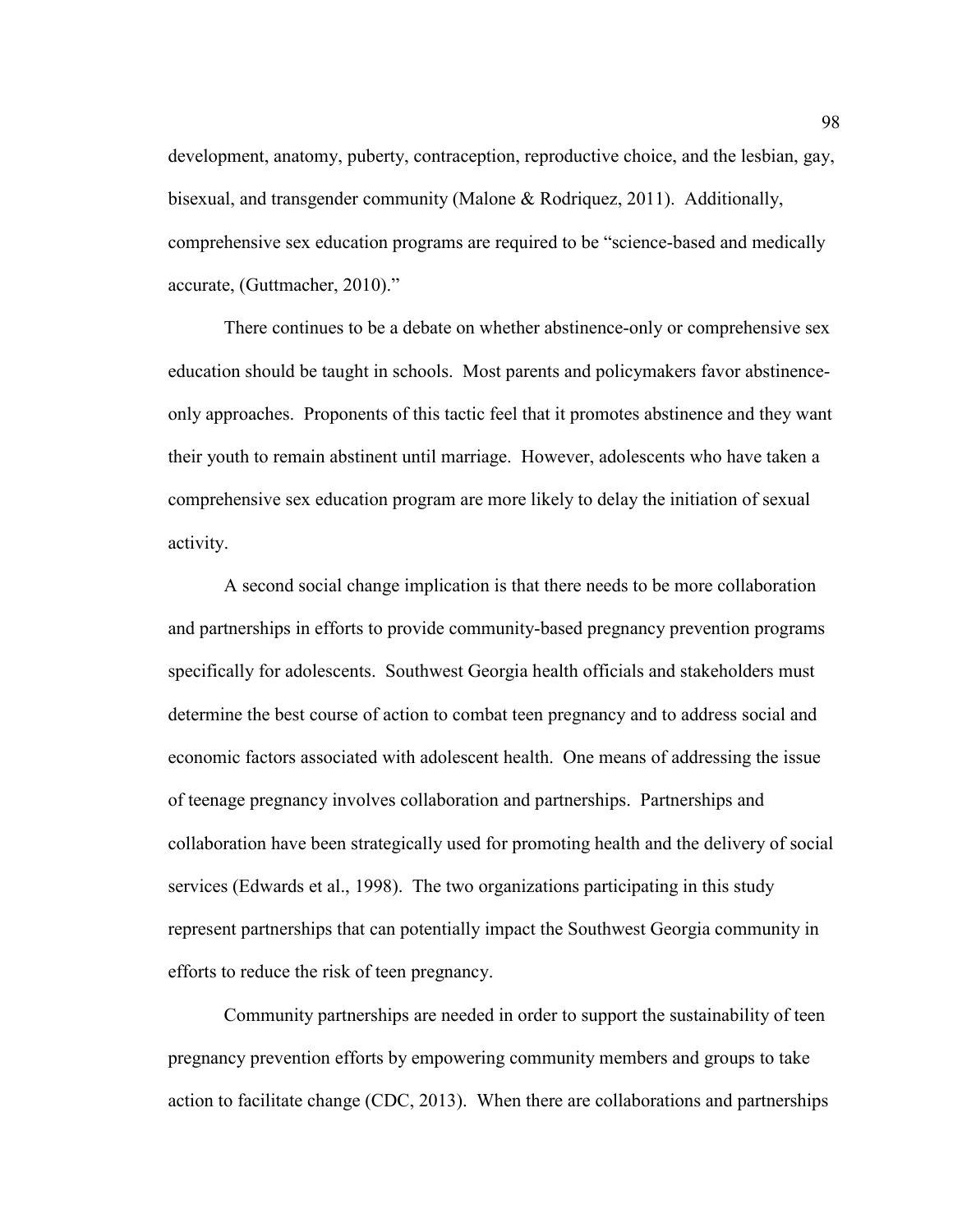throughout the community, there are more resources, information can be disseminated more easily, support becomes widespread, and there is more collective cooperation across both the private and public sectors in the community. Additionally, in collaborations, partners may represent many sectors, such as clinical, social, and faith-based organizations. Partnerships help to establish linkages between teen pregnancy prevention programs and at-risk youth from targeted communities.

 The final social change implication concerns the reimplementation of health centers specifically for adolescents. Currently, there is not any teen health center in Southwest Georgia or the surrounding areas. As evidenced by this study's research, when teenagers are exposed to positive personal and environmental factors, positive behaviors are produced. With the development of comprehensive teen health centers, adolescents will not only be exposed to pregnancy prevention programs and resources on other sexual health issues, but also have the opportunity to address other adolescent health and wellness topics, such as academics, self-esteem, bullying, social media, depression, and other issues teenagers are bombarded with on a daily basis.

 Most teenagers are not comfortable with going to regular health clinics and discussing sexual topics in fear of judgment and shame. A teen health center offers a reassuring environment where adolescents can come to receive clinical services and discuss any issues they may be encountering without fear of being judged and demeaned. In the past, teen health centers were located in Southwest Georgia. These centers provided services to adolescents between the ages of 10 and 19 at no cost. These services consisted of health education, nutrition, pregnancy facts and prevention, abstinence counseling, birth control, STD testing and treatment, and HIV counseling and testing.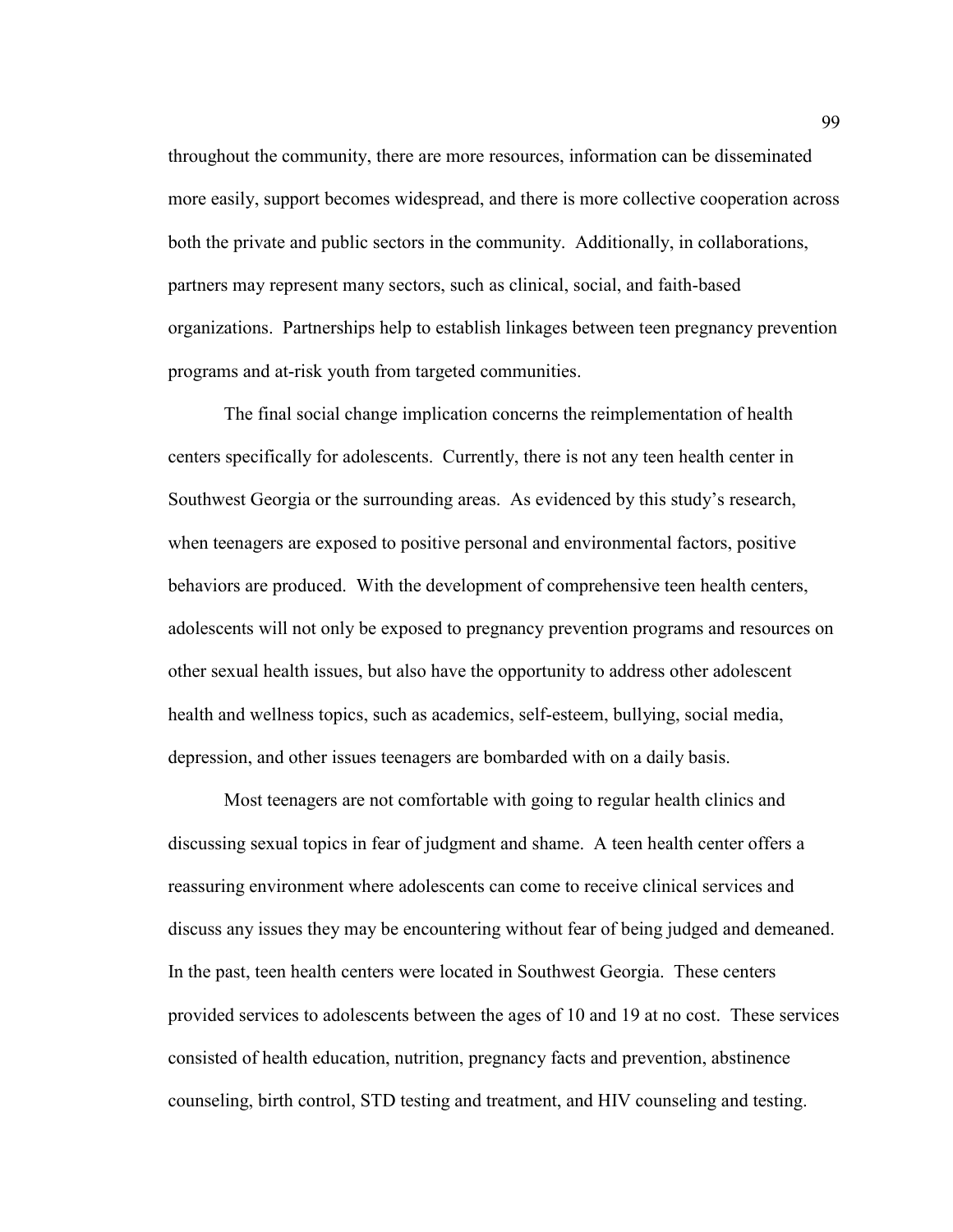These teen health centers also had a youth advisory board and parent advisory committee. These two groups were represented both the parents and the youth who were part of the Teen Health Center and were concerned with adolescents making positive changes in the community. The development of these two groups helped to create positive peer and parental communication, which, in turn, reduced negative behaviors. These teen centers were funded by the Georgia Division of Public Health. Unfortunately, funding was lost, and the teen health centers were closed. Currently, local health departments provide clinical services to teenagers, and Adolescent Health and Youth Development Coordinators provide educational, counseling, and enrichment programs to adolescents in a designated area.

 The reestablishment of Teen Health Centers in the Southwest Georgia Community would be essential. These health centers would not only aid in the prevention of teenage pregnancy, but they will provide a positive environment for teenagers to go and discuss adolescent health issues and concerns. Parents also have an opportunity to be heard. This creates consistency and mutual understanding between the parents and the youth, promotes positive effective communication. Lastly, the implementation of Teen Health Centers supports the President's teen pregnancy initiative, which is to reduce teenage pregnancy and address teen pregnancy and birth rates by integrating services, programs and strategies through community wide initiatives (CDC, 2013).

#### **Recommendations**

 No simple solution can resolve the issue of teenage pregnancy. Through this study, it can be concluded that societal, personal, and environmental influences continue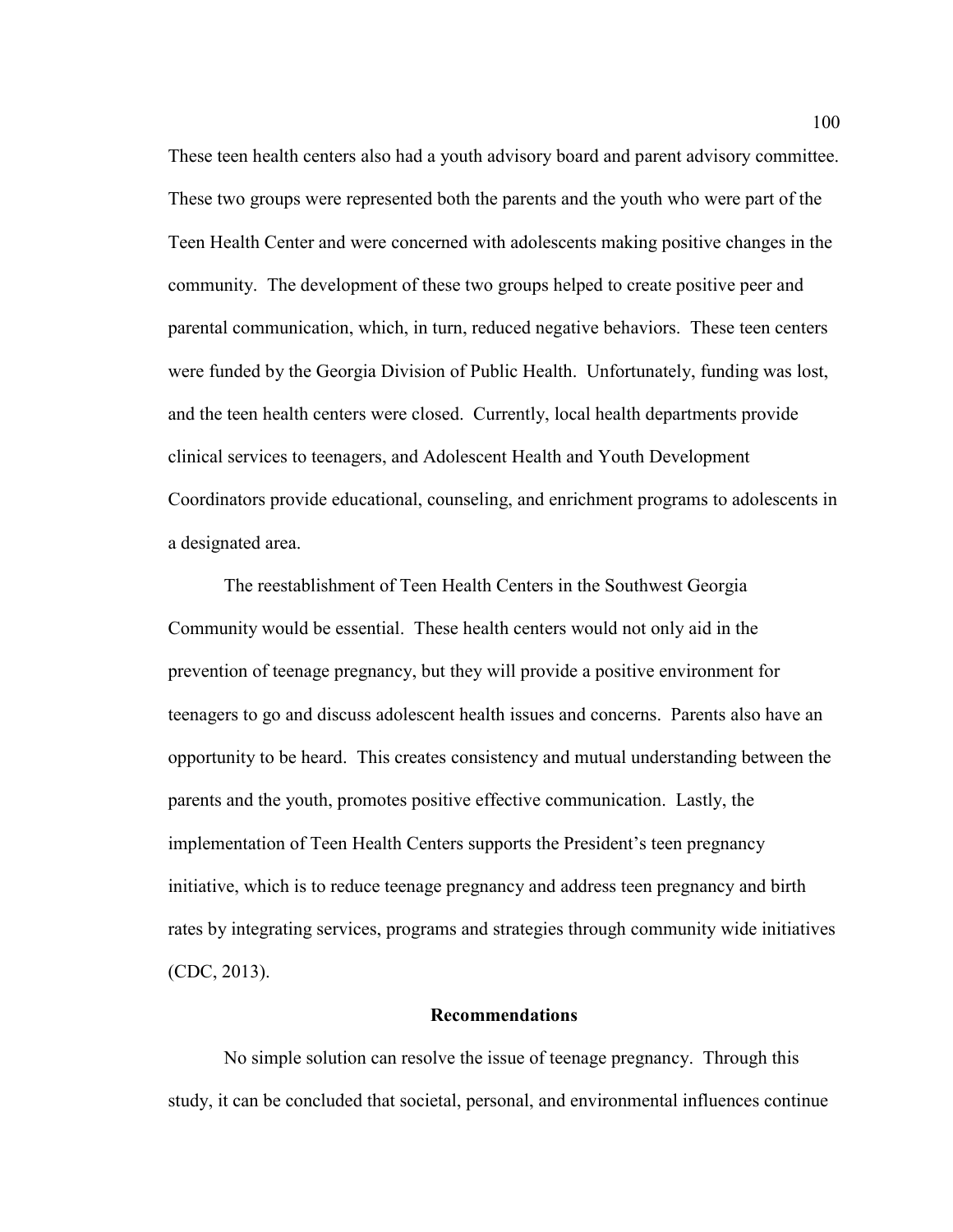to serve as factors related to the risk of teenage pregnancy and parenting. Peer and parental influences were significant in the risk of teen pregnancy. The assessment of sexual health knowledge and attitudes revealed that there is a need for comprehensive sex education curriculum in Southwest Georgia. Although, there might not be a curriculum that addresses both attitudes and knowledge, modifications to the curriculum can be made in order effective target the adolescent in the Southwest Georgia community. The assessment of a curriculum should involve a collaboration of officials in Southwest Georgia who have an active interest in adolescent sexual health, choosing the best curriculum for the community. The officials should consider choosing a curriculum that may already be implemented by a similar community. Implementing the most appropriate curriculum should involve both a pre and post evaluation for the curriculum's effectiveness.

 This study explored the impact of personal and environmental risk factors on pregnant and parenting teenagers. More research is necessary in order to address adolescent pregnancy in Southwest Georgia and similar communities and explain the possible effects on intentions and behaviors. Behaviors and teen pregnancy intentions were not thoroughly addressed in this study, although they are very important facets of adolescent sexuality. Kirby (2007) indicated that risk behavior is a pertinent factor when exploring the incidence of teenage pregnancy. An evaluation of these risk behaviors will provide a better understanding of the Southwest Georgia adolescent population.

#### **Conclusion**

 As evidenced by Badura's social cognitive theory, behaviors are learned through environmental and personal factors; positive factors produce positive behaviors. This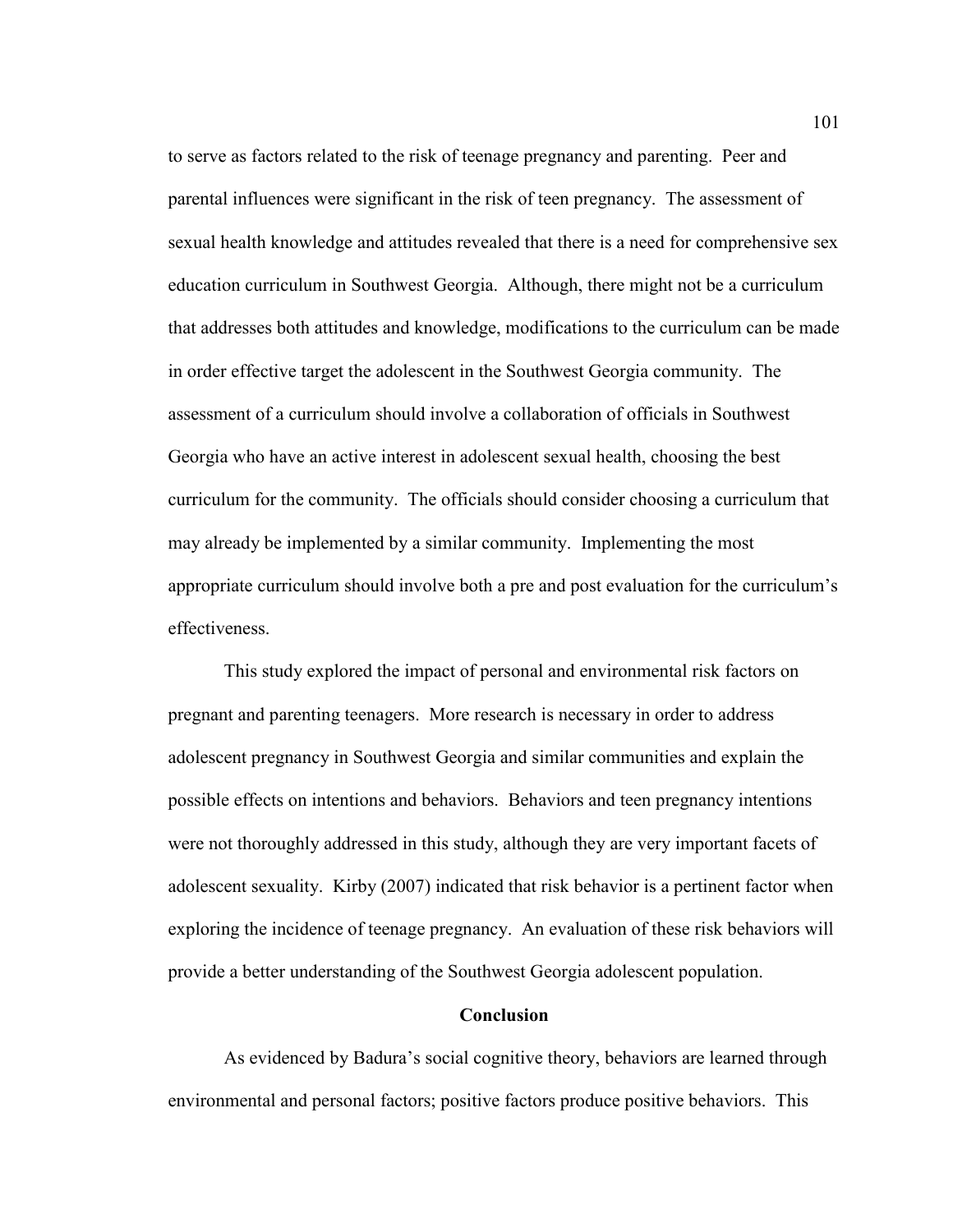study showed that an increase in positive environmental factors (household income and parental education) and an increase in positive personal factors (parental/peer communication, teen's academic achievement, and attitudes toward sex) decreased negative behaviors (risks of teenage pregnancy). The participants in this study confirmed the perceived belief that a teen's attitude toward sex affects rather or not the teen will engage in negative sexual behaviors. Also, the study revealed that the lack of comprehensive sex education limited participant's knowledge on sexual health.

 Teenage pregnancy is considered a public health issue. Public health officials rely on scientific methods and theory to address public health issues. Therefore, implementing a "scientific and medically accurate" sex education curriculum would be more effective in educating teenagers on adolescent sexual health. Although Bandura introduced the social cognitive theory some 29 years ago, and society is constantly changing, his theory remains applicable. The possibilities to tackle the risks of teenage pregnancy are inevitable, and these possibilities serve as a stimulant for social change.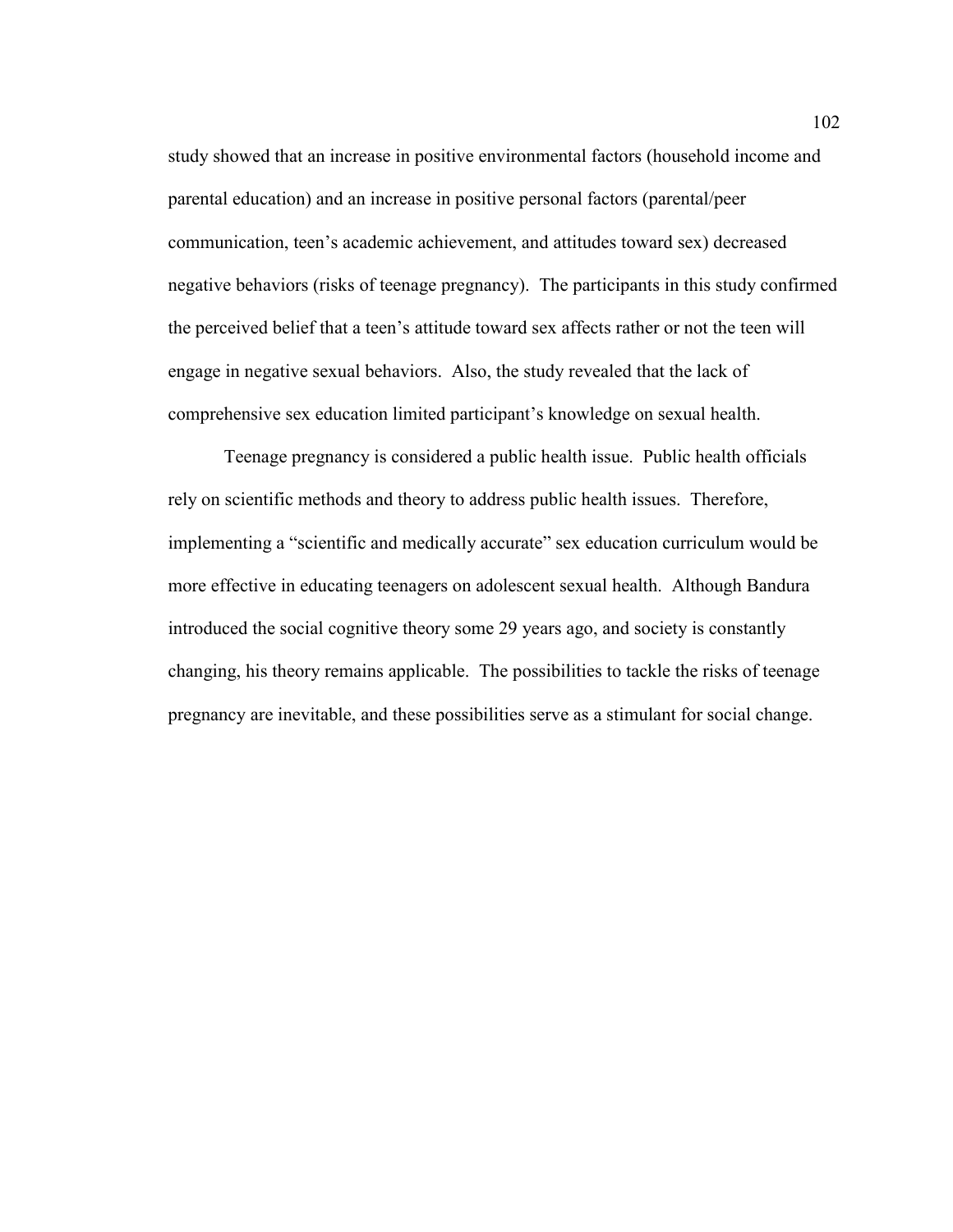#### References

- Akers, A. Y., Schwarz, E. B., Borrero, S., & Corbie-Smith, G. (2010). Contraception and family planning: A qualitative exploration of Black parent and adolescent perspectives. *Perspectives on Sexual and Reproductive Health, 42*(3), 160-167.
- Allen, K. (2008). *Medicaid managed care for children in child welfare* (Issue Brief). Hamilton, NJ: Center for Health Care Strategies. Retrieved January 2, 2012, from http://www.chcs.org/usr\_doc/CW\_MCBrief.pdf
- Bandura, A. (1977). *Social learning theory*. Englewood Cliffs, NJ: Prentice Hall.
- Bandura, A. (1986). *Social foundations of thought and action: A social cognitive theory*. Englewood Cliffs, NJ: Prentice-Hall.
- Bandura, A. (1998). Health promotion from the perspective of social cognitive theory. *Psychology and Health*, *13*, 623-649.
- Barcelos, C. (2014). Producing (potentially) pregnant teen bodies: Biopower and adolescent pregnancy in the USA. *Critical Public Health*, *24* (4), 476-488.
- Bartlett, R., Holditch-Davis, D., & Belyea, M. (2007). Problem behaviors in adolescents (Continuing nursing education series). *Pediatric Nursing*, *33*(1), 13-18.
- Bearman, P. S., & Bruckner, H. (2001). Promising the future: Virginity pledges as they affect the transition to first intercourse. *American Journal of Sociology*, *106*(4), 859-912.
- Boonstra, H. D. (2011). Teen pregnancy among young women in foster care: A primer. *Guttmacher Policy Review*, *14*(2), 8-19.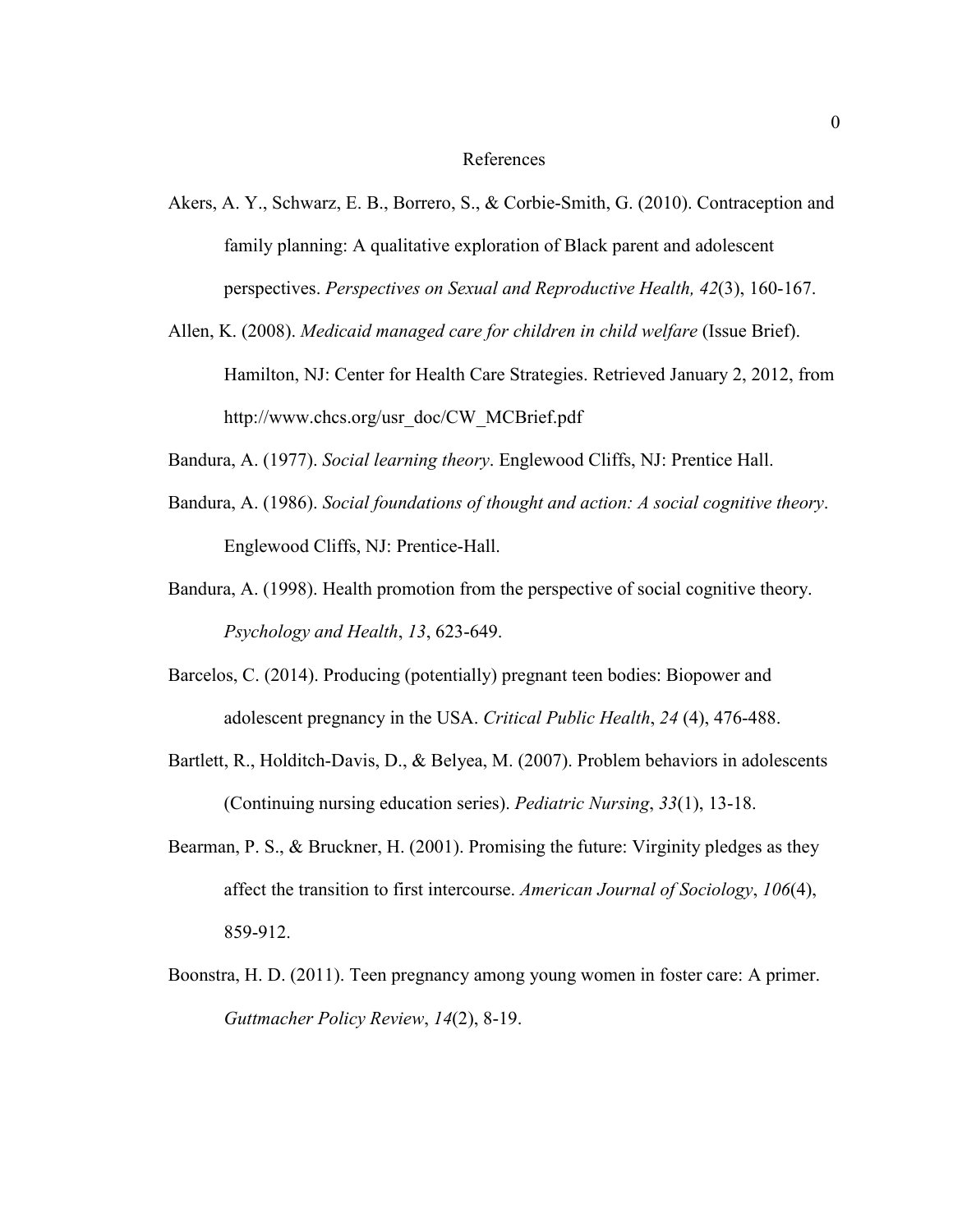- Borawski, E. A., Trapl, E.S., Lovegreen, L.D., Colabianchi, N., & Block, T. (2005). Effectiveness of abstinence-only intervention in middle school teens. *American Journal of Health Behavior, 29*(5), 423-434.
- Brace, N., Kemp, R., & Snelgar, R. (2009). *SPSS for psychologists* (4th ed.). New York, NY: Routledge.
- Brink, H. I., Van der Walt, C., & Van Rensburg, G. (2006). *Fundamentals of research*  methodology for health care professionals; 2<sup>nd</sup> ed. Cape Town, South Africa: Juta.
- Bruckner, H., Martin, A., & Bearman, P. S. (2004). Ambivalence and pregnancy: Adolescents' attitudes, contraceptive use and pregnancy. *Perspectives on Sexual and Reproductive Health*, *36*(6), 248-257.
- Carvajal, S., Parcel, G., Basen-Engquist, K., Banspach, S. W., Coyle, K. K., Kirby, D., & Chan, W. (1999). Psychosocial predictors of delay of first sexual intercourse by adolescents. *Health Psychology*, *18*, 443–452.
- Centers for Disease Control and Prevention, (2010). Survey may explain steady teen pregnancy rate. Retrieved April 11, 2011, from http://www.cbsnews.com/stories /2010/06/02/health/main6541041.shtml
- Centers for Disease Control and Prevention, (2012). Youth risk behavior surveillance— United States, 2011*. Morbidity and Mortality Weekly Report*. *61*(4). Retrieved April 13, 2013 from http://www.cdc.gov/mmwr/pdf/ss/ss6104.pdf
- Centers for Disease Control and Prevention, (2013). *Integrating services, programs, and strategies through communitywide initiatives (CWI): The Teen Pregnancy*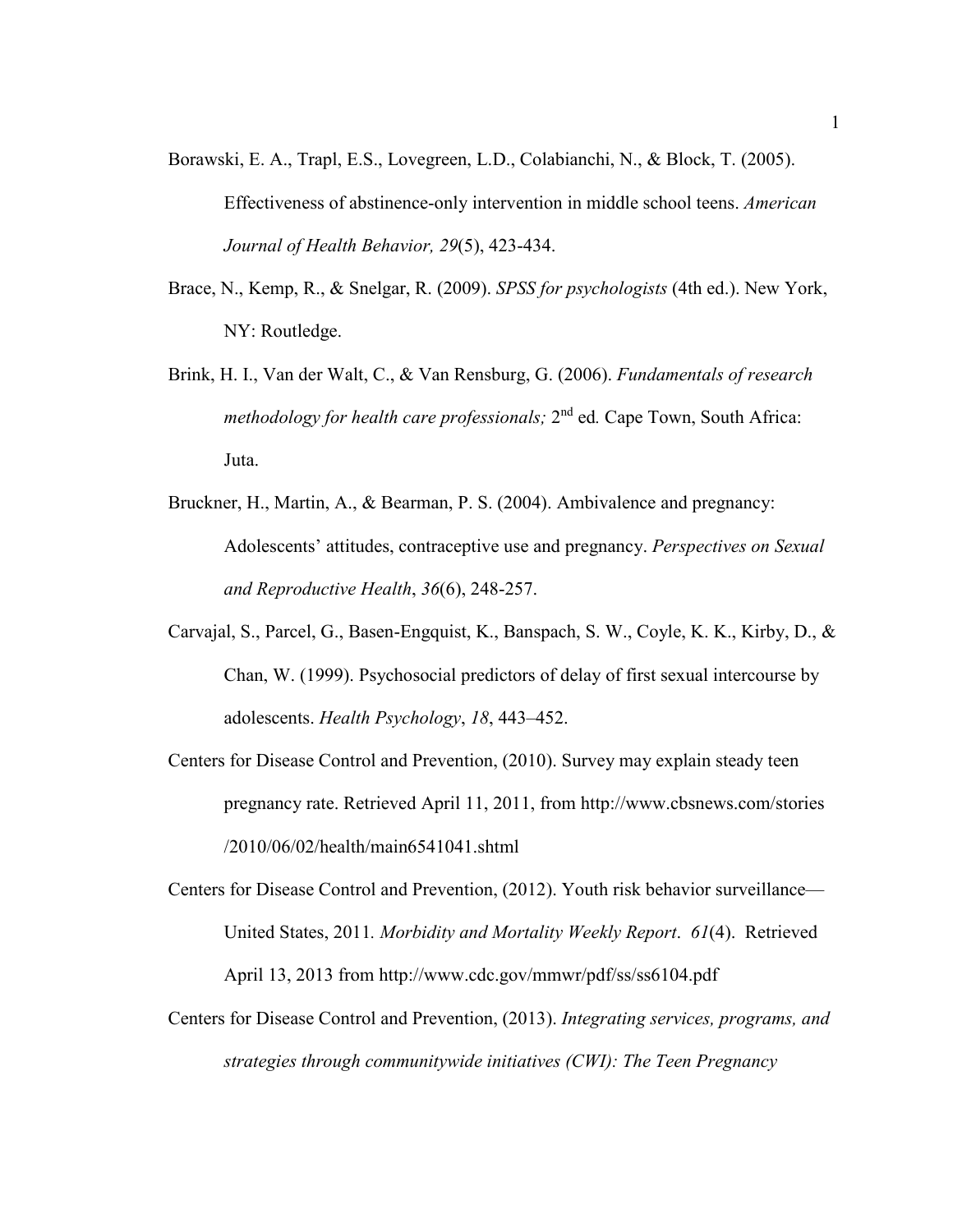*Prevention Initiative*. Retrieved March 2, 2015, from

http://www.cdc.gov/teenpregnancy/prevent-teen-pregnancy/index.html

- Children's Bureau, Administration on Children, Youth and Families. (2010a). *AFCARS Report: Preliminary FY 2009.* Retrieved January 4, 2012, from http://www.acf.hhs.gov/programs/cb/stats\_research/afcars/tar/report17.pdf
- Children's Bureau, Administration on Children, Youth and Families (2010b). *Guidance on Fostering Connections to Success and Increasing Adoptions Act of 2008.*  Retrieved January 4, 2012 from http://www.acf.hhs.gov/programs/cb/laws \_policies/policy/pi/2010/pi1011.pdf
- Cubbin, C., Chideya, S., Braveman, P., Marchi, K., Metzler, M., & Posner, S. (2005). Socioeconomic status in health research: One size does not fit all. *Journal of the American Medical Association, 294* (22), 2879-2888.
- Davies, S., DiClemente, R. J., Wingwood, G., Harrington, K., Crosby, R., & Sionean, C. (2003). Pregnancy desire among disadvantaged African American adolescent females. *American Journal of Health Behavior*, *27*(1), 55-62.
- Davis, C. M., Yarber, W.,L., Sage, S.,L., Schreen, G.,E. (2010). *Handbook of* Sexuality-Related Measures; 3 rd ed*.* London, England: Taylor & Francis.
- Dusick, A., Langer, J., McKinley, L., Poindexter, B., Vohr, B., & Wright, L. (2006). Beneficial effects of breast milk in the neonatal intensive care unit on the developmental outcome of extremely low birth weight infants at 18 months of age. *Pediatrics, 118*(1), 115-123.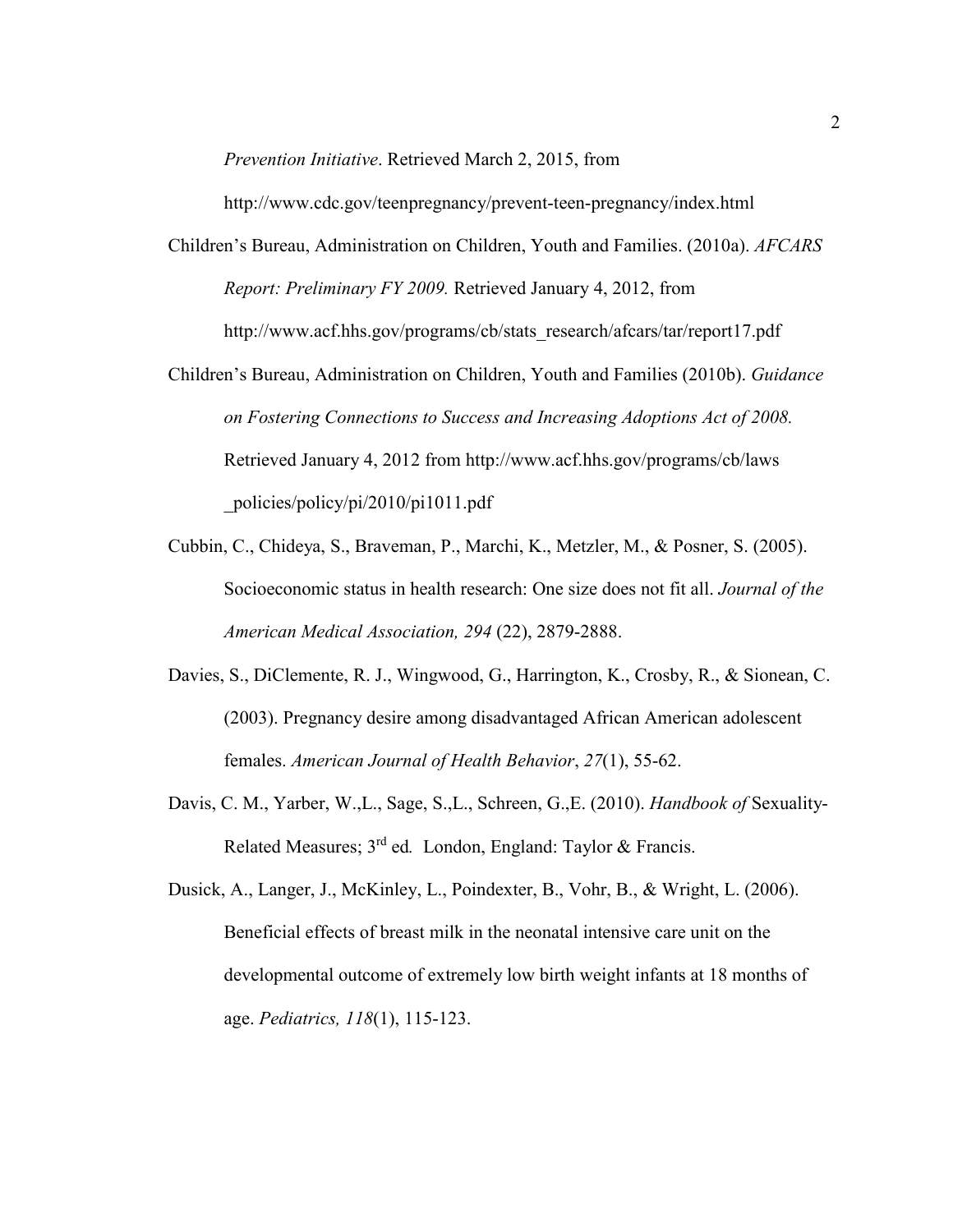- Dworsky, A. and Courtney, M. (2010). The risk of teenage pregnancy among transitioning foster youth: Implications for extending state care beyond 18. *Children and Youth Services Review*, *32*(10), 1351-1356.
- *FDA approves morning-after pill without prescription for girls 15 and older*. Retrieved April 30, 2013 from http://www.cnn.com/2013/04/30/health/morning-afterpill/index.html
- Finer, L. and Henshaw, S. (2006). Disparities in rates of unintended pregnancy in the United States, 1994 and 2001: *Perspectives on Sexual and Reproductive Health*, *38* (2), 90-96.
- Georgia Campaign for Adolescent Power & Potential (GCAPP)*. Teen Pregnancy in Georgia*. Retrieved April 30, 2013 from http://gcapp.org
- Harding, D.J. (2003). Counterfactual models of neighborhood effect: The effect of neighborhood poverty on dropping out and teenage pregnancy. *The American Journal of Sociology*, *109* (3), 676-719.
- Haveman, R., Peterson, E. & Wolfe, B. (1997). Children of Early Child bearers as Young Adults*:* Kids having Kids: Economic costs and social Costs of teen pregnancy, *R. Maynard ed.* Washington, DC: The Urban Institute Press.
- Hoffman, S.D. (2006). *By the numbers: The public costs of adolescent childbearing*. The National Campaign to Prevent Teen Pregnancy, Washington, D.C.
- James, S., Montgomery, S., Leslie, L., and Zhang, J. (2009). Sexual risk behavior among youth in the welfare system. *Children and Youth Services Review, 31* (9), 990- 1000.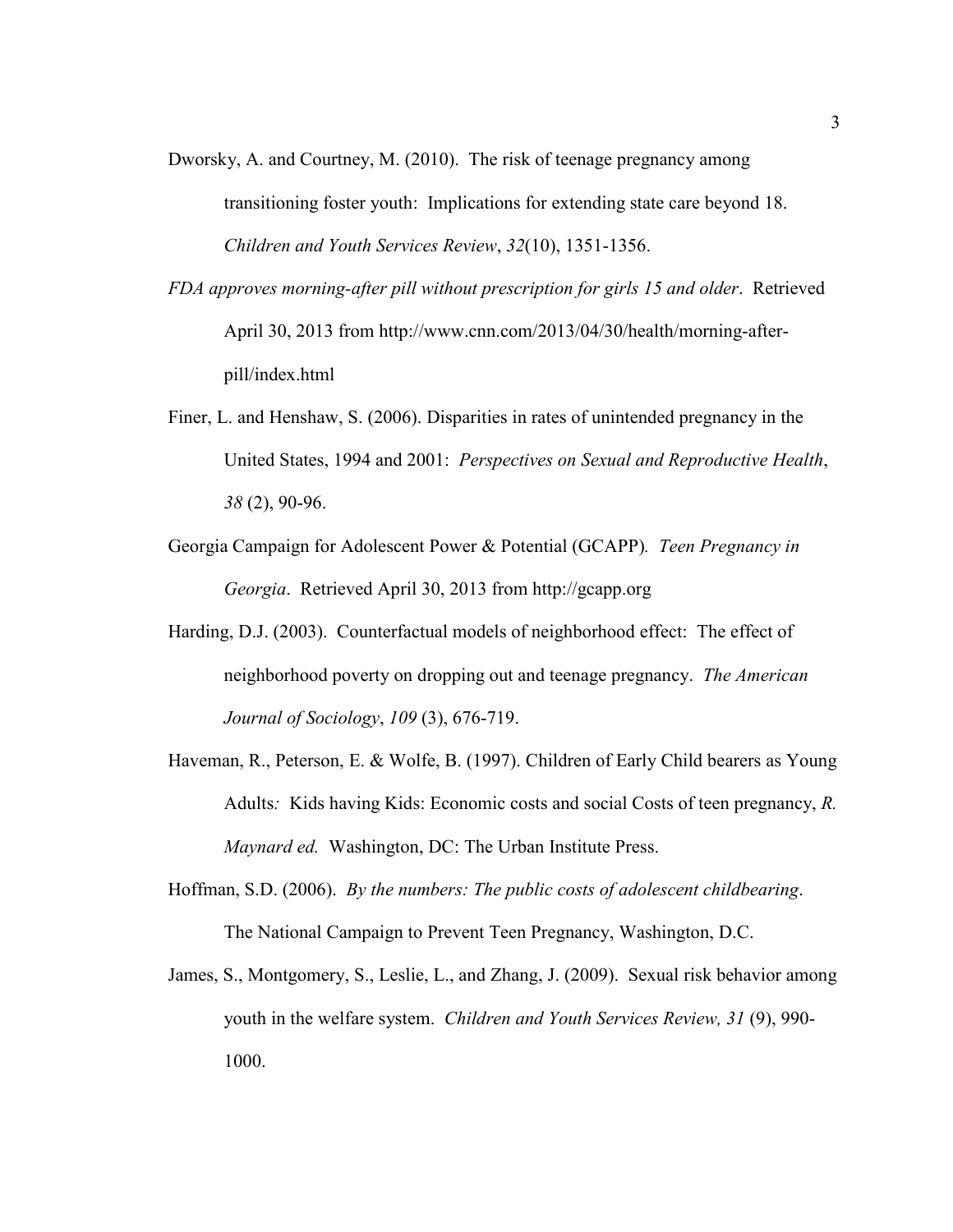- Justice Department appeals morning-after pill ruling. Retrieved May 6, 2013 from http://www.cnn.com/2013/05/01/health/morning-after-pill/index.html
- Kaplan, E. B.(1996). Black teenage mothers and their mothers: The impact of adolescent childbearing on daughters' relations with mothers. *Social Problems*, 43 (4), 427- 443.
- Kaplan, R., Kuo, F., and Kaplan, S. (1993). *Health and Human Behavior*. New York, NY: McGraw- Hill.
- Kaye, K. & Chadwick, L. (2006). *The lives of teen parents after welfare reform and the role of TANF.* U.S. Department of Health and Human Services, Assistant Secretary. Retrieved December 27, 2011 from www.thenationalcampaign,org/why-it-matters/pdf/introduction.pdf
- Kirby, D., Basen-Engquist, K., Massel, C., Coyle, K., Parcel, G., Banspach, S., & Nodora, J. (1999). Validity of scales measuring the psycho/social determination of HIV/STD-related risk behaviors in adolescents. *Health Education Research, 14*(1), 25-38.
- Kowal, A. and Blinn-Pike, L. (2004) Sibling Influences on Adolescents' Attitudes toward Safe Sex Practices. *Family Relations, 53*, (4), 377-384.
- Ladner, J. (1987). Black teenage pregnancy: a challenge for educators. *The Journal of Negro Education, 56* (1), 53-63.
- Love, L., McIntosh, J., Ross, M., and Tertzakian, K. (2005). Fostering hope: Preventing teen pregnancy among youth in foster care. Washington, DC: National Campaign to Prevent Teen and Unplanned Pregnancy.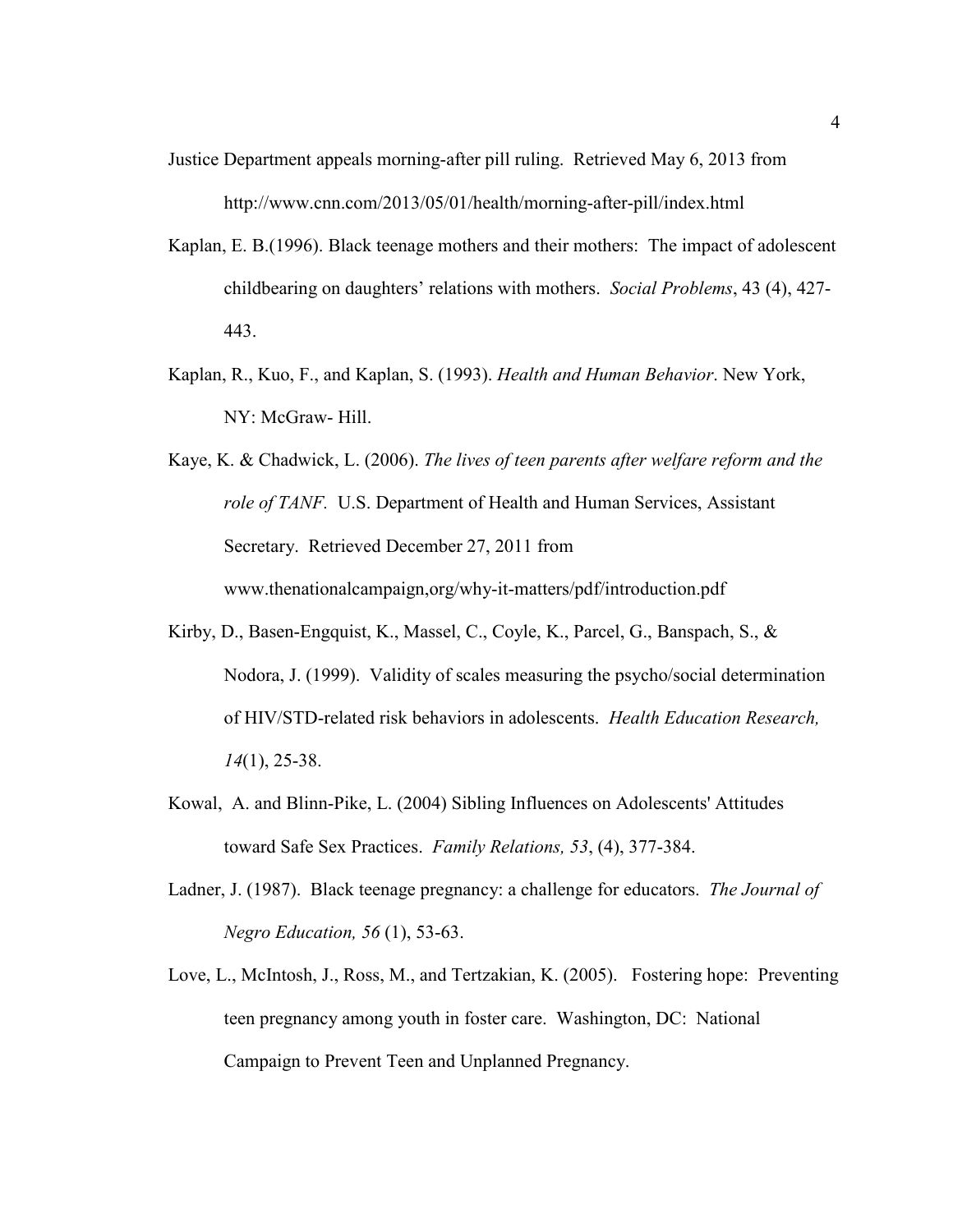Malone, P & Rodriquez, M. (Spring 2011). Comprehensive Sex Education vs.

Abstinence-Only Until Marriage Programs. *Human Rights Magazine*, *38* (2), 5.

- Martino, S., Collins, R., Kanouse, D., Elliott, M., Berry, S. (2005). Social cognitive processes mediating the relationship between exposure to television's sexual content and adolescents' sexual behavior. *Journal of Personality and Social Psychology*, *89*(6), 914-924.
- Mangaliman, J. (2207). California parents Overwhelmingly favor sex education in schools. San Jose Mercury News.
- Masters, N., Beadnell, B., Morrison, D., Hoppe, M., Gillmore, M. (2008). The opposite of sex? Adolescents' thoughts about abstinence and sex, and their sexual behavior. *Perspective on Sexual Reproductive Health*, *40*(2), 87-93.
- Miller, B, Sage, R., & Winward, B. (2006). Teen childbearing public policy. *Fragile Families and the Marriage Agenda*, 47-72.
- Mollborn, S. (2007). Making the best of a bad situation: Material resources and teenage parenthood. *Journal of Marriage and Family, 69*(1), 92–104.
- *National Vital Statistics Reports*, (60) 1. *Births: Final Data*. Retrieved June 25, 2013 from http://www.cdc.gov/nchs/data/nvsr60/nsvr60 01.pdf
- *National Vital Statistics Reports*, (62) 1. Retrieved March 3, 2015 from http://www.cdc.gov/nchs/data/nsvr/nsvr62\_01.pdf
- *New white house initiative overhauls U.S. teen pregnancy prevention efforts.* Retrieved April 22, 2013 from

http://www.guttmacher.org/media/nr/print/2010/03/22/index.html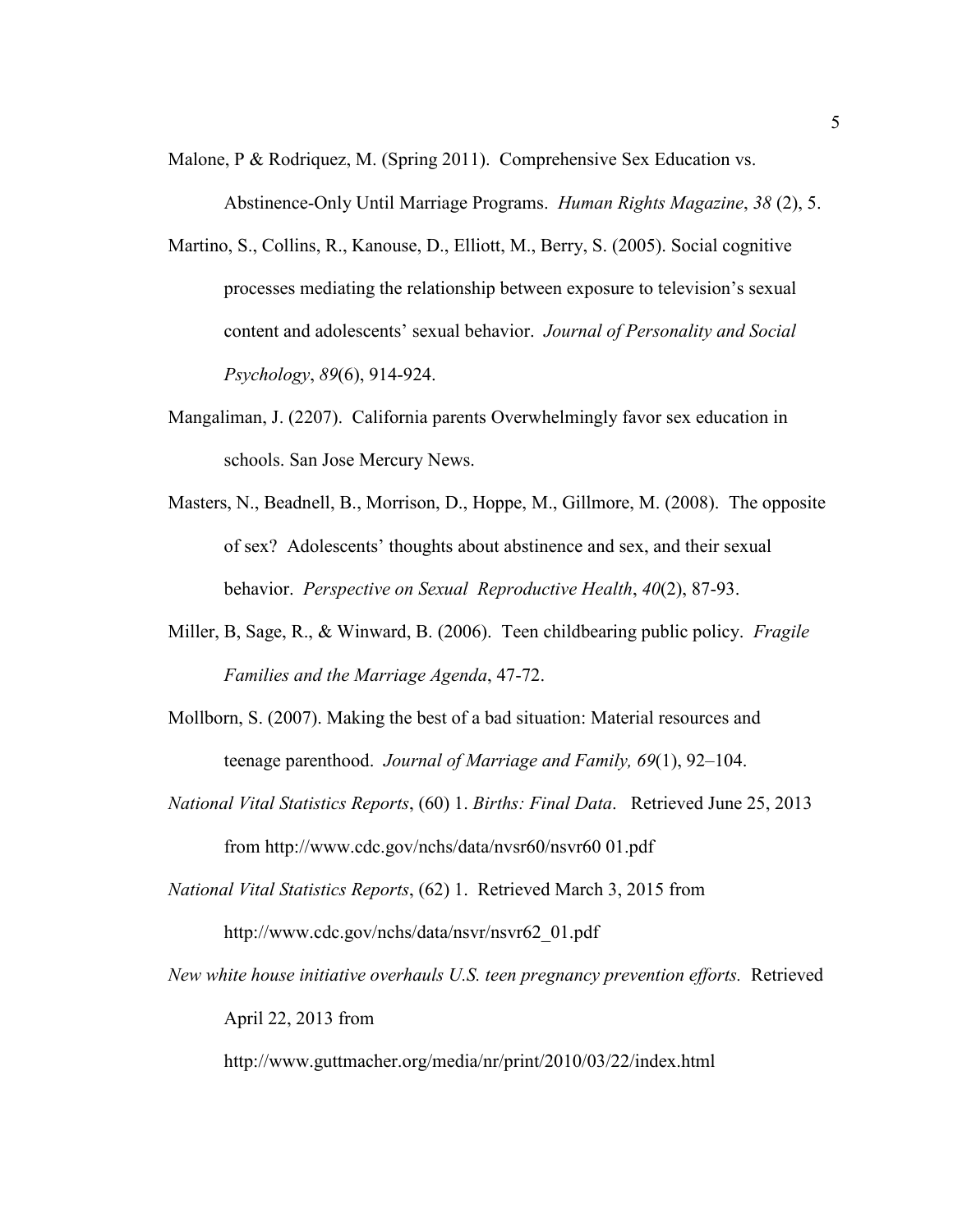- *Online Analytical Statistical Information System (OASIS).* Retrieved June 6, 2013 from http://oasis.state.ga.us/oasis/
- Oringanje C. Meremikwu M., Eko H., *et al*. (2009). Interventions for preventing unintended pregnancies among adolescents. *Cochrane Database, 10* (7), 4.

Perper, K., Peterson, K., & Manlove, J. (2010). Diploma Attachments among Teen Mothers. Child Trends, Fact Sheet: Washington, D.C. Retrieved December 27, 2011 from http://www.childtrends.org/Files/Child\_trends-

2010\_01\_22\_FS\_Diploma Attachment.pdf

- Raosoft ( 2004). *Sample size calculator*. Retrieved on January 17, 2014 from http://www.raosoft.com/samplesize.html
- Russell, S., Lee, F., and the Latina/o Teen Pregnancy Prevention Workgroup. (2004). Practitioners' Perspectives on Effective Practices for Hispanic Teenage Pregnancy Prevention. *Perspectives on Sexual and Reproductive Health,* 36(4)142-149.
- Santelli, J., Ott, M., Lyon, M., Rogers, J., Summers, D., Schleifer, R. (2006). Abstinence and abstinence-only education: A review of U.S. policies and programs. *Journal of Adolescent Health,* 38 (1), 72–81.
- Schaalma, H., Abraham, C., G., Mary R., Kok, G. (2004). Sex Education as Health Promotion: What Does It Take? *Archives of Sexual Behaviors*, *33*(3), 259-269.
- *Sex Education*. Retrieved April 1, 2012 from http://www.advocatesforyouth.org/sexeducation-home
- *Sex Education in Georgia Schools Today*. Retrieved February 19, 2015 from http://gprhe.org/comprehensive-sex-education-in-georgia-schools/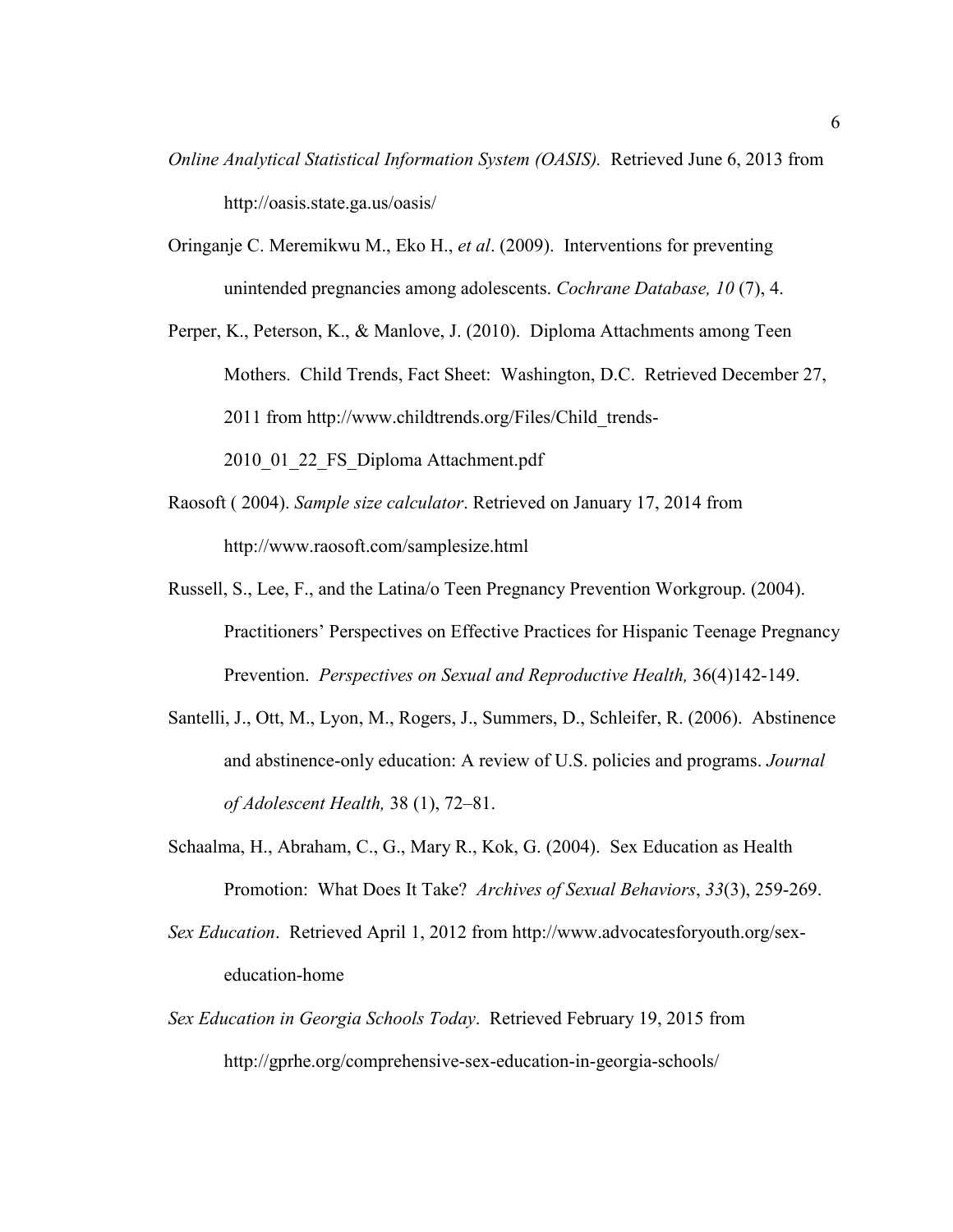- Sieving, R., Eisenberg, M., Pettingell, S., Skay, C. (2006). Friends Influence on Adolescents First Sexual Intercourse. *Perspectives on Sexual and Reproductive Health*, 38(1), 13-19.
- Stranger-Hall, K. and Hall, D. (2011). Abstinence-Only Education and Teen Pregnancy Rates: Why We Need Comprehensive Sex Education in the U.S. *PLOS ONE, 6*(10).
- *Teenage pregnancy and childbearing*. Retrieved March 3, 2015 from www.hhs.gov/ash/oah/adolescent-health-topics/reproductive-health/teenpregnancy
- *The national campaign to prevent teen and unplanned pregnancy, counting it up-the public cost of teen childbearing: Key data*. Retrieved December 27, 2011 from https://thenationalcampaign.org/why-it-matters/public-cost
- Tonidandel , S. and LeBreton, J. (2011). Relative Importance Analysis: A Useful Supplement to Regression Analysis. *Journal of Business Psychology*) *26*, 1-9.
- Trussell, J. and Raymond, E. (2013). *Emergency contraception: A last chance to prevent unintended pregnancy*. Retrieved May 2, 2013 from http://www.arhp.org/topics/emergency-contraception/clinical-publications-andresources.pdf
- Tsai, Y. and Wong T. (2003). Strategies for resolving aboriginal adolescent pregnancy in Eastern Taiwan. *Journal of Advanced Nursing 41* (4), 351-357.
- U.S. Department of Health and Human Services. (2010). *HHS awards evidence-based teen pregnancy prevention grants, news release.* Retrieved December 27, 2011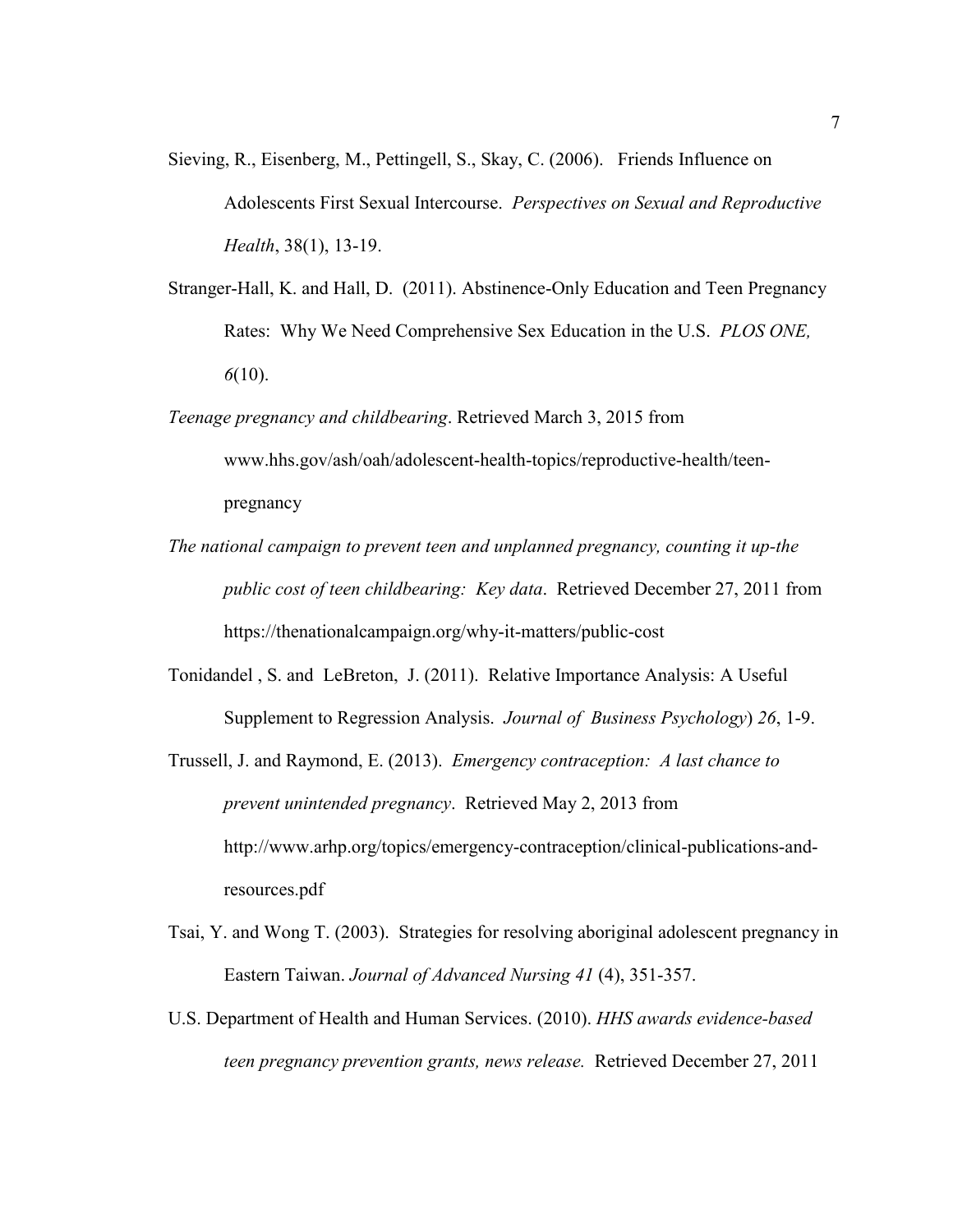from http://www.acf.hhs.gov/media/press/2010/hhs-awards-evidence-based-teenpregnancy-prevention-grants

- Ventura S., Hamilton B. (2011). U. S. teenage birth rate resumes decline. NCHS data brief no. 58. Hyattsville, MD: US Department of Health and Human Services, CDC.
- WebMD. (2013a). *The female reproductive system*. Retrieved September 18, 2013, from www.mebmd.com/sex-relationships/guide/your-guide-female-reproductivesystem
- WebMD. (2013b). *The male reproductive system*. Retrieved September 18, 2013, from www.webmd.com/sex-relationships/guide/your-guide-male-reproductive-system
- Whitehead, D. (2003). Incorporating socio-political health promotion activities in clinical practices. *Journal of Clinical Nursing*, *12*, 668-677.
- *2009-2013 American Community Survey 5-Year Estimates*. (2009). Retrieved January 24, 2015, from

http://factfinder.census.gov/faces/nav/jsf/pages/community\_facts.xhtml#none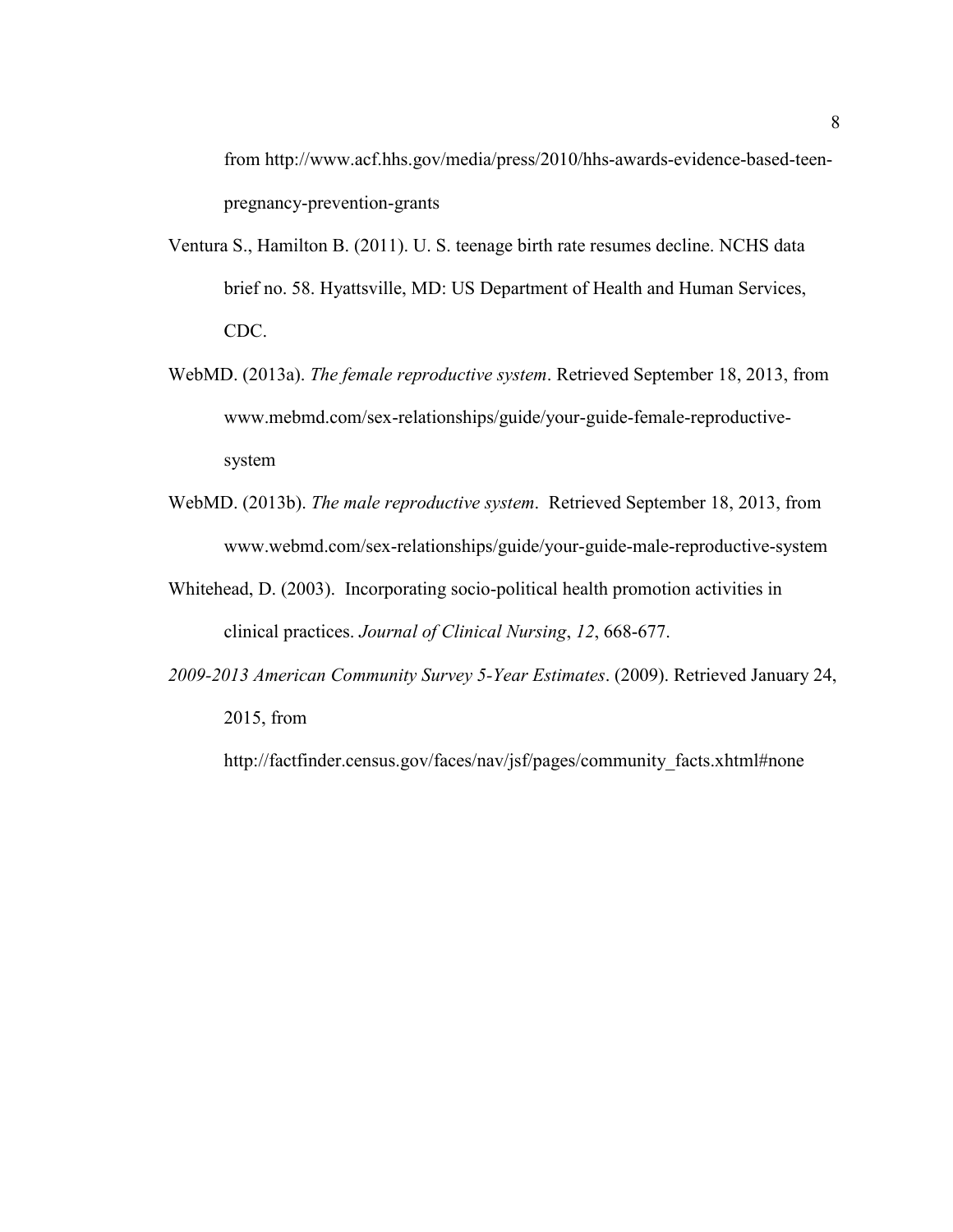# **Section A: Demographics**

**Please read each question carefully and answer them to the best of your knowledge. The study is very important; therefore, your answers are also very important.**  *Please do not skip any questions***.** 

**For multiple choice questions, please put an** *X* **by the answer that you select.** 

- 1. How old are you? \_\_\_\_\_\_\_\_
- 2. What grade are you in?
- 3. What is your race?
	- \_\_\_\_\_a) Latino
		- \_\_\_\_\_b) Black/African American
	- \_\_\_\_\_c) White
	- \_\_\_\_\_d) Asian or Pacific Islander
	- \_\_\_\_\_e) American Indian or Native American
	- \_\_\_\_\_f) Other
- 4. Are you of Hispanic origin?
	- \_\_\_\_\_a) Yes
	- \_\_\_\_\_b) No
- 5. What is the zip code where you live?
- 6. Do you live with your? (Please select all that apply)
	- \_\_\_\_\_ a) Biological Mother
	- \_\_\_\_\_ b) Stepmother
	- \_\_\_\_\_ c) Foster Mother
	- \_\_\_\_\_ d) Grandmother
	- e) Adoptive Mother
		- f) None of the above (Skip Question 7)
- 7. What is her highest level of education?
	- $\frac{1}{2}$  a)  $8^{th}$  grade or less
	- \_\_\_\_\_ b) Some high school
	- \_\_\_\_\_ b) Finished high school
	- \_\_\_\_\_ c) Some College
	- \_\_\_\_\_ d) Finished College
- 8. Do you live with your (Please Select all that apply):
	- \_\_\_\_\_ a) Biological Father
	- \_\_\_\_\_ b) Stepfather
	- \_\_\_\_\_ c) Foster Father
	- \_\_\_\_\_ d) Grandfather
	- \_\_\_\_\_ e) Adoptive Father
	- \_\_\_\_\_ f) None of these (Skip to Question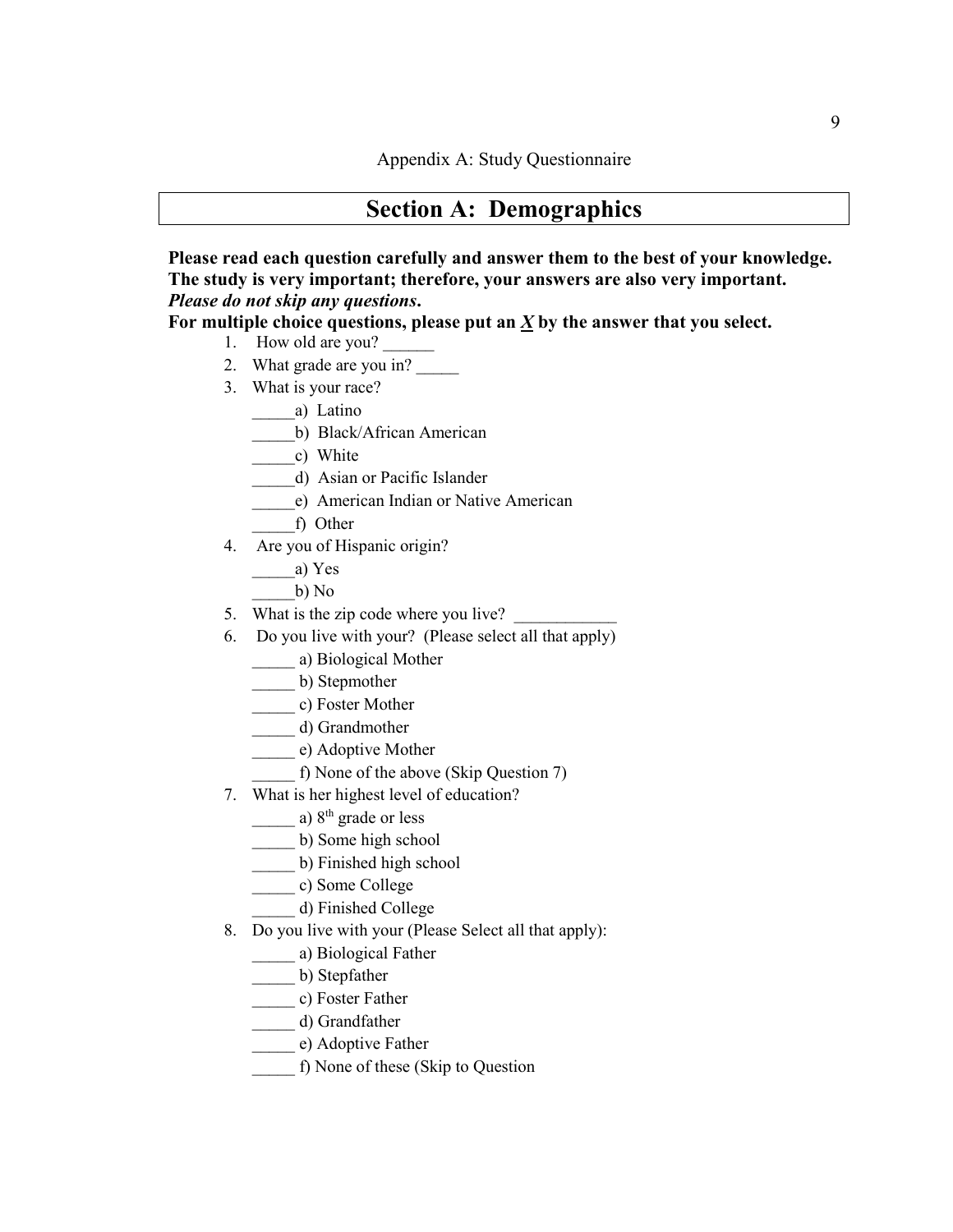- 9. What is his highest level of education?
	- a)  $8<sup>th</sup>$  grade or less
	- \_\_\_\_\_b) Some high school
	- \_\_\_\_\_b) Finished high school
	- \_\_\_\_\_c) Some College
	- \_\_\_\_\_ d) Finished College

#### 10. Have you ever taken a sex education class?

- \_\_\_\_\_a) Never
- $_b)$  1-2 classes
- $\frac{1}{2}$  c) 3-4 classes
- $\overline{d}$ ) 5 or more classes
- 11. How many people live in your household, including yourself?
- 12. What is your annual household income?
	- $\frac{1}{2}$  a) less than \$25,000
	- $\frac{\text{b}}{25,001-100}$  b) \$25,001-\$50,000
	- $\frac{\text{c}}{\text{c}}$  (c) \$50,001-\$75,000
	- $\qquad$  d) greater than \$75,000
- 13. Are you currently (Please select all that apply):
	- \_\_\_\_\_a) Pregnant
	- \_\_\_\_\_b) Parenting
	- \_\_\_\_\_c) Pregnant in the past
		- \_\_\_\_\_d) Never pregnant
- 14. What is your current Grade Point Average (GPA)? If you are not sure, please guess.
	- a) 1.0 or lower
	- $-b)$  1.1-2.0
	- $\frac{\text{c}}{\text{c}}$  2.1-3.0
	- \_\_\_\_\_d) 3.1-4.0
	- \_\_\_\_\_e) 4.1 or higher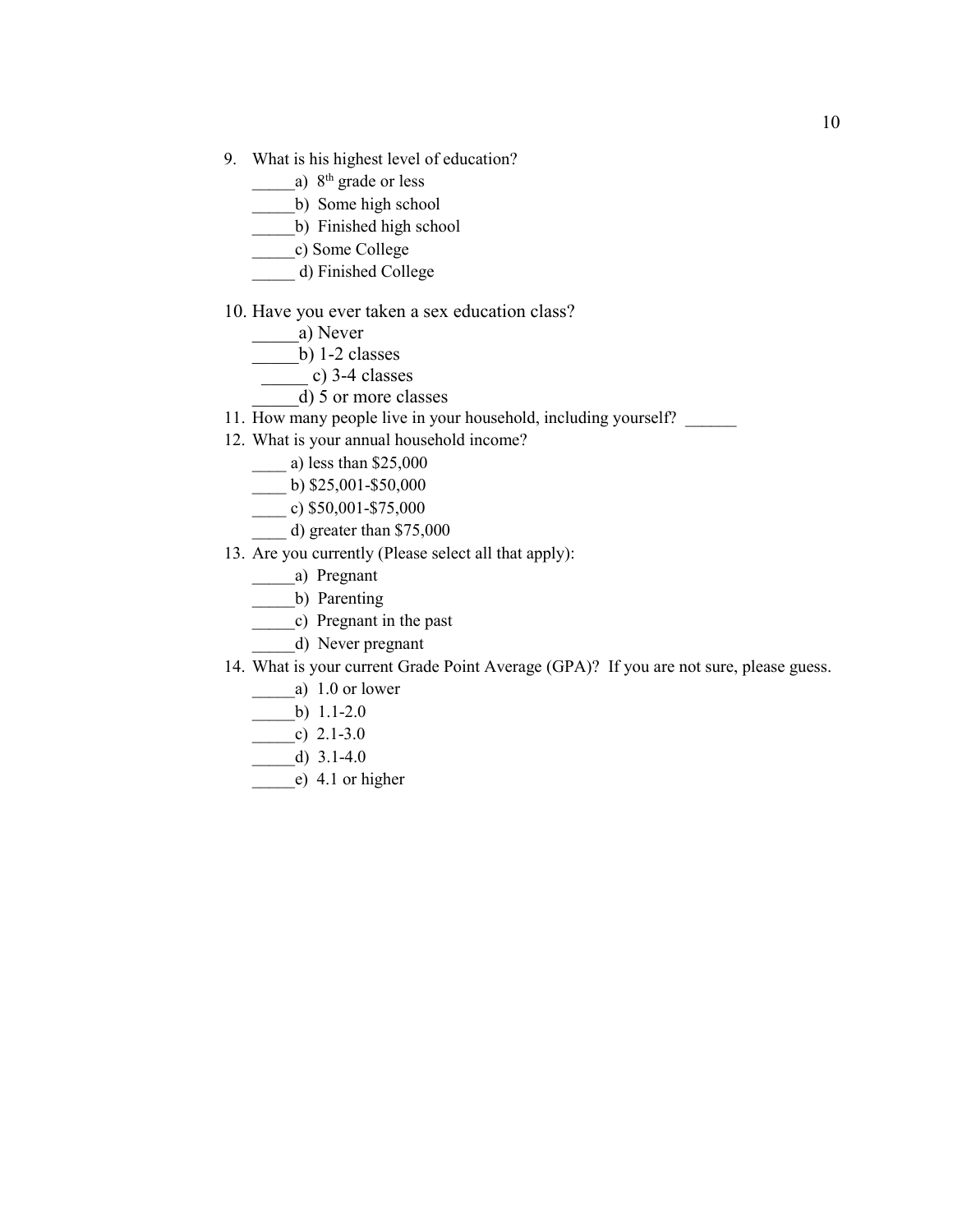# **Section B: Knowledge**

**Directions: Please read each question carefully and select the answer you believe is correct. There is only one correct answer. Please put an X beside your answer choice for each question.** 

- **15.** By the time teenagers graduate from high school in the United States:
	- a) only a few have had sex
	- b) about half have had sex
		- \_\_\_\_\_ c) about 80% have had sex
- 16. It is harmful for a woman to have sexual intercourse when she is:

\_\_\_\_\_ a) pregnant

\_\_\_\_\_ b) on her period

\_\_\_\_\_ c) has a cold

- \_\_\_\_\_ d) has a sexual partner with syphilis
- \_\_\_\_\_ e) none of the above
- 17. Some contraceptives (birth control methods):
	- \_\_\_\_\_ a) can be obtained with a doctor's prescription
	- \_\_\_\_\_ b) are available at family planning clinics
	- \_\_\_\_\_ c) can be bought over the counter at drug stores
	- \_\_\_\_\_ d) can be obtained by people under 18 without their parent's permission
	- \_\_\_\_\_ e) all of the above
- 18. If 10 couples have sexual intercourse regularly without using any kind of birth control, the number of couples who become pregnant by the end of the year is about:

$$
- a) oneb) three
$$

- $\frac{\ }{\ }$  c) six
- $\frac{d}{dx}$  d) nine
	- \_\_\_\_\_ e) none of the above
- 19. People having sexual intercourse can best prevent getting a sexually transmitted infection/sexually transmitted disease (STI or STD) by using:
	- \_\_\_\_\_ a) condoms (rubbers)
	- \_\_\_\_\_ b) contraceptive foam
	- $\frac{c}{\sqrt{c}}$  c) the pill
	- \_\_\_\_\_ d) withdrawal (pulling out)
- 20. If a couple has sexual intercourse and uses no birth control, the woman might get pregnant:
	- \_\_\_\_\_ a) anytime during the month
	- \_\_\_\_\_ b) only one week before her period begins
	- \_\_\_\_\_ c) only during her period
	- \_\_\_\_\_ d) only one week after her period begins
	- \_\_\_\_\_ e) only two weeks after her period begins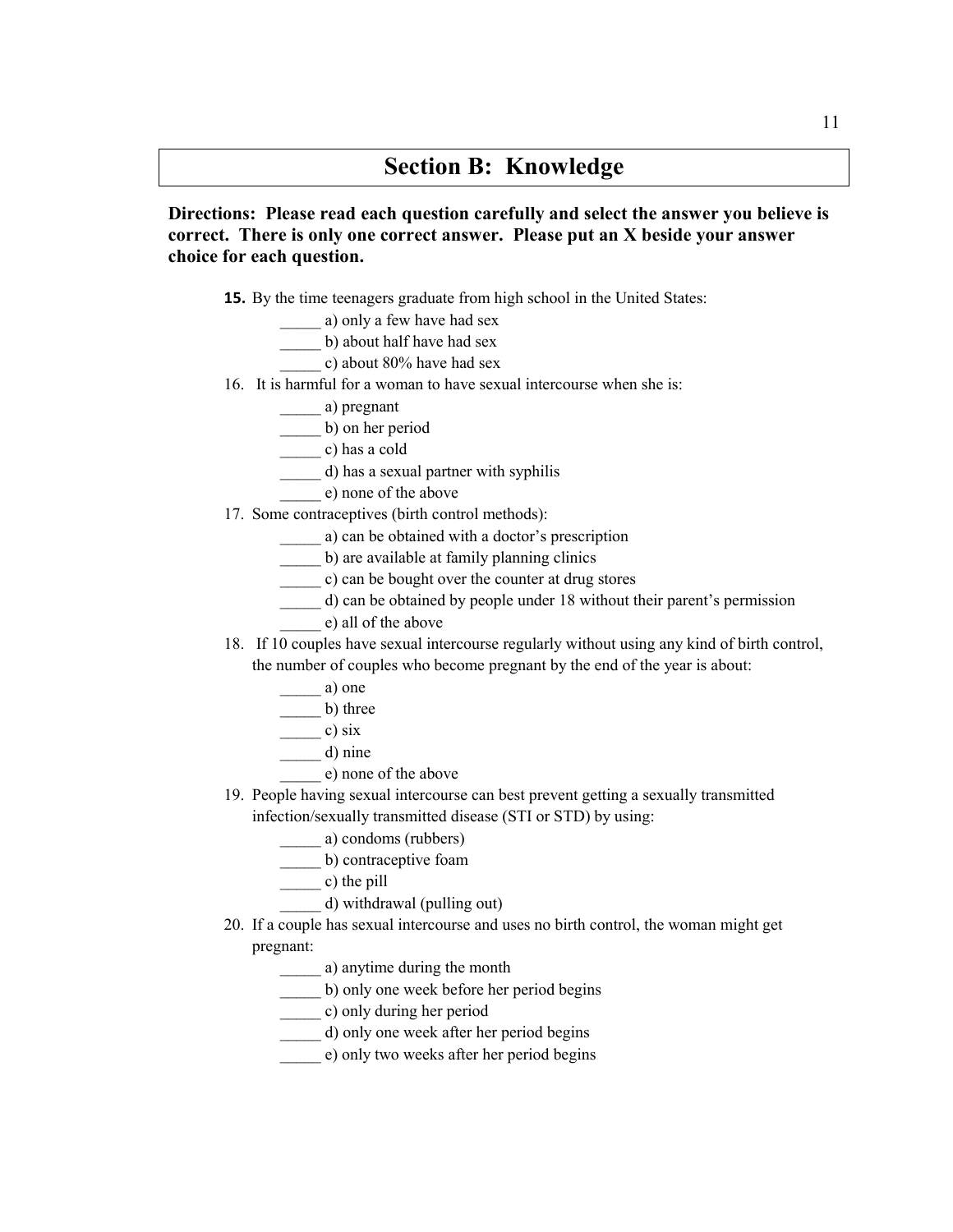- 21. The method of birth control that is least effective is:
	- \_\_\_\_\_ a) a condom
	- \_\_\_\_\_ b) a diaphragm
	- \_\_\_\_\_ c) withdrawal (pulling out)
	- $\frac{d}{dt}$  d) the pill
	- e) abstinence (not having sex at all)
- 22. It is possible for a woman to become pregnant:
	- \_\_\_\_\_ a) the first time she has sex
	- \_\_\_\_\_ b) if she has sex while on her period
	- \_\_\_\_\_ c) if she has sex standing up
	- \_\_\_\_\_ d) if sperm get near the opening of the vagina even though the man's penis does not enter the body
	- \_\_\_\_\_ e) all of the above
- 23. It is impossible to cure:
	- \_\_\_\_\_\_syphilis
	- \_\_\_\_\_ b) gonorrhea
	- \_\_\_\_\_ c) herpes virus 2
	- \_\_\_\_\_ d) vaginitis
- 24. Teenagers who choose to have sexual intercourse may possible:
	- \_\_\_\_\_ a) have to deal with a pregnancy
	- \_\_\_\_\_ b) feel guilty
	- \_\_\_\_\_ c) become more close to their sexual partner
	- \_\_\_\_\_ d) become less close to their sexual partner
	- \_\_\_\_\_ e) all of the above
- 25. As they enter puberty, teenagers become more interested in sexual activity because:
	- \_\_\_\_\_ a) their sex hormones are changing
	- \_\_\_\_\_ b) the media (TV, movies, magazines, music) push sex for teenagers
	- \_\_\_\_\_ c) some of their friends have sex and expect them to have sex also
		- \_\_\_\_\_ d) all of the above
- 26. To use a condom the correct way, a person must:
	- \_\_\_\_\_ a) leave some space at the tip for the guy's fluid
	- \_\_\_\_\_ b) use a new one every time sexual intercourse occurs
	- \_\_\_\_\_ c) hold it on the penis while pulling it out of the vagina
		- \_\_\_\_\_ d) all of the above
- 27. The proportion of American girls who become pregnant before turning 20 is:
	- \_\_\_\_\_ a) 1 out of 3
	- $\frac{1}{2}$  b) 1 out of 11
	- $\frac{\ }{}$  c) 1 out of 43
	- \_\_\_\_\_ d) 1 out of 90
- 28. Treatment for sexually transmitted infections (STI) is best if:
	- \_\_\_\_\_ a) both partners are treated at the same time
	- \_\_\_\_\_ b) only the partner with symptoms sees a doctor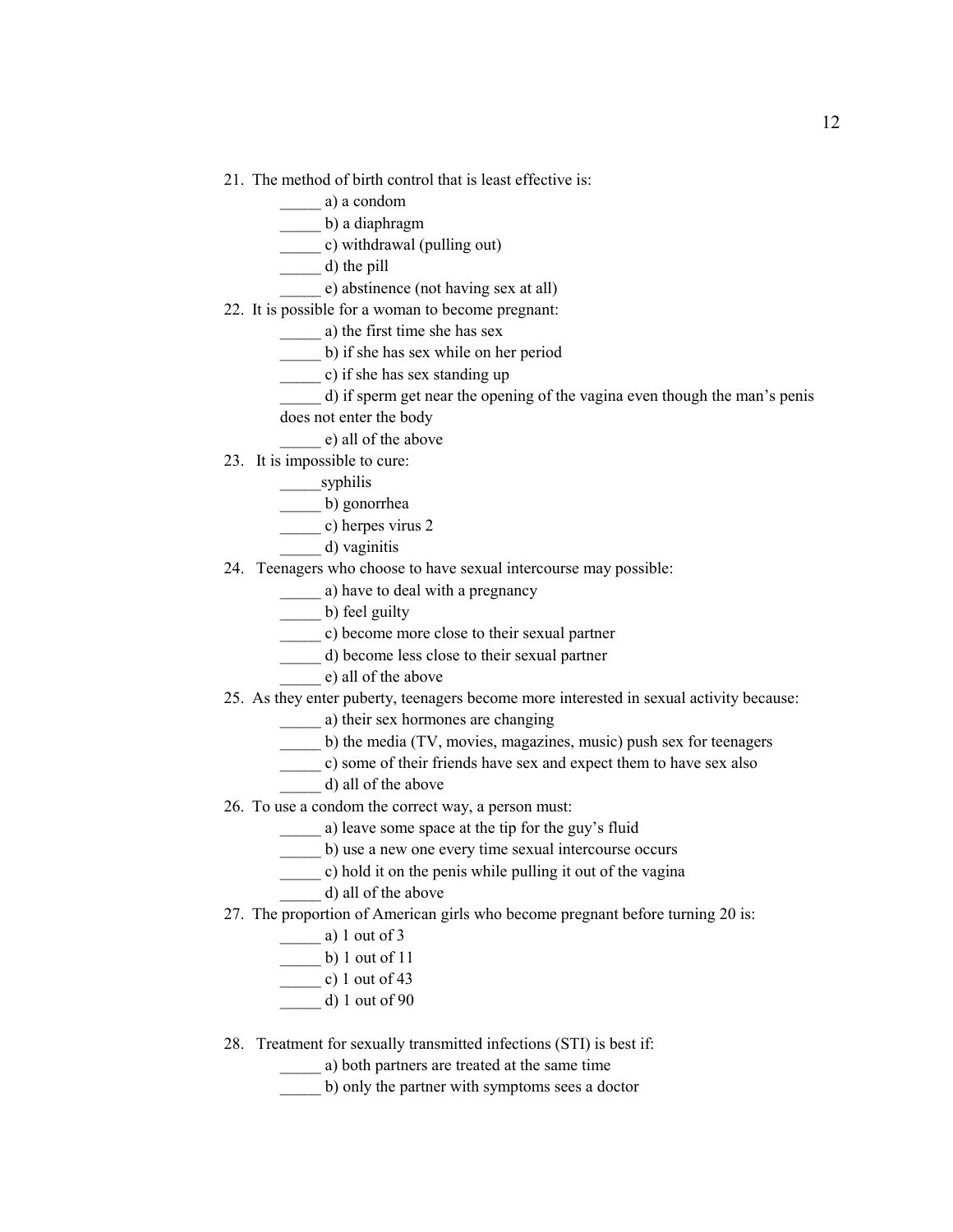\_\_\_\_\_ c) the person takes the medicine only until the symptom disappears \_\_\_\_\_ d) the partners continue having sex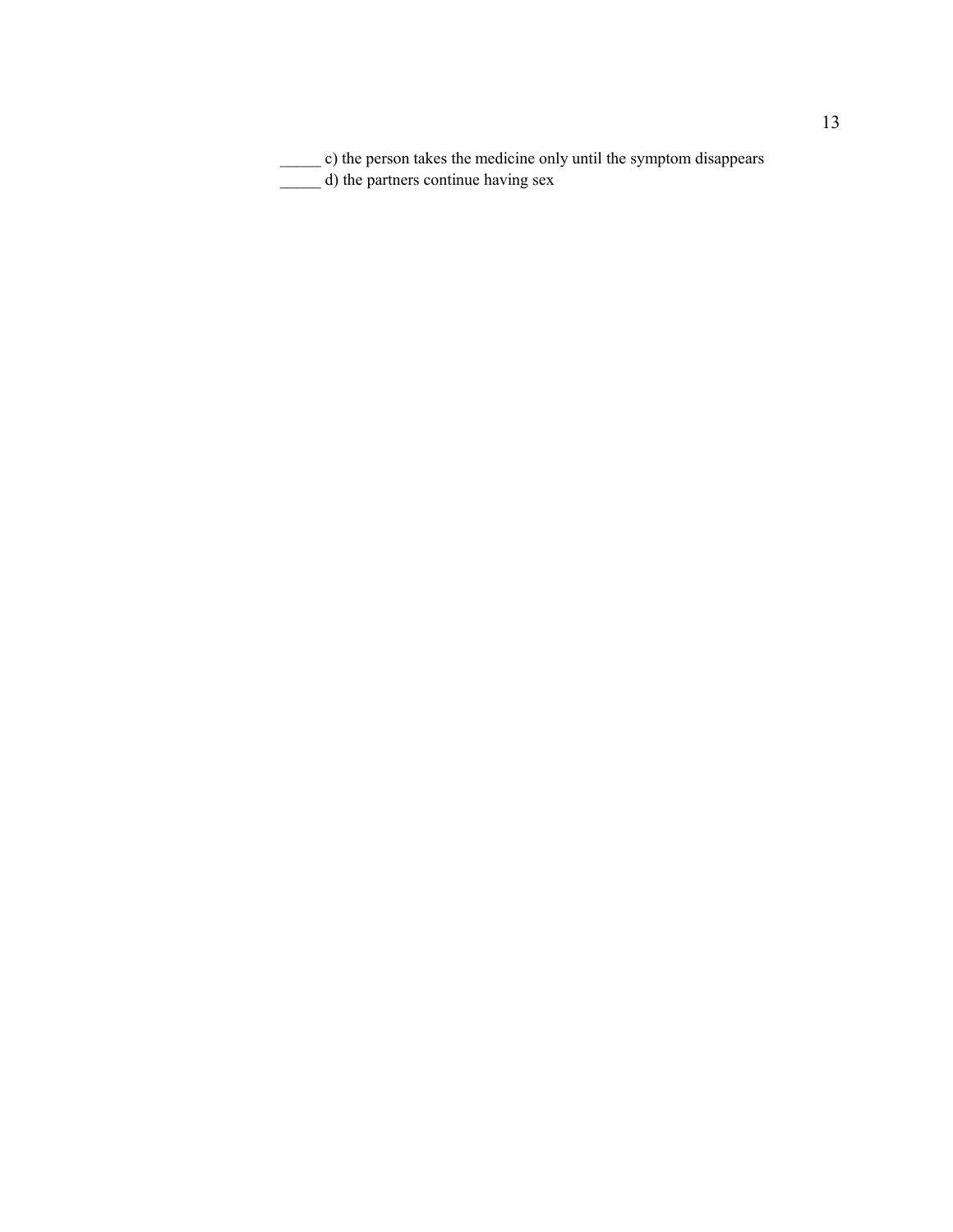# **Section C: Attitudes**

**The questions below are not a test of how much you know. The study is more interested in what you believe about some important issues. Please rate each statement by marking the appropriate box of how much you agree or disagree with the statement. There is no right or wrong answer.** 

|    |                             | <b>Strongl</b> | Agree | <b>Neutral</b> | <b>Disagre</b> | <b>Strongly</b> |
|----|-----------------------------|----------------|-------|----------------|----------------|-----------------|
|    |                             | y Agree        |       |                | e              | <b>Disagree</b> |
|    | 1. I'm confused             |                |       |                |                |                 |
|    | about my                    |                |       |                |                |                 |
|    | personal sexual             |                |       |                |                |                 |
|    | values and beliefs          |                |       |                |                |                 |
| 2. | <b>Sexual</b>               |                |       |                |                |                 |
|    | relationships               |                |       |                |                |                 |
|    | create more                 |                |       |                |                |                 |
|    | problems than               |                |       |                |                |                 |
|    | they're worth               |                |       |                |                |                 |
| 3. | Two people having           |                |       |                |                |                 |
|    | sex should some             |                |       |                |                |                 |
|    | form of birth               |                |       |                |                |                 |
|    | control if they             |                |       |                |                |                 |
|    | aren't ready for a          |                |       |                |                |                 |
|    | child                       |                |       |                |                |                 |
|    | 4. Unmarried people         |                |       |                |                |                 |
|    | should not have             |                |       |                |                |                 |
|    | sex (sexual<br>intercourse) |                |       |                |                |                 |
| 5. | I'm confused about          |                |       |                |                |                 |
|    | what I should and           |                |       |                |                |                 |
|    | should not do               |                |       |                |                |                 |
|    | sexually                    |                |       |                |                |                 |
| 6. | <b>Sexual</b>               |                |       |                |                |                 |
|    | relationships make          |                |       |                |                |                 |
|    | life too difficult          |                |       |                |                |                 |
| 7. | <b>Birth control is not</b> |                |       |                |                |                 |
|    | very important              |                |       |                |                |                 |
| 8. | People should not           |                |       |                |                |                 |
|    | have sex before             |                |       |                |                |                 |
|    | marriage                    |                |       |                |                |                 |
| 9. | I have trouble              |                |       |                |                |                 |
|    | knowing what my             |                |       |                |                |                 |
|    | beliefs and values          |                |       |                |                |                 |
|    | are about my                |                |       |                |                |                 |
|    | personal sexual             |                |       |                |                |                 |
|    | behavior                    |                |       |                |                |                 |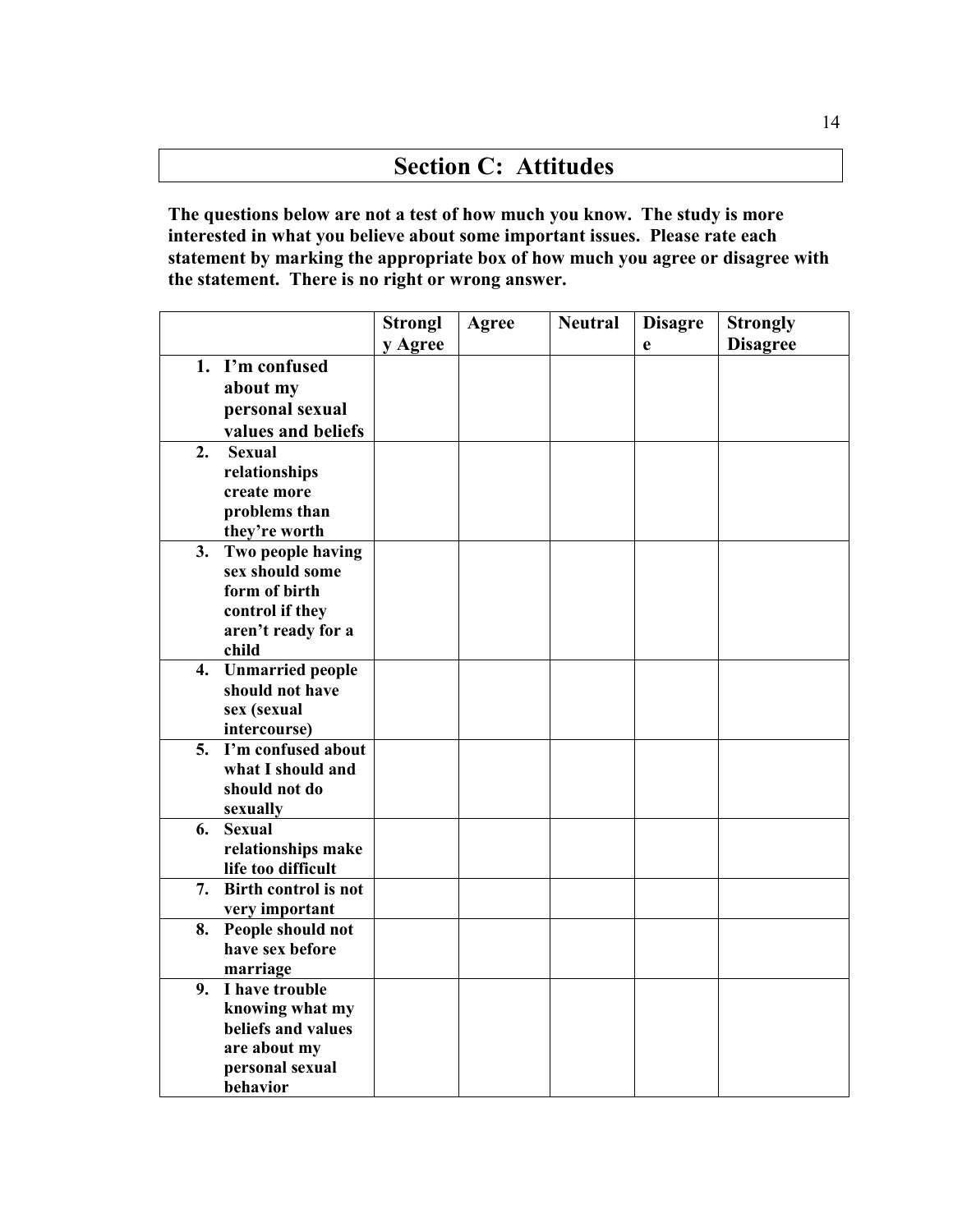|                             | <b>Strongly</b> | Agree | <b>Neutral</b> | <b>Disagree</b> | <b>Strongly</b> |
|-----------------------------|-----------------|-------|----------------|-----------------|-----------------|
|                             | Agree           |       |                |                 | Agree           |
| 10. A sexual relationship   |                 |       |                |                 |                 |
| is one of the best          |                 |       |                |                 |                 |
| things a person can         |                 |       |                |                 |                 |
| have.                       |                 |       |                |                 |                 |
| 11. More people should      |                 |       |                |                 |                 |
| be aware of the             |                 |       |                |                 |                 |
| importance of birth         |                 |       |                |                 |                 |
| control.                    |                 |       |                |                 |                 |
| 12. It is all right for two |                 |       |                |                 |                 |
| people to have sex          |                 |       |                |                 |                 |
| before marriage if          |                 |       |                |                 |                 |
| they are in love.           |                 |       |                |                 |                 |
| 13. I have my own set of    |                 |       |                |                 |                 |
| rules to guide my           |                 |       |                |                 |                 |
| sexual behavior (sex        |                 |       |                |                 |                 |
| life).                      |                 |       |                |                 |                 |
| 14. Sexual relationships    |                 |       |                |                 |                 |
| only bring trouble to       |                 |       |                |                 |                 |
| people.                     |                 |       |                |                 |                 |
| 15. Birth control is not as |                 |       |                |                 |                 |
| important as some           |                 |       |                |                 |                 |
| people say.                 |                 |       |                |                 |                 |
| 16. People should only      |                 |       |                |                 |                 |
| have sex if they are        |                 |       |                |                 |                 |
| married.                    |                 |       |                |                 |                 |
| 17. I know for sure what    |                 |       |                |                 |                 |
| is right and wrong          |                 |       |                |                 |                 |
| sexually for me.            |                 |       |                |                 |                 |
| 18. Sexual relationships    |                 |       |                |                 |                 |
| provide an important        |                 |       |                |                 |                 |
| and fulfilling part of      |                 |       |                |                 |                 |
| life.                       |                 |       |                |                 |                 |
| 19. If two people have sex  |                 |       |                |                 |                 |
| and aren't ready to         |                 |       |                |                 |                 |
| have a child, it is very    |                 |       |                |                 |                 |
| important they use          |                 |       |                |                 |                 |
| some form of birth          |                 |       |                |                 |                 |
| control.                    |                 |       |                |                 |                 |
| 20. Teens who have been     |                 |       |                |                 |                 |
| dating the same             |                 |       |                |                 |                 |
| person for a long time      |                 |       |                |                 |                 |
| should be willing to        |                 |       |                |                 |                 |

# **Section C: Attitudes continued**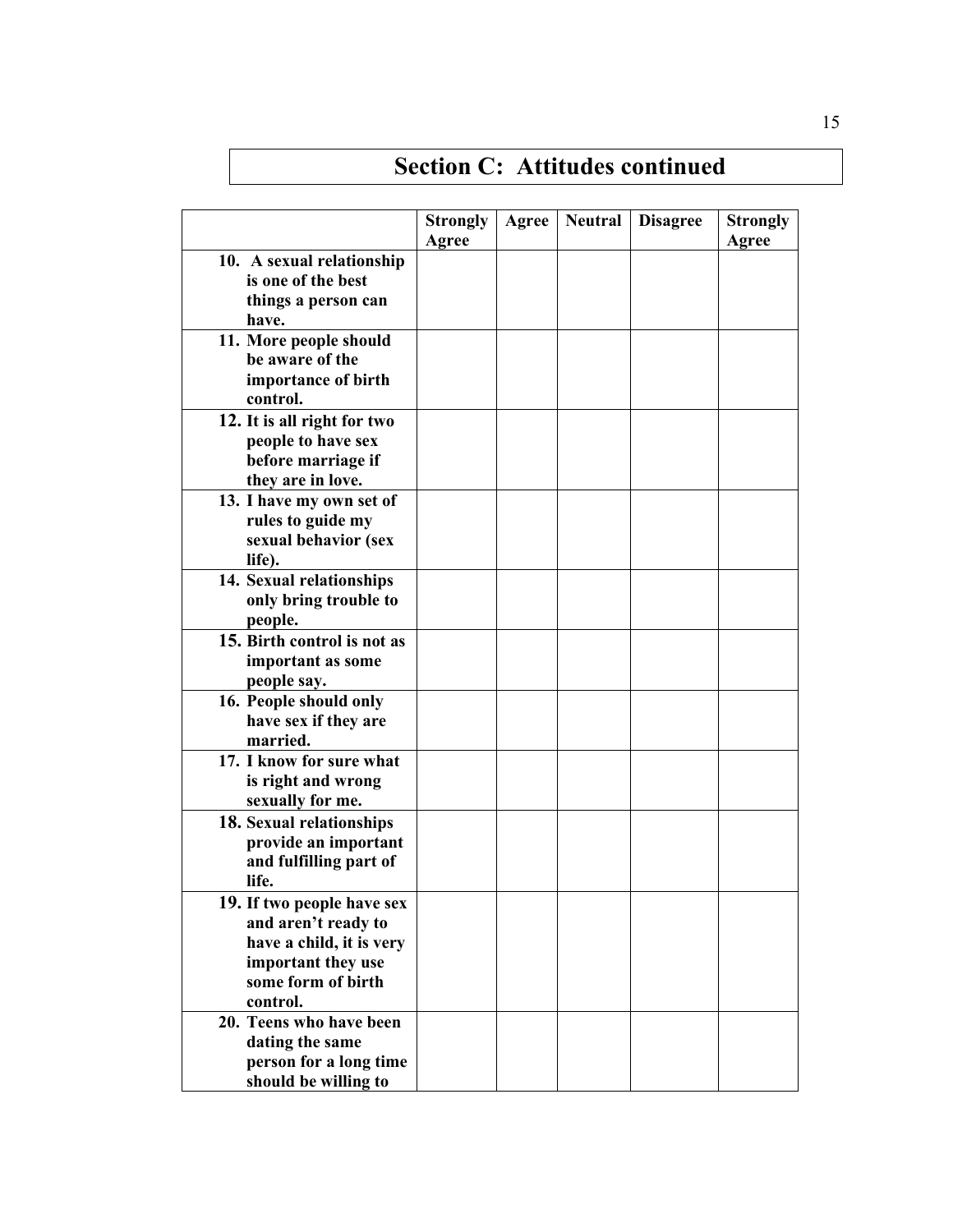| go along and have        |  |  |  |
|--------------------------|--|--|--|
| sexual intercourse if    |  |  |  |
| their partner wants      |  |  |  |
| to.                      |  |  |  |
| 21. The risk of AIDS and |  |  |  |
| other sexually           |  |  |  |
| transmitted diseases     |  |  |  |
| is reason enough for     |  |  |  |
| teenagers to avoid       |  |  |  |
| sexual intercourse       |  |  |  |
| before they are          |  |  |  |
| married.                 |  |  |  |
| 22. Having sexual        |  |  |  |
| intercourse is           |  |  |  |
| something only           |  |  |  |
| married couples          |  |  |  |
| should do.               |  |  |  |
| 23. Even if I am         |  |  |  |
| physically mature,       |  |  |  |
| that doesn't mean I'm    |  |  |  |
| ready to have sex.       |  |  |  |
| 24. I think it is OK for |  |  |  |
| kids my age to have      |  |  |  |
| sex.                     |  |  |  |
| 25. People who do not    |  |  |  |
| want to have sexual      |  |  |  |
| intercourse should       |  |  |  |
| have the right to say    |  |  |  |
| "NO."                    |  |  |  |
|                          |  |  |  |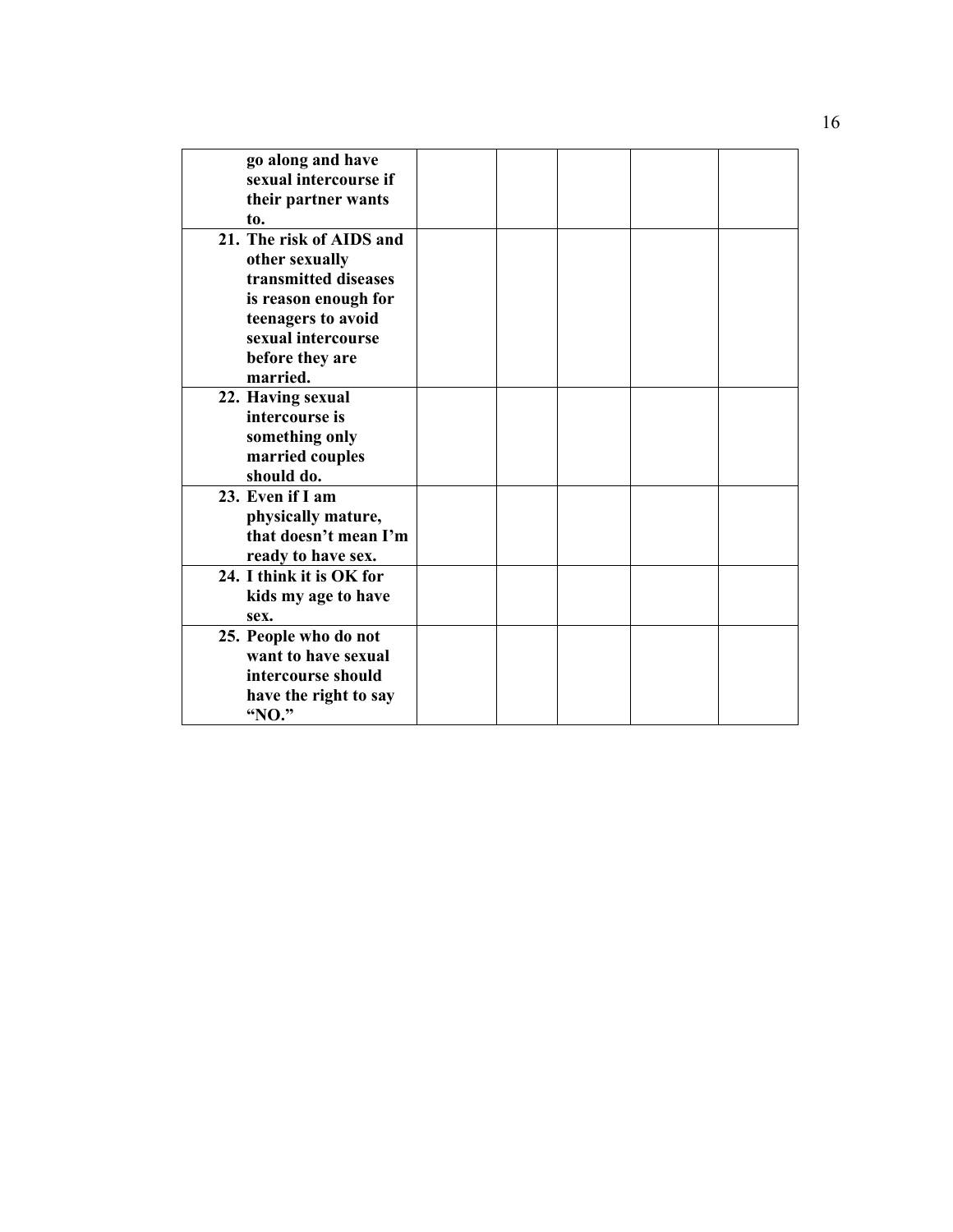# **Section D: Parent/Peer Communication**

|    |                                                                                                                                        | <b>Strongly</b><br>Agree | Agree | <b>Neutral</b> | <b>Disagree</b> | <b>Strongly</b><br>Agree |
|----|----------------------------------------------------------------------------------------------------------------------------------------|--------------------------|-------|----------------|-----------------|--------------------------|
|    | 1. I can go to my<br>mother/father when I<br>have concerns or<br>questions about sex.                                                  |                          |       |                |                 |                          |
| 2. | If I talk openly with<br>my mother/father<br>about sex, he/she will<br>think I might be<br>interested in<br>experimenting with<br>sex. |                          |       |                |                 |                          |
|    | 3. I really don't want to<br>talk to my<br>mother/father about<br>sex.                                                                 |                          |       |                |                 |                          |
|    | 4. I feel when my<br>mother/father talks<br>to me about sex<br>he/she understands<br>me and cares about<br>my feelings.                |                          |       |                |                 |                          |
|    | 5. When my<br>mother/father talks<br>to me about sex<br>he/she understands<br>me and cares about<br>my feelings.                       |                          |       |                |                 |                          |
| 6. | My sexual values and<br>beliefs agree with<br>those of my parent<br>$(s)$ .                                                            |                          |       |                |                 |                          |
| 7. | If I had sex and I<br>told my friends that I<br>did not use condoms,<br>they would be angry<br>and disappointed.                       |                          |       |                |                 |                          |
| 8. | My friends talk a lot<br>about "safe" sex.                                                                                             |                          |       |                |                 |                          |
| 9. | My friends and I<br>encourage each other<br>before dates to<br>practice "safe" sex.                                                    |                          |       |                |                 |                          |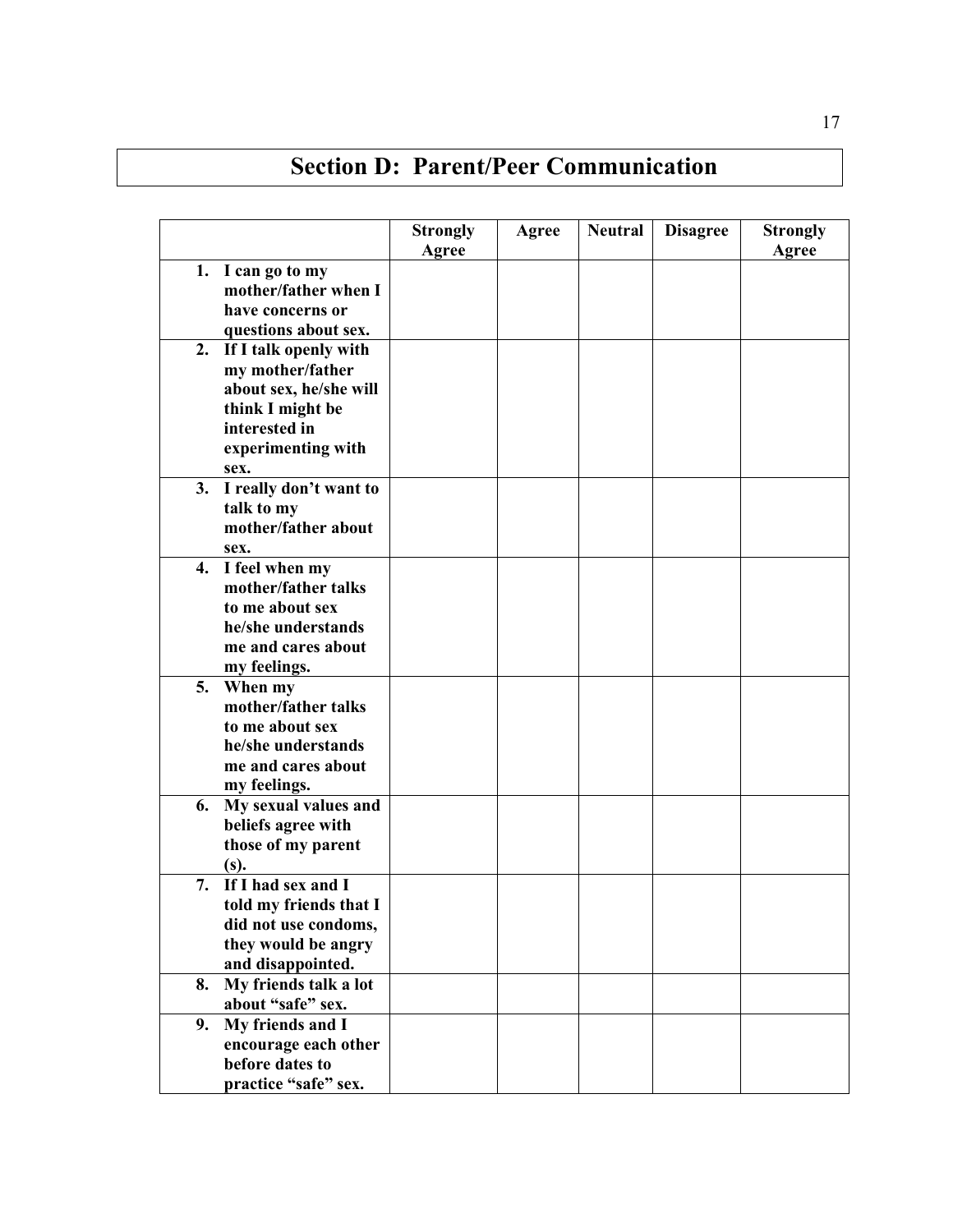| 10. If a friend knew that<br>I had sex on a date,<br>he/she wouldn't care<br>if I used a condom or                 |  |  |  |
|--------------------------------------------------------------------------------------------------------------------|--|--|--|
| not.                                                                                                               |  |  |  |
| 11. When I think that<br>one of my friends<br>might have sex on a                                                  |  |  |  |
| date, I ask them if<br>they have a condom.                                                                         |  |  |  |
| 12. If a friend knew that<br>I might have sex on a<br>date, he/she would<br>ask me if I were<br>carrying a condom. |  |  |  |
| 13. If I thought that one<br>of my friends had sex<br>on a date, I would<br>ask them if they used<br>a condom.     |  |  |  |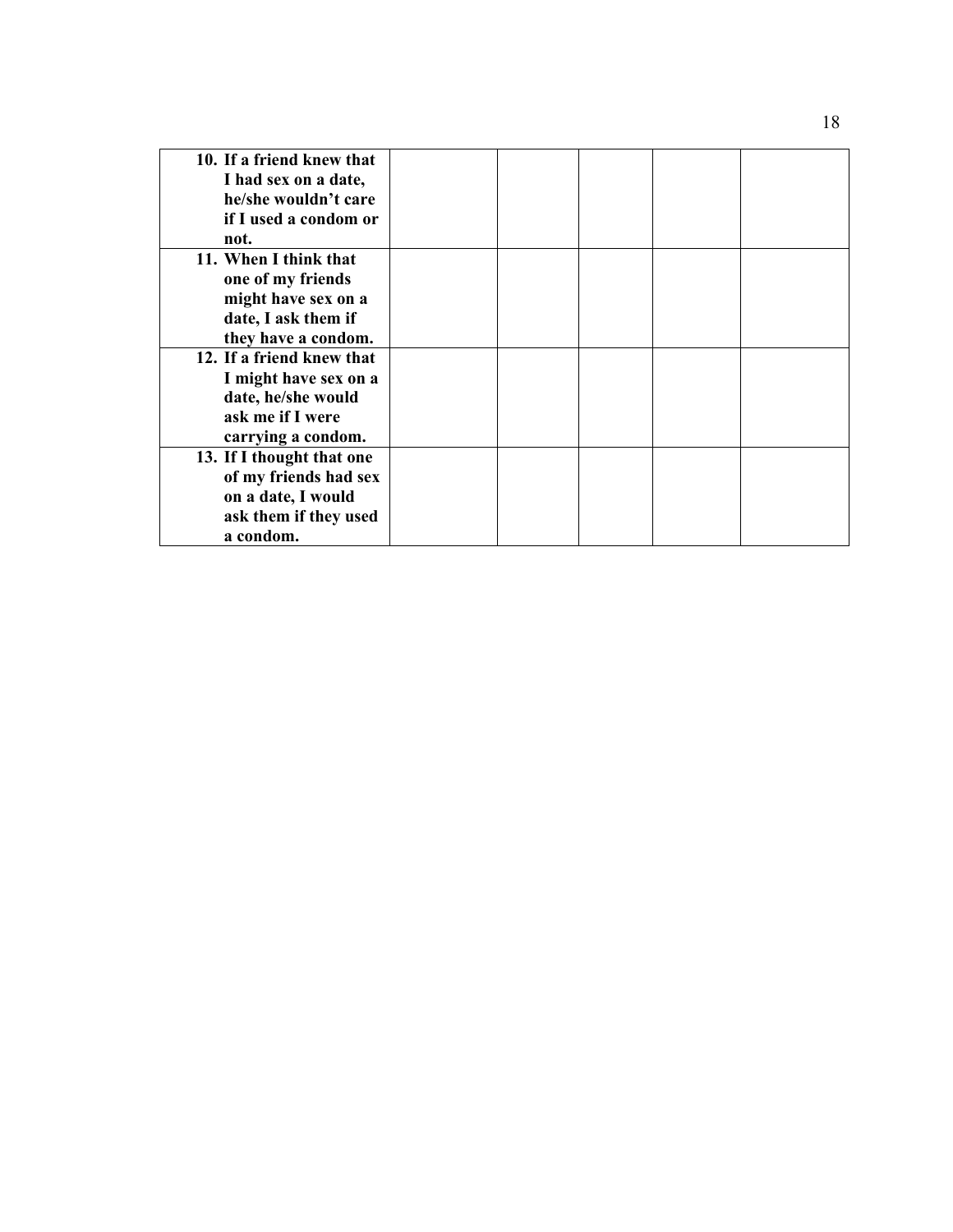Appendix B: Assent Form

Assent Form (Aged 13-17)

Hello, my name is Lakeasha Thrasher and I am doing a project to learn about teenage pregnancy. I am inviting you to join my project. I picked you for this project because you are a female aged 15 to 19 and you reside in area with high teenage pregnancy rates. An adult will read this form with you. You can ask any questions you have before you decide if you want to participate in this project.

# **WHO I AM:**

I am a student at Walden University. I am working on my doctoral degree. I am a former public health educator for a Teen Center who provided health education to adolescents aged 10 to 19 , for several years. My goal now is learn more about adolescent health and factors that contribute to unplanned or unwanted pregnancies in students your age so that I can provide better alternatives to combat this issue.

# **ABOUT THE PROJECT:**

If you agree to join the project, you will be asked to:

- Complete a survey; this survey will take anywhere from 20 to 30 minutes
- Return the survey to the study administrator

# **IT'S YOUR CHOICE:**

You don't have to join this project if you don't want to. You won't get into trouble with (Insert Site Name) if you say no. If you decide now that you

want to join the project, you can still change your mind later just by telling me. If you want to skip some parts of the project, just let me know.

# **RISKS AND BENEFITS:**

It's possible that being in this project might make you feel uncomfortable at times because you will be asked questions about sex health, activities, behaviors, and pregnancy. Some examples of questions on the survey include, but not limited to: Have you ever had vaginal intercourse? What are some contraceptive (birth control methods)? And, what happens if a couple has sexual intercourse regularly without using any form of birth control? Some of these questions may make you feel embarrassed. However, this project might help others by helping me and others interested in keeping you healthy, provide better programs for you and others your age.

# **PRIVACY:**

Everything you tell me during this project will be kept private. That means that no one else will know your name or what answers you gave. The only time I have to tell someone is if I learn about something that could hurt you or someone else.

# **COMPENSATION:**

Upon completion of the survey, you will be given a gift bag.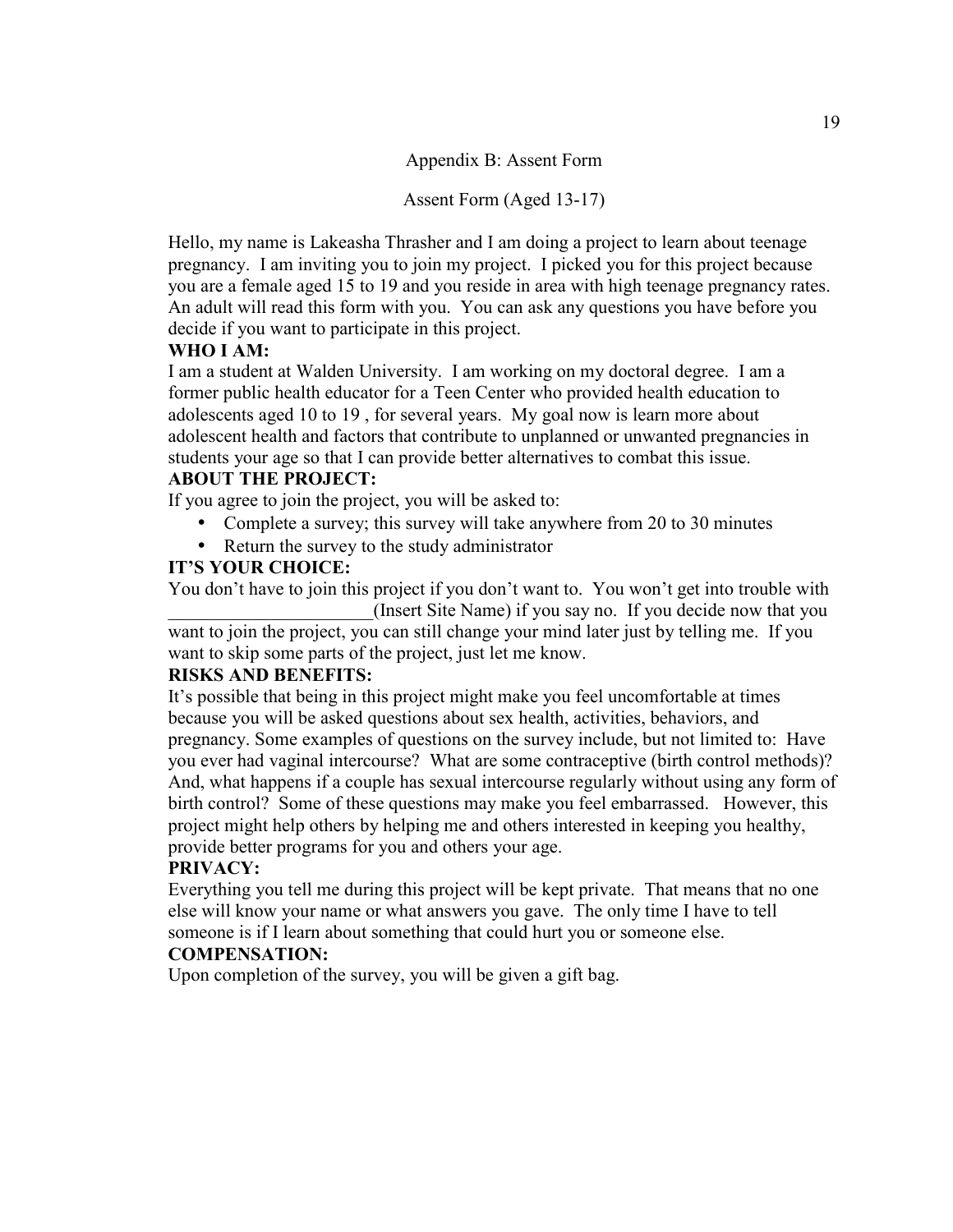# **ASKING QUESTIONS:**

You can ask me any questions you want now. If you think of a question late, you or your parents can reach me at  $\overline{\phantom{a}}$ parents can reach me at  $\qquad \qquad$  or  $\qquad \qquad$  . My professor, Dr. Mary Lou Gutierrez, can be reached at  $\blacksquare$  If you have or your parents would like to ask my university a question, you can call Dr. Leilani Endicott. She is the Walden University representative who can discuss this with you. Her phone number is 612-312-1210. Walden University's approval number for this study is **09-03-14-0044864** and it expires on **September 2, 2015**.

I will give you a copy of this form.

### **Statement of Consent:**

 $\Box$  By checking this box, I state that I have read the above information. I have received answers to any questions I have at this time. I am 18 years of age or older, and I consent to participate in the study. To protect your privacy, your name and signature are not requested. Instead, your return of the survey can show that you agree to participate.

Date of Consent

Researcher's Signature\_\_\_\_\_\_\_\_\_\_\_\_\_\_\_\_\_\_\_\_\_\_\_\_\_\_\_\_\_\_\_\_\_\_\_\_\_\_\_\_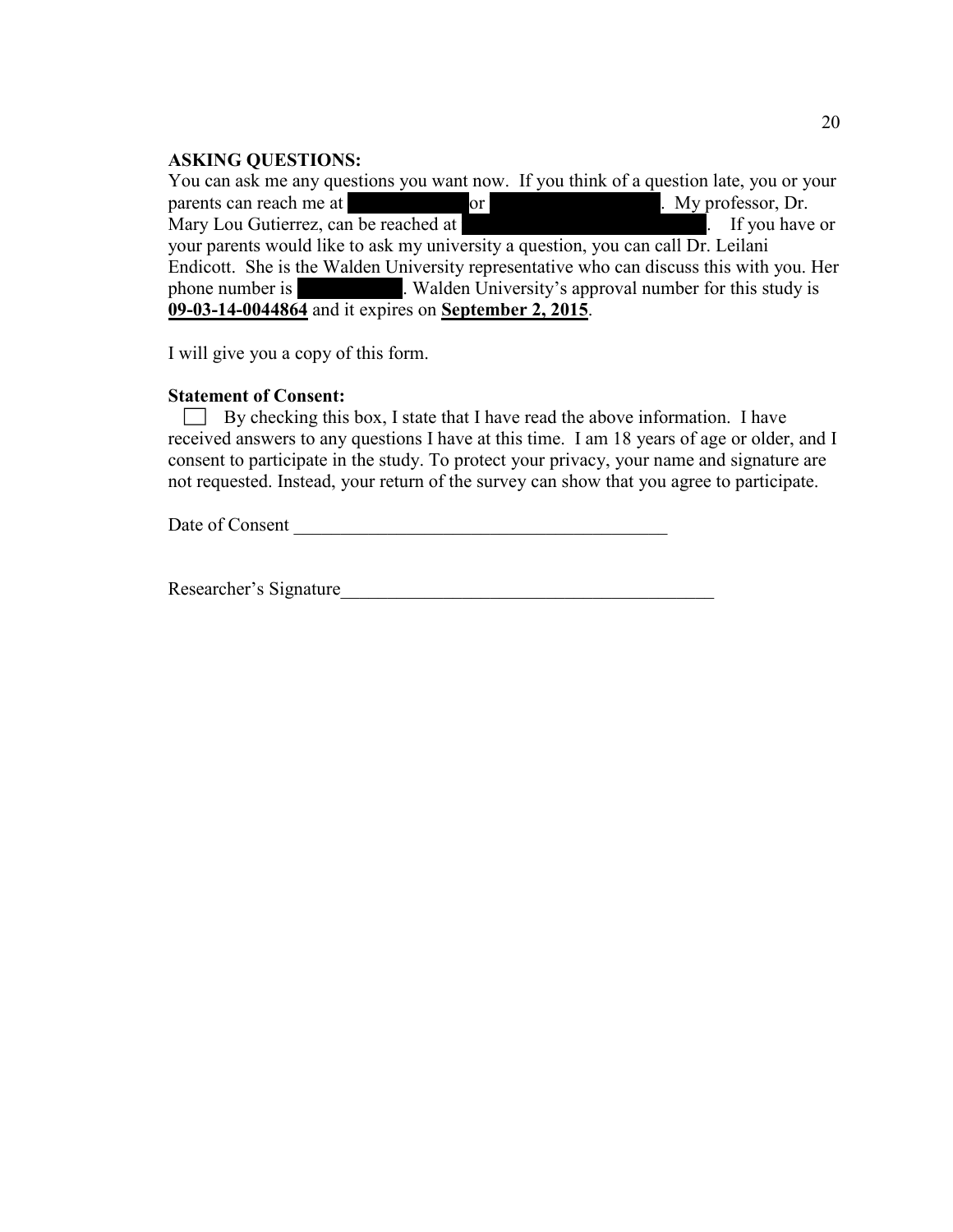Appendix C: Informed Consent

Informed Consent (Aged 18 & Over)

Hello, my name is Lakeasha Thrasher and I am doing a project to learn about teenage pregnancy. I am inviting you to join my project. I picked you for this project because you are a female aged 15 to 19 and you reside in area with high teenage pregnancy rates. You can ask any questions you have before you decide if you want to participate in this project.

# **Background Information:**

I am a student at Walden University. I am working on my doctoral degree. I am a former public health educator for a Teen Center who provided health education to adolescents aged 10 to 19, for several years. My goal now is to learn more about adolescent health and factors that contribute to unplanned or unwanted pregnancies in students your age so that I can provide better alternatives to combat this issue. **Procedures:** 

If you agree to be in this study, you will be asked to:

- Complete a survey; this survey will take anywhere from 20 to 30 minutes
- Return the survey to the study administrator

# **Volunteer Nature of Study:**

You don't have to join this project if you don't want to. You won't get into trouble with (Insert Site Name) if you say no. If you decide now that you want to join the project, you can still change your mind later just by telling me. If you want to skip some parts of the project, just let me know.

It's possible that being in this project might make you feel uncomfortable at times because you will be asked questions about sex and pregnancy. However, this project might help others by helping me and others interested in keeping you healthy, to provide better programs for you and others your age.

#### **Risks and Benefits of Being in the Study:**

The risks of participating in this study are minimal. You will be asked to answer questions relating to sex, sexual behaviors, activities, and pregnancy in teenage populations. Some examples of questions on the survey include, but not limited to: Have you ever had vaginal intercourse? What are some contraceptive (birth control methods)? And, what happens if a couple has sexual intercourse regularly without using any form of birth control? Some of these questions may make you feel embarrassed. However, this project might help others by helping me and others interested in keeping you healthy, to provide better programs for you and others your age.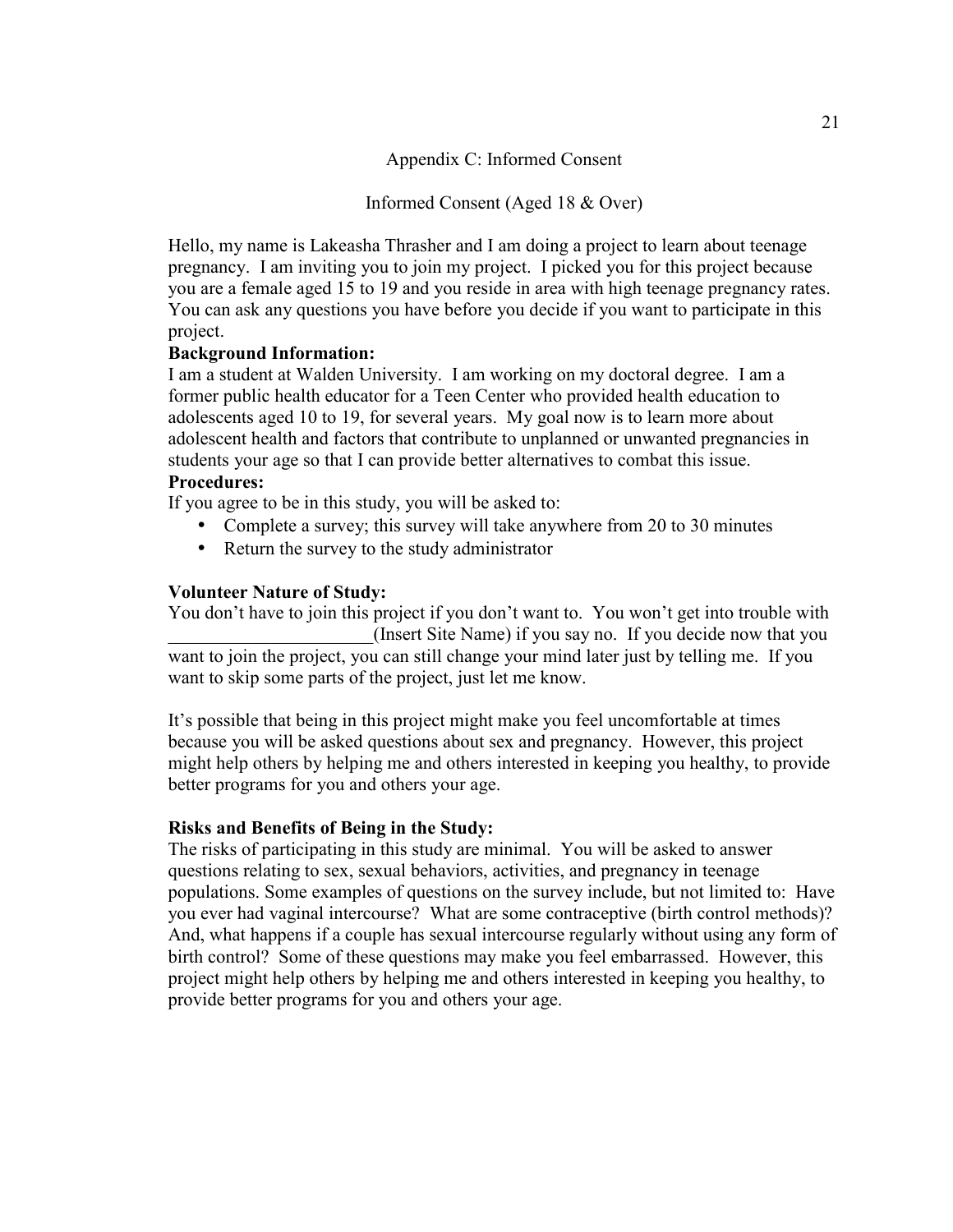#### **Confidentiality:**

Everything you tell me during this project will be kept private. That means that no one else will know your name or what answers you gave. The only time I have to tell someone is if I learn about something that could hurt you or someone else.

#### **Compensation:**

Upon completion of the survey, you will receive a gift bag.

#### **Contacts and Questions:**

The researcher's name is Lakeasha Thrasher. The researcher's faculty advisor is Dr. Mary Lou Gutierrez. You may ask any questions you have now, or if you have any questions later, you may contact the researcher via phone at  $\alpha$ . The student's advisor may be reached via email at marylou. If you want to talk privately about your rights as a participant, you can call Dr. Leilani Endicott. She is the Walden University representative who can discuss this with you. Her phone number is Walden University's approval number for this study is **09-03-14-0044864** and it expires on **September 2, 2015**.

The researcher will give you a copy of this form to keep.

#### **Statement of Consent:**

 $\Box$  By checking this box, I state that I have read the above information. I have received answers to any questions I have at this time. I am 18 years of age or older, and I consent to participate in the study. To protect your privacy, your name and signature are not requested. Instead, your return of the survey can show that you agree to participate.

Date of Consent

Researcher's Signature\_\_\_\_\_\_\_\_\_\_\_\_\_\_\_\_\_\_\_\_\_\_\_\_\_\_\_\_\_\_\_\_\_\_\_\_\_\_\_\_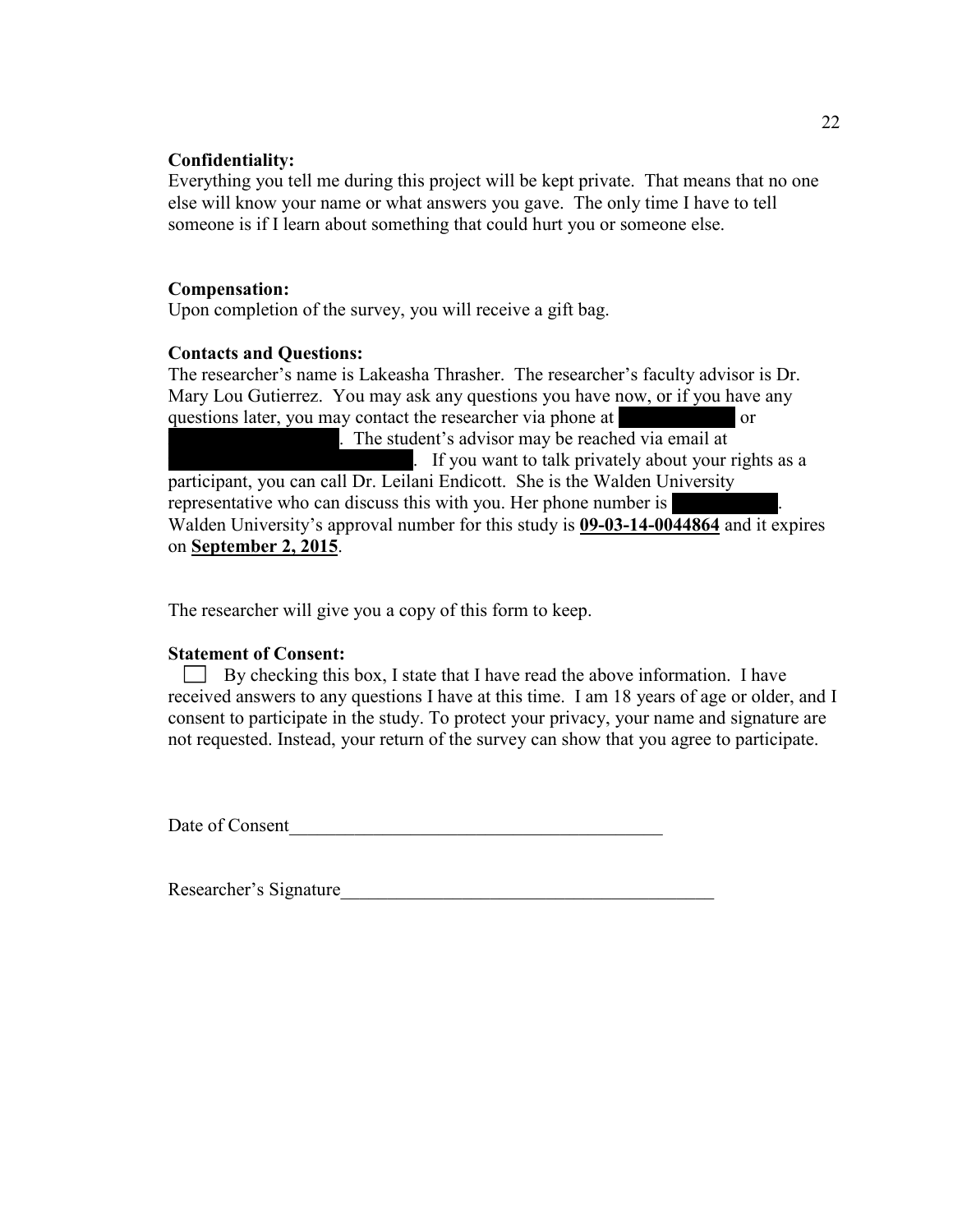#### Appendix D:

# Parental Consent Form (Minors Aged 17 & Under)

#### Dear Parent/Guardian:

My name is Lakeasha Thrasher and I am a public health student with Walden University. I am completing my doctoral degree and I am asking your help with my final project. I will be conducting research at several community sites in Dougherty County and I would like to include your student, along with several other students to participate in this research project on teenage pregnancy. I picked your child for this project because she is between the age of 15 to 19 and you live in area with high teenage pregnancy rates. Your child will not miss any class time in order to participate in this study.

#### **Background Information:**

The purpose of this study is to learn more about adolescent health and factors that contribute to unplanned or unwanted pregnancies in students your child's age so that I can provide better alternatives to combat this issue.

#### **Procedures:**

If you agree to allow your student to participate in this study, they will be asked to:

- Complete a survey; this will take about 20-30 minutes
- Return the survey to the study administrator

#### **Voluntary Nature of the Study:**

Your student's participation in this study is voluntary. Your child does not have to join this project if they don't want to or you don't want them to. Your child will not get into trouble with  $(Insert Site Name)$  if you say no. If you decide now that your child can join the project, you or she can still change their mind later just by telling me. If your child wants to skip some parts of the project, just let me know.

It's possible that being in this project might make your child feel uncomfortable at times because she will be asked questions about sexual behaviors and pregnancy. However, this project might help others by helping me and others interested in keeping your child healthy by providing better programs for you and others her age.

#### **Risks and Benefits of Being in the Study:**

It's possible that being in this project might make your child feel uncomfortable at times because she will be asked questions about sexual activity, behaviors and pregnancy. Some examples of questions on the survey include, but not limited to: Have you ever had vaginal intercourse? What are some contraceptive (birth control methods)? And, what happens if a couple has sexual intercourse regularly without using any form of birth control? Some of these questions may make your child feel embarrassed. However, this project might help others by helping me and others interested in keeping your child healthy, provide better programs for your child and others her age.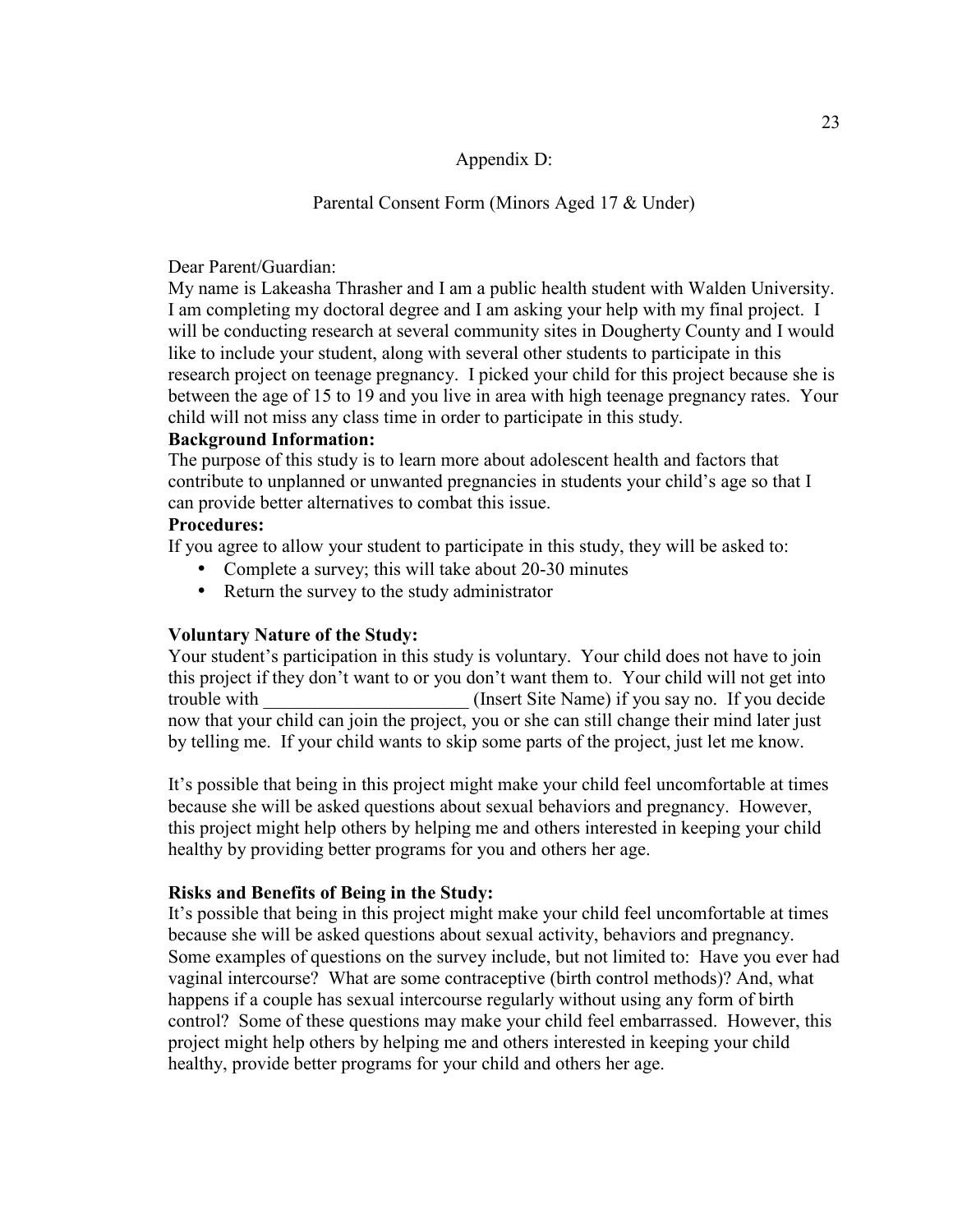### **Confidentiality:**

Everything your child tells me during this project will be kept private. That means that no one else will know her name or what answers she gave. I will not ask for your child's name on this survey. The only time I have to tell someone is if I learn about something that could hurt your child or someone else.

# **Compensation:**

Upon completion of the survey, your child will be given a gift bag. Please note that even if your child decides not to complete the study, they are still can be in the drawing.

# **Asking Questions:**

You can ask me any questions at any time. I can be reached at or kperifiere. My professor Dr. Mary Lou Gutierrez can be reached via email at market matrix is not multiply if you would like to ask my university a question, you can call Dr. Leilani Endicott. Her phone number is 612-312-312-312-1210. Walden University's approval number for this study is **09-03-14-0044864** and it expires on **September 2, 2015**.

# **How to Use This Form:**

If you **agree** to allow your child to participate, please sign your name in the space provided below and place in the marked envelope.

Your consideration is greatly appreciated. Again, your child's opinions and input in this project is of great value to me!

Sincerely,

Lakeasha S. Thrasher, Researcher

By signing below, I GIVE permission for my child to participate in this study.

| Printed Name of Participant (student) | Date |
|---------------------------------------|------|
| Parent's Signature                    | Date |
| Researcher's Signature                | Date |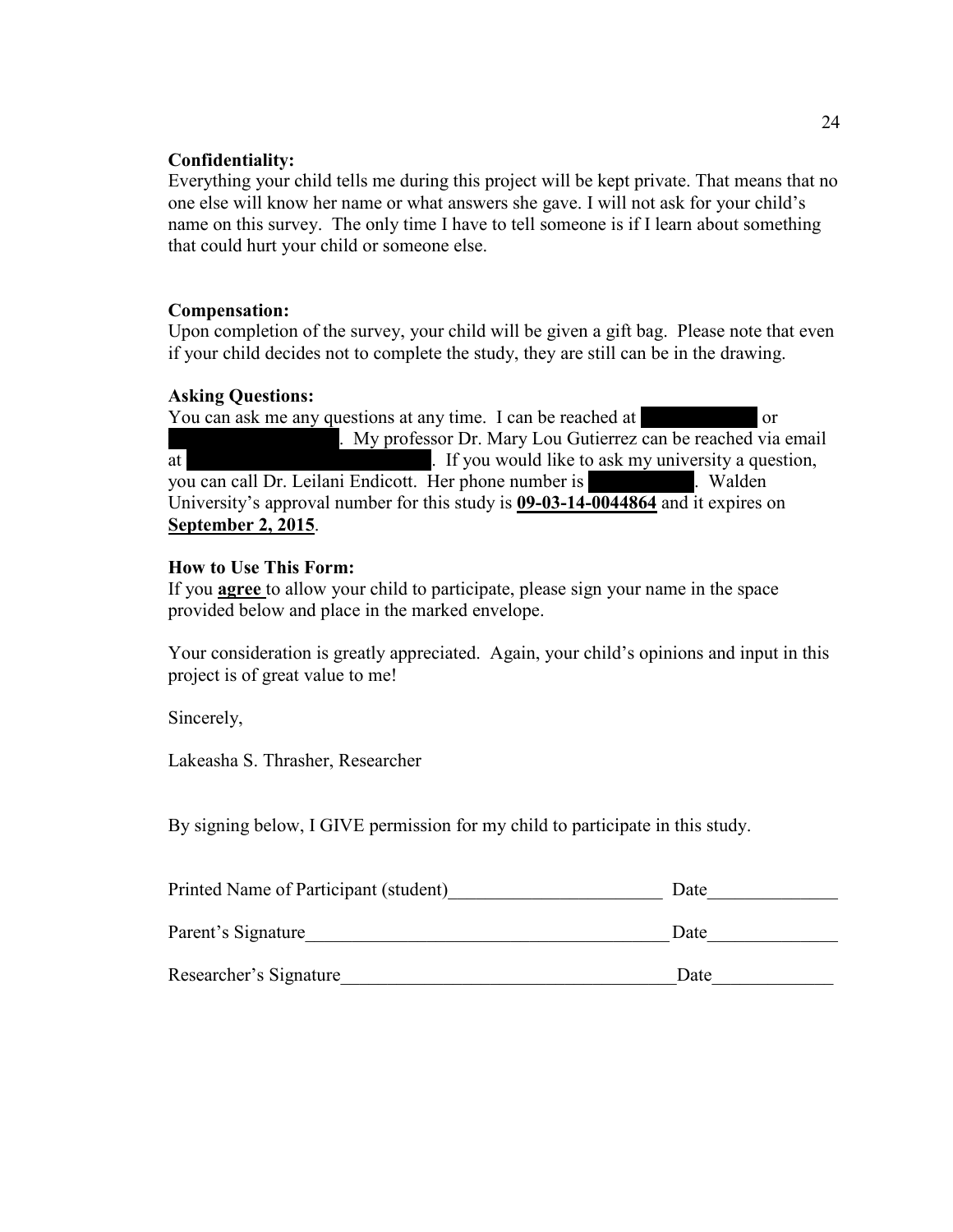#### Appendix E:

#### Consent to Use Survey Instrument

Lakeasha,

You are welcome to use whatever instruments we developed so long ago. I am so pleased to hear that you are working on your dissertation, and I wish you all the best.

| <b>Brent</b>                                  |  |
|-----------------------------------------------|--|
| <b>From:</b> Lakeasha Thrasher <              |  |
| Date: Thursday, January 30, 2014 4:23 PM      |  |
| To: Brent Miller <                            |  |
| <b>Subject: Permission to use Survey Tool</b> |  |

Dear Dr. Brent C. Miller,

Hello, my name is Lakeasha Thrasher and I am conducting my doctoral dissertation research at Walden University to learn more about the environmental and individual risk factors on pregnant and parenting teenagers.

I am requesting permission to use the "Attitudes Towards Abstinence (ATA)" and the "Parent/Adolescent Communication (PACM)" surveys that were published in the American Journal of Preventive Medicine (1998), vol. 15 in the article entitled "Development and Testing of an HIV-Risk Screening Instrument for Use in Health Care Setting."

| If you have any questions, please feel free to contact me by phone at |     | or via email |
|-----------------------------------------------------------------------|-----|--------------|
| atl                                                                   | orl |              |

I look forward to hearing from you in the near future.

Thank you in advance for your help and consideration.

Lakeasha Thrasher, MPA

Walden University Public Health Doctorate Student